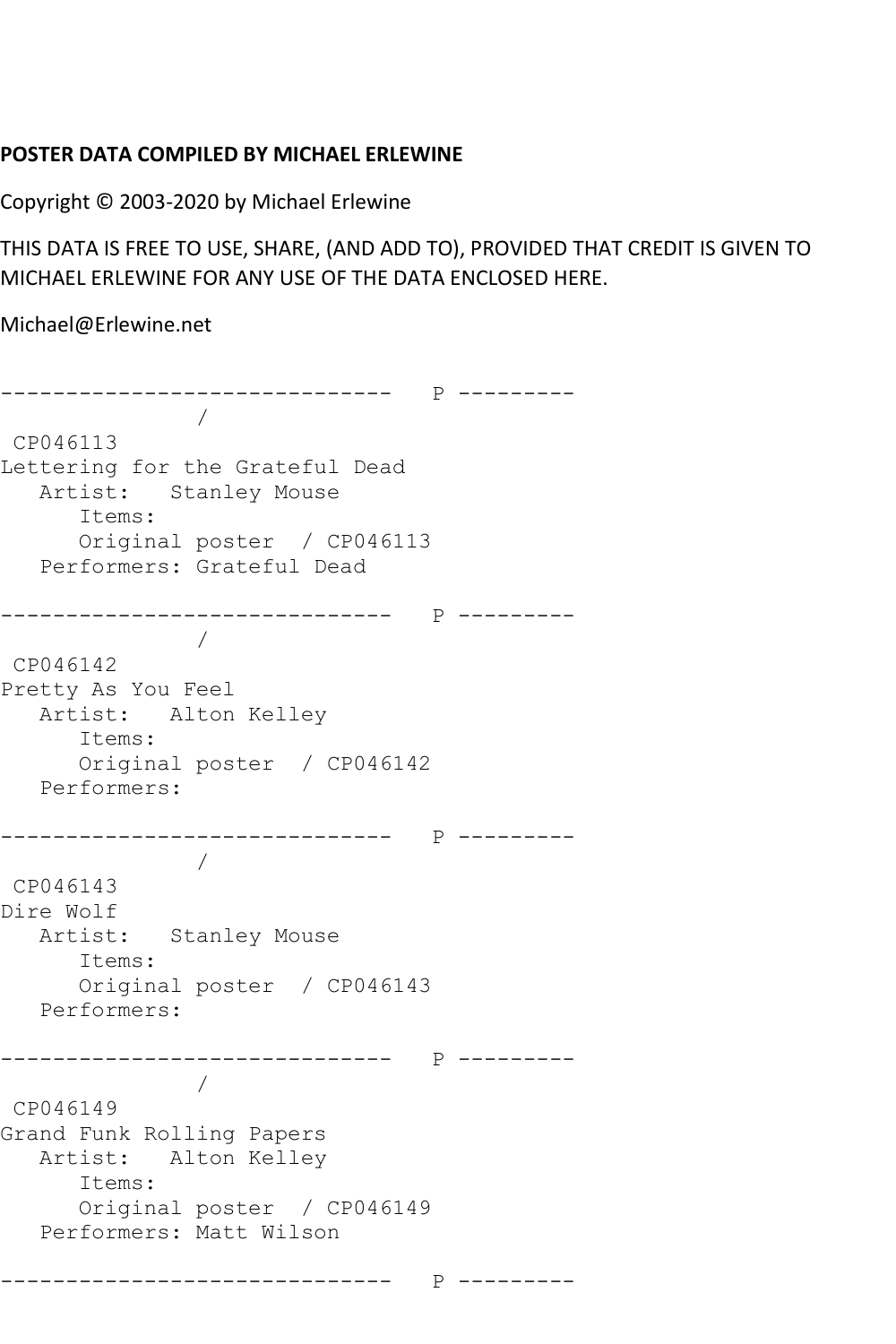/ CP046148 Glendale Train Artist: Stanley Mouse Items: Original poster / CP046148 Performers: ------------------------------ P --------- / CP046151 War Artist: Alton Kelley Items: Original poster / CP046151 Performers: ------------------------------ P --------- / CP046157 High Time Beer Artist: Stanley Mouse Items: Original poster / CP046157 Performers: ------------------------------ P --------- / CP046163 New speedway Boogie Artist: Stanley Mouse Items: Original poster / CP046163 Performers: ------------------------------ P --------- / CP046175 Hard Truckers Artist: Stanley Mouse Items: Original poster / CP046175 Performers: ------------------------------ P --------- / CP046176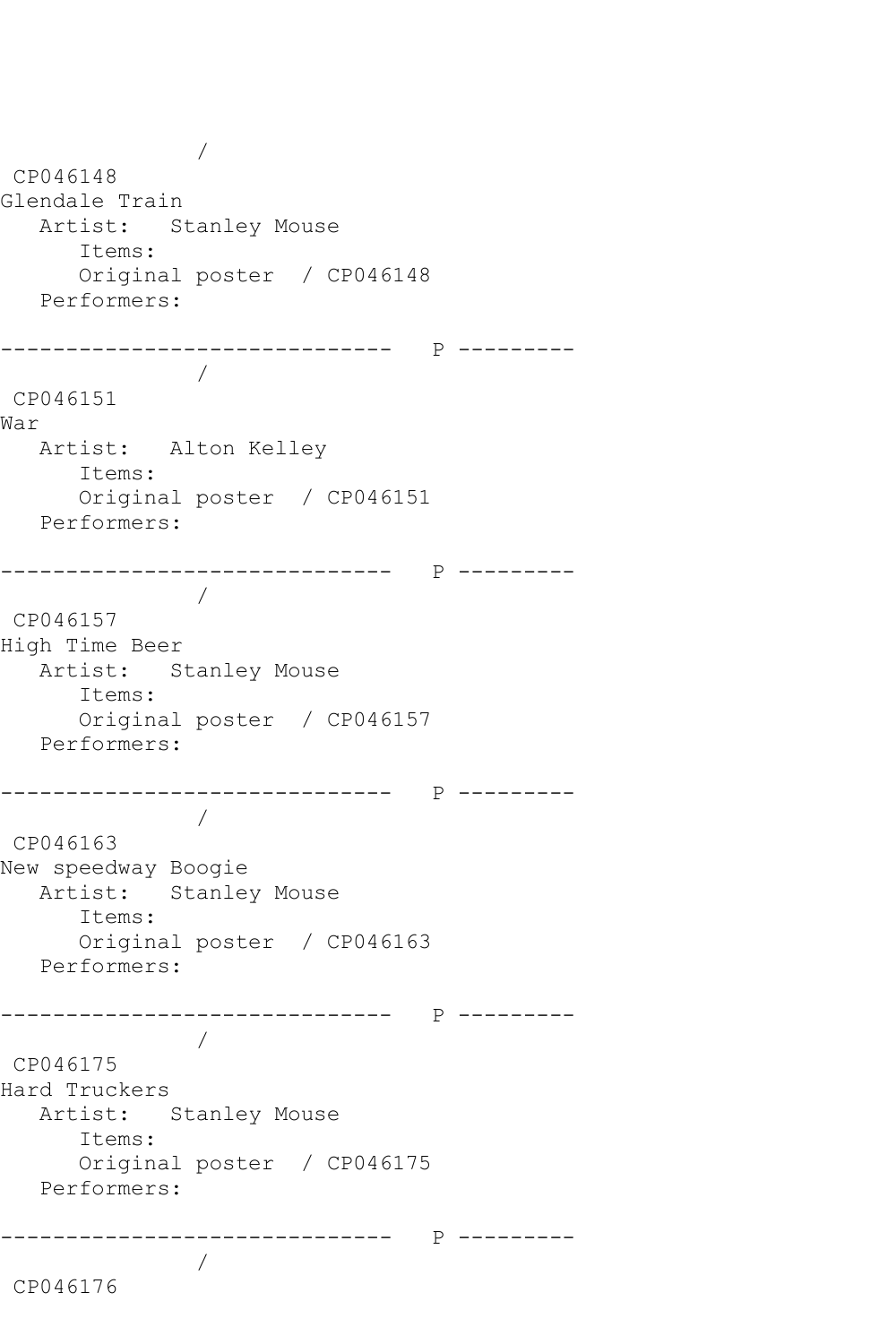Double Vision Artist: Alton Kelley Items: Original poster / CP046176 Performers: ------------------------------ P --------- / CP046177 Last Long Eagle Artist: Stanley Mouse Items: Original poster / CP046177 Performers: ------------------------------ P --------- / CP046178 Book of Dreams Artist: Alton Kelley Items: Original poster / CP046178 Performers: ------------------------------ P --------- / CP046180 California Artist: Stanley Mouse Items: Original poster / CP046180 Performers: ------------------------------ 1965-06-01 P --------- 1965-06-01 / CP060688 / CP060688 The Seed, Version 1: Amazing Charlatans at Red Dog Saloon - Virginia City, NV Notes: The Seed by Michael Erlewine Here is the poster that most experts agree launched the '60s era of alternative culture. This poster features the band "The {Charlatans}" at an extended gig in {Virginia City}, Nevada at the {Red Dog Saloon}. It was designed by members of the band. "The Seed" was printed in two versions, one with a date of "June 1- 16, 1965" and the second (and final) version with "June 21." Apparently the Red Dog Saloon had not finished their redecorating in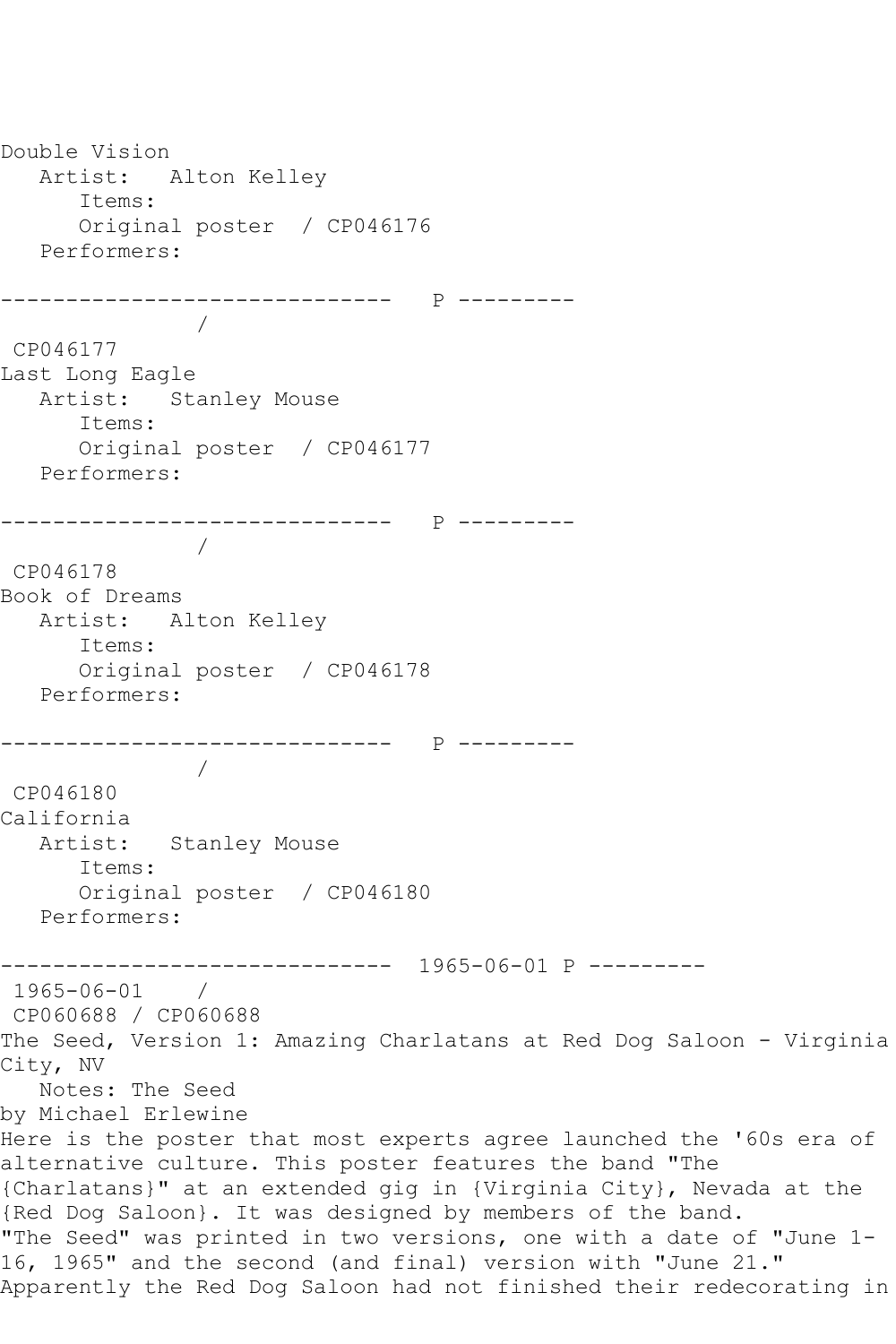time for that first poster, so the second was printed, and in many respects the art was redrawn. Version one is said to have been printed originally in blue, but was then printed in black, which is considered the standard version.

The poster was created by two of the Charlatan's members, {George Hunter} and {Michael Ferguson}, with Hunter having devised the logo, and Ferguson doing most of the actual drawing, including the portraits.

Poster expert {Walter Medeiros} wrote the following in a catalog for a poster show that was produced fro the {San Francisco Museum of Modern Art} in 1976:

"The Seed is unique for being completely hand-drawn, in a densely patterned format, and was much different from rock posters that existed then. Yet it is reminiscent of nineteenth-century carnival, medicine show, and music hall posters, in that it boldly heralds a spectacular event that shouldn't be missed. It has a funky character about it, and 'funkiness' was one of the most prominent characteristics of hippie sensibility. And the poster carries off this feeling because of the lightness and capriciousness which permeates the whole work."

The poster was given the name, "The Seed" by the authors of "Eureka, The Great Poster Trip," the first book on psychedelic posters, published in 1968. It is a fact that the Charlatans were the heralds of the coming of the alternative culture that was about to emerge in San Francisco, and the "The Seed" was the first poster that broke with the tradition of the boxing-style posters in use at the time. There is no question that the interest in Victorian clothes, oldtime music, and the style and embellishments of an earlier era are reflected in this poster.

While I can see in these two posters the elements of the hippie culture that loves old clothes and the like, what is entirely missing to my eyes is any sign of the kind of consciousness shift (that was already present in the community) typical of hallucinogens like peyote and {LSD}, although these drugs were very available in 1965, and had been for some years. The closest to anything new age or signifying a new consciousness are the few symbols and signs that were drawn in, like the planet Saturn, the Moon, an Iron Cross, and a swastika (first version only).

One of my main interests is to trace the history of the psychedelic influence in '60s art and music. After all, the whole genre of posters is often called "psychedelic posters," and I don't see much of the psychedelic in "The Seed."

For that, you have to look at that first {Family Dog} dance flyer by artist {Alton Kelley}, for October 16, 1965, a gig with the {Jefferson Airplane} and {Charlatans} at {Longshoremen's Hall}. There you see the Tibetan-style flames throughout the poster,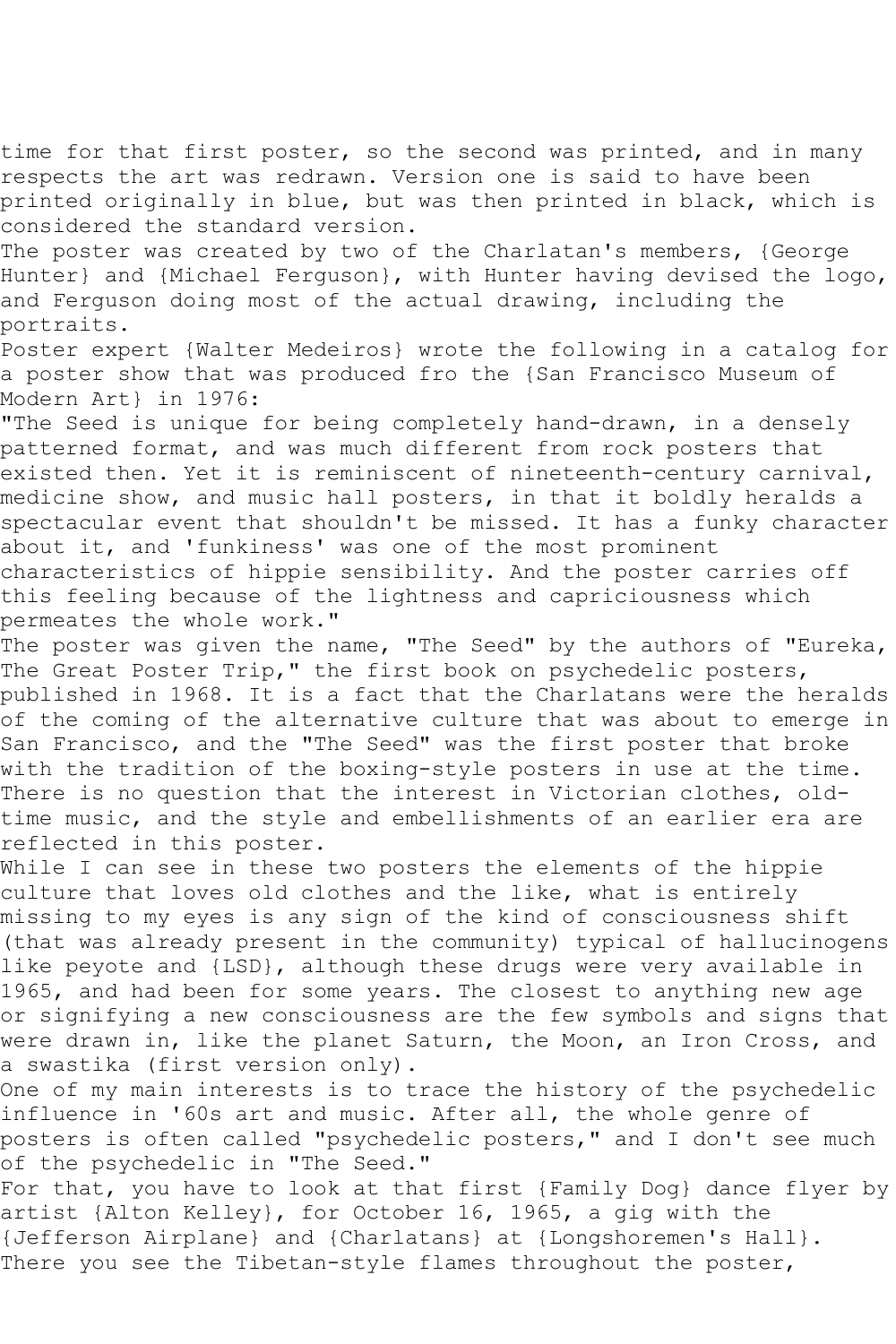something commonly used throughout the era to represent the intensity and awareness of altered consciousness. {!P CP013552 "Family Dog First Dance "} And if we want to have no doubt whatsoever of the advent of the psychedelic element in posters, then just move right to the "Can You Pass the {Acid Test}?" poster by artist {Norman Hartweg}, an event on December 18, 1965 held at {Muir Beach}. The poster is all about LSD, and the poster is unquestionably psychedelic. My point is that, although "The Seed" serves to mark the advent of the new culture and a different (but still mostly retro) approach to posters, it does not really put the word 'psychedelic' into psychedelic posters. It took a few more months for that to take place.

This item appears in the Art of Rock book, plate no. 2.002 4000 Artist: Michael Ferguson Venue: Red Dog Saloon Items: Original poster / CP060688 / CP060688 Description: Turquoise/Light Blue (10 x 14) AORPlate: 2.002 4000 Price: 4000.00 Performers: 1965-06-01 1965-06-15: Red Dog Saloon Set: The Seed Charlatans

------------------------------ RDS-2.001 1965-06-21 P-1 --------- 1965-06-21 / RDS 2.001 CP006145 / CP01394

The Seed, Version 2: Charlatans at Red Dog Saloon - Virginia City, NV Notes: The Seed

by Michael Erlewine

Here is the poster that most experts agree launched the '60s era of alternative culture. This poster features the band "The {Charlatans}" at an extended gig in {Virginia City}, Nevada at the {Red Dog Saloon}. It was designed by members of the band. "The Seed" was printed in two versions, one with a date of "June 1- 16, 1965" and the second (and final) version with "June 21." Apparently the Red Dog Saloon had not finished their redecorating in time for that first poster, so the second was printed, and in many respects the art was redrawn. Version one is said to have been printed originally in blue, but was then printed in black, which is considered the standard version.

The poster was created by two of the Charlatan's members, {George Hunter} and {Michael Ferguson}, with Hunter having devised the logo,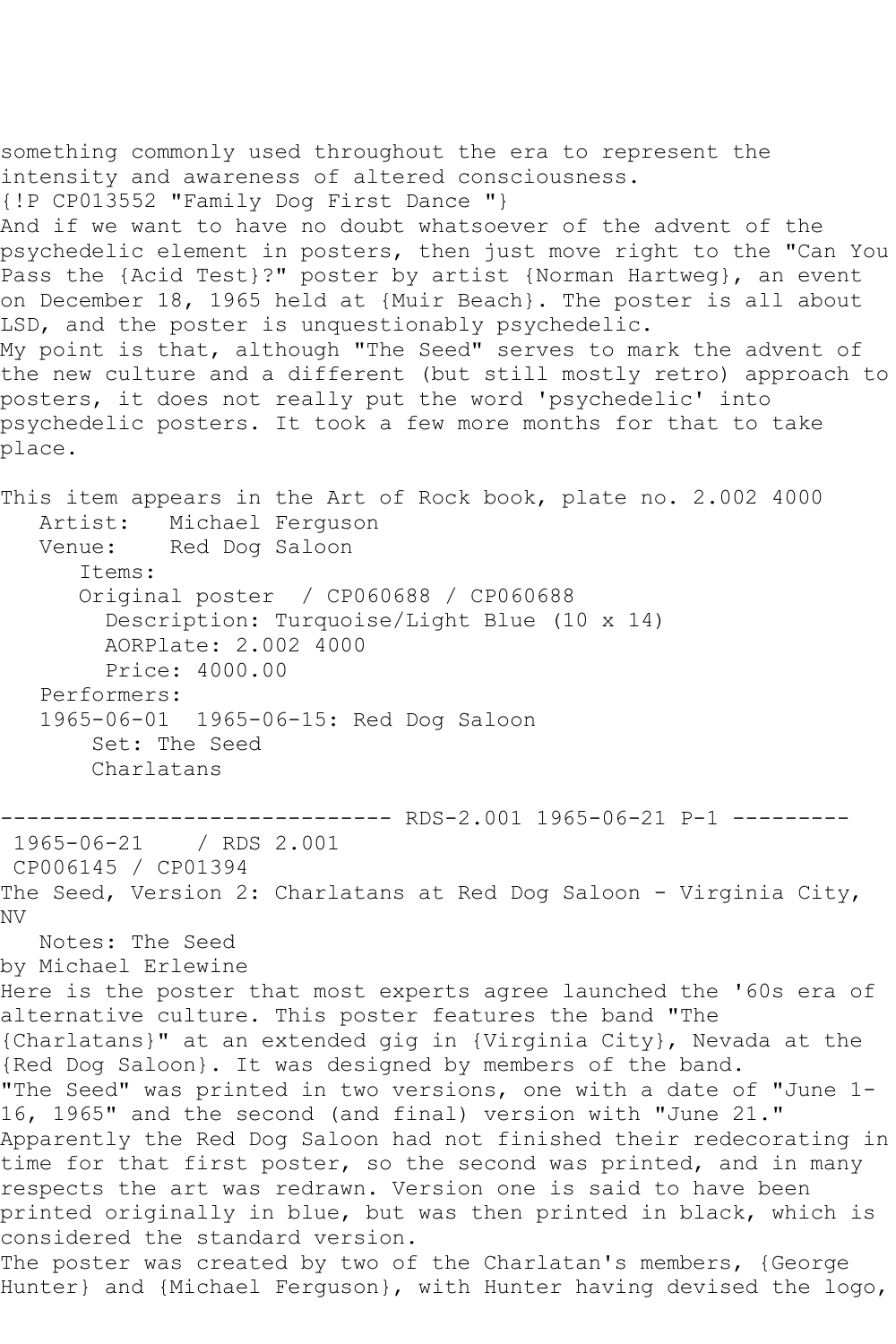and Ferguson doing most of the actual drawing, including the portraits.

Poster expert {Walter Medeiros} wrote the following in a catalog for a poster show that was produced fro the {San Francisco Museum of Modern Art} in 1976:

"The Seed is unique for being completely hand-drawn, in a densely patterned format, and was much different from rock posters that existed then. Yet it is reminiscent of nineteenth-century carnival, medicine show, and music hall posters, in that it boldly heralds a spectacular event that shouldn't be missed. It has a funky character about it, and 'funkiness' was one of the most prominent characteristics of hippie sensibility. And the poster carries off this feeling because of the lightness and capriciousness which permeates the whole work."

The poster was given the name, "The Seed" by the authors of "Eureka, The Great Poster Trip," the first book on psychedelic posters, published in 1968. It is a fact that the Charlatans were the heralds of the coming of the alternative culture that was about to emerge in San Francisco, and the "The Seed" was the first poster that broke with the tradition of the boxing-style posters in use at the time. There is no question that the interest in Victorian clothes, oldtime music, and the style and embellishments of an earlier era are reflected in this poster.

While I can see in these two posters the elements of the hippie culture that loves old clothes and the like, what is entirely missing to my eyes is any sign of the kind of consciousness shift (that was already present in the community) typical of hallucinogens like peyote and {LSD}, although these drugs were very available in 1965, and had been for some years. The closest to anything new age or signifying a new consciousness are the few symbols and signs that were drawn in, like the planet Saturn, the Moon, an Iron Cross, and a swastika (first version only).

One of my main interests is to trace the history of the psychedelic influence in '60s art and music. After all, the whole genre of posters is often called "psychedelic posters," and I don't see much of the psychedelic in "The Seed."

For that, you have to look at that first {Family Dog} dance flyer by artist {Alton Kelley}, for October 16, 1965, a gig with the {Jefferson Airplane} and {Charlatans} at {Longshoremen's Hall}. There you see the Tibetan-style flames throughout the poster, something commonly used throughout the era to represent the intensity and awareness of altered consciousness.

{!P CP013552 "Family Dog First Dance "}

And if we want to have no doubt whatsoever of the advent of the psychedelic element in posters, then just move right to the "Can You Pass the {Acid Test}?" poster by artist {Norman Hartweg}, an event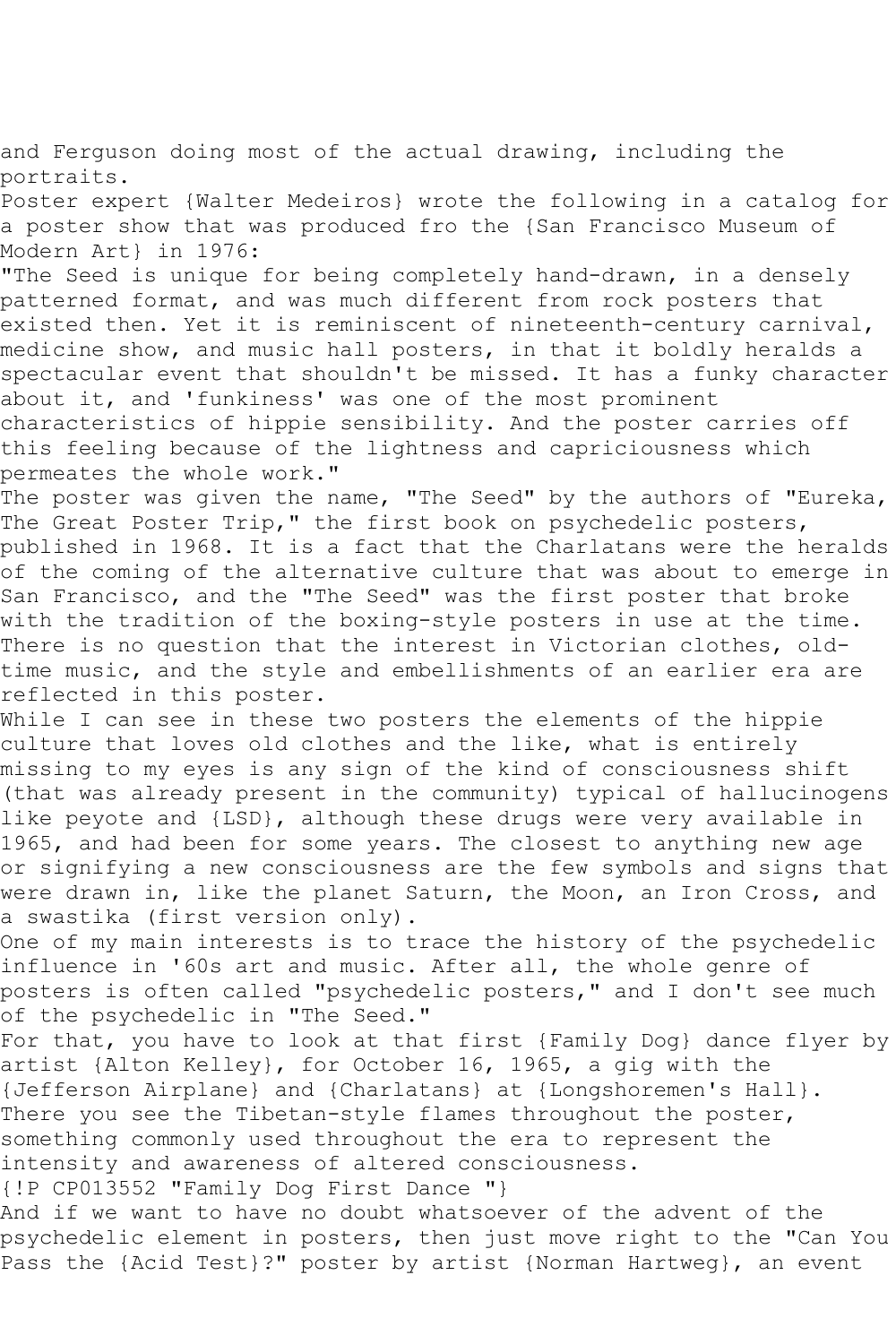LSD, and the poster is unquestionably psychedelic. My point is that, although "The Seed" serves to mark the advent of the new culture and a different (but still mostly retro) approach to posters, it does not really put the word 'psychedelic' into psychedelic posters. It took a few more months for that to take place. This item appears in the Art of Rock book, plate no. 2.001 3000 Private Notes: \* B/B- 3500@ Artist: George Hunter Venue: Red Dog Saloon Promoter: Book: Art of Rock Items: Original poster RDS-2.001 Edition 1 / CP006145 / CP01394 Description: Black ink (10 x 14) AORPlate: 2.001 3000 Price: 5000.00 RDS-2.001 / CP060687 AORPlate: 2.001 3000 Performers: 1965-06-21: Red Dog Saloon Set: The Seed Charlatans ------------------------------ LGH-2.009 1965-11-06 P-1 --------- 1965-11-06 / LGH 2.009 CP000699 / 0708 3rd Family Dog Dance: Mothers of Invention, Charlatans at Longshoremen's Hall - San Francisco, CA Notes: This item appears in the Art of Rock book, plate no. 2.009 Event: Tribute to Ming the Merciless Artist: Alton Kelley Venue: Longshoremen's Hall Promoter: Family Dog Collective Items: Original poster LGH-2.009 Edition 1 / CP000699 / 0708 AORPlate: 2.009 Performers: 1965-11-06: Longshoremen's Hall Mothers of Invention / Charlatans / Sturdy / Mc Don Sturdy ------------------------------ -2.192 1966 P-1 ---------  $/ 2.192$ CP009804 / CS04899 Grateful Dead at Grateful Dead Fan Club - San Francisco, CA Notes: This item appears in the Art of Rock book, plate no. 2.192

on December 18, 1965 held at {Muir Beach}. The poster is all about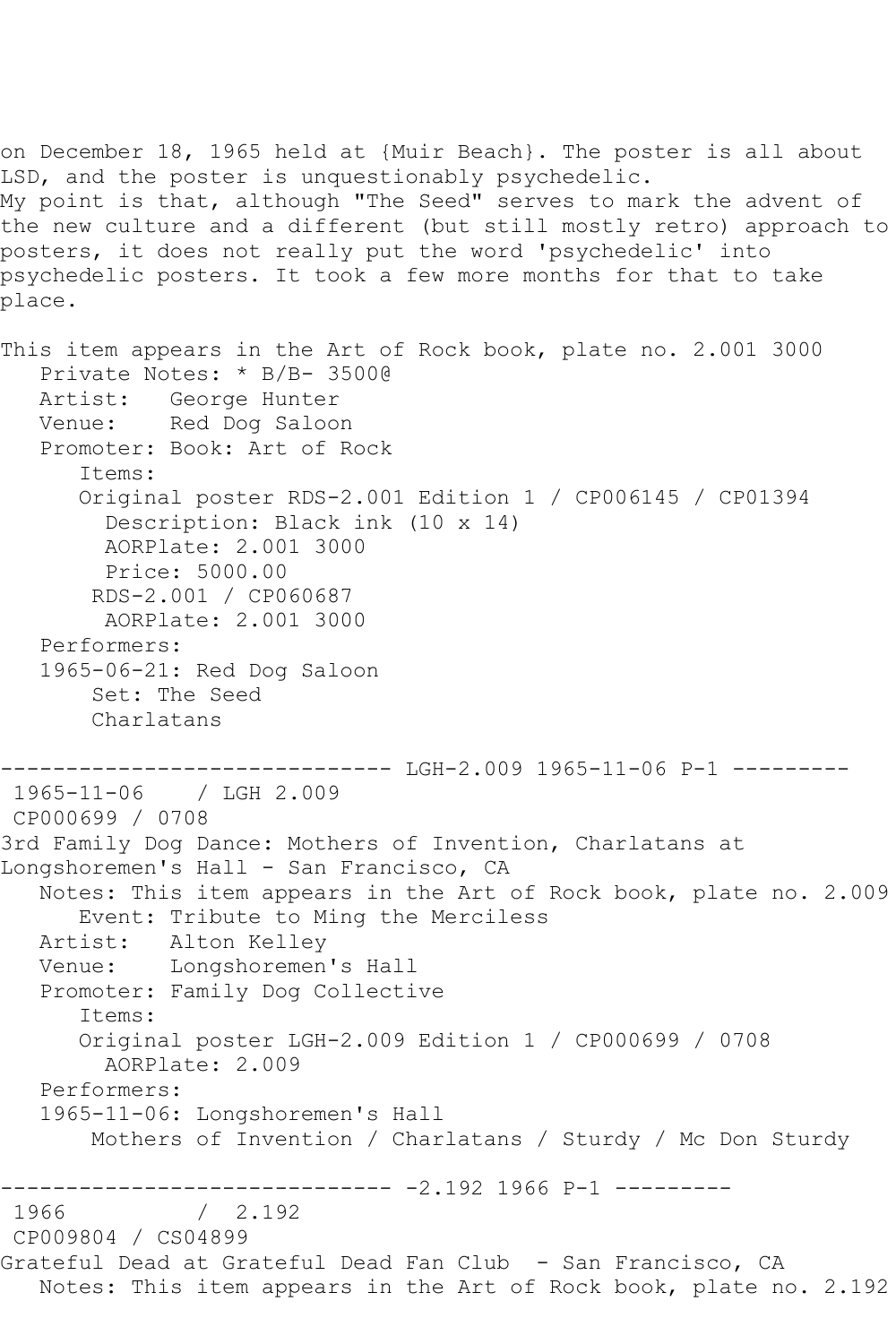```
 Event: Golden Road to Unlimited Devotion
   Artist: Stanley Mouse
   Venue: Grateful Dead Fan Club
    Promoter: Book: Art of Rock
       Items:
       Original poster -2.192 Edition 1 / CP009804 / CS04899 (14 x 
20)
         AORPlate: 2.192 
         Price: 250.00
       Handbill -2.192 / CP000013 / 0013
         AORPlate: 2.192 
         Price: 75.00
    Performers:
    1966: Grateful Dead Fan Club
        Grateful Dead
               ------------------------------ 1966 P-1 ---------
1966
CP000128 / 0130
KMPX 107 FM Family Radio
   Notes: KMPX Promo Poster
       Event: KMPX 107 FM
   Artist: Stanley Mouse
       Items:
       Original poster Edition 1 / CP000128 / 0130 (22 x 28)
   Performers:
   1966:
------------------------------ SOK 1966-03-04 P-1 ---------
1966-03-04 / SOK 
CP000101 / 0101
Charlatans, Electric Chamber Orkustra at Sokol Hall - San 
Francisco, CA
       Event: Northern California Psychedelic Cattlemens Association, 
Limited
   Artist: Alton Kelley
   Venue: Sokol Hall
       Items:
       Original poster SOK Edition 1 / CP000101 / 0101 (14 x 20)
       Handbill SOK Edition 1 / CP700079 (8-1/2 x 11)
   Performers:
    1966-03-04: Sokol Hall
        Charlatans / Electric Chamber Orkustra / Lynne Hughes
                     ------------------------------ AVAL-FD-013 1966-06-17 P-1 ---------
1966-06-17 / AVAL FD-013
CP006262 / CP01512
```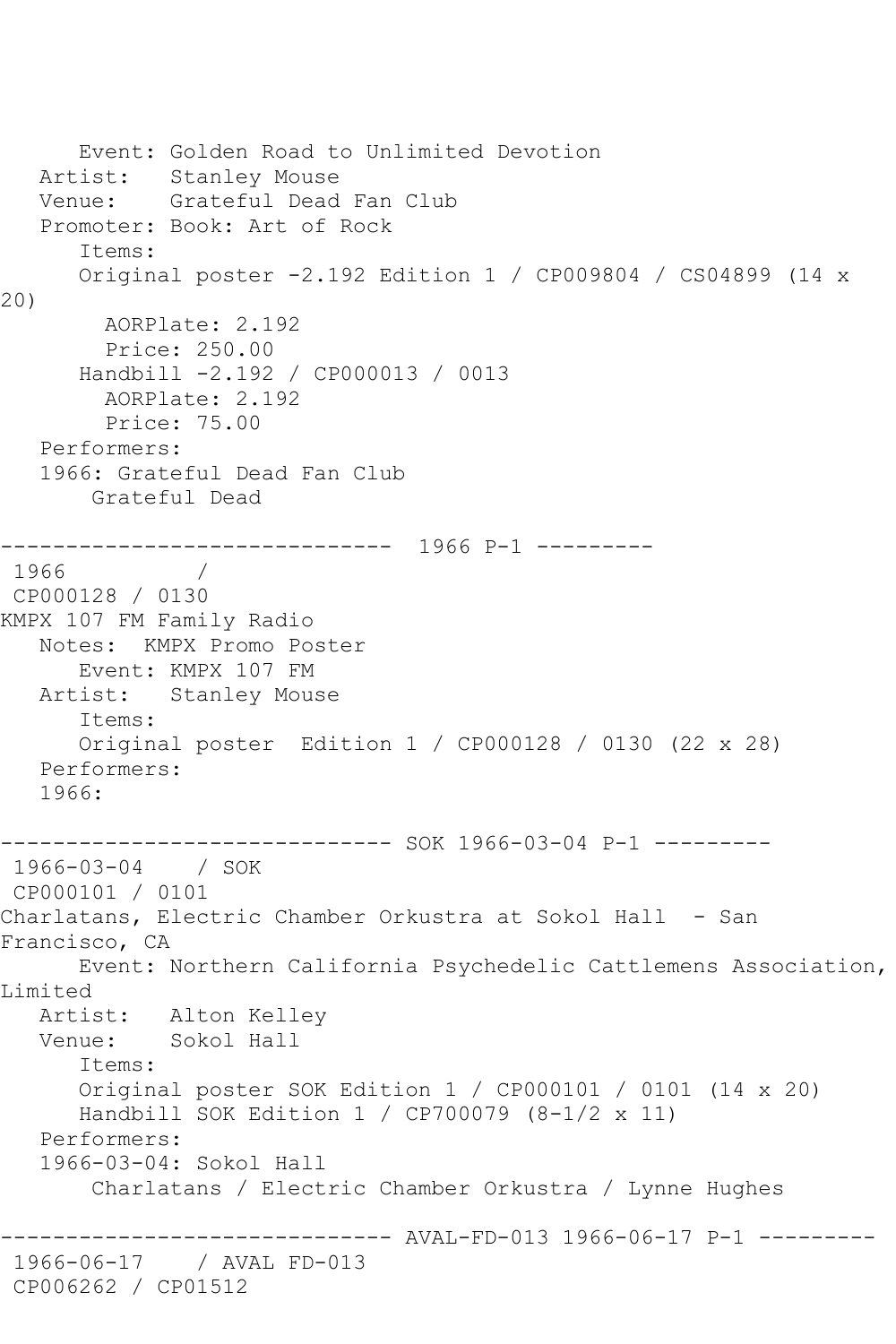```
Captain Beefheart and his Magic Band, Oxford Circle at Avalon 
Ballroom - San Francisco, CA
    Private Notes: FD-HB FD-OP-1-Signed-Mouse
  Artist: Stanley Mouse<br>Venue: Avalon Ballro
            Avalon Ballroom
    Promoter: Family Dog Presents
       Items:
       Original poster AVAL-FD-013 Edition 1 / CP006262 / CP01512
         Description: 1 original, 1 reprint. See Eric King's book for 
complete details. (14-3/16 x 20-1/2)
         Price: 1200.00
       Original poster -FD-013 Edition 2 / 
         Description: See Eric King's book for complete details.
         Price: 25.00
       Handbill AVAL-FD-013 Edition 1 / CP005270 / CP00518
         Description: 1 original (5-3/4 x 8-1/2)
         Price: 750.00
    Performers:
    1966-06-17: Avalon Ballroom
        Set: Family Dog Series
        Captain Beefheart and his Magic Band / Oxford Circle
                 ------------------------------ AVAL-FD-016 1966-07-08 P-1 ---------
1966-07-08 / AVAL FD-016
CP006277 / CP01527
Sir Douglas Quintet, Everpresent Fullness at Avalon Ballroom - San 
Francisco, CA
    Private Notes: FD-HB(green) FD-OP-1-Signed-Mouse
  Event: Keep California Green<br>Artist: Alton Kelley
            Alton Kelley
   Venue: Avalon Ballroom
    Promoter: Family Dog Presents
       Items:
       Original poster AVAL-FD-016 Edition 1 / CP006277 / CP01527
         Description: 1 original, 1 reprint, 1 pirate (14-3/16 x 20-
1/4)
         Price: 900.00
       Original poster -FD-016 Edition 2 / 
         Description: "No. 16-2" in lower right-hand corner. See Eric 
King's book for complete details.
         Price: 40.00
       Handbill AVAL-FD-016 Edition 1 / CP005273 / CP00521 Var. A
         Description: 1 original with 2 variants. See Eric King's 
book for complete details. (8-1/2 x 11)
         Price: 500.00
    Performers:
    1966-07-08: Avalon Ballroom
```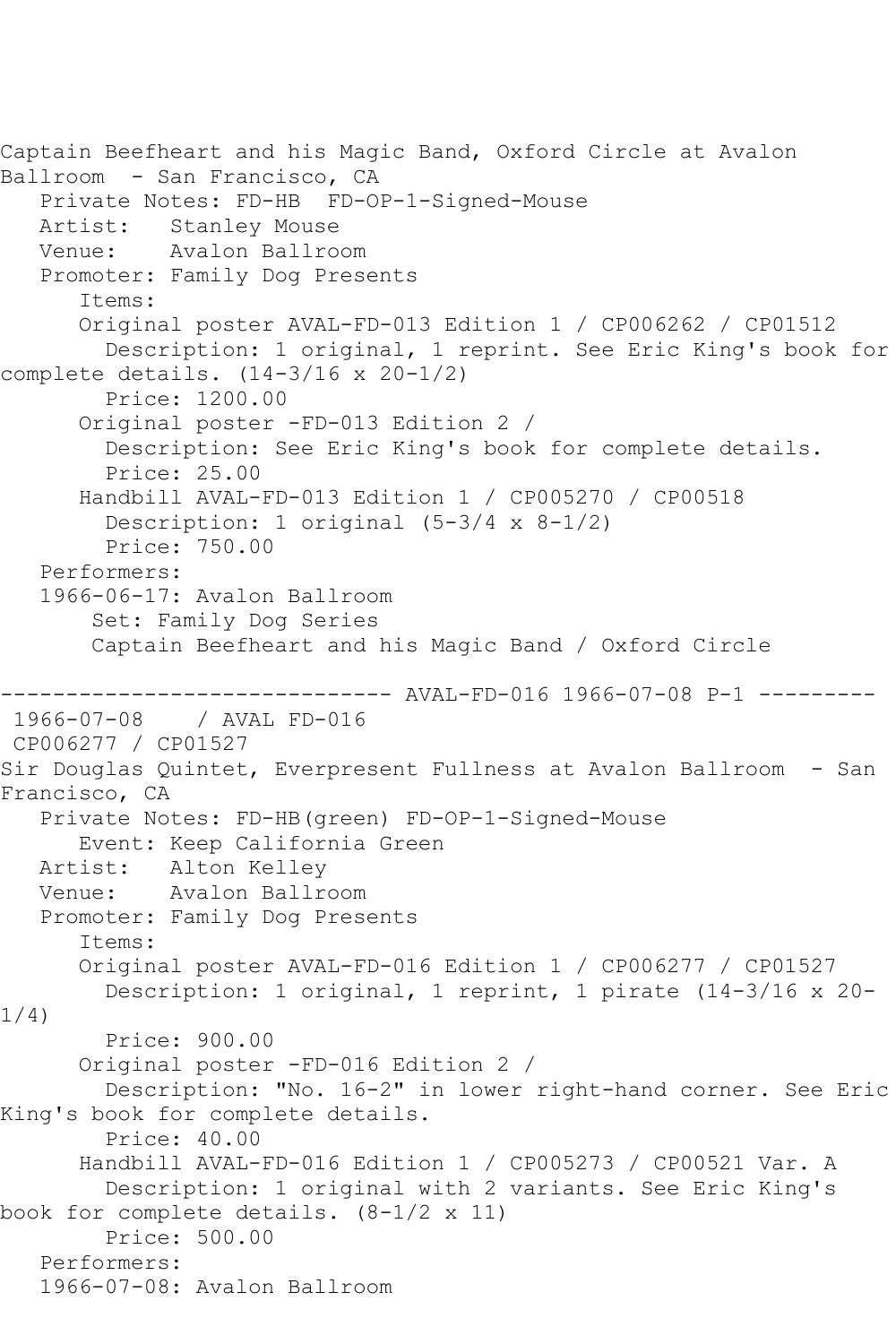Set: Family Dog Series Sir Douglas Quintet / Everpresent Fullness ------------------------------ AVAL-FD-017A 1966-07-15 P-1 ---------<br>1966-07-15 / AVAL FD-017A / AVAL FD-017A CP006278 / CP01528 Love, Big Brother and the Holding Company at Avalon Ballroom - San Francisco, CA Notes: Cancelled show Private Notes: FD-HB FD-OP-1-Signed-Mouse Artist: Stanley Mouse Venue: Avalon Ballroom Promoter: Family Dog Presents Items: Original poster AVAL-FD-017A Edition 1 / CP006278 / CP01528 Description: 1 original (14 x 20) Price: 400.00 Handbill AVAL-FD-017A Edition 1 / CP005258 / CP00506 Description: Purple ink on white paper (8-1/2 x 11) Price: 200.00 Performers: 1966-07-15 1966-07-16: Avalon Ballroom Set: Family Dog Series Love / Big Brother and the Holding Company ------------------------------ AVAL-FD-017 1966-07-22 P-1 --------- 1966-07-22 / AVAL FD-017 CP006279 / CP01529 Jefferson Airplane, Great Society at Avalon Ballroom - San Francisco, CA Private Notes: FD-HB(white) FD-OP-1-Signed-Mouse+Kelley Artist: Alton Kelley Venue: Avalon Ballroom Promoter: Family Dog Presents Items: Original poster AVAL-FD-017 Edition 1 / CP006279 / CP01529 Description: 2 originals, 2reprints, 1 pirate (14 x 20) Price: 2000.00 Original poster -FD-017 Edition 2 / Description: "17(2) in lower left-hand corner. See Eric King's book for complete details. Price: 85.00 Original poster -FD-017 Edition 3 / Description: "17(3)" in lower left-hand corner. See Eric King's guide for complete details. Price: 70.00 Handbill AVAL-FD-017 Edition 1 / CP005275 / CP00523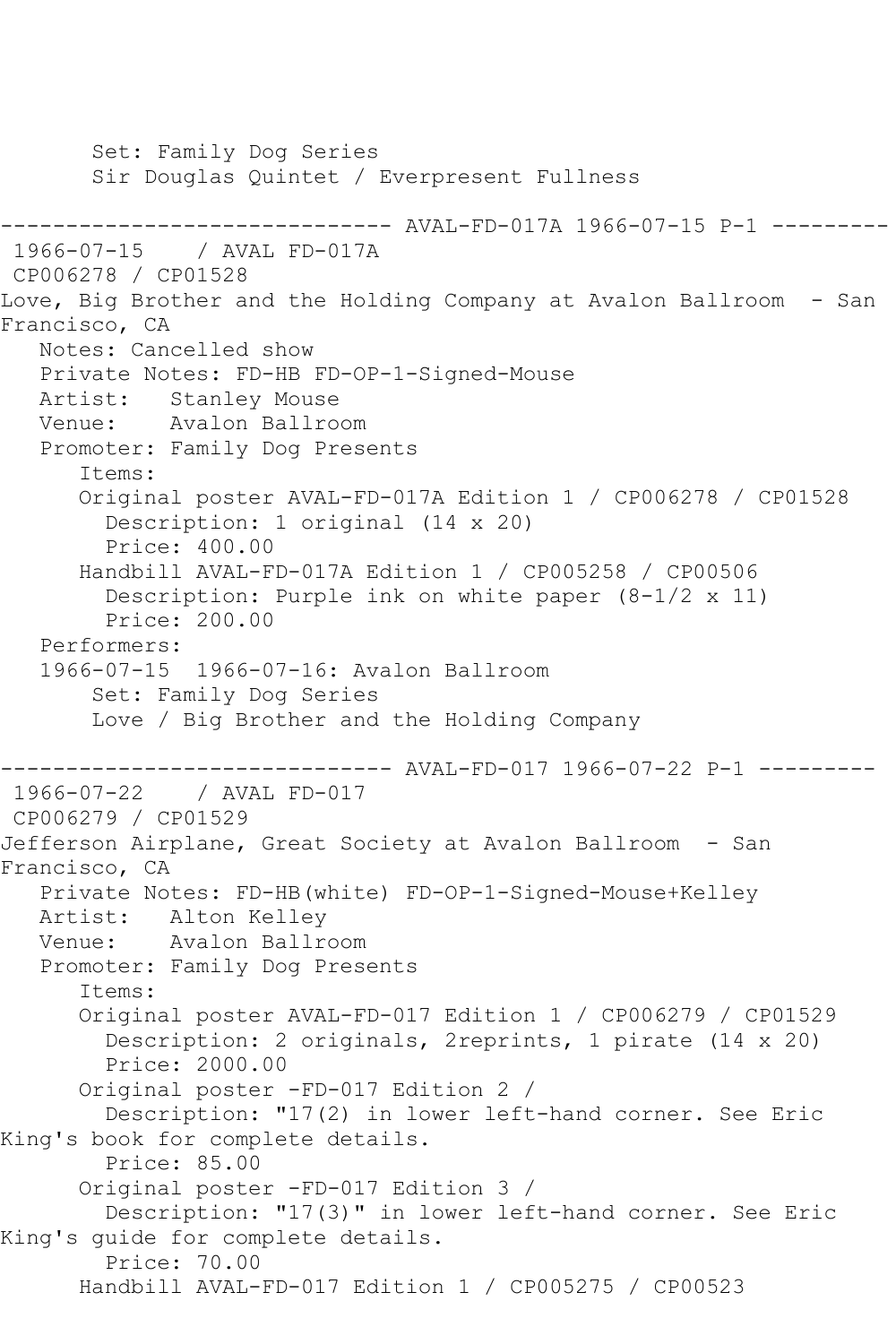```
 Description: 1 originals with 3 variants. See Eric King's 
book for complete details. (8-1/2 x 10-15/16)
        Price: 500.00
       Handbill AVAL-FD-017 Edition A / CP002142 / 2133
         Description: Variant (8-1/2 x 10-15/16)
   Performers:
   1966-07-22 1966-07-23: Avalon Ballroom
        Set: Family Dog Series
       Jefferson Airplane / Great Society
------------------------------ AVAL-FD-018 1966-07-28 P-1 ---------
1966-07-28 / AVAL FD-018
CP006280 / CP01530
Bo Diddley, Quicksilver Messenger Service at Avalon Ballroom - San 
Francisco, CA
   Private Notes: FD-HB FD-OP-1-Signed-Mouse * 2nd 25
   Artist: Stanley Mouse
   Venue: Avalon Ballroom
   Promoter: Family Dog Presents
       Items:
       Original poster AVAL-FD-018 Edition 1 / CP006280 / CP01530
         Description: 1 original, 1 reprint. See Eric King's book for 
complete details. (14-3/16 x 19-3/4)
         Price: 500.00
       Original poster AVAL-FD-018 Edition 2 / 
         Description: See Eric King's book for complete details.
         Price: 25.00
       Handbill AVAL-FD-018 Edition 1 / CP005276 / CP00524 Var. A
         Description: 1 orignal with 3 variants. See Eric King's book 
for complete details. (8-1/2 \times 11) Price: 150.00
   Performers:
   1966-07-28 1966-07-30: Avalon Ballroom
        Set: Family Dog Series
       Bo Diddley / Quicksilver Messenger Service
------------------------------ -2.336 1966-08-02 P-1 ---------
1966-08-02 / 2.336
CP003175 / A2 336
Jefferson Airplane, Big Brother and the Holding Company at Losers 
South - San Jose, CA
   Notes: This item appears in the Art of Rock book, plate no. 2.336
   Artist: Stanley Mouse
   Venue: Losers South
   Promoter: Book: Art of Rock
       Items:
       Original poster -2.336 Edition 1 / CP070031
```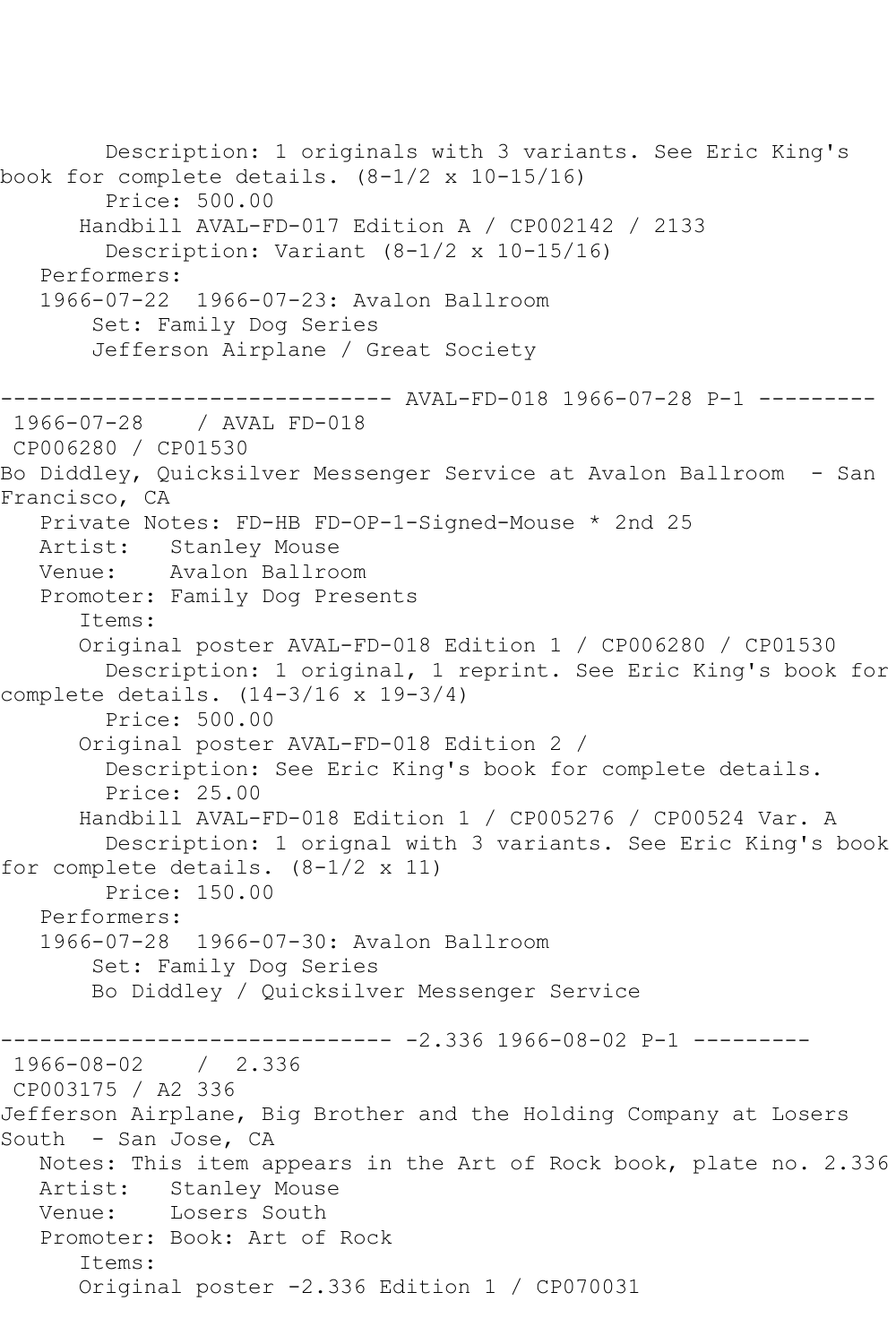```
 AORPlate: 2.336 
       Original poster -2.336 Edition 1 / CP003175 / A2 336 Var. B
         AORPlate: 2.336 
         Price: 1200.00
       Handbill / 
         AORPlate: 2.336 
        -2.336 / CP001748 / 1772
         AORPlate: 2.336 
    Performers:
    1966-08-02 1966-08-04: Losers South
        Jefferson Airplane / Big Brother and the Holding Company
    1966-08-05: Great Society
------------------------------ AVAL-FD-019 1966-08-05 P-1 ---------
1966-08-05 / AVAL FD-019
CP006281 / CP01531
Big Brother and the Holding Company, Oxford Circle at Avalon 
Ballroom - San Francisco, CA
    Private Notes: FD-HB FD-OP-1-Signed-Mouse+Kelley
   Artist: Alton Kelley
    Venue: Avalon Ballroom
    Promoter: Family Dog Presents
       Items:
       Original poster AVAL-FD-019 Edition 1 / CP006281 / CP01531
         Description: 1 original, 1 reprint (8-3/4 x 20)
         Price: 1400.00
       Original poster -FD-019 Edition 2 / 
         Description: See Eric King's book for complete details.
         Price: 300.00
       Handbill AVAL-FD-019 Edition 1 / CP005277 / CP00525
         Description: 1 original, uncut sheets also available. (3-3/8 
x 8-1/2)
         Price: 250.00
       Handbill (Pirate) AVAL-FD-019 Edition 1 / CP002144 / 2135 Var. 
B
         Description: Uncut sheet of three
         Price: 600.00
    Performers:
    1966-08-05 1966-08-06: Avalon Ballroom
        Set: Family Dog Series
        Big Brother and the Holding Company / Oxford Circle
    1966-08-06: Bo Diddley / Sons of Adam
------------------------------ LGH-FD-020 1966-08-05 P-1 ---------
              1966-08-05 / LGH FD-020
CP006282 / CP01532
Bo Diddley, Sons of Adam at Longshoreman's Hall
```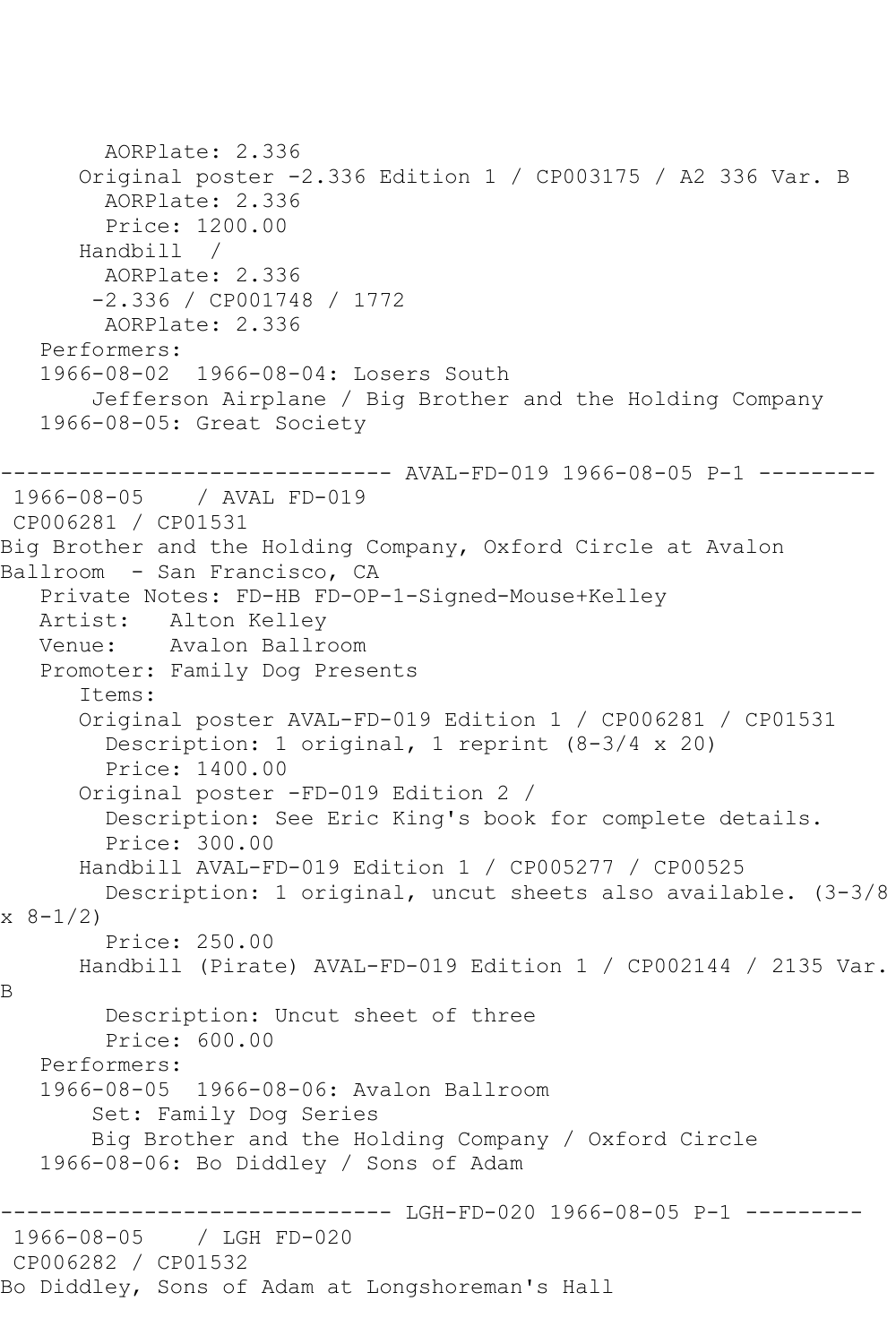```
 Private Notes: FD-HB(red) FD-OP-1-Signed-Mouse+Kelley
   Artist: Alton Kelley
   Venue: Longshoremen's Hall
    Promoter: Family Dog Presents
       Items:
       Original poster LGH-FD-020 Edition 1 / CP006282 / CP01532
         Description: 1 original, some prrofs exist (14-3/16 x 20)
         Price: 2000.00
       Handbill LGH-FD-020 Edition 1 / CP005278 / CP00526 Var. A
         Description: 3 variations of the handbill. See Eric King's 
book for complete details. (6-3/16 \times 9-1/2) Price: 250.00
       Handbill LGH-FD-020 Edition 1 / CP002831 / 2794 Var. B
         Description: 3 variations of the handbill. See Eric King's 
book for complete details. (6-3/16 x 9-1/2)
         Price: 460.00
    Performers:
    1966-08-05: Longshoremen's Hall
        Bo Diddley
    1966-08-07: Set: Family Dog Series
        Sons of Adam / Little Walter / Bo Diddley
------------------------------ AVAL-FD-021 1966-08-12 P-1 ---------
             1966-08-12 / AVAL FD-021
CP006283 / CP01533
Bo Diddley, Big Brother and the Holding Company at Avalon Ballroom 
- San Francisco, CA
   Private Notes: FD-HB(red on blue) FD-OP-1-Signed-Mouse+Kelley
  Event: Earthquake<br>Artist: Stanley Mo
            Stanley Mouse
   Venue: Avalon Ballroom
    Promoter: Family Dog Presents
       Items:
       Original poster AVAL-FD-021 Edition 1 / CP006283 / CP01533
         Description: 1 original, 3 reprints, 1 pirate, 1 silk screen 
(14-3/16 x 20-1/2)
         Price: 1200.00
       Original poster -FD-021 Edition 2 / 
         Description: See Eric King's book for complete details.
         Price: 200.00
       Original poster -FD-021 Edition 3 / 
         Description: See Eric King's book for complete details.
         Price: 65.00
       Original poster -FD-021 Edition 4 / 
         Description: Silkscreen edition.
         Price: 400.00
       Handbill AVAL-FD-021 Edition 1 / CP005279 / CP00527 Var. A
```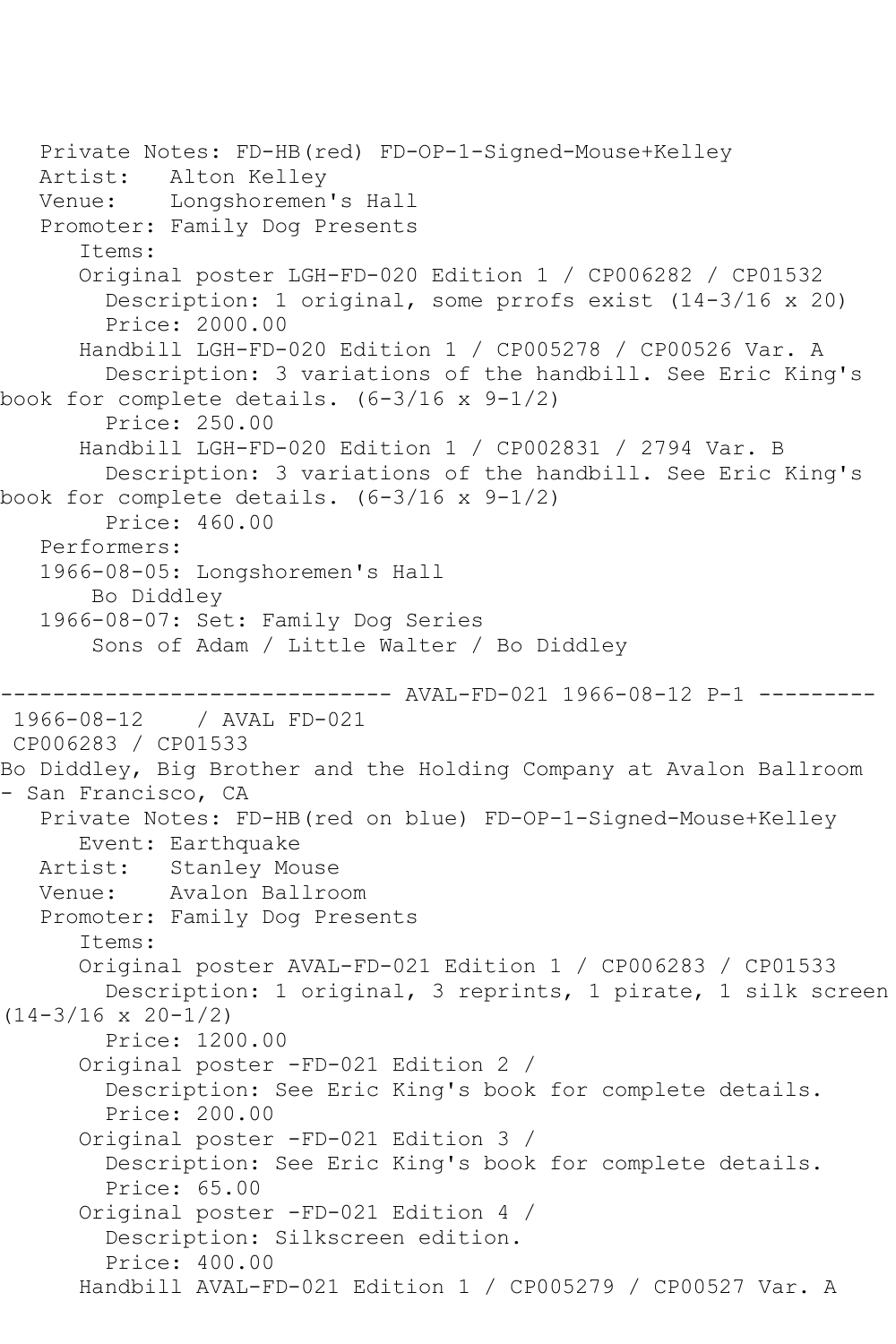Description: 2 versions of the handbill exist. See Eric King's book for complete details. (8-1/2 x 11) Price: 600.00 Postcard AVAL-FD-021 Edition 1 / Description: 1 card added in 1986. (5 x 7) Price: 15.00 Performers: 1966-08-12 1966-08-13: Avalon Ballroom Set: Family Dog Series Bo Diddley / Big Brother and the Holding Company ------------------------------ AVAL-FD-022 1966-08-19 P-1 --------- 1966-08-19 / AVAL FD-022 CP006284 / CP01534 Grateful Dead, Sopwith Camel at Avalon Ballroom - San Francisco, CA Notes: Note spelling "Greatful Dead" Private Notes: FD-HB FD-OP-1-Signed-Mouse Artist: Stanley Mouse Venue: Avalon Ballroom Promoter: Family Dog Presents Items: Original poster AVAL-FD-022 Edition 1 / CP006284 / CP01534 Description: 2 originals, 1 reprint, 3 pirates (14-3/16 x 20) Price: 1250.00 Original poster -FD-022 Edition 3 / Description: "No. 22-3" in lower right-hand corner. See Eric King's guide for complete details. Price: 100.00 Handbill AVAL-FD-022 Edition 1 / CP005280 / CP00528 Description: Black ink on yellow stock (8-1/2 x 11) Price: 260.00 Postcard AVAL-FD-022 Edition 1 / Description: Card added in 1992 by Chet Helms (4-1/8 x 6) Performers: 1966-08-19 1966-08-20: Avalon Ballroom Set: Family Dog Series Grateful Dead / Sopwith Camel ------------------------------ AVAL-FD-023 1966-08-26 P-1 --------- 1966-08-26 / AVAL FD-023 CP006285 / CP01535 Captain Beefheart and his Magic Band, Charlatans at Avalon Ballroom - San Francisco, CA Private Notes: FD-HB(solid blue) FD-OP-1-Signed-Mouse+Kelley Artist: Stanley Mouse<br>Venue: Avalon Ballro Avalon Ballroom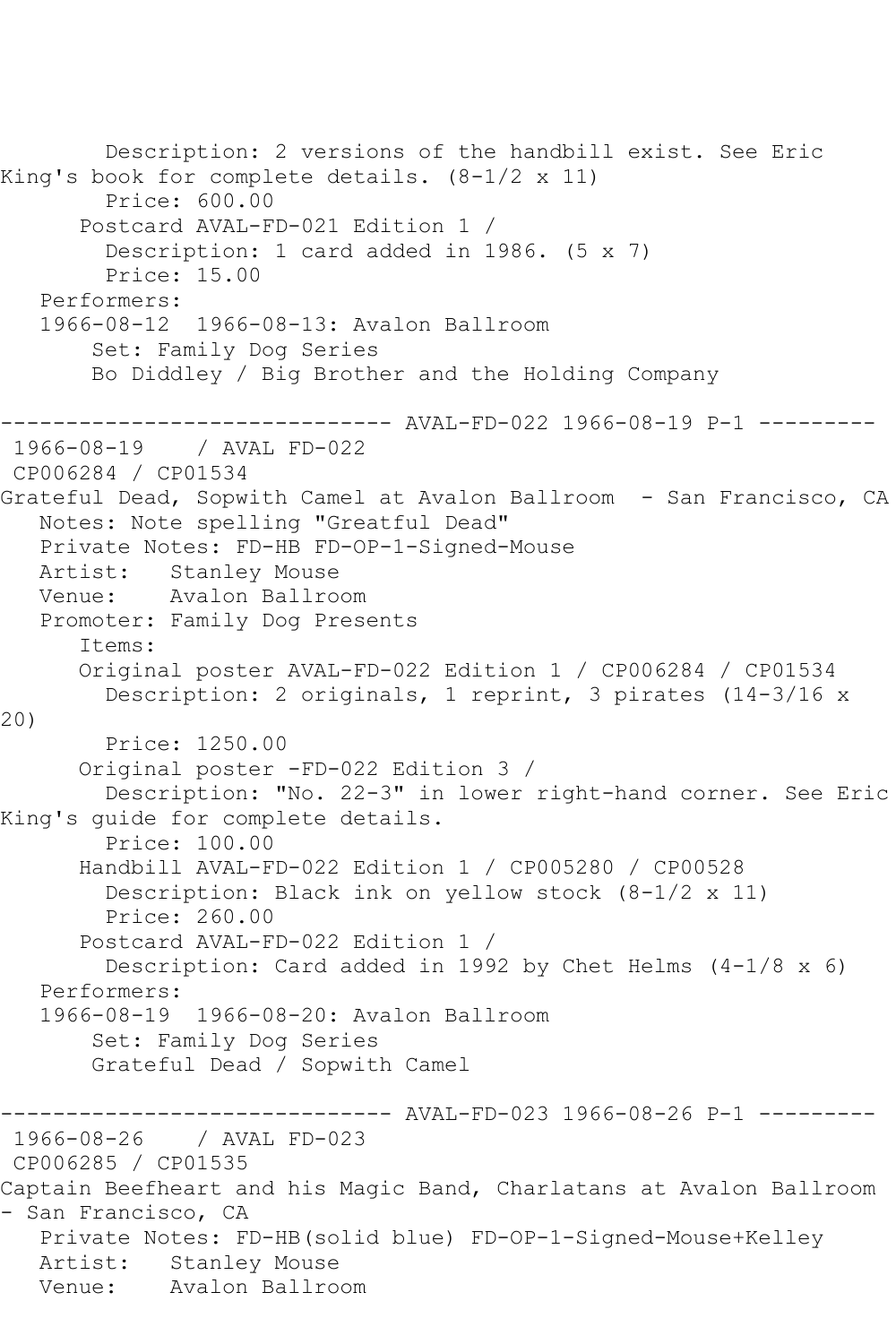Promoter: Family Dog Presents Items: Original poster AVAL-FD-023 Edition 1 / CP006285 / CP01535 Var. A Description: 2 originals, 1 reprint (14-1/4 - 20) Price: 700.00 Original poster -FD-023 Edition 3 / Description: "no. 23-3" in lower left-hand corner. See Eric King's book for complete details. Price: 25.00 Handbill AVAL-FD-023 Edition 1 / CP005281 / CP00529 Var. A Description: 2 originals (8-1/2 x 11) Price: 400.00 Performers: 1966-08-26 1966-08-27: Avalon Ballroom Set: Family Dog Series Captain Beefheart and his Magic Band / Charlatans ------------- AVAL-FD-024 1966-09-02 P-1 ---------1966-09-02 / AVAL FD-024 CP006286 / CP01536 13th Floor Elevators, Sir Douglas Quintet at Avalon Ballroom - San Francisco, CA Private Notes: FD-HB FD-OP-1-Signed-Mouse Artist: Stanley Mouse<br>Venue: Avalon Ballro Avalon Ballroom Promoter: Family Dog Presents Items: Original poster AVAL-FD-024 Edition 1 / CP006286 / CP01536 Description: 1 original, 1 reprint, 1 pirate (14-1/3 x 20) Price: 500.00 Original poster -FD-024 Edition 2 / Description: "No. 24-2' in lower right-hand corner. See Eric King's guide for complete details. Price: 100.00 Handbill AVAL-FD-024 Edition 1 / CP006287 / CP01537 Var. A Description: 1 original with 4 variants. See Eric King's guide for complete details. (9-1/2 x 12-1/2) Price: 400.00 Performers: 1966-09-02 1966-09-03: Avalon Ballroom Set: Family Dog Series 13th Floor Elevators / Sir Douglas Quintet -------- AVAL-FD-025 1966-09-09 P-1 ---------1966-09-09 / AVAL FD-025 CP006289 / CP01539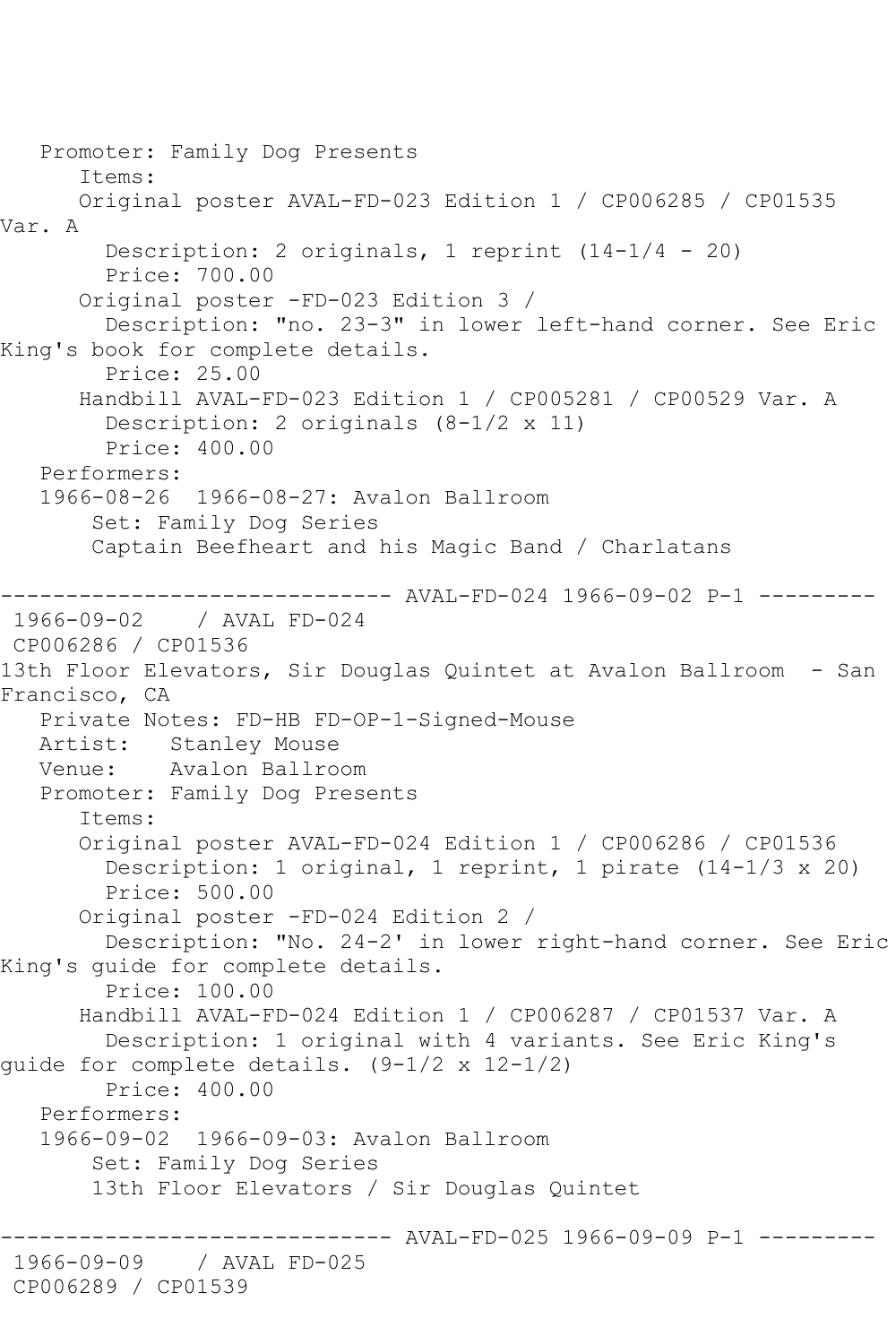Quicksilver Messenger Service, Great Society at Avalon Ballroom - San Francisco, CA Private Notes: FD-HB FD-OP-1-Signed-Mouse Artist: Stanley Mouse<br>Venue: Avalon Ballro Avalon Ballroom Promoter: Family Dog Presents Items: Original poster AVAL-FD-025 Edition 1 / CP006289 / CP01539 Description: 2 originals (13-5/8 x 20) Price: 400.00 Original poster -FD-025 Edition 3 / Description: "No. 25-3" in lower left-hand corner. See Eric King's guide for complete details. Price: 30.00 Handbill AVAL-FD-025 Edition 1 / CP005282 / CP00530 Description: 1 original (8-1/2 x 11) Price: 225.00 Performers: 1966-09-09 1966-09-10: Avalon Ballroom Set: Family Dog Series Quicksilver Messenger Service / Great Society ------------------------------ AVAL-FD-026 1966-09-16 P-1 --------- 1966-09-16 / AVAL FD-026 CP006290 / CP01540 Grateful Dead, Oxford Circle at Avalon Ballroom - San Francisco, CA Private Notes: FD-HB FD-OP-1-Signed-Mouse Event: Skeletons and Roses Artist: Stanley Mouse Venue: Avalon Ballroom Promoter: Family Dog Presents Items: Original poster AVAL-FD-026 Edition 1 / CP006290 / CP01540 Description: 1 original, 2 reprints, many pirates (14 x 20) Price: 6000.00 Original poster -FD-026 Edition 2 / Description: "26(2)" in the lower right-hand corner. See Eric King's guide for complete details. Price: 900.00 Original poster -FD-026 Edition 3 / Description: "26(30 in lower left-hand corner. See Eric King's guide for complete details. Price: 600.00 Original poster -FD-026 Edition 4 / Description: See Eric King's guide for complete details. Price: 35.00 Original poster -FD-026 Edition 5 /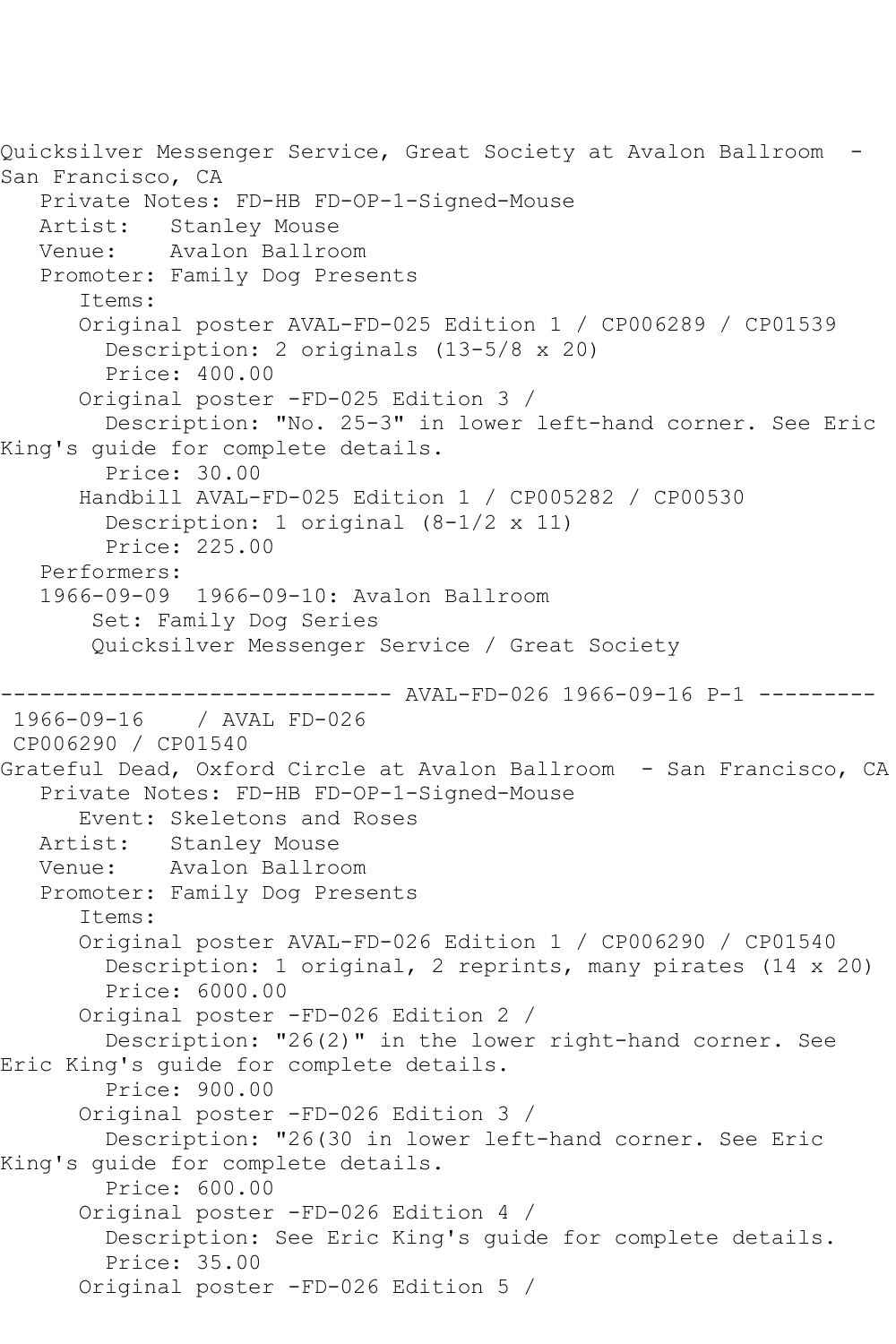Description: "26(3)" in lower left-hand corner. See Eric King's guide for complete details. Price: 35.00 Handbill AVAL-FD-026 Edition 1 / CP005283 / CP00531 Description: 1 original (8-1/2 x 11) Price: 700.00 Postcard AVAL-FD-026 Edition 1 / Description: 1992, a card printed, also 1 pirate card Performers: 1966-09-16 1966-09-17: Avalon Ballroom Set: Family Dog Series Grateful Dead / Oxford Circle ------------------------------ AVAL-FD-027 1966-09-23 P-1 --------- 1966-09-23 / AVAL FD-027 CP006291 / CP01541 Howlin' Wolf, Big Brother and the Holding Company at Avalon Ballroom - San Francisco, CA Notes: Cancelled show. This item appears in the Art of Rock book, plate no. 2.014 Private Notes: FD-HB FD-OP-1-Signed-Mouse Artist: Stanley Mouse<br>Venue: Avalon Ballro Avalon Ballroom Promoter: Family Dog Presents Items: Original poster AVAL-FD-027 Edition 1 / CP006291 / CP01541 Description: 2 originals, 1 silkscreen. See Eric King's guide for complete details. (14-1/8 x 20) AORPlate: 2.014 Price: 850.00 Original poster -FD-027 Edition 1 / Var. A Description: This is the silkscreen version, of which only a few were made. AORPlate: 2.014 Price: 4000.00 Handbill AVAL-FD-027 Edition 1 / CP005284 / CP00532 Description: 1 original (8-1/2 x 11) AORPlate: 2.014 Price: 500.00 Performers: 1966-09-23 1966-09-24: Avalon Ballroom Set: Family Dog Series Howlin' Wolf / Big Brother and the Holding Company ------------------------------ AVAL-FD-028 1966-09-30 P-1 --------- 1966-09-30 / AVAL FD-028 CP006292 / CP01542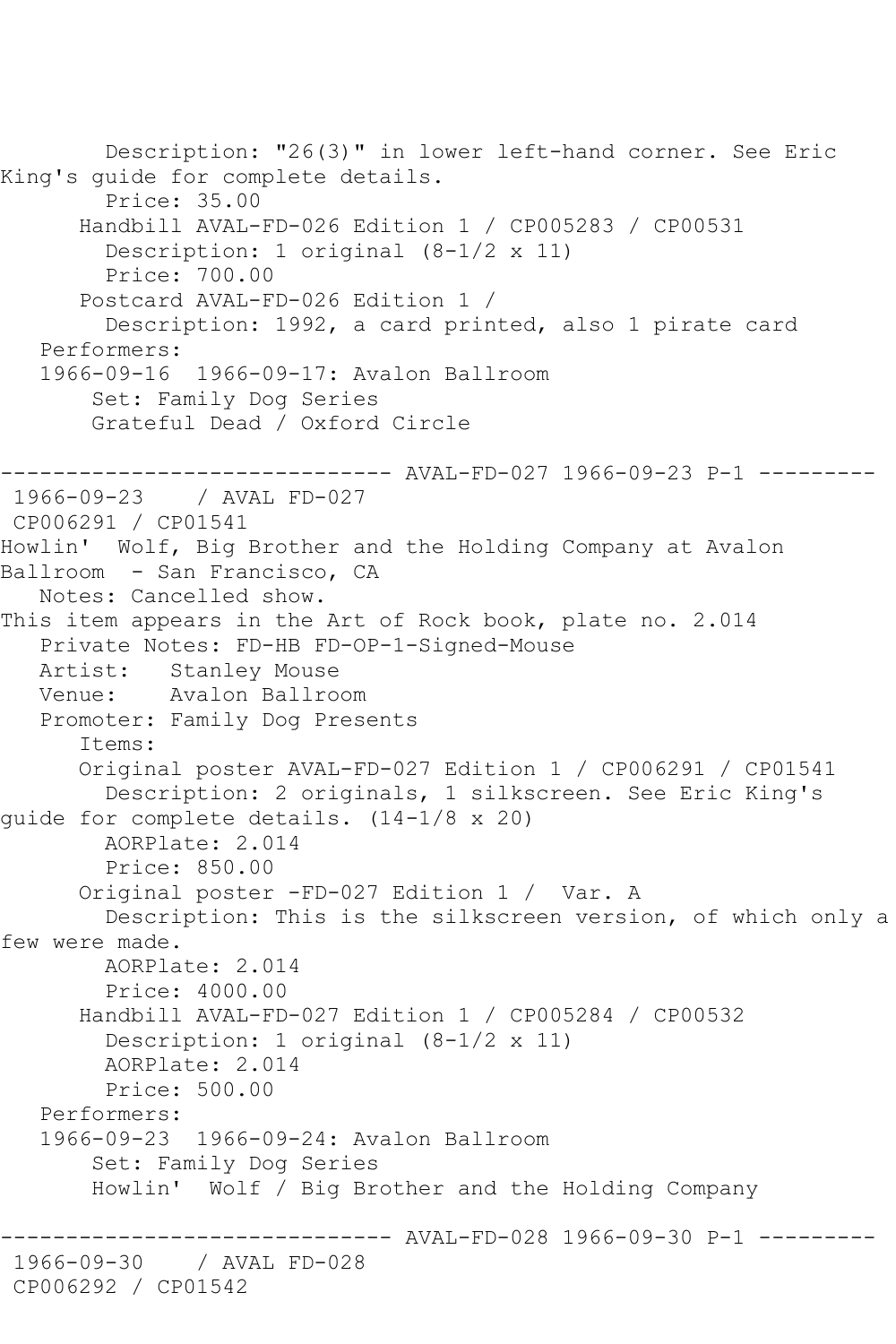```
13th Floor Elevators, Quicksilver Messenger Service at Avalon 
Ballroom - San Francisco, CA
    Private Notes: FD-HB-A FD-OP-1-Signed-Mouse
  Artist: Stanley Mouse<br>Venue: Avalon Ballro
            Avalon Ballroom
   Promoter: Family Dog Presents
       Items:
       Original poster AVAL-FD-028 Edition 1 / CP006292 / CP01542
         Description: 1 original with 1 variant, 2 reprints, 2 
pirates (14-1/8 x 20)
         Price: 600.00
       Original poster -FD-028 Edition 2 / 
         Description: "28(2) in lower left-hand corner. See Eric 
King's guide for complete details.
         Price: 150.00
       Original poster -FD-028 Edition 3 / 
         Description: "28() in lower left-hand corner. No Bindweed 
Press credit. See Eric King's guide for complete details.
         Price: 65.00
       Handbill AVAL-FD-028 Edition 1 / CP005285 / CP00533
         Description: 1 original (5-5/8 x 8-1/2)
         Price: 300.00
   Performers:
    1966-09-30 1966-10-01: Avalon Ballroom
        Set: Family Dog Series
        13th Floor Elevators / Quicksilver Messenger Service
------------------------------ AVAL-FD-029 1966-10-07 P-1 ---------
              1966-10-07 / AVAL FD-029
CP005626 / CP00875
Jim Kweskin, Big Brother and the Holding Company at Avalon Ballroom 
- San Francisco, CA
    Private Notes: FD-HB(green/black) FD-OP-1-Signed-Mouse+Kelley * 
1st A- 800
   Artist: Stanley Mouse
   Venue: Avalon Ballroom
   Promoter: Family Dog Presents
       Items:
       Original poster AVAL-FD-029 Edition 1 / CP005626 / CP00875
         Description: 1 original with 1 variant, 3 reprints 1 pirate, 
(14-2/8 \times 20) Price: 900.00
       Original poster -FD-029 Edition 2 / 
         Description: "29(2) in lower left-hand corner. See Eric 
King's guide for complete details.
         Price: 175.00
       Original poster -FD-029 Edition 3 /
```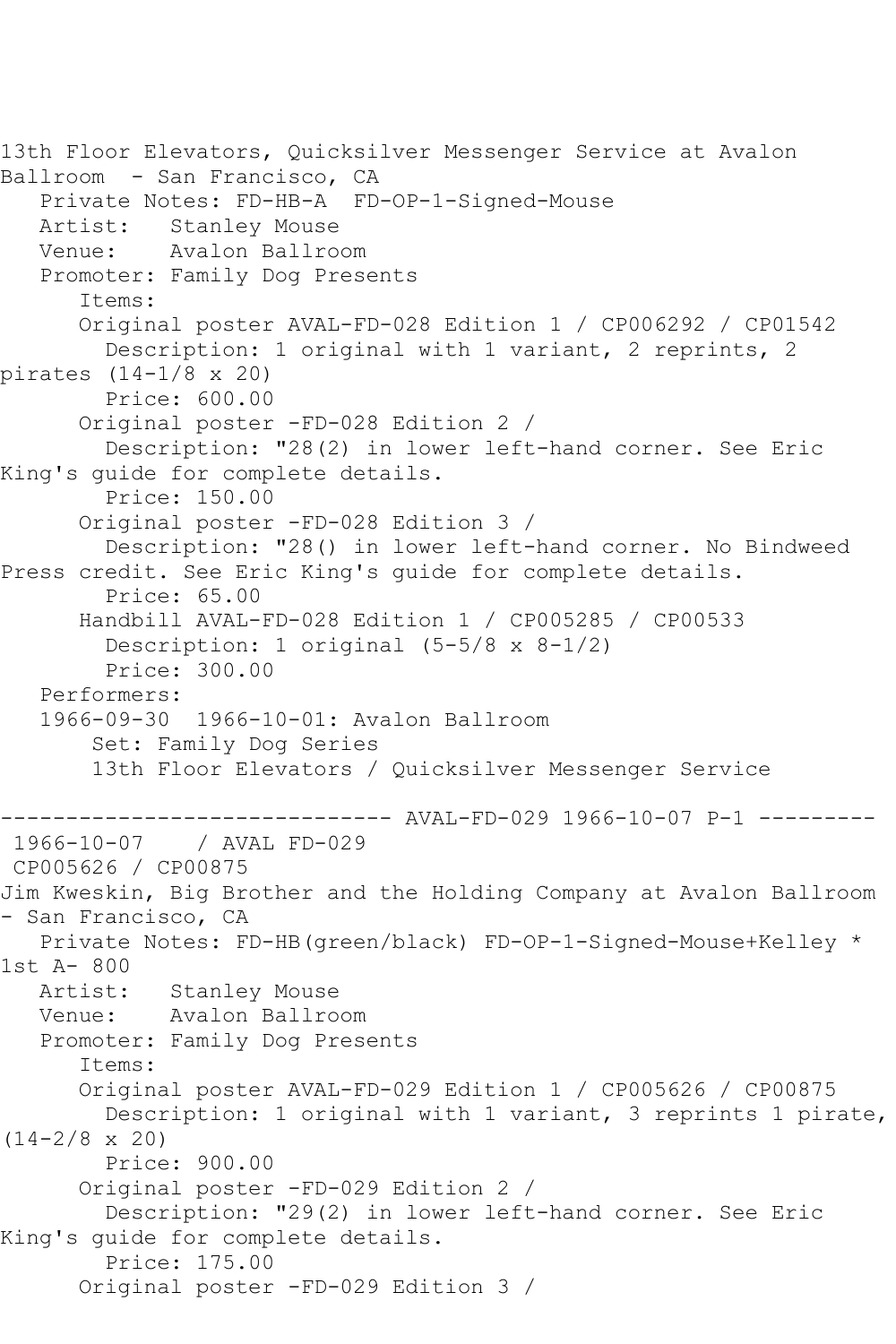Description: "29(3) in lower left-hand corner. See Eric King's guide for complete details. Price: 50.00 Original poster -FD-029 Edition 4 / Description: In 1985, Mouse and Kelley produced a silkscreened version of this poster. Price: 400.00 Handbill AVAL-FD-029 Edition 1 / CP005286 / CP00534 Description: 1 original with 4 variants. See Eric King's guide for complete details. (8-1/2 x 11) Price: 400.00 Postcard AVAL-FD-029 Edition 1 / CP019381 / XF050 Description: In 1986, a postcard image was printed  $(4-6/8 \times$  $7 - 2/8$  Performers: 1966-10-07 1966-10-08: Avalon Ballroom Set: Family Dog Series Jim Kweskin / Big Brother and the Holding Company / Electric Train ------------------------------ TAM-2.326 1966-10-08 P-1 --------- 1966-10-08 / TAM 2.326 CP001092 / 1105 Bola Sete, Grateful Dead at Mt. Tamalpais Amphitheater - Marin County, CA Notes: This item appears in the Art of Rock book, plate no. 2.326 Event: 1st Conressional Distric Write In Committee for.... Artist: Stanley Mouse Venue: Mt. Tamalpais Amphitheater Promoter: Book: Art of Rock Items: Original poster TAM-2.326 Edition 1 / CP001092 / 1105 AORPlate: 2.326 Performers: 1966-10-08: Mt. Tamalpais Amphitheater Bola Sete / Grateful Dead / Quicksilver Messenger Service / Ed Keating / Don Duncan ------------------------------ TAM-2.327 1966-10-08 P-1 --------- 1966-10-08 / TAM 2.327 CP001358 / 1374 Grateful Dead, Bola Sete at Mt. Tamalpais Amphitheater - Marin County, CA Notes: This item appears in the Art of Rock book, plate no. 2.327 Event: 1st Conressional Distric Write In Committee for.... Artist: Stanley Mouse Venue: Mt. Tamalpais Amphitheater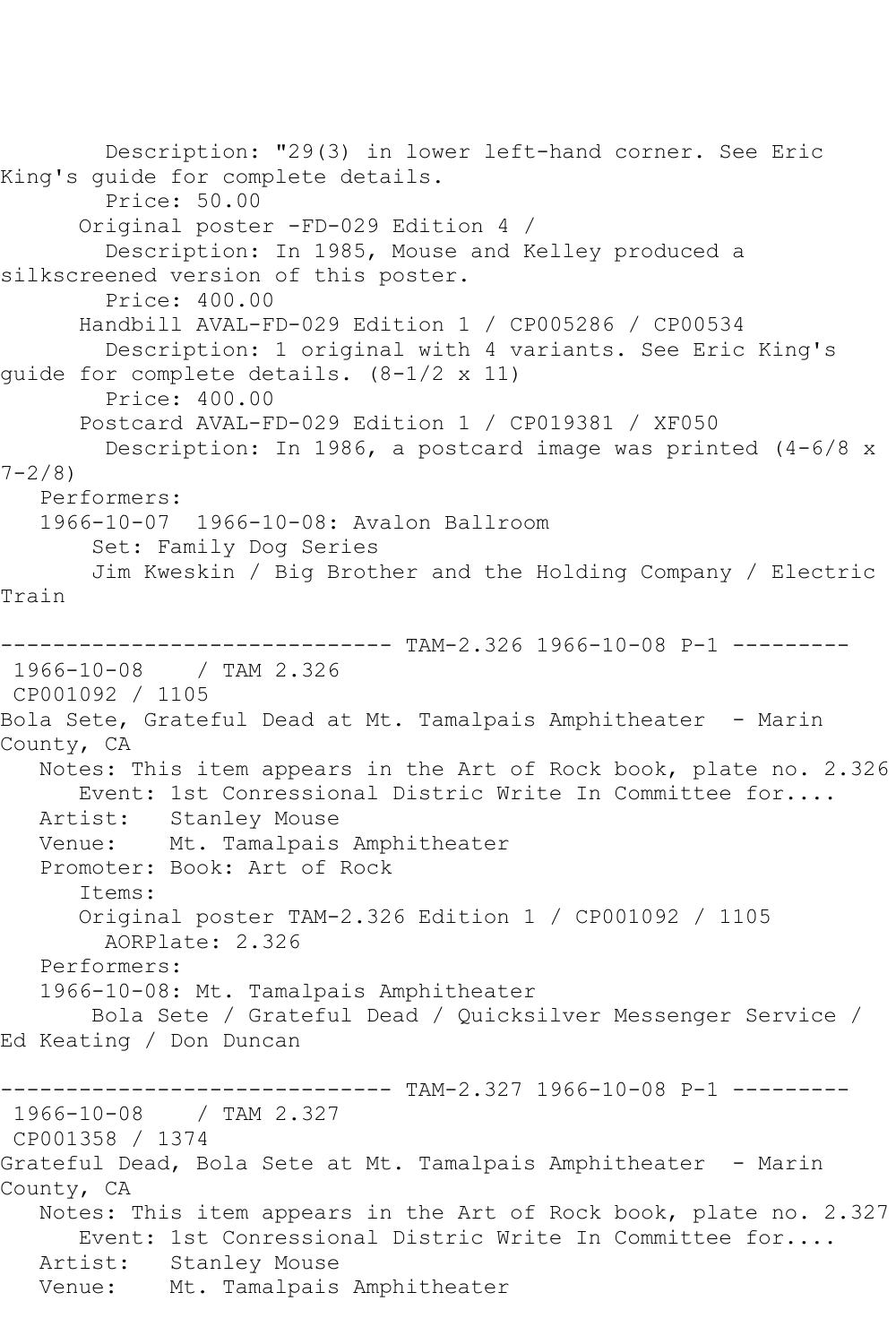Promoter: Book: Art of Rock Items: Original poster TAM-2.327 Edition 1 / CP001358 / 1374 (14-1/8 x 19-3/4) AORPlate: 2.327 Price: 500.00 Handbill / (8-1/2 x 11) AORPlate: 2.327 Price: 55.00 Performers: 1966-10-08: Mt. Tamalpais Amphitheater Grateful Dead / Bola Sete / Quicksilver Messenger Service / Ed Keating / Don Duncan ------------ TAM-2.325 1966-10-08 H-1 ---------1966-10-08 / TAM 2.325 CP009898 / CS04993 Joan Baez, Grateful Dead at Mt. Tamalpais Amphitheater - Marin County, CA Notes: This item appears in the Art of Rock book, plate no. 2.325 Event: 1st Congressional District Write In Committee for PHil Drath and Peace Artist: Stanley Mouse Venue: Mt. Tamalpais Amphitheater Promoter: Book: Art of Rock Items: Original poster TAM-2.325 Edition 1 / CP001358 / 1374 Var. Var AORPlate: 2.325 Original poster TAM-2.325 Edition 1 / CP001092 / 1105 Var. v AORPlate: 2.325 Handbill TAM-2.325 Edition 1 / CP009898 / CS04993 Var. V (8- 1/2 x 11) AORPlate: 2.325 Price: 200.00 TAM-2.325 / CP000039 / 0040 AORPlate: 2.325 TAM-2.325 / CP009899 / CS04994 AORPlate: 2.325 Performers: 1966-10-08: Mt. Tamalpais Amphitheater Joan Baez / Grateful Dead / Mimi Farina / Quicksilver Messenger Service / Ed Keating / Don Duncan ------ AVAL-FD-030 1966-10-15 P-1 ---------1966-10-15 / AVAL FD-030 CP006294 / CP01544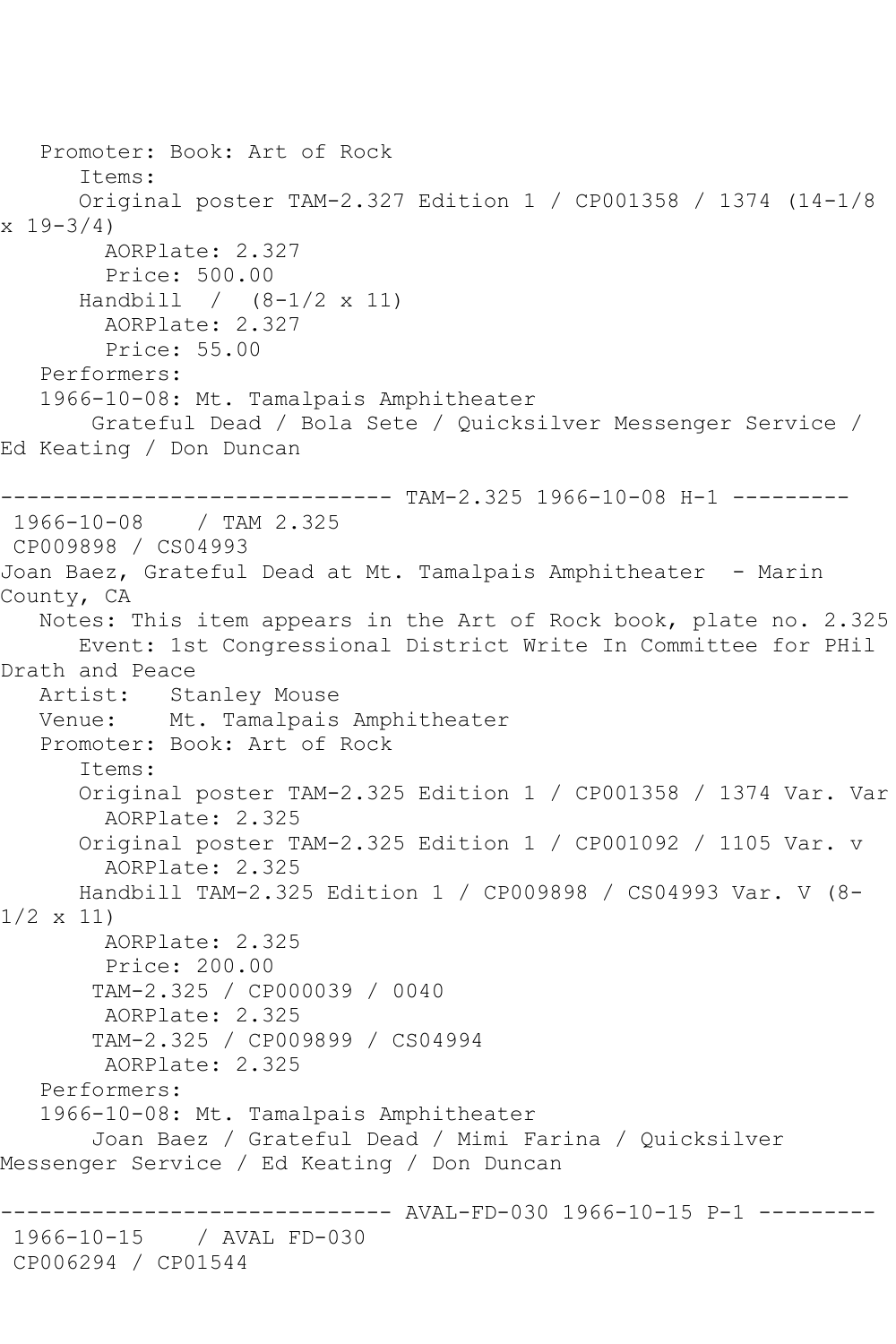```
Big Brother and the Holding Company, Sir Douglas Quintet at Avalon 
Ballroom - San Francisco, CA
    Private Notes: FD-HB FD-OP-1
       Event: 1st Anniversary of Family Dog
   Artist: Stanley Mouse
   Venue: Avalon Ballroom
    Promoter: Family Dog Presents
       Items:
       Original poster AVAL-FD-030 Edition 1 / CP006294 / CP01544
         Description: 2 originals, 1 reprint (14-2/8 x 20)
         Price: 400.00
       Original poster -FD-030 Edition 3 / 
         Description: "30(3) in lower left-hand corner. See Eric 
King's guide for complete details.
         Price: 50.00
       Handbill AVAL-FD-030 Edition 1 / CP005287 / CP00535
         Description: 1 original (8-1/2 x 11)
         Price: 400.00
    Performers:
    1966-10-15 1966-10-16: Avalon Ballroom
        Big Brother and the Holding Company / Sir Douglas Quintet / 
Set: Family Dog Series
                     ------------------------------ AVAL-FD-031 1966-10-20 P-1 ---------
1966-10-20 / AVAL FD-031
CP006295 / CP01545
Daily Flash, Country Joe and the Fish at Avalon Ballroom - San 
Francisco, CA
   Private Notes: FD-HB(correct date) FD-OP-1-Signed-Mouse *3rd A-
25
  Artist: Stanley Mouse<br>Venue: Avalon Ballro
            Avalon Ballroom
   Promoter: Family Dog Presents
       Items:
       Original poster AVAL-FD-031 Edition 1 / CP006295 / CP01545
         Description: 2 originals, 1 reprint, 1 silkscreen (14-2/8 x 
20)
         Price: 175.00
       Original poster -FD-031 Edition 3 / 
         Description: "31(3) in lower left-hand corner. See Eric 
King's guide for complete details.
         Price: 60.00
       Original poster -FD-031 Edition 4 / 
         Description: In 1985, Mouse and Keely produced a silkscreen 
version of this poster. (20 x 26)
         Price: 600.00
```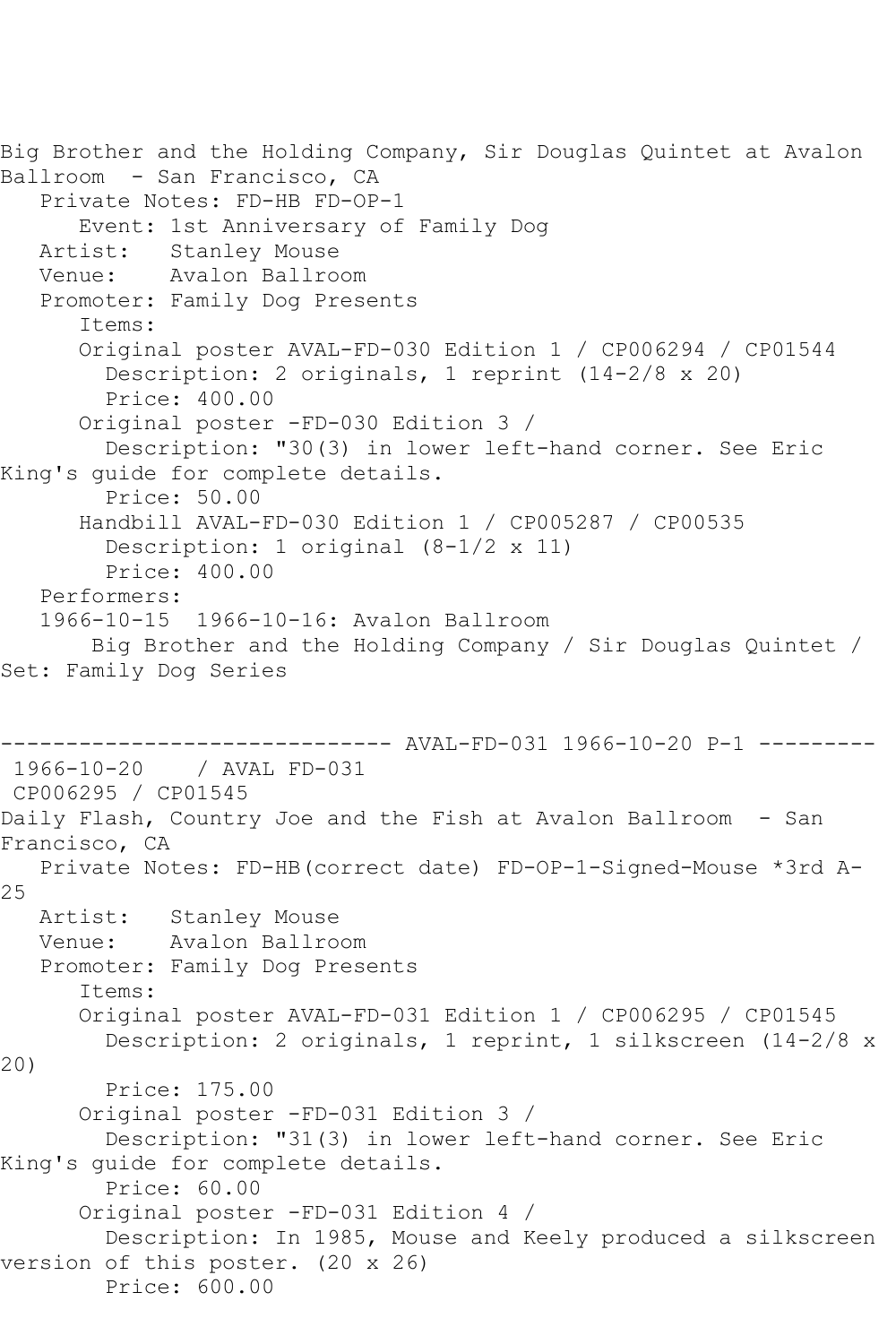```
 Handbill AVAL-FD-031 Edition 1 / CP005288 / CP00536
         Description: 1 original with 3 variants (8-1/2 x 11)
         Price: 125.00
       Postcard AVAL-FD-031 Edition 1 / 
         Description: Card issued in 1986 (4-7/8 x 6-1/2)
         Price: 15.00
   Performers:
   1966-10-20 1966-10-21: Avalon Ballroom
        Set: Family Dog Series
        Daily Flash / Country Joe and the Fish
------------------------------ AVAL-FD-033 1966-11-04 P-1 ---------
              / AVAL FD-033
CP006297 / CP01547
Grateful Dead, Oxford Circle at Avalon Ballroom - San Francisco, CA
   Notes: Printed by the Bindweed Press
the handbill lists November 3 and 4, but this would be on a Thursday 
and Friday, not the usual Friday and Saturday. The posters list the 
Friday and Saturday dates.
   Private Notes: FD-HB FD-OP-1-Signed-Kelley
   Artist: Stanley Mouse
   Venue: Avalon Ballroom
   Promoter: Family Dog Presents
       Items:
       Original poster AVAL-FD-033 Edition 1 / CP006297 / CP01547
         Description: Bindweed Press credit. 1 original, 2 variants, 
2 reprints. (14 x 20)
         Price: 1000.00
       Original poster -FD-033 Edition 2 / 
         Description: See Eric King's guide for complete details.
         Price: 750.00
       Original poster -FD-033 Edition 3 / 
         Description: "34(3) in lower right-hand corner. See Eric 
King's guide for complete details.
         Price: 175.00
       Original poster -FD-033 Edition 4 / 
         Description: Bindweed Press credit. See Eric King's guide 
for complete details.
         Price: 150.00
       Handbill AVAL-FD-033 Edition 1 / CP005290 / CP00538
         Description: Original and postal variants (8-1/2 x 11)
         Price: 350.00
       Postcard AVAL-FD-033 Edition 1 / 
         Description: 1 card issued in 1992 (4-1/8 x 6)
   Performers:
   1966-11-04 1966-11 -05: Avalon Ballroom
```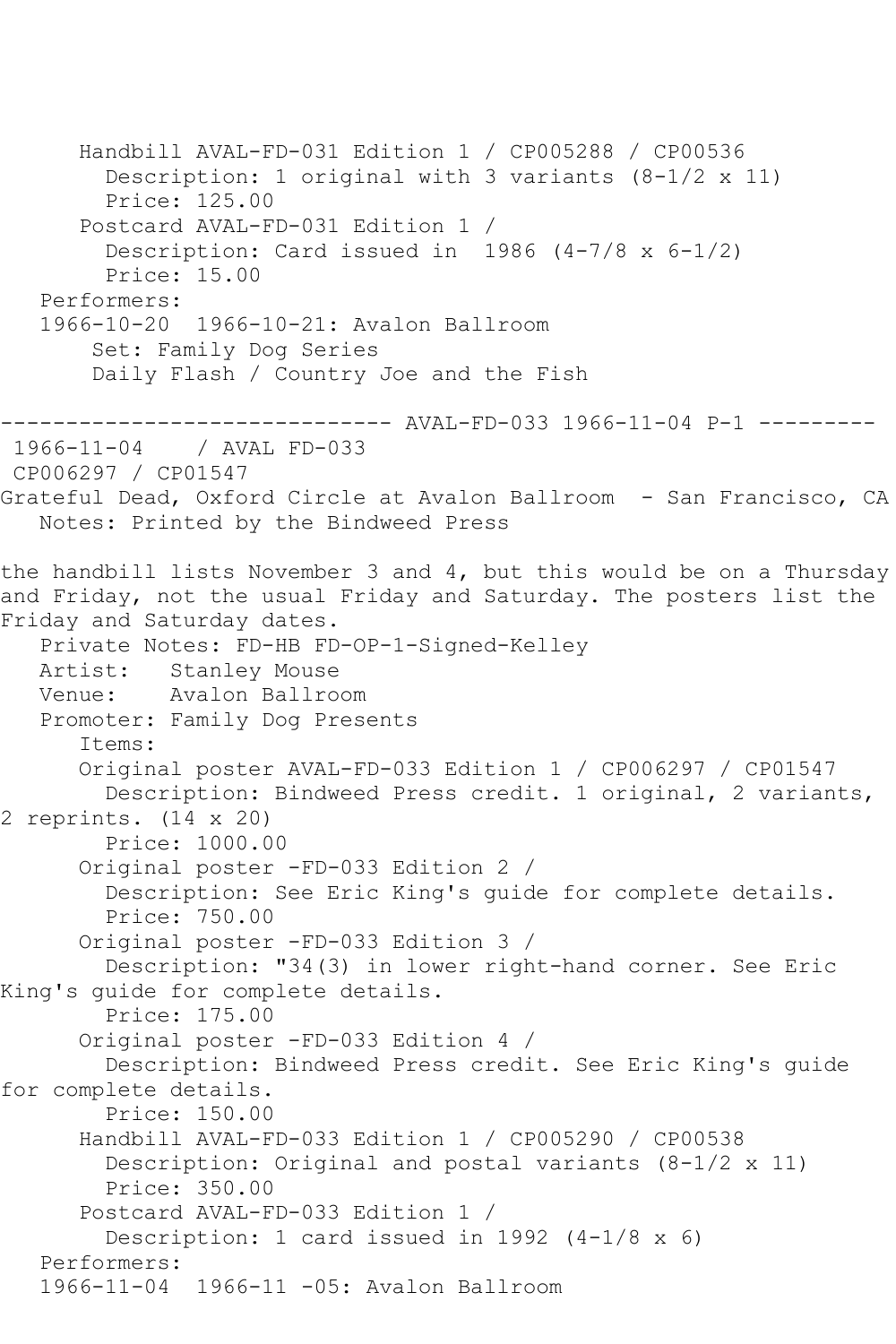Set: Family Dog Series Grateful Dead / Oxford Circle -------------------------------- FIL-2.081 1966-11-06 P-1 ---------<br>1966-11-06 / FIL 2.081 1966-11-06 / FIL 2.081 CP009888 / CS04983 Jefferson Airplane at Fillmore Auditorium - SF - San Francisco, CA Notes: 1st printing by Bindwood Press, 2nd printing by Berkeley Bonaparte, 3rd printing by S.F. Poster Co. This item appears in the Art of Rock book, plate no. 2.081 Event: Coming Home and Edwardian Ball<br>Artist: Stanley Mouse Stanley Mouse Venue: Fillmore Auditorium - SF Promoter: Associated Students of San Francisco State Items: Original poster FIL-2.081 Edition 1 / CP009888 / CS04983 Description: 1 original, 2 reprint (14 x 20-3/4) AORPlate: 2.081 Price: 600.00 Original poster FIL-2.081 Edition 2 / Description: By Berkeley Bonaparte. AORPlate: 2.081 Price: 125.00 Original poster FIL-2.081 Edition 3 / Description: Unauthorized, late 1960's, UK printing, by SFPCO (San Francisco Poster Company. AORPlate: 2.081 Price: 40.00 Handbill FIL-2.081 / AORPlate: 2.081 Price: 150.00 FIL-2.081 / CP000161 / 0165 AORPlate: 2.081 FIL-2.081 / CP018802 / XA19661106 AORPlate: 2.081 Performers: 1966-11-06: Fillmore Auditorium - SF Jefferson Airplane ------------------------------ -2.185 1966-11-12 P-1 --------- 1966-11-12 / 2.185 CP009807 / CS04902 Grateful Dead, Andrew Staples at Old Cheese Factory - San Francisco, CA Notes: 1 original, 1 reprint by S.F. Poster Co. This item appears in the Art of Rock book, plate no. 2.185 Series: Grateful Dead First Anniversary Party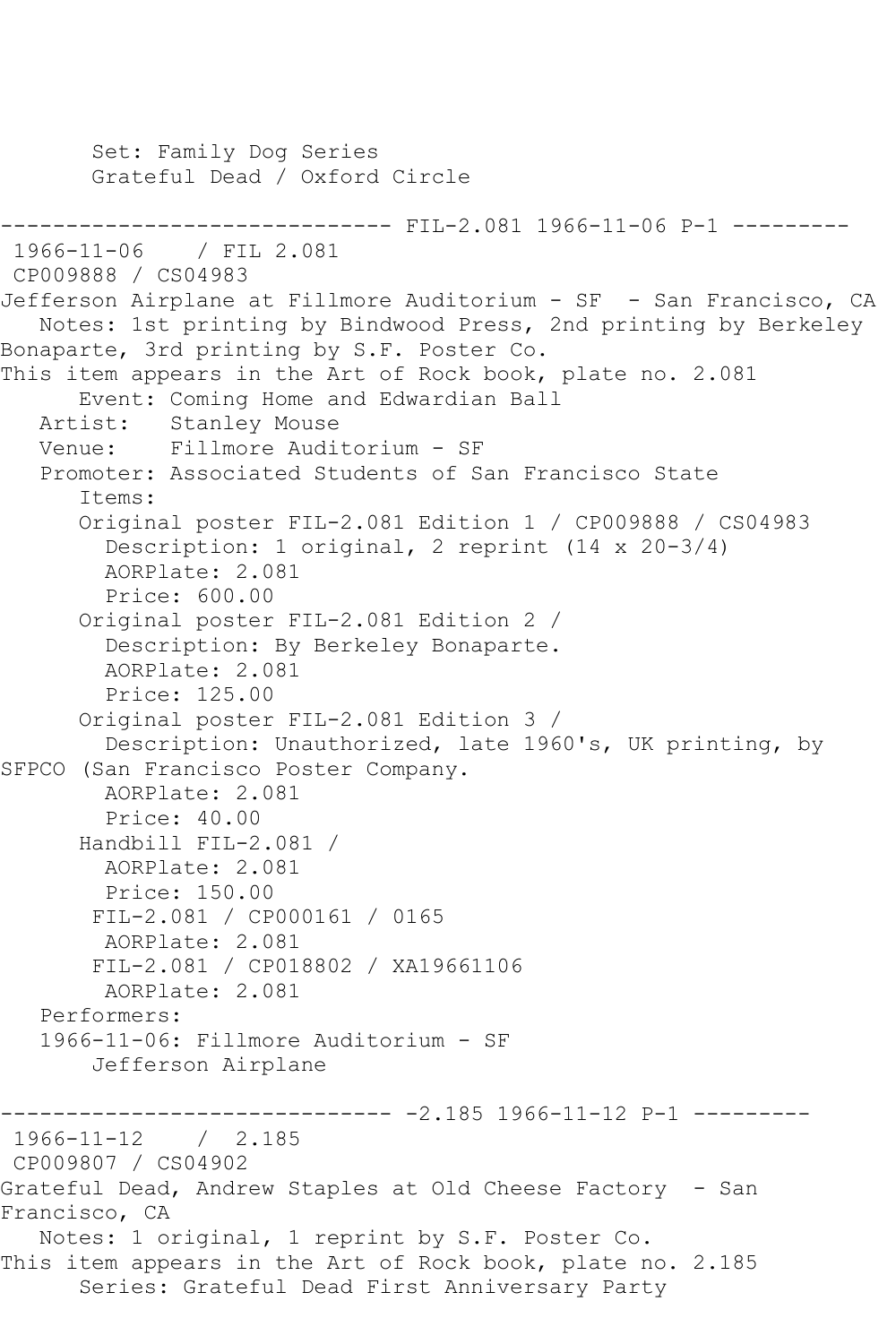Artist: Stanley Mouse Venue: Old Cheese Factory Promoter: Book: Art of Rock Items: Original poster -2.185 Edition 1 / CP009807 / CS04902 (14 x 19-3/4) AORPlate: 2.185 Price: 1300.00 Original poster -2.185 Edition 1 / CP009806 / CS04901 Var. Var (14 x 19-3/4) AORPlate: 2.185 -2.185 / CP000278 / 0282 AORPlate: 2.185 -2.185 / CP000487 / 0492 AORPlate: 2.185 -2.185 / CP001749 / 1773 AORPlate: 2.185 -2.185 / CP020022 / XK19661112 AORPlate: 2.185 Performers: 1966-11-12: Old Cheese Factory Grateful Dead / Andrew Staples ------------------------------ AVAL-FD-035 1966-11-18 P-1 --------- / AVAL FD-035 CP006299 / CP01549 Daily Flash, Quicksilver Messenger Service at Avalon Ballroom - San Francisco, CA Private Notes: FD-HB FD-OP-1-signed Mouse \*3rd A- 35 2-copies Artist: Stanley Mouse Venue: Avalon Ballroom Promoter: Family Dog Presents Items: Original poster AVAL-FD-035 Edition 1 / CP006299 / CP01549 Description: 1 original with 1 variant, 2 reprint, 1 pirate  $(13-6/8 \times 19-1/2)$  Price: 125.00 Original poster AVAL-FD-035 Edition 3 / Description: "35(3) in lower left-hand corner. See Eric King's guide for complete details. Price: 30.00 Original poster AVAL-FD-035 Edition 4 / Description: SF Poster Co., UK version. See Eric King's guide for complete details. Price: 10.00 Handbill AVAL-FD-035 Edition 1 / CP005293 / CP00541 Description: 1 original, postal vaiants (8-1/2 x 11)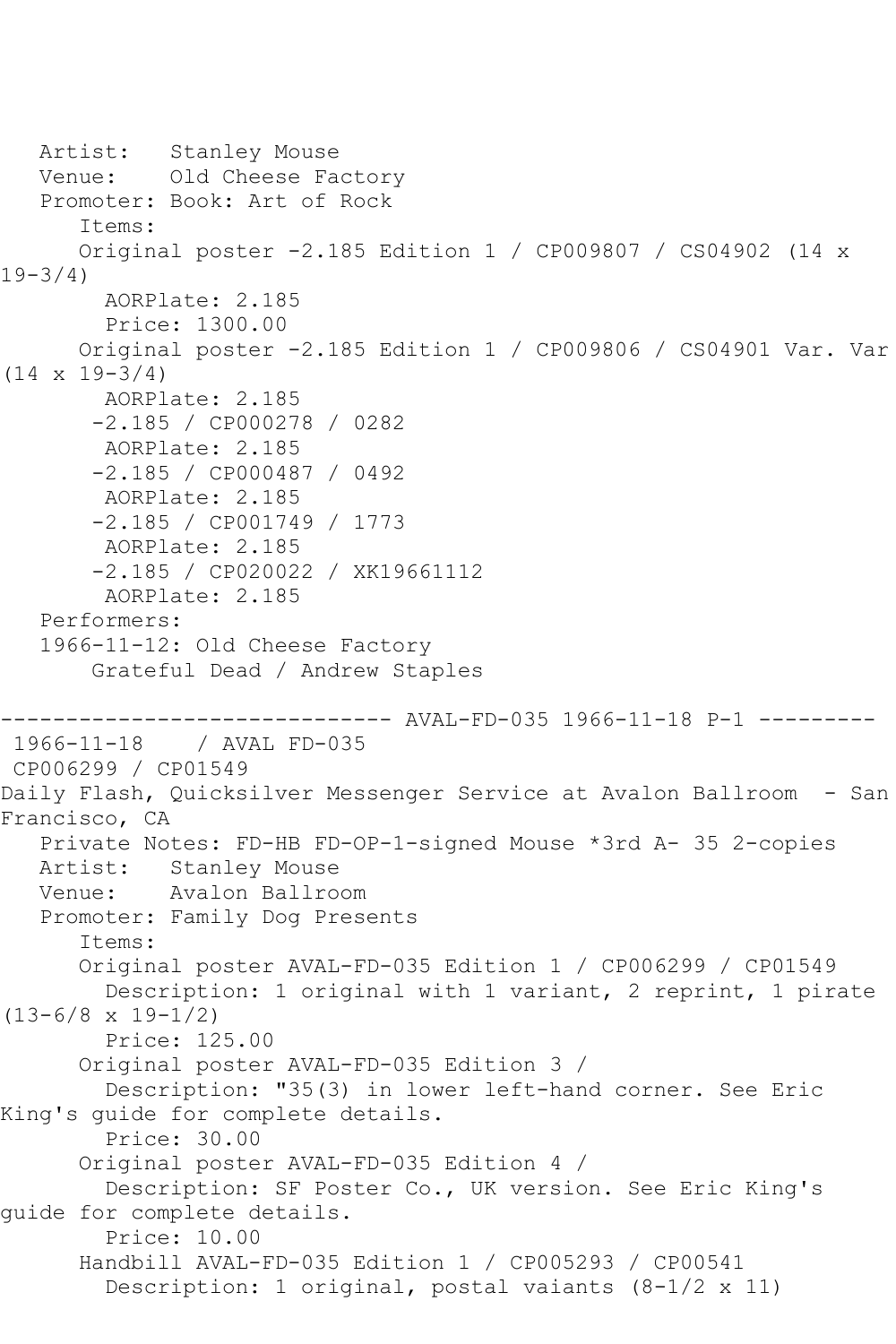Price: 150.00 Performers: 1966-11-18 1966-11-19: Avalon Ballroom Set: Family Dog Series Daily Flash / Quicksilver Messenger Service / Country Joe and the Fish ------------------------------ AVAL-FD-039 1966-12-16 P-1 --------- 1966-12-16 / AVAL FD-039 CP006303 / CP01553 Youngbloods, Sparrow at Avalon Ballroom - San Francisco, CA Private Notes: FD-HB FD-OP-1-Signed-Mouse Artist: Stanley Mouse Venue: Avalon Ballroom Promoter: Family Dog Presents Items: Original poster AVAL-FD-039 Edition 1 / CP006303 / CP01553 Description: 1 original, 1 reprint (13-6/8 x 20) Price: 300.00 Original poster Edition 2 / Description: No Bindweed Press credit. See Eric King's guide for complete details. Price: 65.00 Handbill AVAL-FD-039 Edition 1 / CP005297 / CP00545 Description: 1 original with 1 variant (8-1/2 x 11) Price: 150.00 Performers: 1966-12-16 1966-12-17: Avalon Ballroom Set: Family Dog Series Youngbloods / Sparrow / Sons of Champlin ------------------------------ AVAL-FD-041 1966-12-30 P-1 --------- 1966-12-30 / AVAL FD-041 CP006305 / CP01555 Country Joe and the Fish, Moby Grape at Avalon Ballroom - San Francisco, CA Private Notes: FD-HB(coral) FD-OP-1-Signed-Mouse Artist: Stanley Mouse Venue: Avalon Ballroom Promoter: Family Dog Presents Items: Original poster AVAL-FD-041 Edition 1 / CP006305 / CP01555 Description: 1 original, 1 reprint (13-1/8 x 19-2/8) Price: 350.00 Original poster -FD-041 Edition 2 / Description: "41(2)" is in the lower part of this poster. See Eric King's guide for complete details.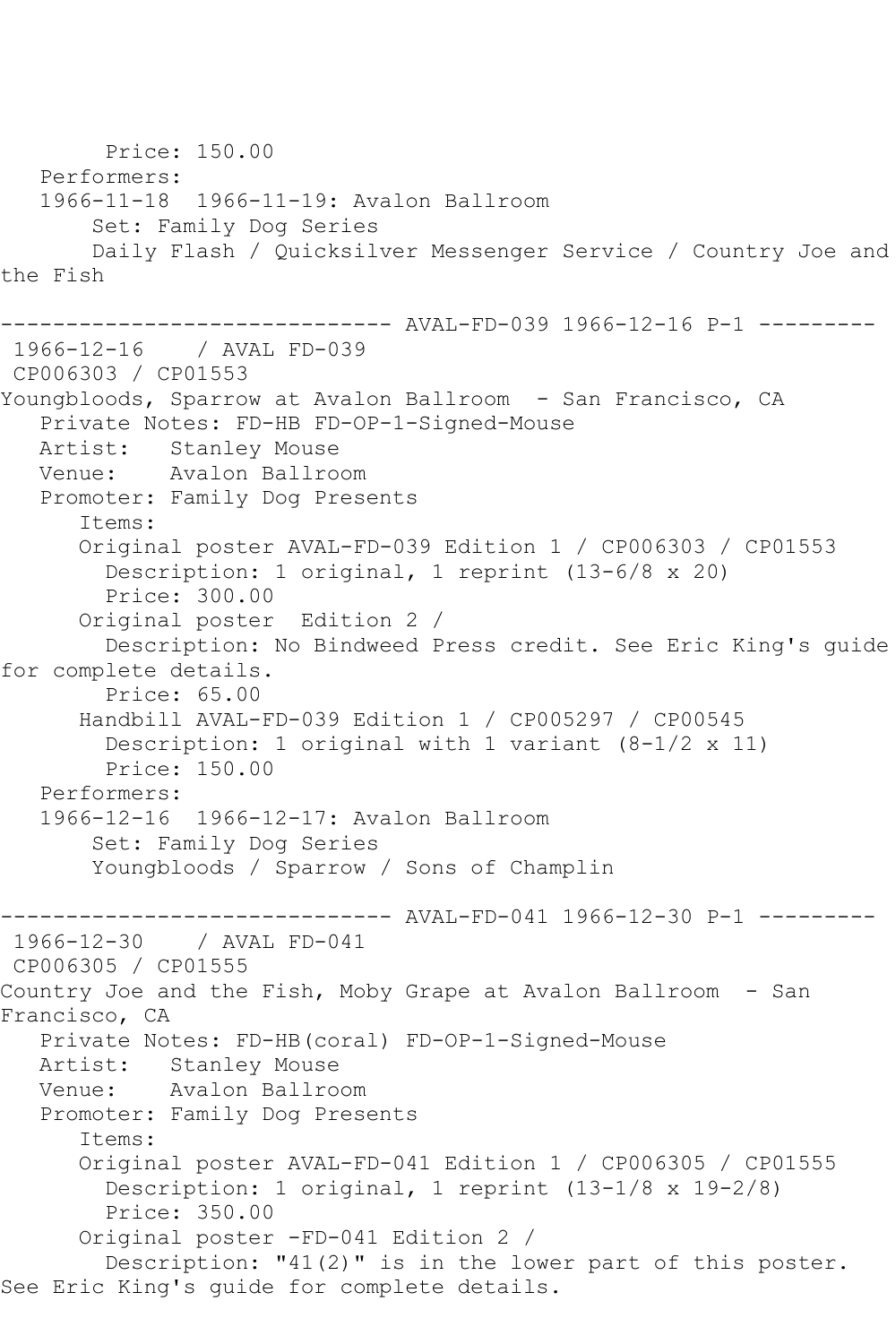Price: 30.00 Handbill AVAL-FD-041 Edition 1 / CP005299 / CP00547 Description: Handbill has two variants. See Eric King's guide for complete details. (8-1/2 x 11) Price: 600.00 Performers: 1966-12-30 1966-12-31: Avalon Ballroom Set: Family Dog Series Country Joe and the Fish / Moby Grape / Lee Michaels ------------------------------ -2.258 1967 P-1 --------- 1967 / 2.258 CP000912 / 0928 Bald Asylum: KMPX Radio Station Promotion Poster Notes: This item appears in the Art of Rock book, plate no. 2.259 Event: KMPX Radio Station Promotion Poster Artist: Stanley Mouse Promoter: Book: Art of Rock Items: Original poster -2.258 Edition 1 / CP000912 / 0928 (28-1/2 x 22-1/2) AORPlate: 2.259 Performers: 1967: KMPX ------------------------------ 1967 P-1 --------- 1967 / 1970 CP006068 / CP01317 Alton Kelley Notes: A photo of Alton Kelley by Dan Devine. Printed by Double-H Press of San Francisco. The sign in the background (above) reads "Support Your Local Police," and the line under the photo reads: Alton Kelly [sic], San Francisco, Poster Artist. Kelley is holding a saw. - Michel Erlewine Private Notes: Misc \* B 40 @ Event: Photo Poster (Alton Kelley) Artist: Alton Kelley Items: Original poster Edition 1 / CP006068 / CP01317 (16-1/2 x 22) / CP000916 / 0932 Performers: 1967: Alton Kelley ------------------------------ 1967 P-1 --------- 1967 / CP009741 / CS04836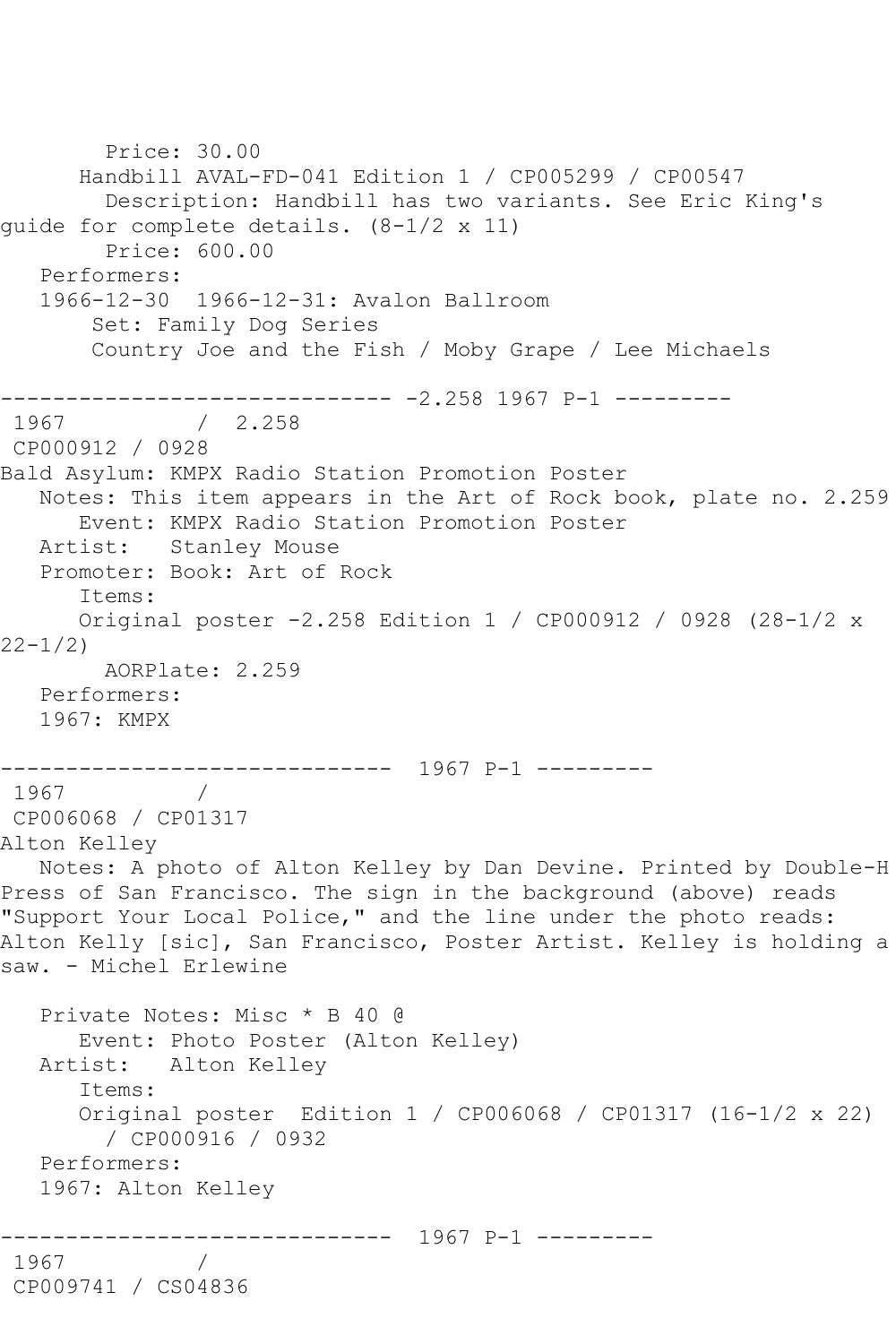Sunday Ramparts 'Dragon' Artist: Alton Kelley Items: Original poster Edition 1 / CP009741 / CS04836 Performers: 1967: ------------------------------ AVAL-FD-043 1967-01-13 P-1 --------- 1967-01-13 / AVAL FD-043 CP006307 / CP01557 Moby Grape, Sparrow at Avalon Ballroom - San Francisco, CA Private Notes: FD-CD FD-OP-1 Event: The Family Dog will be at the Gathering of the Tribes for a Human Be-In Artist: Stanley Mouse Venue: Avalon Ballroom Promoter: Family Dog Presents Items: Original poster AVAL-FD-043 Edition 1 / CP006307 / CP01557 Description: Has Double-H Press printing credit. 1 originaland 1 variant, 1 reprint (14 x 20) Price: 500.00 Original poster -FD-043 Edition 2 / Description: Has no Double-H Press credit. See Eric King's guide for complete details. Price: 75.00 Postcard AVAL-FD-043 Edition 1 / CP005300 / CP00548 Description: 1 original and two variants (5 x 6-15/16) Price: 225.00 Performers: 1967-01-13 1967-01-14: Avalon Ballroom Moby Grape / Sparrow / Charlatans / Set: Family Dog Series ------------------------------ POL-2.217 1967-01-14 P-1 --------- 1967-01-14 / POL 2.217 CP007049 / CP02299 Human Be-In: Allen Ginsberg, Timothy Leary at Polo Grounds, Golden Gate Park Notes: The 'Human Be-In," a named coined by Michael Bowen for the event, which was held in Golden Gate Park, in the polo grounds. This poster was designed by Stanley Mouse and Michael Bowen, and printed at the Bindweed Press in San Francisco. The poster announced "A Gathering of the Tribes for a Human Be-In." This is considered, along with the Trips Festival, one of the key events of the era, an event that brought both the Beat element and the emerging Hippies

together, sharing their cultures. The event was fashioned after the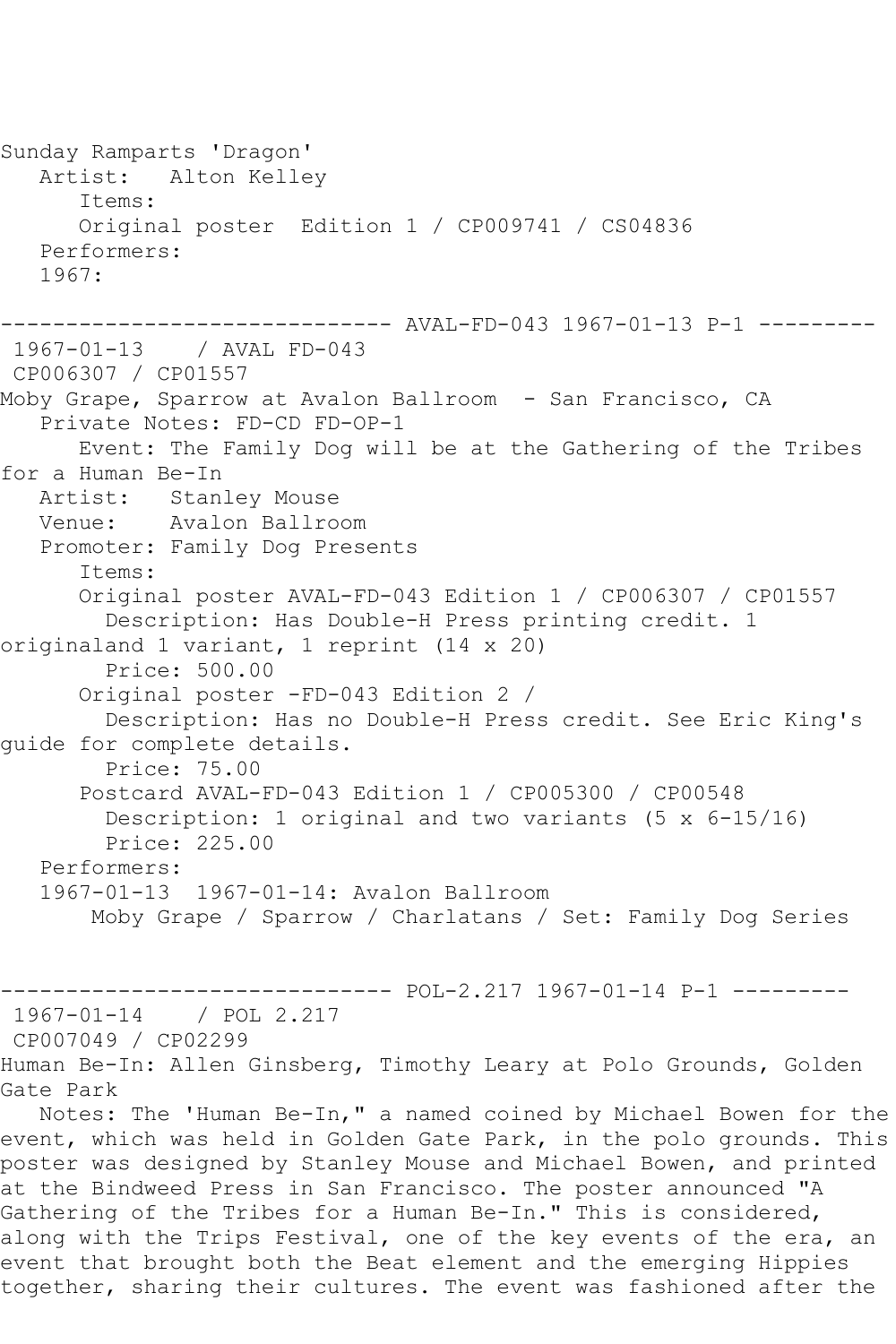Hindu Festival Kumbha Mela, a non-sectarian religious festival held in India every 12 years. The Human Be-In was to be an American version of this kind of spiritual event. The event was co-organized by Allen Cohen, the publisher of the San Francisco Oracle, and he featured the event on the cover of his publication. In attendance were all the high lords of psychedelia, including Baba Ram Das, Timothy Leary, Allen Ginsberg, Gary Snyder, and radicals Dick Gregory and Jerry Rubin, along with the Grateful Dead, Quicksilver Messenger Service, and many others - a true meeting of the minds. Radicals/Beats, Mind Trippers, and Hippies, all merging in a single event. This is considered to be one of the high-water marks in the history of psychedelic posters. This poster is considered essential to any comprehensive collection of the posters of this era. It is very difficult to find. There were 500 orignals printed. This item appears in the Art of Rock book, plate no. 2.217 1200 Private Notes: \* B- 750@ Event: A Gathering of the Tribes for a Human Be-In Artist: Stanley Mouse Venue: Polo Grounds, Golden Gate Park Promoter: Human Be-In Items: Original poster POL-2.217 Edition 1 / CP007049 / CP02299 Description: 1 original, 2nd printing is 20 x 28 and has colored bands acoss the image, 3rd print by S.F. Poster Co. (14-3/16 x 23) AORPlate: 2.217 1200 Price: 1000.00 Original poster (Original) POL-2.217 Edition 2 / CP070019 AORPlate: 2.217 1200 Handbill POL-2.217 Edition 1 / CP000703 / 0714 Description: 1 original (8-1/2 x 11) AORPlate: 2.217 1200 Price: 250.00 POL-2.217 / CP000921 / 0937 AORPlate: 2.217 1200 POL-2.217 / CP009917 / CS05012 AORPlate: 2.217 1200 Performers: 1967-01-14: Polo Grounds, Golden Gate Park Allen Ginsberg / Timothy Leary / Richard Alpert / Dick Gregory / Lenore Kandel / Jerry Rubin / Jerry / San Francisco Rock Bands / Lawrence Ferlingetti / Gary / Snyder / Michael Mcclure / Robert Baker / Buddha ------------------------------ AVAL-FD-045 1967-01-27 P-1 ---------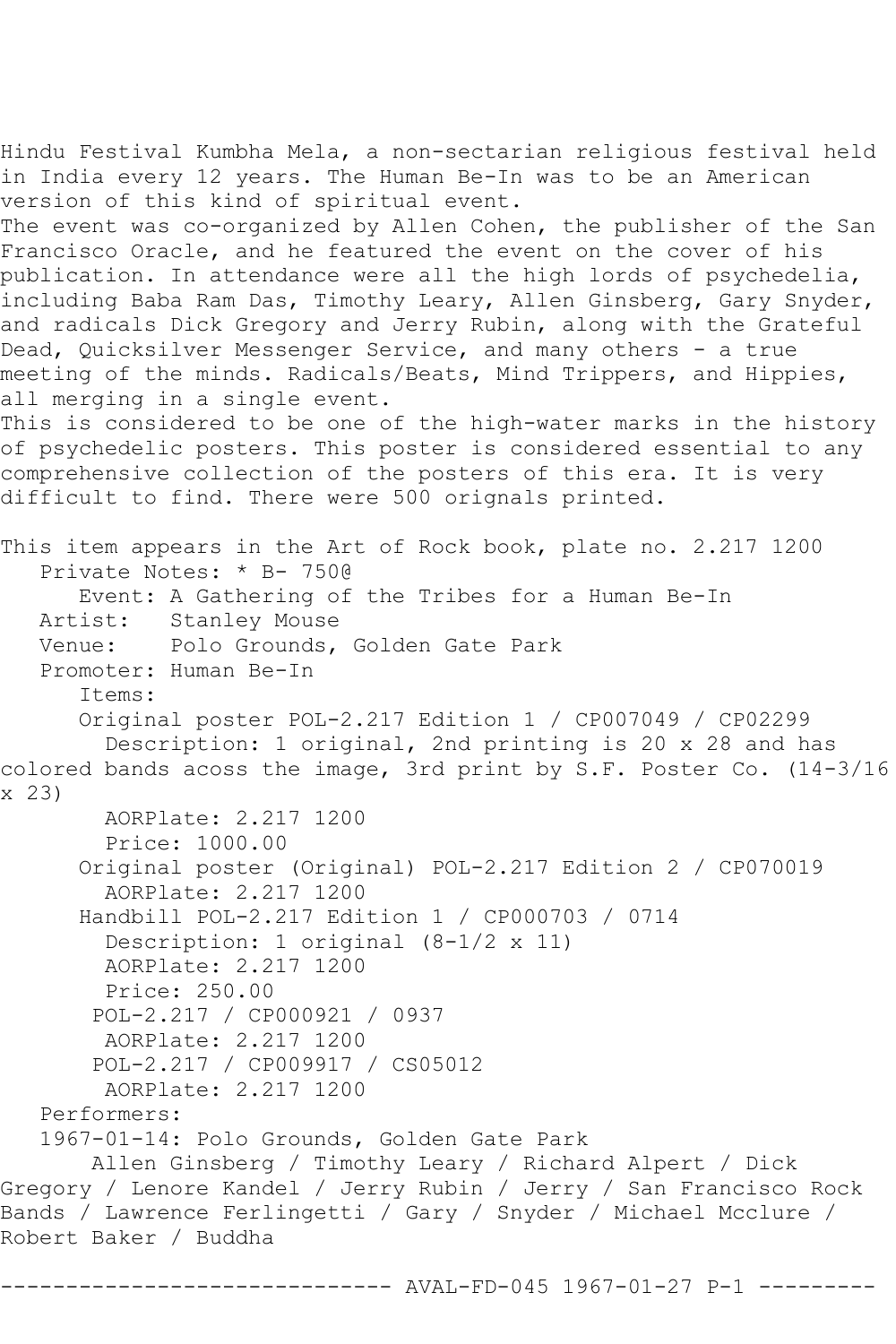1967-01-27 / AVAL FD-045 CP006293 / CP01543 Grateful Dead, Quicksilver Messenger Service at Avalon Ballroom - San Francisco, CA Private Notes: FD-CD(stamp[) FD-OP-1<br>Artist: Stanley Mouse Stanley Mouse Venue: Avalon Ballroom Promoter: Family Dog Presents Items: Original poster AVAL-FD-045 Edition 1 / CP006293 / CP01543 Description: 1 original, 1 reprint, 1 pirate (14 x 20) Price: 800.00 Original poster -FD-045 Edition 2 / Description: "45-1 in lower right-hand corner. See Eric King's guide for complete details. Price: 200.00 Postcard AVAL-FD-045 Edition 1 / CP005303 / CP00551 Description: 1 original and 1 variant, a reprint in 1992 (5-  $1/16 \times 7 - 1/16$  Price: 200.00 Performers: 1967-01-27 1967-01-28: Avalon Ballroom Set: Family Dog Series Grateful Dead / Quicksilver Messenger Service ------------------------------ 1967-02-03 P --------- 1967-02-03 / CP700552 / CP700552 Fred Marshall, Jerry Granelli at San Francisco Museum of Art [San Francisco, CA] Notes: This item appears in the book 'The Art of Modern Rock' as AMR # 108 Artist: Stanley Mouse<br>Venue: San Francisco San Francisco Museum of Art Items: Original poster / CP700552 / CP700552 (23 x 29) Performers:<br>1967-02-03 1967-02-05: San Francisco Museum of Art Fred Marshall / Jerry Granelli ---------------- -2.261 1967-02-10 P-1 ----------<br>/ 2.261 1967-02-10 CP009894 / CS04989 Sparrow, Wildflower at Regency Ballroom, Leamington Hotel - Oakland, CA Notes: 1 original, 2nd printing by S.F. Poster Co. This item appears in the Art of Rock book, plate no. 2.261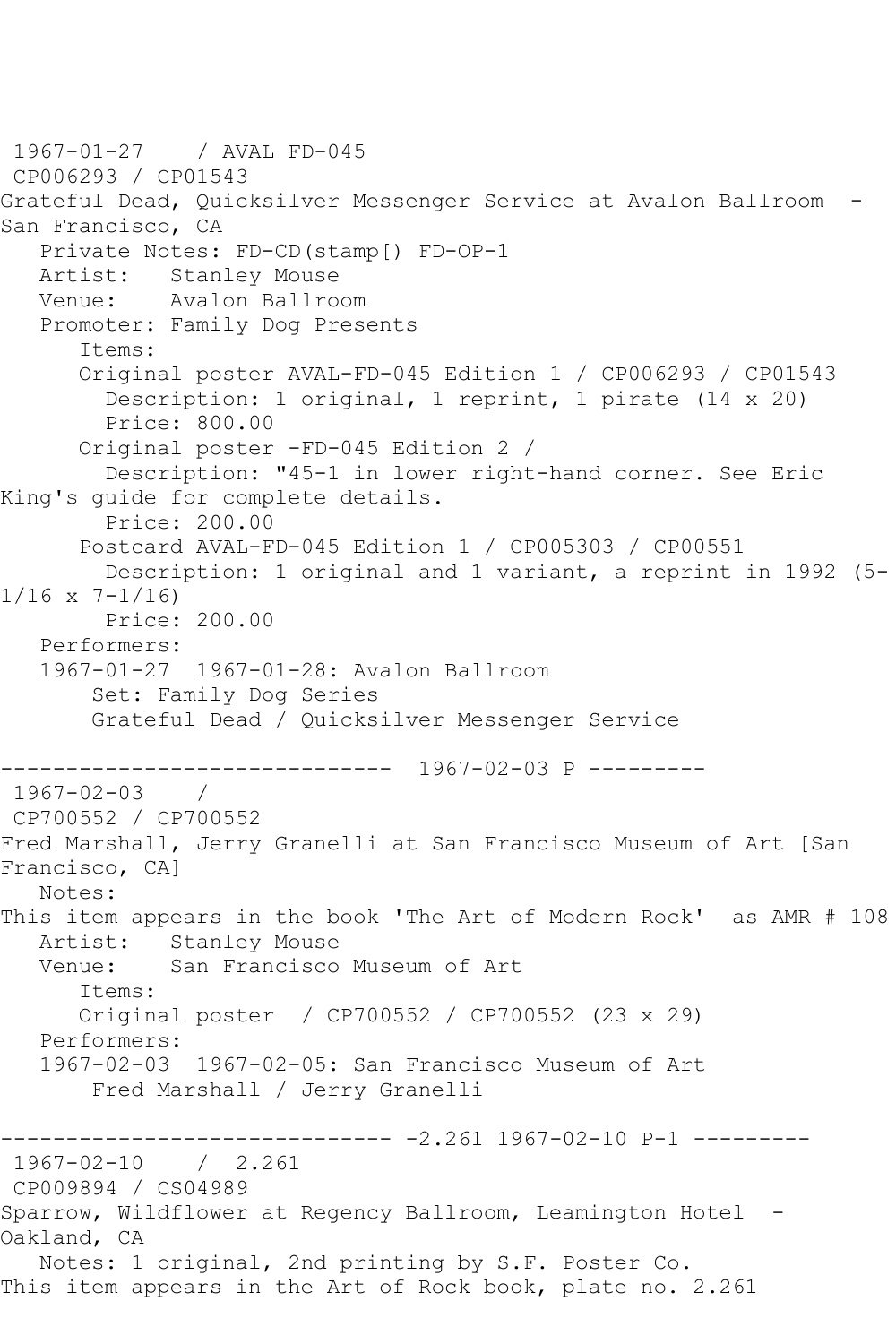Event: This is It: Psychedelic Happenings are Here Artist: Stanley Mouse<br>Venue: Regency Ballr Regency Ballroom, Leamington Hotel Promoter: Book: Art of Rock Items: Original poster -2.261 Edition 1 / CP009894 / CS04989 (14 x 20) AORPlate: 2.261 Price: 200.00 -2.261 / CP001217 / 1232 AORPlate: 2.261 Performers: 1967-02-10: Regency Ballroom, Leamington Hotel Sparrow / Wildflower / Living Children / Immediate Family ------------------------------ AVAL-FD-048 1967-02-17 P-1 --------- 1967-02-17 / AVAL FD-048 CP006312 / CP01562 Big Brother and the Holding Company, Quicksilver Messenger Servic at Avalon Ballroom - San Francisco, CA Notes: Photo: Bob Seidemann Private Notes: FD-CD(stamp) FD-OP-1 Series: 2nd Annual Artist: Stanley Mouse Venue: Avalon Ballroom Promoter: Family Dog Presents Items: Original poster AVAL-FD-048 Edition 1 / CP006312 / CP01562 Description: 1 original, 1 reprint (14 x 20-1/8) Price: 300.00 Original poster -FD-048 Edition 2 / Description: "No. 48-1, but it is not the original!! See Eric King's guide for complete details. Price: 60.00 Postcard AVAL-FD-048 Edition 1 / CP005306 / CP00554 Description: 1 original with postal variants. See Eric King's guide for complete details. (5 x 7) Price: 20.00 Performers: 1967-02-17 1967-02-18: Avalon Ballroom Set: Family Dog Series Big Brother and the Holding Company / Quicksilver Messenger Service / Oxford Circle ------------------------------ 1967-03-20 H --------- 1967-03-20 /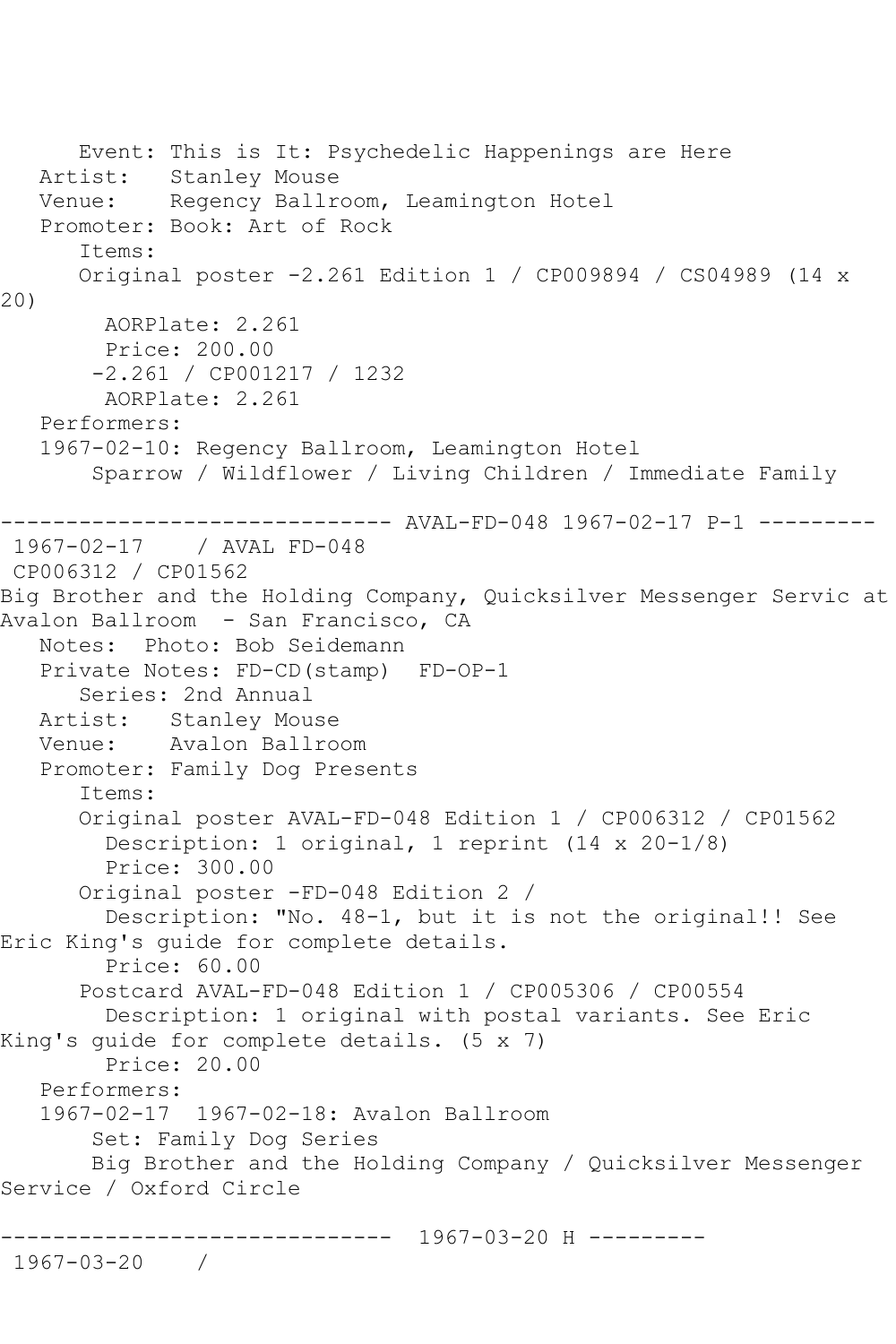Record Release Party at Fugazi Hall Notes: Same image, different info, as 1966-11-12, Grateful Dead at the Old Cheese Factory. Artist: Stanley Mouse<br>Venue: Fugazi Hall Fugazi Hall Items: Handbill / (8-1/2 x 11) Performers: 1967-03-20: Fugazi Hall ------------------------------ -2.365 1967-04-07 P-1 --------- 1967-04-07 / 2.365 CP009833 / CS04928 10th Biennial Wilderness Conference at san Francisco Hilton Notes: This item appears in the Art of Rock book, plate no. 2.365 Series: 10th Biennial Wilderness Conference Artist: Alton Kelley<br>Venue: San Francisco San Francisco Hilton Hotel Promoter: Book: Art of Rock Items: Original poster (Reprint) -2.365 Edition 1 / CP009833 / CS04928 Description: 1 original, 1 reprint, 1 bootleg. 2nd printing has siliver-like coloring behind figure (13-11/16 x 20) AORPlate: 2.365 Price: 600.00 Original poster (Reprint) -2.365 Edition 1 / CP000082 / 0083 Description: 2nd printing has siliver-like coloring behind figure (13-11/16 x 20) AORPlate: 2.365 Original poster -2.365 Edition 1 / CP070035 / 365 Var. B Description: Original poster (and 3rd printing) have yellow backgrounds behind figure AORPlate: 2.365 Original poster (Original) -2.365 Edition 1 / CP000923 / 0939 Var. B Description: Original poster (and 3rd printing) have yellow backgrounds behind figure (13-11/16 x 20) AORPlate: 2.365 Price: 40.00 Performers: 1967-04-07 1967-04-09: San Francisco Hilton Hotel

------------------------------ WIN-2.206 1967-05-30 P-1 --------- 1967-05-30 / WIN 2.206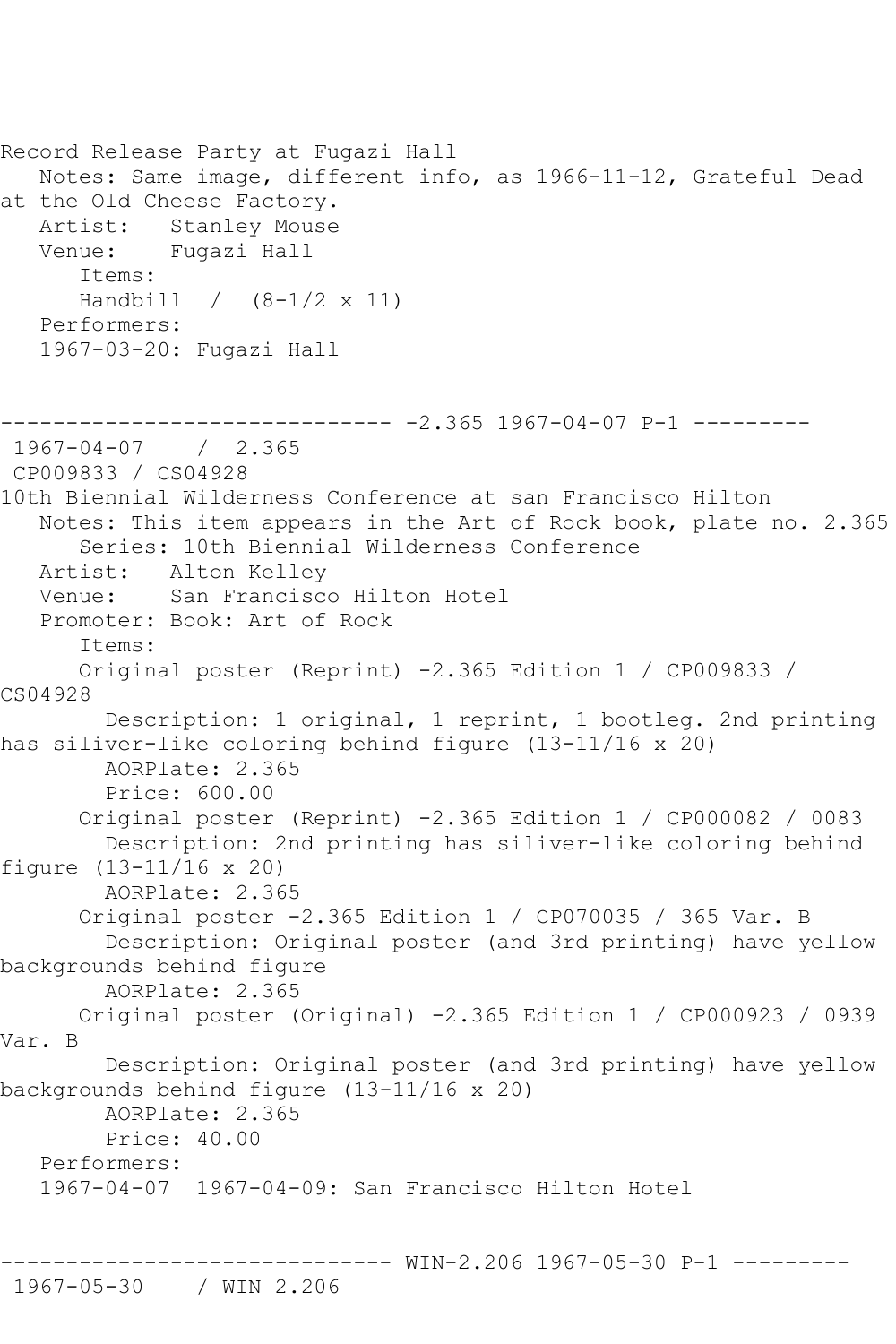```
CP007022 / CP02272
Halo: Grateful Dead, Jefferson Airplane at Winterland - San 
Francisco, CA
   Notes: Haight Ashbury Legal Organization
This item appears in the Art of Rock book, plate no. 2.206
   Private Notes: * A/A- 190@
      Benefit: Benefit For The Haight-Ashbury Legal Organization 
(HALO)
           Stanley Mouse
   Venue: Winterland
   Promoter: Haight Ashbury Legal Organization
       Items:
      Original poster WIN-2.206 Edition 1 / CP007022 / CP02272 (14 x 
18-1/4)
         AORPlate: 2.206 
         Price: 200.00
   Performers:
   1967-05-30: Winterland
        Grateful Dead / Jefferson Airplane / Big Brother and the 
Holding Company / Quicksilver Messenger Service / Charlatans
         ------------------------------ 1967-06-17 P ---------
1967-06-17 / 
Grateful Dead "Joint Show"
   Artist: Alton Kelley
   Promoter: Joint Show
       Items:
      Original poster / 
   Performers:
   1967-06-17: Grateful Dead
------------------------------ -2.366 1967-07-07 P-1 ---------
1967-07-07 / 2.366
CP000915 / 0931
Shakespeare Festival at University of Santa Clara - Santa Clara, CA
   Notes: This item appears in the Art of Rock book, plate no. 2.366
       Event: California Shakespeare Festival
   Artist: Stanley Mouse
   Venue: University of Santa Clara
   Promoter: Book: Art of Rock
       Items:
       Original poster -2.366 Edition 1 / CP000915 / 0931 (28-1/2 x 
16-1/2)
         AORPlate: 2.366 
         Price: 175.00
   Performers:
```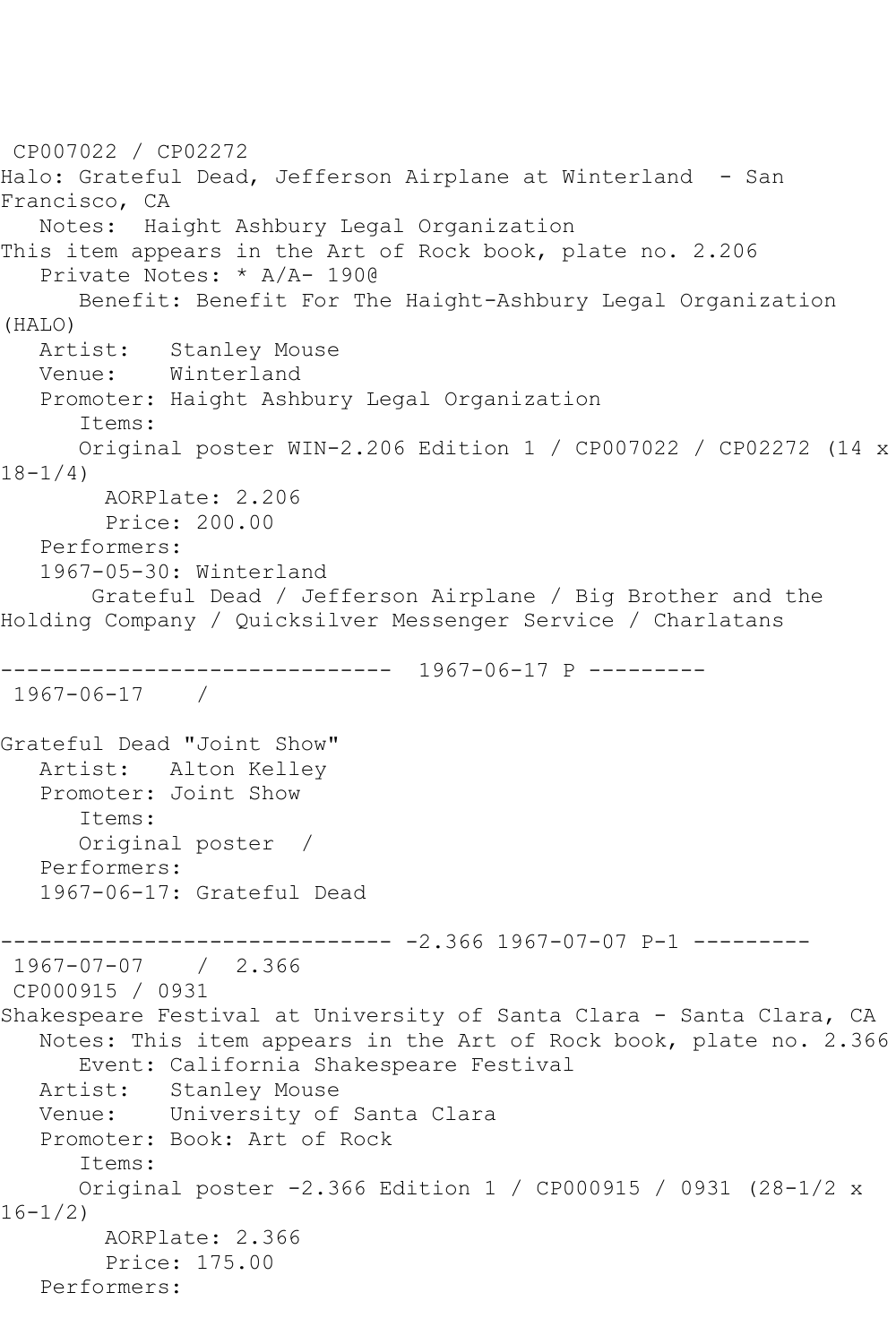1967-07-07 1967-07-19: University of Santa Clara

```
------------------------------ MOOR 1967-07-17 P-1 ---------
1967-07-17 / MOOR 
CP000675 / 0682
The Joint Show Card at Moore Gallery
      Other: Art Show
   Artist: Stanley Mouse
   Venue: Moore Gallery
   Promoter: Joint Show
      Items:
      Original poster MOOR Edition 1 / CP000675 / 0682 (12-1/2 x 4-
3/4)
   Performers:
   1967-07-17: Moore Gallery
                    ---------- MOOR-2.350 1967-07-17 P-1 ---------
1967-07-17 / MOOR 2.350
CP005926 / CP01175
The Joint Show at Moore Gallery
   Notes: This item appears in the Art of Rock book, plate no. 2.350
   Private Notes: * A-/B+ 50 (2 copies) CHECK
      Other: Joint Show 1967 at Moore Gallery
   Artist: Alton Kelley
   Venue: Moore Gallery
   Promoter: Joint Show
      Items:
      Original poster MOOR-2.350 / CP000339 / 0343
        AORPlate: 2.350 
      Original poster MOOR-2.350 Edition 1 / CP005926 / CP01175 (22 
x 28)
        AORPlate: 2.350 
        Price: 50.00
   Performers:
   1967-07-17: Moore Gallery
       Wes Wilson / Mouse / Kelly / Victor Moscoso / Rick Griffin
------------------------------ AVAL-FD-078 1967-09-01 P-1 ---------
1967-09-01 / AVAL FD-078
CP006342 / CP01592
Steve Miller Blues Band, Mother Earth at Avalon Ballroom - San 
Francisco, CA
   Private Notes: FD-CD(stamp) FD-OP-1
   Artist: Stanley Mouse
   Venue: Avalon Ballroom
```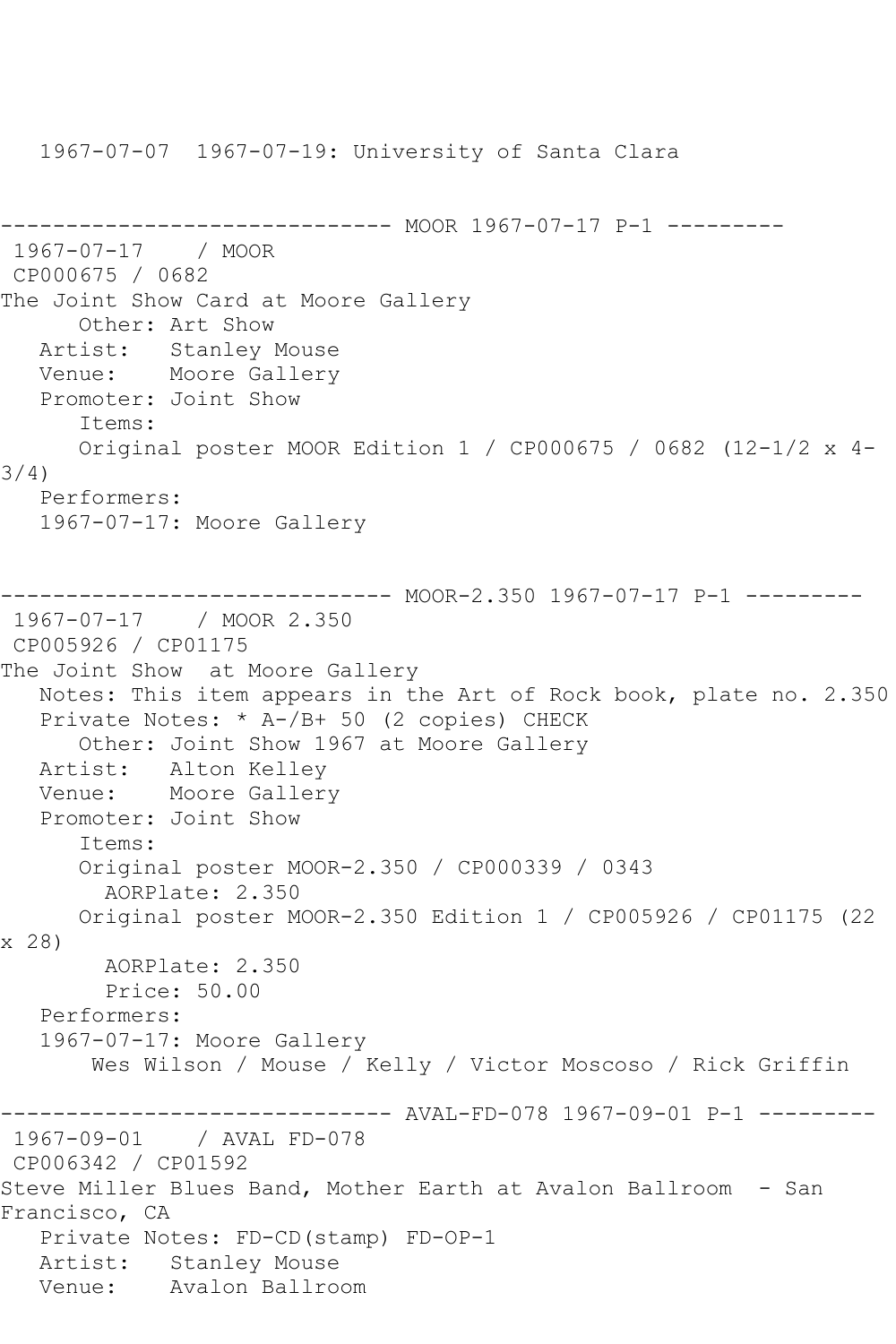```
 Promoter: Family Dog Presents
       Items:
       Original poster AVAL-FD-078 Edition 1 / CP006342 / CP01592
         Description: 1 original, 1 repring with 1 variant (14 x 20)
         Price: 200.00
       Original poster -FD-078 Edition 2 / 
         Description: See Eric King's guide for complete details.
         Price: 50.00
       Postcard AVAL-FD-078 Edition 1 / CP005336 / CP00584
         Description: 1 original with postal variants. See Eric 
King's guide for complete details. (5 x 7)
         Price: 25.00
    Performers:
    1967-09-01 1967-09-03: Avalon Ballroom
        Set: Family Dog Series
        Steve Miller Blues Band / Mother Earth / Bukka White
      ------------------------------ AVAL-FD-085 1967-09-29 P-1 ---------
1967-09-29 / AVAL FD-085
CP006350 / CP01600
Vanilla Fudge, Charles Lloyd at Avalon Ballroom - San Francisco, CA
    Private Notes: FD-CD(stamp) FD-OP-1
   Artist: Alton Kelley
   Venue: Avalon Ballroom
   Promoter: Family Dog Presents
       Items:
       Original poster AVAL-FD-085 Edition 1 / CP006350 / CP01600
         Description: 1 original, 1 reprint (14 x 20)
         Price: 150.00
       Original poster (Pirate) AVAL-FD-085 Edition 1 / CP002021 / 
2007 Var. PP
       Original poster AVAL-FD-085 Edition 2 / 
         Description: See Eric King's guide for complete details.
         Price: 75.00
       Postcard AVAL-FD-085 Edition 1 / CP005360 / CP00608
         Description: 1 original with postal variants. See Eric 
King's guide for complete details. (5 x 7)
         Price: 25.00
   Performers:
    1967-09-29 1967-10-01: Avalon Ballroom
        Set: Family Dog Series
        Vanilla Fudge / Charles Lloyd
                      ------------------------------ D1601-FD-D-06 1967-10-13 P-1 --------
-
1967-10-13 / D1601 FD-D-06
CP006372 / CP01622
```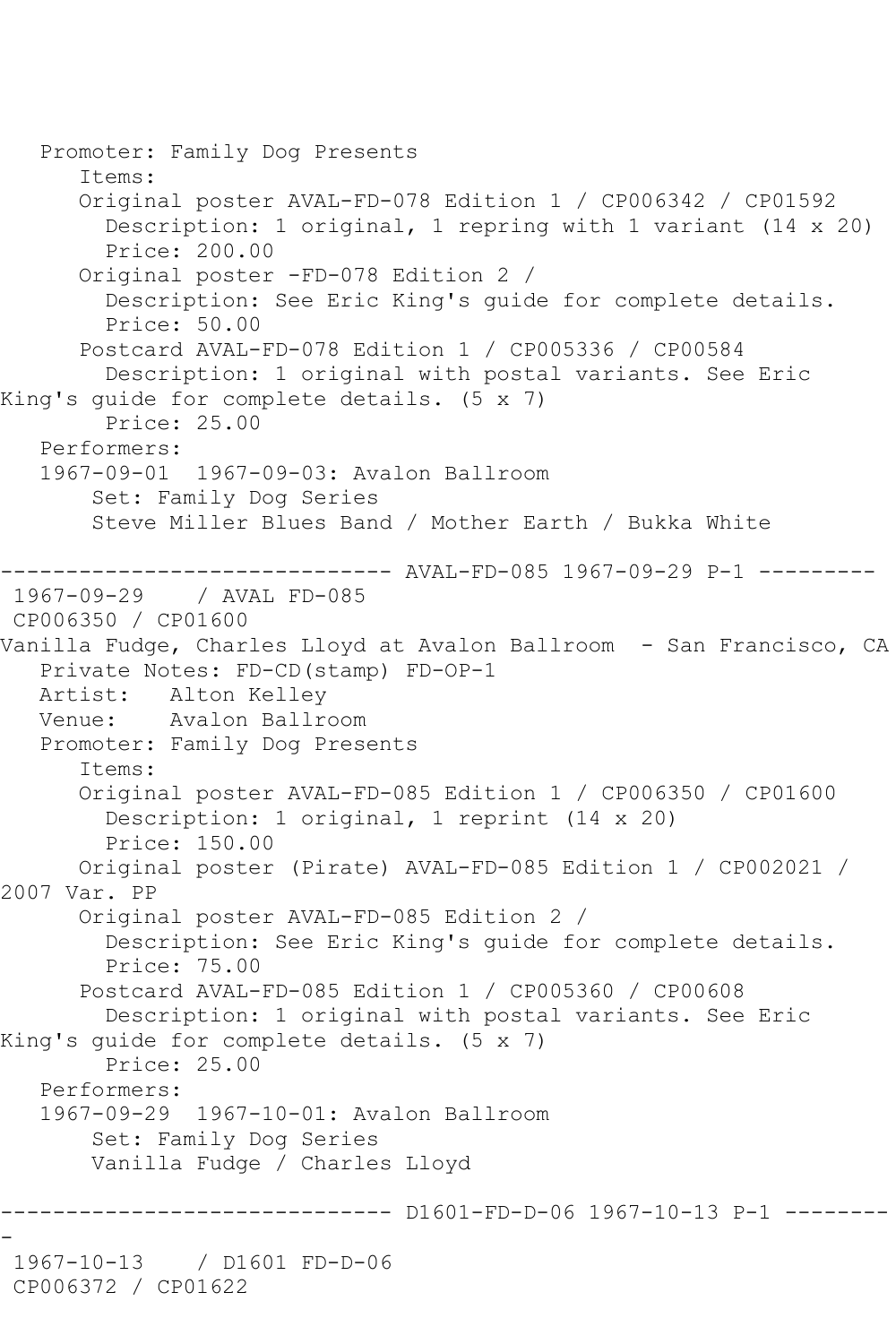```
Van Morrison, Daily Flash at 1601 West Evans Street - Denver, CO
   Private Notes: FD-CD(stamp)
   Artist: Stanley Mouse
   Venue: 1601 West Evans Street
    Promoter: Family Dog in Denver
       Items:
       Original poster D1601-FD-D-06 Edition 1 / CP006372 / CP01622
         Description: 1 orignal (14-1/8 x 20)
         Price: 100.00
       Postcard D1601-FD-D-06 Edition 1 / CP005376 / CP00624
         Description: 1 original with postal variations. See Eric 
King's guide for complete details. (5 x 7-3/16)
         Price: 20.00
       Ticket D1601-FD-D-06 Edition 1 / CP001711 / 1735
    Performers:
    1967-10-13 1967-10-14: 1601 West Evans Street
        Set: Family Dog Denver
        Van Morrison / Daily Flash
                ------------------------------ D1601-FD-D-07 1967-10-20 P-1 --------
-
1967-10-20 / D1601 FD-D-07
CP006356 / CP01606
Canned Heat Blues Band, Allmen Joy at 1601 West Evans Street -
Denver, CO
   Private Notes: FD-CD(stamp)
   Artist: Alton Kelley
   Venue: 1601 West Evans Street
   Promoter: Family Dog in Denver
       Items:
       Original poster D1601-FD-D-07 Edition 1 / CP006356 / CP01606
         Description: 1 original, 1 reprint (14 x 20)
         Price: 100.00
       Postcard D1601-FD-D-07 Edition 1 / CP005377 / CP00625
         Description: 1 original, with a number of variations. See 
Eric King's guide for complete details. (5 x 7)
         Price: 20.00
       Ticket D1601-FD-D-07 / CP001709 / 1733
    Performers:
    1967-10-20 1967-10-21: 1601 West Evans Street
        Set: Family Dog Denver
        Canned Heat Blues Band / Allmen Joy
                      ------------------------------ D1601-FD-D-08 1967-10-27 P-1 --------
-
1967-10-27 / D1601 FD-D-08
CP006357 / CP01607
```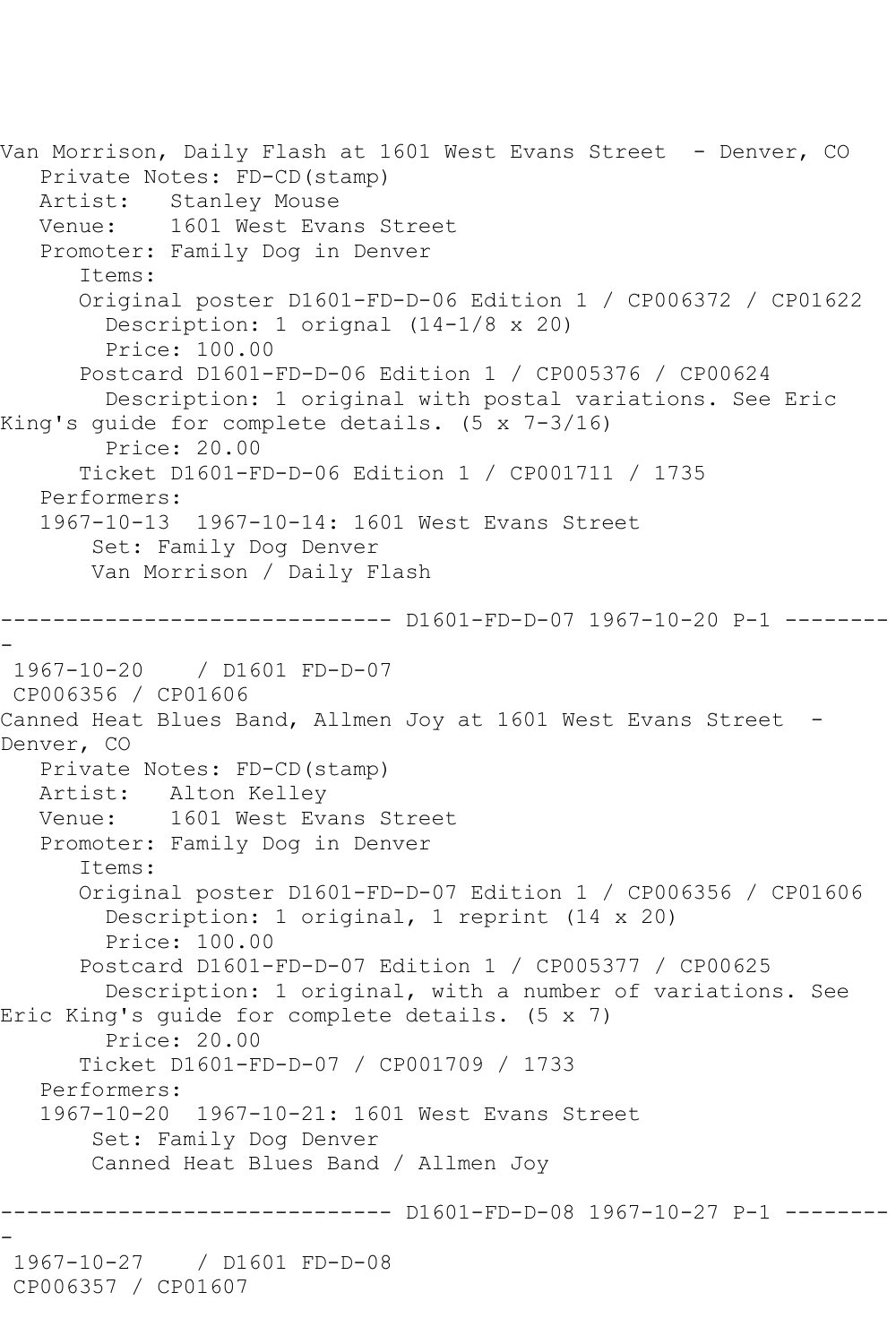Allmen Joy, Lothar and the Hand People at 1601 West Evans Street -Denver, CO Private Notes: FD-CD(stamp) Artist: Stanley Mouse<br>Venue: 1601 West Eva 1601 West Evans Street Promoter: Family Dog in Denver Items: Original poster D1601-FD-D-08 Edition 1 / CP006357 / CP01607 Description: 1 original (14 x 20) Price: 75.00 Postcard D1601-FD-D-08 Edition 1 / CP005378 / CP00626 Description: 1 original with postal variant. See Eric King's guide for complete details. (4-15/16 x 7) Price: 20.00 Ticket D1601-FD-D-08 / CP001708 / 1732 Performers: 1967-10-27 1967-10-28: 1601 West Evans Street Set: Family Dog Denver Allmen Joy / Lothar and the Hand People ------------------------------ WIN-2.183 1967-10-31 P-1 --------- 1967-10-31 / WIN 2.183 CP009955 / CS05050 Trip or Freak: Quicksilver Messenger Service, Grateful Dead at Winterland - San Francisco, CA Notes: The Trip of Freak was a poster done by three of the great San Francisco artists, Alton Kelly, Stanley Mouse, and Rick Griffin for Winterland on Halloween in 1967. Kelley did the face, while Mouse did the image above and Rick Griffin, the lettering at the bottom. This item appears in the Art of Rock book, plate no. 2.183 Event: Trip or Freak Artist: Alton Kelley Venue: Winterland Promoter: Book: Art of Rock Items: Original poster WIN-2.183 Edition 1 / CP009955 / CS05050 (14-  $3/16 \times 26 - 1/4$  AORPlate: 2.183 Price: 3500.00 Original poster WIN-2.183 Edition 1 / CP002050 / 2037 AORPlate: 2.183 Original poster (Reprint) -2.183 Edition 2 / Description: 2nd printing in 1980s. Some have black border. (19-1/2 x35-1/2) AORPlate: 2.183 Price: 150.00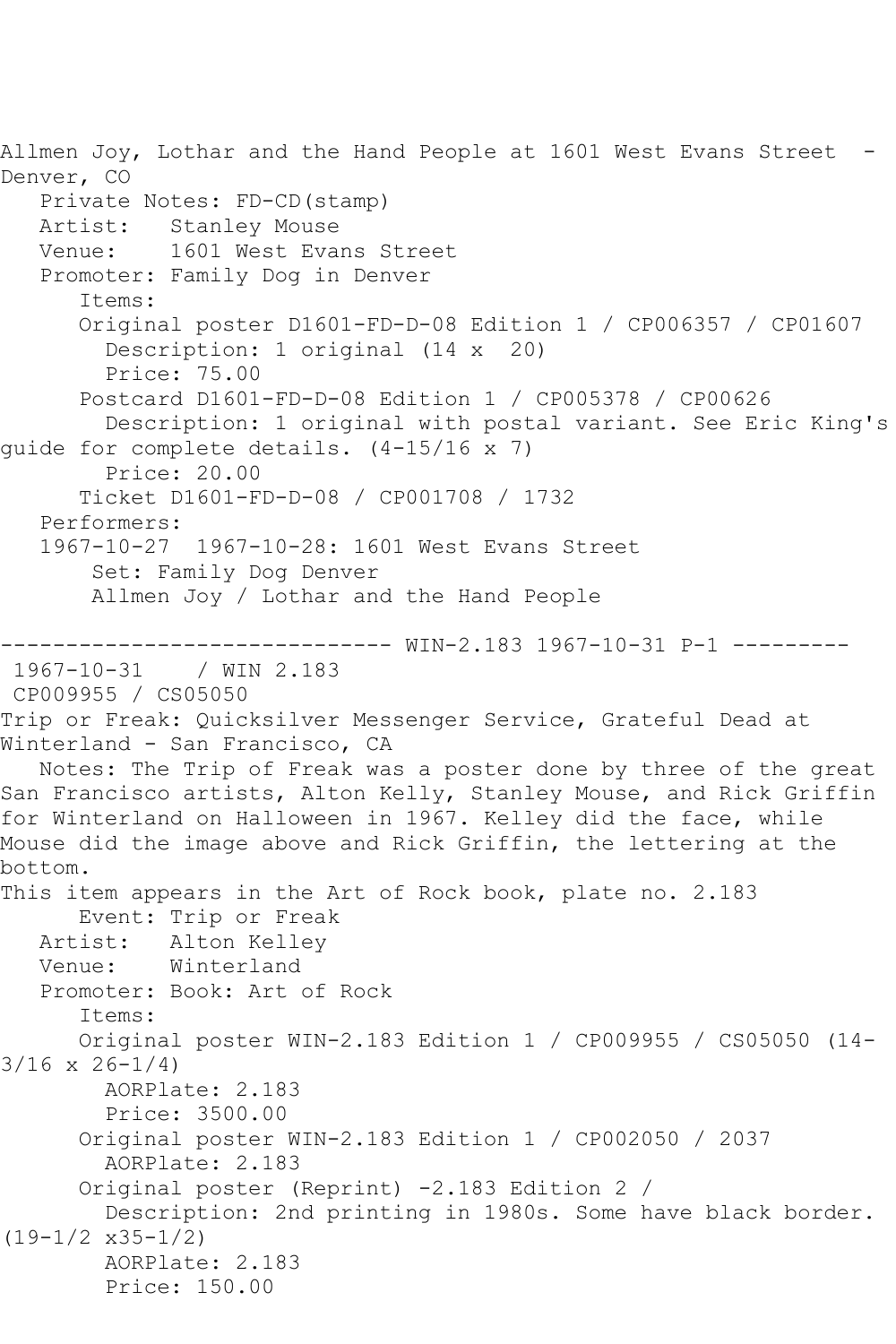```
 Postcard / (3-3/4 x 7)
         AORPlate: 2.183 
         Price: 400.00
   Performers:
   1967-10-31: Winterland
        Quicksilver Messenger Service / Grateful Dead / Big Brother 
and the Holding Company
           ------------------------------ 1967-10-31 P ---------
1967-10-31 / 
CP060962 / CP060962
Quicksilver, Grateful Dead at Winterland - San Francisco, CA
      Benefit: Trip or Freak
   Artist: Rick Griffin
   Venue: Winterland
       Items:
       Original poster / CP060962 / CP060962 (22-7/8 x 28-1/2)
        Notes: Proof Sheet
   Performers:
   1967-10-31: Winterland
       Quicksilver / Grateful Dead / Big Brother and the Holding 
Company
------------------------------ D1601-FD-D-09 1967-11-07 P-1 --------
-
 1967-11-07 / D1601 FD-D-09
CP006359 / CP01609
Jefferson Airplane, Other Half at 1601 West Evans Street - Denver,
CO
   Private Notes: FDD-09 FD-OP-1
   Artist: Alton Kelley
   Venue: 1601 West Evans Street
   Promoter: Family Dog in Denver
       Items:
       Original poster D1601-FD-D-09 Edition 1 / CP006359 / CP01609
         Description: 1 original (14 x 20)
         Price: 75.00
   Performers:
   1967-11-07 1967-11-08: 1601 West Evans Street
        Set: Family Dog Denver
        Jefferson Airplane / Other Half
------------------------------ D1601-FD-D-11 1967-11-10 P-1 --------
-
1967-11-10 / D1601 FD-D-11
CP006363 / CP01613
Other Half, Sons of Champlin at 1601 West Evans Street - Denver, CO
```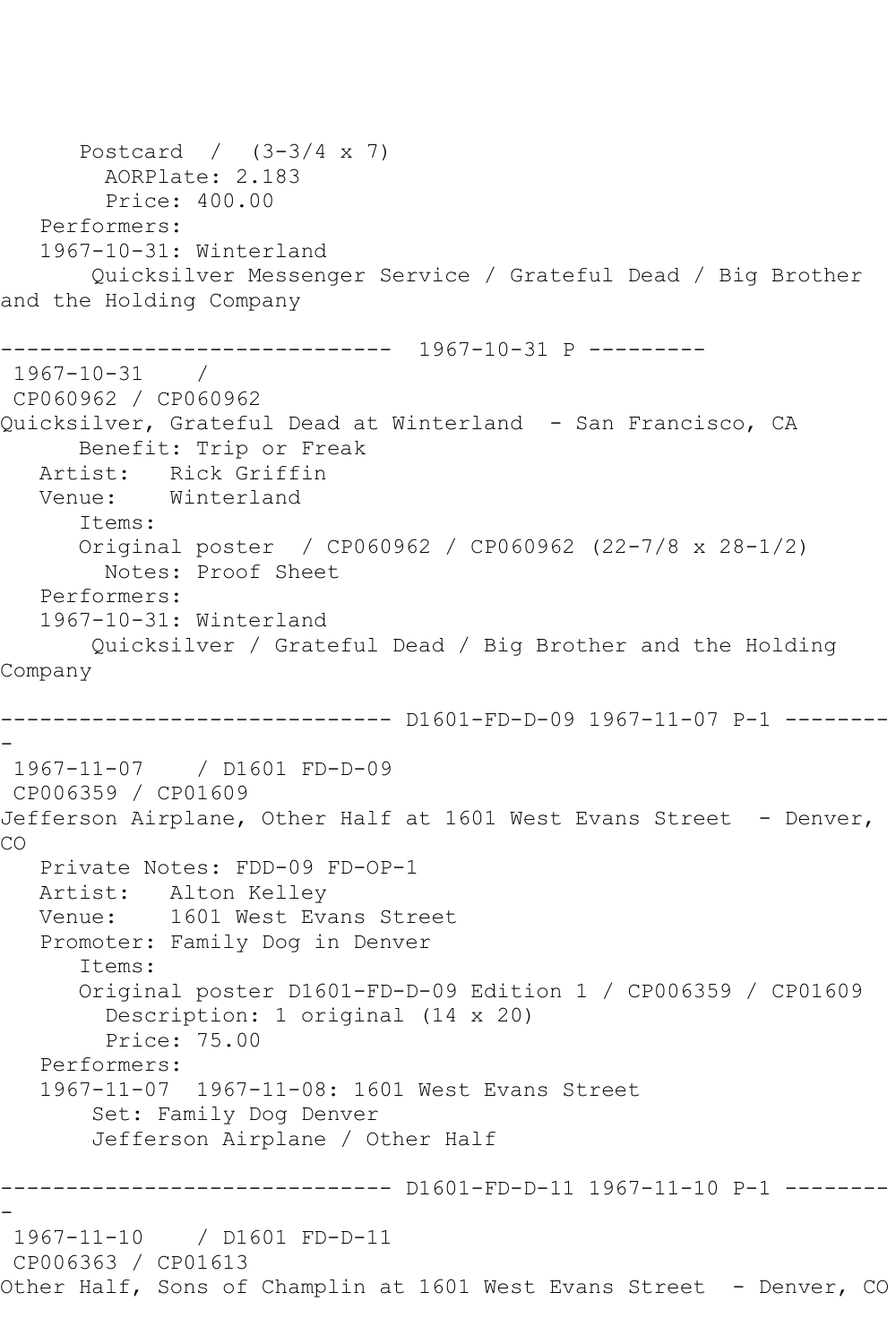Private Notes: FD-CD(stamp) Artist: Stanley Mouse Venue: 1601 West Evans Street Promoter: Family Dog in Denver Items: Original poster D1601-FD-D-11 Edition 1 / CP006363 / CP01613 Description: 1 original (13-1/8 x 22-5/8) Price: 100.00 Postcard D1601-FD-D-11 Edition 1 / CP005380 / CP00628 Description: 1 original with postal variants. See Eric King's guide for complete details. (5 x 7) Price: 20.00 Performers: 1967-11-10 1967-11-11: 1601 West Evans Street Set: Family Dog Denver Other Half / Sons of Champlin ------------------------------ D1601-FD-D-15 1967-12-15 P-1 -------- - 1967-12-15 / D1601 FD-D-15 CP006371 / CP01621 Soul Survivors, Box Tops at 1601 West Evans Street - Denver, CO Private Notes: FD-CD(stamp) Artist: Alton Kelley Venue: 1601 West Evans Street Promoter: Family Dog in Denver Items: Original poster D1601-FD-D-15 Edition 1 / CP006371 / CP01621 Description: 1 original (14-1/8 x 20-1/8) Price: 50.00 Postcard D1601-FD-D-15 Edition 1 / CP005384 / CP00632 Description: 1 original with postal variants. See Eric King's guide for complete details. (5 x 7) Price: 20.00 Performers: 1967-12-15 1967-12-16: 1601 West Evans Street Set: Family Dog Denver Soul Survivors / Box Tops / Jimmerfield Legend ------------------------------ AVAL-FD-096 1967-12-15 P-1 --------- 1967-12-15 / AVAL FD-096 CP006355 / CP01605 Quicksilver Messenger Service, Charlatans at Avalon Ballroom - San Francisco, CA Private Notes: FD-CD(stamp) FD-OP-1-Signed-Mouse Artist: Stanley Mouse<br>Venue: Avalon Ballro Avalon Ballroom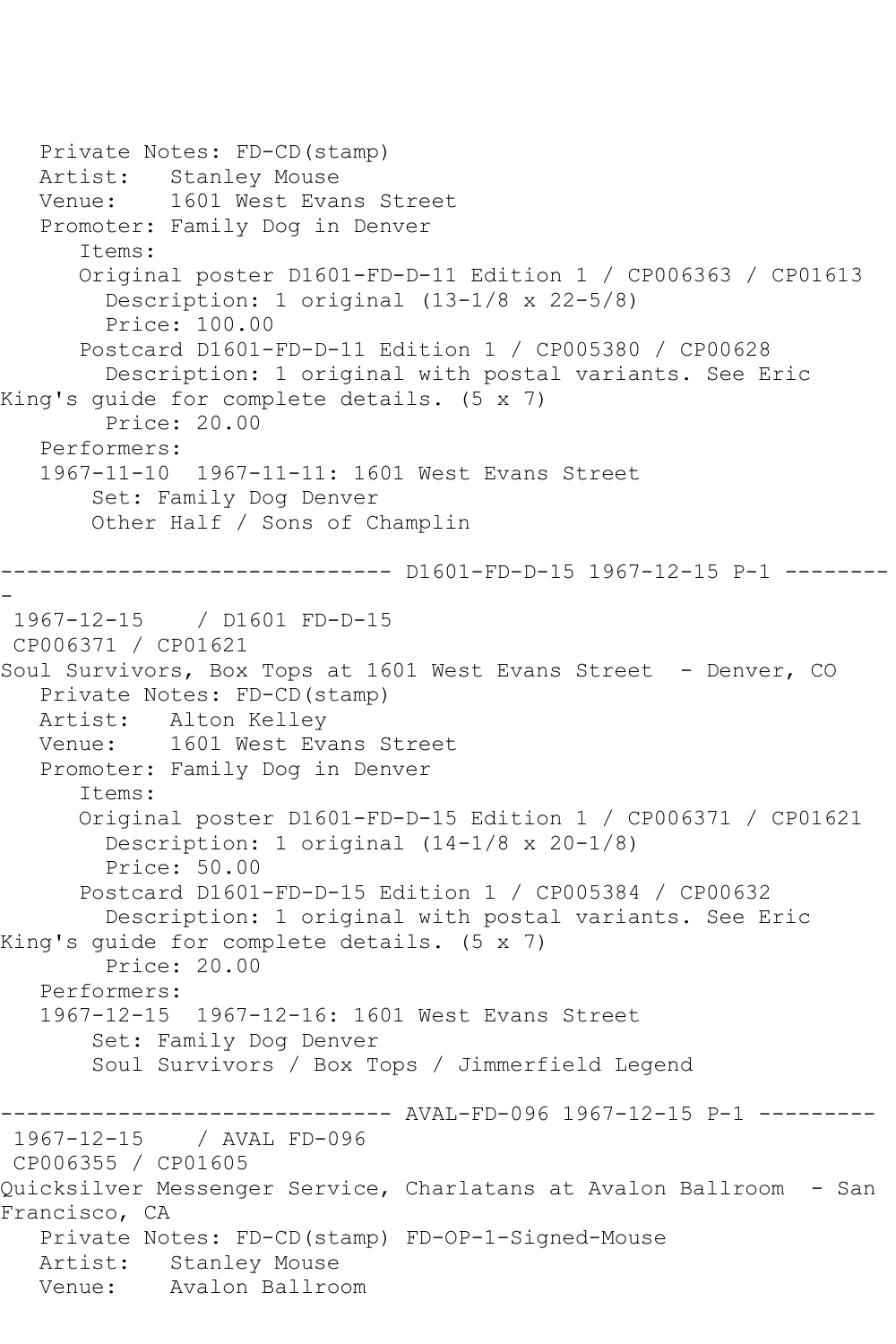```
 Promoter: Family Dog Presents
       Items:
       Original poster AVAL-FD-096 Edition 1 / CP006355 / CP01605
         Description: 1 original (11-2/8 x 20-2/8)
         Price: 100.00
       Postcard AVAL-FD-096 Edition 1 / CP005354 / CP00602
         Description: 1 original with postal variants. See Eric 
King's guide for complete details. (5 x 6-15/16)
         Price: 25.00
   Performers:
   1967-12-15 1967-12-17: Avalon Ballroom
        Set: Family Dog Series
        Quicksilver Messenger Service / Charlatans / Congress of 
Wonders
                 ------------------------------ FIL-BG-098 1967-12-21 P-1 ---------
1967-12-21 / FIL BG-098
CP007198 / CP02448
Buffalo Springfield, Collectors at Fillmore Auditorium - SF - San 
Francisco, CA
   Private Notes: BG-CD(A+B) BG-OP-1
   Artist: Stanley Mouse
   Venue: Fillmore Auditorium - SF
   Promoter: Bill Graham Original Series
       Items:
       Original poster FIL-BG-098 Edition 1 / CP007198 / CP02448
         Description: 1 original witn 2 variations (11 x 21)
         Price: 400.00
       Postcard FIL-BG-098 Edition 1 / CP007801 / CP03045
         Description: 1 original and 1 variation, Double with BG-97 
(3-3/75 x 6-15/16)
         Price: 40.00
       Postcard FIL-BG-098 Edition 1 / CP007802 / CP03046 Var. Var 
(3-3/75 x 6-15/16)
   Performers:
   1967-12-21 1967-12-23: Fillmore Auditorium - SF
        Buffalo Springfield / Collectors / Hour Glass
     ------------------------------ 1967-12-22 P ---------
1967-12-22 / 
Grateful Dead at Winterland - San Francisco, CA
      Benefit: "Marijuana Defense Benefit"
   Artist: Alton Kelley
   Venue: Winterland
       Items:
       Original poster /
```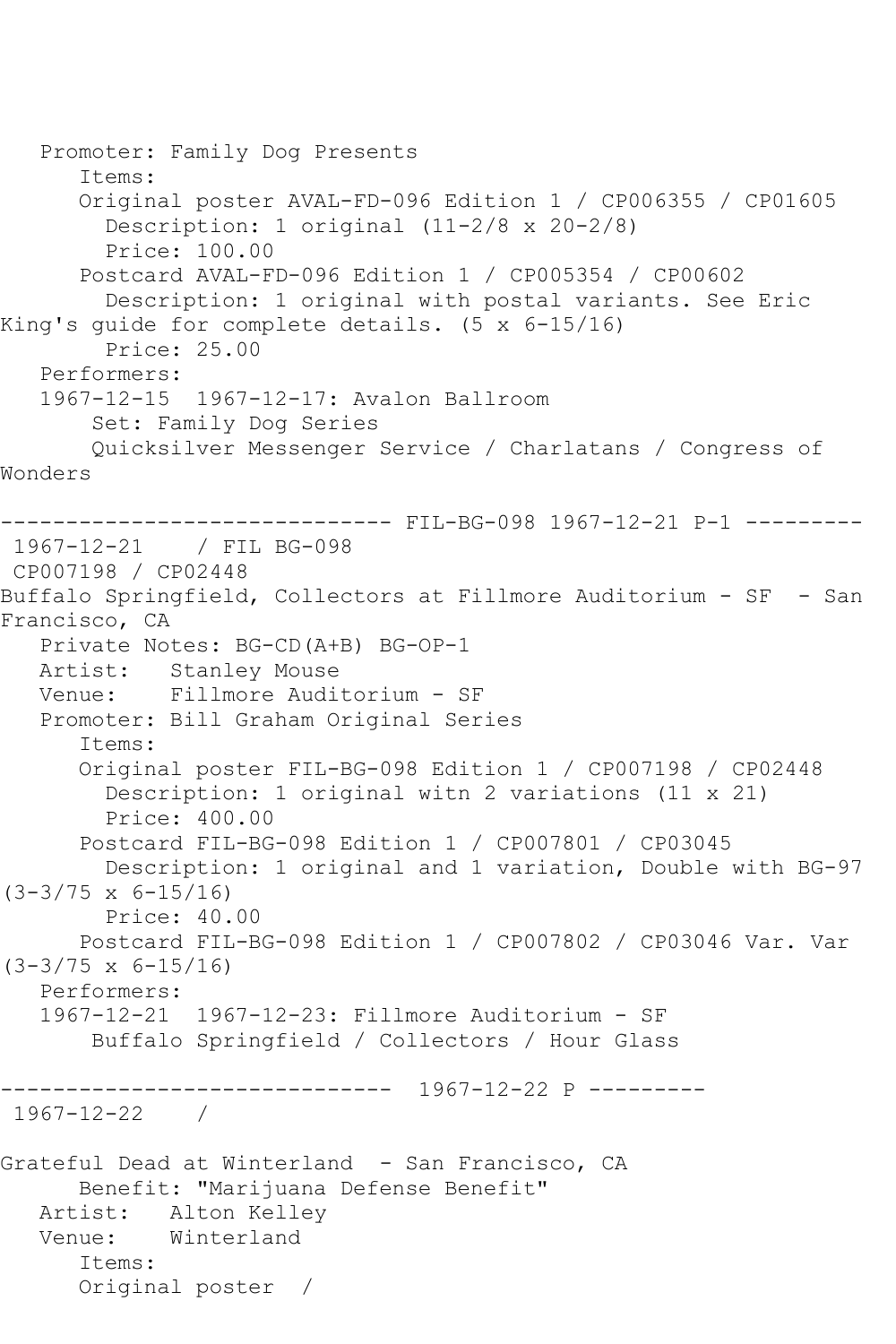```
 Performers:
   1967-12-22: Winterland
        Grateful Dead
------------------------------ SFC-FD+ 1967-12-31 P-1 ---------
1967-12-31 / SFC FD+
CP013430 / HG671231
Canned Heat Blues Band, 8th Penny Matter at State Fairgrounds 
Coliseum - Phoenix, AZ
   Event: A House is Not a Home without New Year's Eve '67
           Stanley Mouse
   Venue: State Fairgrounds Coliseum
   Promoter: Family Dog Presents
       Items:
       Original poster SFC-FD+ Edition 1 / CP013430 / HG671231
         Description: Poster exist, but not authorized by Chet Helms
       Handbill SFC-FD+ / 
         Description: postcard (5 x 7)
   Performers:
   1967-12-31: State Fairgrounds Coliseum
        Canned Heat Blues Band / 8th Penny Matter
------------------------------ -2.254 1968 P-1 ---------
              / 2.254CP005800 / CP01049
KSAN Radio Station Promotion Poster, San Francisco, CA
   Notes: This item appears in the Art of Rock book, plate no. 2.254
  Private Notes: * B/B- 60 @
      Event: KSAN Stereo 95
   Artist: Alton Kelley
   Promoter: Book: Art of Rock
       Items:
       Original poster -2.254 / CP000583 / 0588 (20 x 29)
         AORPlate: 2.254 
      Original poster -2.254 Edition 1 / CP005800 / CP01049 (20 x 
29)
        AORPlate: 2.254 
         Price: 100.00
        -2.254 / CP000126 / 0128
        AORPlate: 2.254 
        -2.254 / CP009945 / CS05040
        AORPlate: 2.254 
   Performers:
   1968: KSAN
              ------------------------------ BEAV-3.111 1968-00-16 P-1 ---------
1968-00-16 / BEAV 3.111
```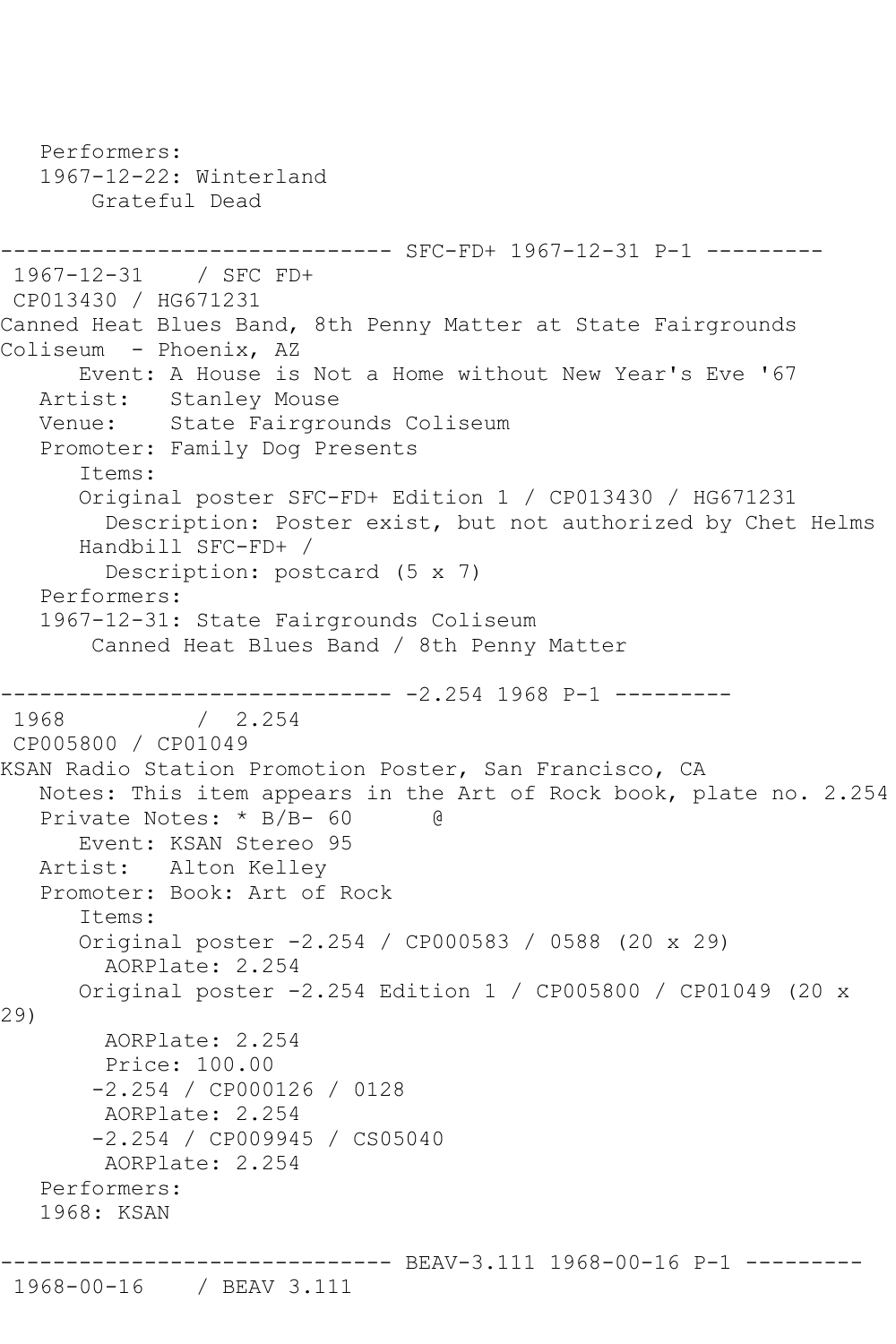CP009778 / CS04873 Portland Zoo, Turtle Soup at Beaver Hall - Portland, OR Notes: This item appears in the Art of Rock book, plate no. 3.111 Artist: Alton Kelley<br>Venue: Beaver Hall Beaver Hall Promoter: Book: Art of Rock Items: Original poster BEAV-3.111 Edition 1 / CP009778 / CS04873 (8 x 10.5) AORPlate: 3.111 BEAV-3.111 / CP046160 AORPlate: 3.111 Performers: 1968-00-16 1968-00-17: Beaver Hall Portland Zoo / Turtle Soup / Nazz-Are Blues Band ------------------------------ AVAL-FD-103 1968-01-26 P-1 --------- 1968-01-26 / AVAL FD-103 CP006378 / CP01628 Country Joe and the Fish, Charlatans at Avalon Ballroom - San Francisco, CA Private Notes: FD-CD(stamp) FD-OP-1 Event: Heavy<br>Artist: Stanle Stanley Mouse Venue: Avalon Ballroom Promoter: Family Dog Presents Items: Original poster AVAL-FD-103 Edition 1 / CP006378 / CP01628 Description: 1 original (14 x 20) Price: 100.00 Postcard AVAL-FD-103 Edition 1 / CP005361 / CP00609 Description: 1 original with postal variants. See Eric King's guide for complete details. (5 x 7) Price: 20.00 Performers: 1968-01-26 1968-01-28: Avalon Ballroom Set: Family Dog Series Country Joe and the Fish / Charlatans / Dan Hicks ------------------------------ FIL-BG-111 1968-03-14 P-1 --------- 1968-03-14 / FIL BG-111 CP007199 / CP02449 H.P. Lovecraft, Blue Cheer at Fillmore Auditorium - SF - San Francisco, CA Private Notes: BG-CD(A) BG-OP-1-Signed-Mouse Artist: Alton Kelley Venue: Fillmore Auditorium - SF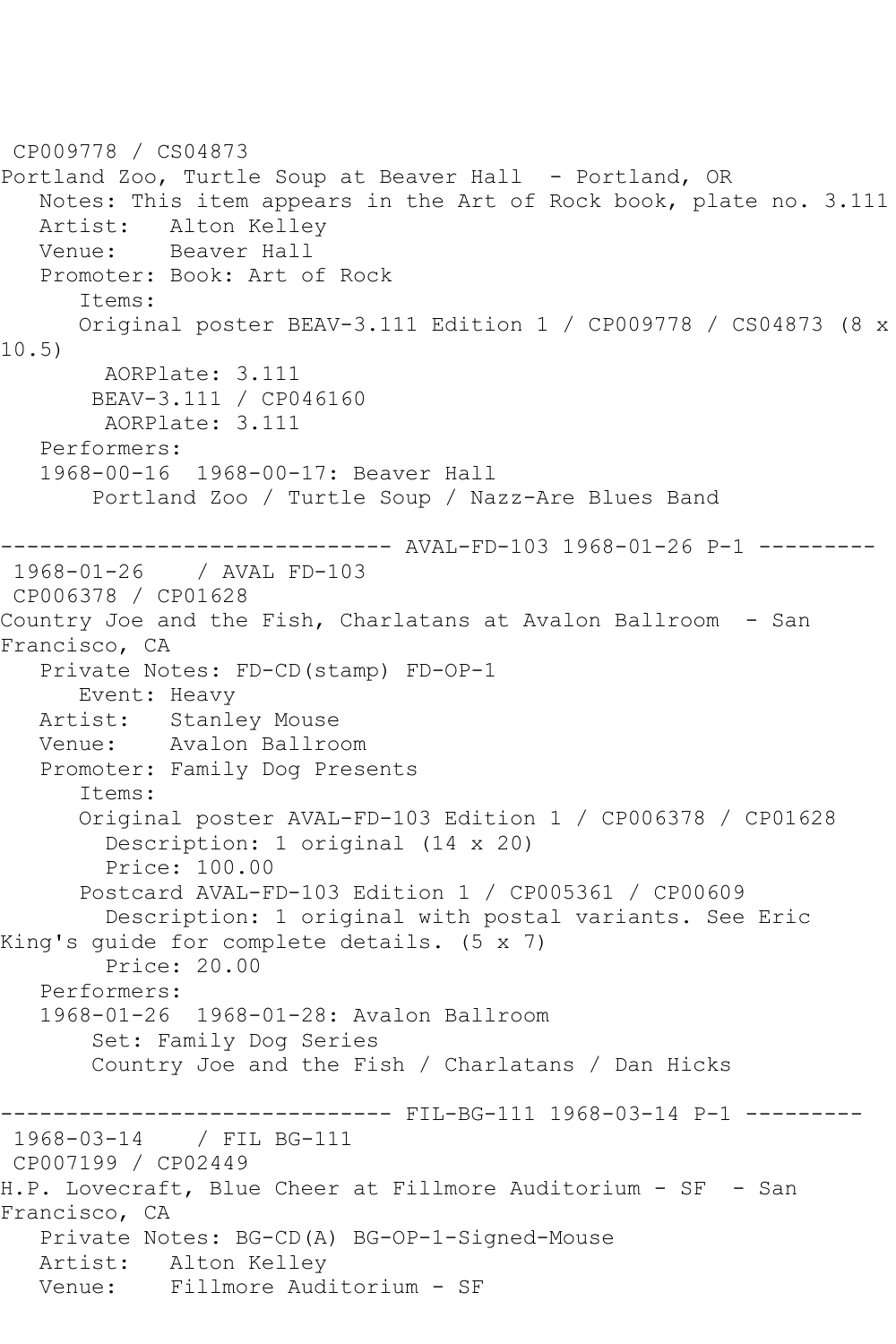```
 Promoter: Bill Graham Original Series
       Items:
       Original poster FIL-BG-111 Edition 1 / CP007199 / CP02449
         Description: 1 original , 1 reprint (14 x 21)
         Price: 150.00
       Postcard FIL-BG-111 Edition 1 / CP007816 / CP03060
         Description: original, postal variations, double with BG112 
(4-1/2 \times 7-1/16) Price: 20.00
   Performers:
   1968-03-14: Fillmore Auditorium - SF
        H.P. Lovecraft / Blue Cheer / Penny Nichols / H.P. Lovecraft
   1968-03-15 1968-03-16: Winterland
        H.P. Lovecraft / Blue Cheer
                ------------------------------ CAR-2.172 1968-03-15 P-1 ---------
1968-03-15 / CAR 2.172
CP000093 / 0094
Jefferson Airplane, Grateful Dead at Carousel Ballroom - San 
Francisco, CA
   Notes: This item appears in the Art of Rock book, plate no. 2.172
   Artist: Alton Kelley
   Venue: Carousel Ballroom
   Promoter: Book: Art of Rock
       Items:
      Original poster -2.172 / CP002040 / 2027
         AORPlate: 2.172 
      Original poster CAR-2.172 Edition 1 / CP000093 / 0094 (14 x 
20)
        AORPlate: 2.172 
        Price: 2000.00
      Handbill -2.172 / (5 x 7) AORPlate: 2.172 
        Price: 200.00
   Performers:
   1968-03-15 1968-03-17: Carousel Ballroom
        Jefferson Airplane / Grateful Dead
------------------------------ AVAL-FD-116 1968-04-26 P-1 ---------
1968-04-26 / AVAL FD-116
CP006391 / CP01641
Quicksilver Messenger Service, Charlatans at Avalon Ballroom - San 
Francisco, CA
   Private Notes: FD-CD(stamp) FD-OP-1-Signed-Kelley
      Event: It's A Gas
   Artist: Alton Kelley
   Venue: Avalon Ballroom
```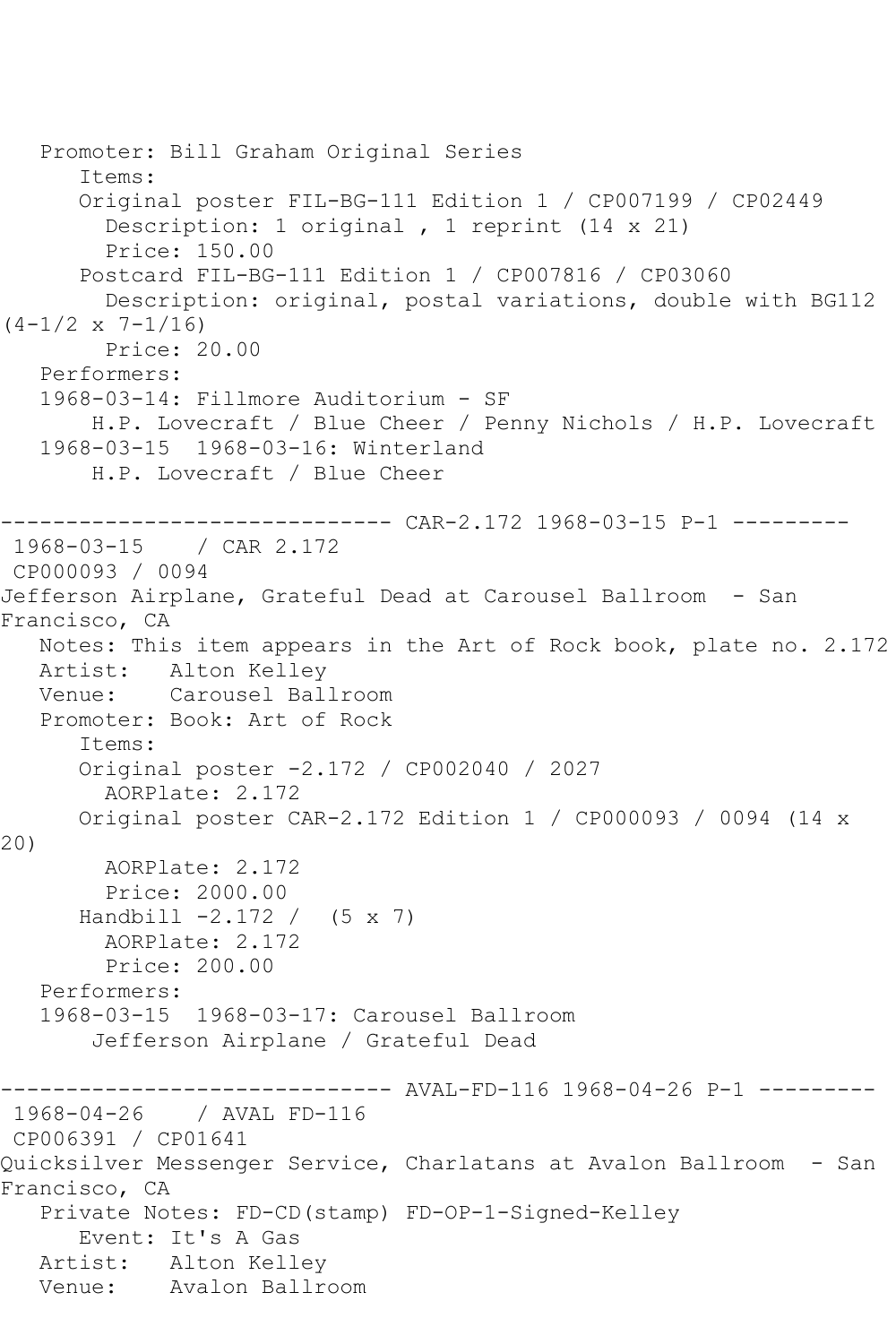```
 Promoter: Family Dog Presents
       Items:
       Original poster AVAL-FD-116 Edition 1 / CP006391 / CP01641
         Description: 1 original (14 x 20)
         Price: 50.00
       Postcard AVAL-FD-116 Edition 1 / CP005403 / CP00652
         Description: 1 original with postal variants. See Eric 
King's guide for complete details. (5 x 7-1/16)
         Price: 20.00
    Performers:
    1968-04-26 1968-04-28: Avalon Ballroom
        Set: Family Dog Series
        Quicksilver Messenger Service / Charlatans / It's a Beautiful 
Day
           ------------------------------ CAR 1968-05-10 P-1 ---------
1968-05-10 / CAR 
CP018837 / XA19680510
Steve Miller Blues Band, Youngbloods at Carousel Ballroom - San 
Francisco, CA
    Artist: Alton Kelley
   Venue: Carousel Ballroom
       Items:
       Original poster CAR Edition 1 / CP018837 / XA19680510
         Description: 1 original (22 x 28)
      Handbill / (5-1/2 x 7)
        CAR / CP001237 / 1252
        CAR / NONE / XA1968051
    Performers:
    1968-05-10 1968-05-12: Carousel Ballroom
        Steve Miller Blues Band / Youngbloods / Kaleidoscope
      ------------------------------ 1968-05-10 P ---------
1968 - 05 - 10CP061207 / CP061207
Steve Miller Band, Kalidascope at Carousel Ballroom [San Francisco, 
CA<sub>1</sub>
   Artist: Alton Kelley
   Venue: Carousel Ballroom
       Items:
       Original poster / CP061207 / CP061207
         Description: There are a couple of variants of ths. (22 x 
28)
         Price: 225.00
       Handbill / (11 x 14)
         Price: 100.00
   Performers:
```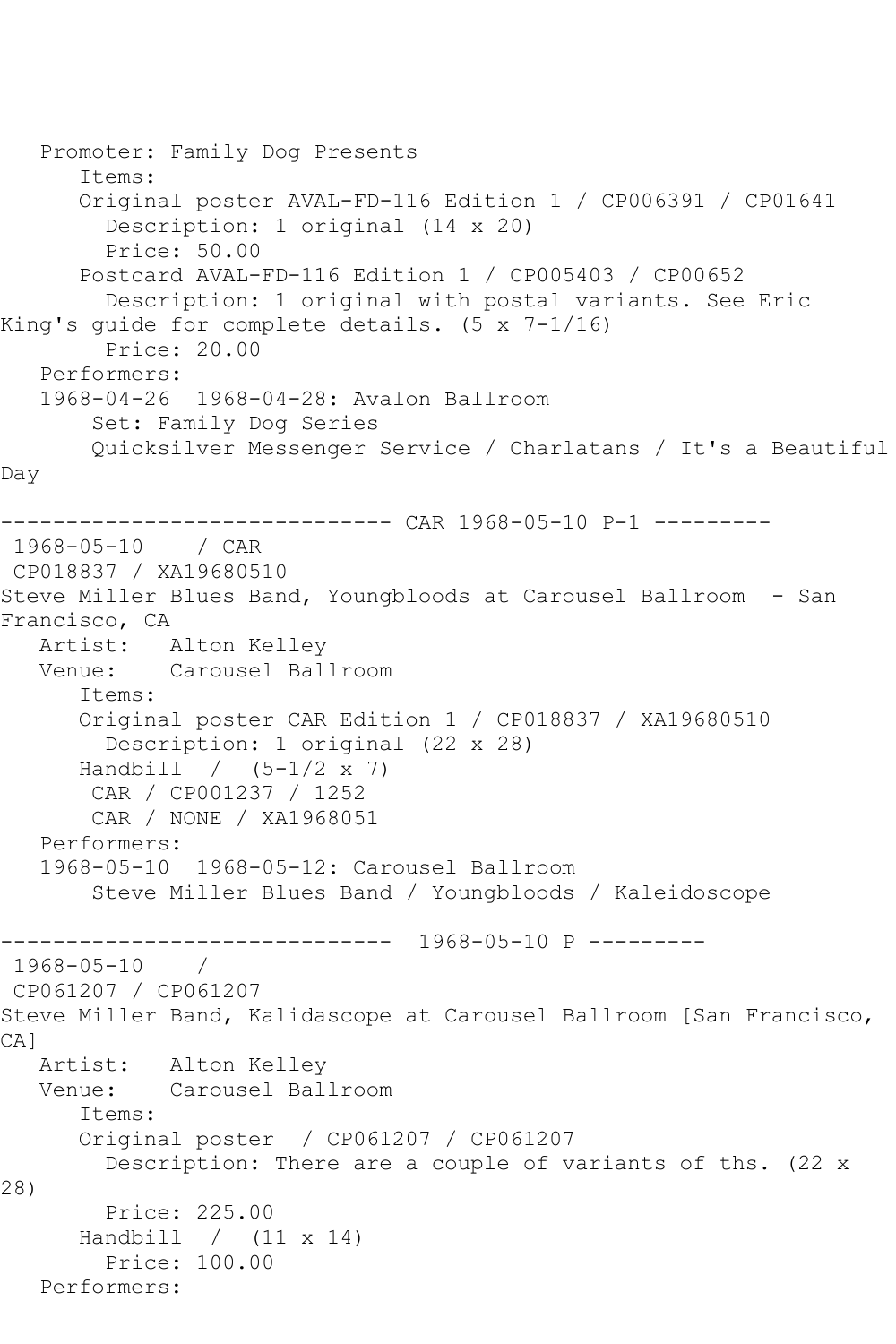```
 1968-05-10 1968-05-12: Carousel Ballroom
        Steve Miller Band / Kalidascope / Youngbloods
------------------------------ CAR-2.160 1968-05-30 P-1 ---------
               / CAR 2.160
CP007064 / CP02314
Grateful Dead, Charlie Musselwhite at Carousel Ballroom - San 
Francisco, CA
   Notes: This item appears in the Art of Rock book, plate no. 2.160
   Private Notes: * A/A- 600@
 Artist: Alton Kelley
 Venue: Carousel Ballroom
    Promoter: Book: Art of Rock
       Items:
       Original poster CAR-2.160 / CP060028 (14 x 22-1/4)
         AORPlate: 2.160 
       Original poster CAR-2.160 Edition 1 / CP007064 / CP02314 (14 x 
22-1/4)
         AORPlate: 2.160 
         Price: 600.00
       Original poster CAR-2.160 Edition 1 / CP002022 / 2008 (14 x 
22 - 1/4)
         AORPlate: 2.160 
       Handbill -2.160 / CP060028 (7 x 11)
         AORPlate: 2.160 
         Price: 450.00
       Ticket CAR-2.160 / CP001481 / 1502
         AORPlate: 2.160 
       Ticket CAR-2.160 Edition 1 / CP001483 / 1504
         Description: 1502 1503
         AORPlate: 2.160 
       Ticket CAR-2.160 Edition 1 / CP001482 / 1503 (7 x 11)
         AORPlate: 2.160 
        CAR-2.160 / CP001049 / 1066
         AORPlate: 2.160 
        CAR-2.160 / CP009819 / CS04914
         AORPlate: 2.160 
    Performers:
    1968-05-30 1968-06-01: Carousel Ballroom
        Grateful Dead / Charlie Musselwhite / Petris
                  ------------------------------ 1968-06-12 P ---------
1968-06-12 / 
CP061111 / CP061111
Fire Dance
       Benefit: Kelly Benefit / Brotherhood of Light
   Artist: Alton Kelley
```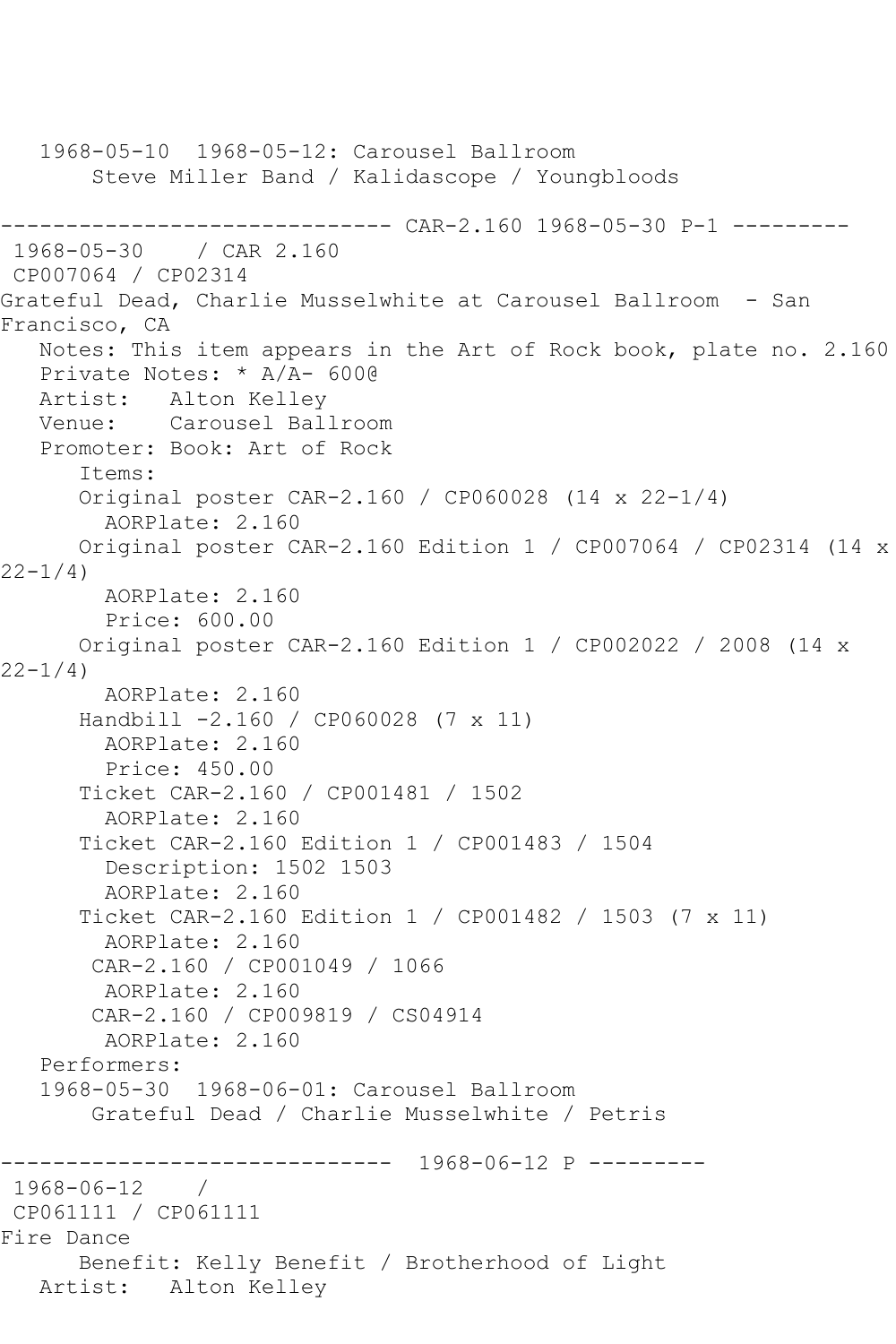Venue: Carousel Ballroom Items: Original poster / CP061111 / CP061111 (16-5/8 x 28-1/2) Performers: 1968-06-12: Carousel Ballroom Charlatans / Dan Hicks and his Hot Licks / Steve Miller Band ------------------------------ FW-BG-133 1968-08-13 P-1 --------- 1968-08-13 / FW BG-133 CP005814 / CP01063 Who, James Cotton at Fillmore West - San Francisco, CA<br>Private Notes: BG-CD(B) BG-OP-1 Private Notes: BG-CD(B) Artist: Rick Griffin Venue: Fillmore West Promoter: Bill Graham Original Series Items: Original poster FW-BG-133 Edition 1 / CP005814 / CP01063 Description: original, postal variations, double with BG123 (28-1/2 x 22) Price: 1200.00 Postcard FW-BG-133 Edition 1 / CP007838 / CP03082 Description: 1 original with postal variations (7 x 9) Price: 100.00 Performers: 1968-08-13 1968-08-15: Fillmore West Who / James Cotton Blues Band / Magic Sam 1968-08-16 1968-08-18: Creedence Clearwater Revival / It's a Beautiful Day / Albert Collins and the Icebreakers 1968-08-20 1968-08-22: Grateful Dead / Kaleidoscope / Albert Collins and the Icebreakers 1968-08-23 1968-08-25: Quicksilver Messenger Service / Spooky Tooth / Cold Blood ------------------------------ FW-BG-146 1968-11-21 P-1 --------- 1968-11-21 / FW BG-146 CP007247 / CP02497 Moody Blues, Chicago Transit Authority at Fillmore West - San Francisco, CA Private Notes: BG-CD(B) BG-OP-1-Signed-Kelley Artist: Rick Griffin Venue: Fillmore West Promoter: Bill Graham Original Series Items: Original poster FW-BG-146 Edition 1 / CP007247 / CP02497 Description: 1 original (14 x 22) Price: 250.00 Postcard FW-BG-146 Edition 1 / CP007850 / CP03094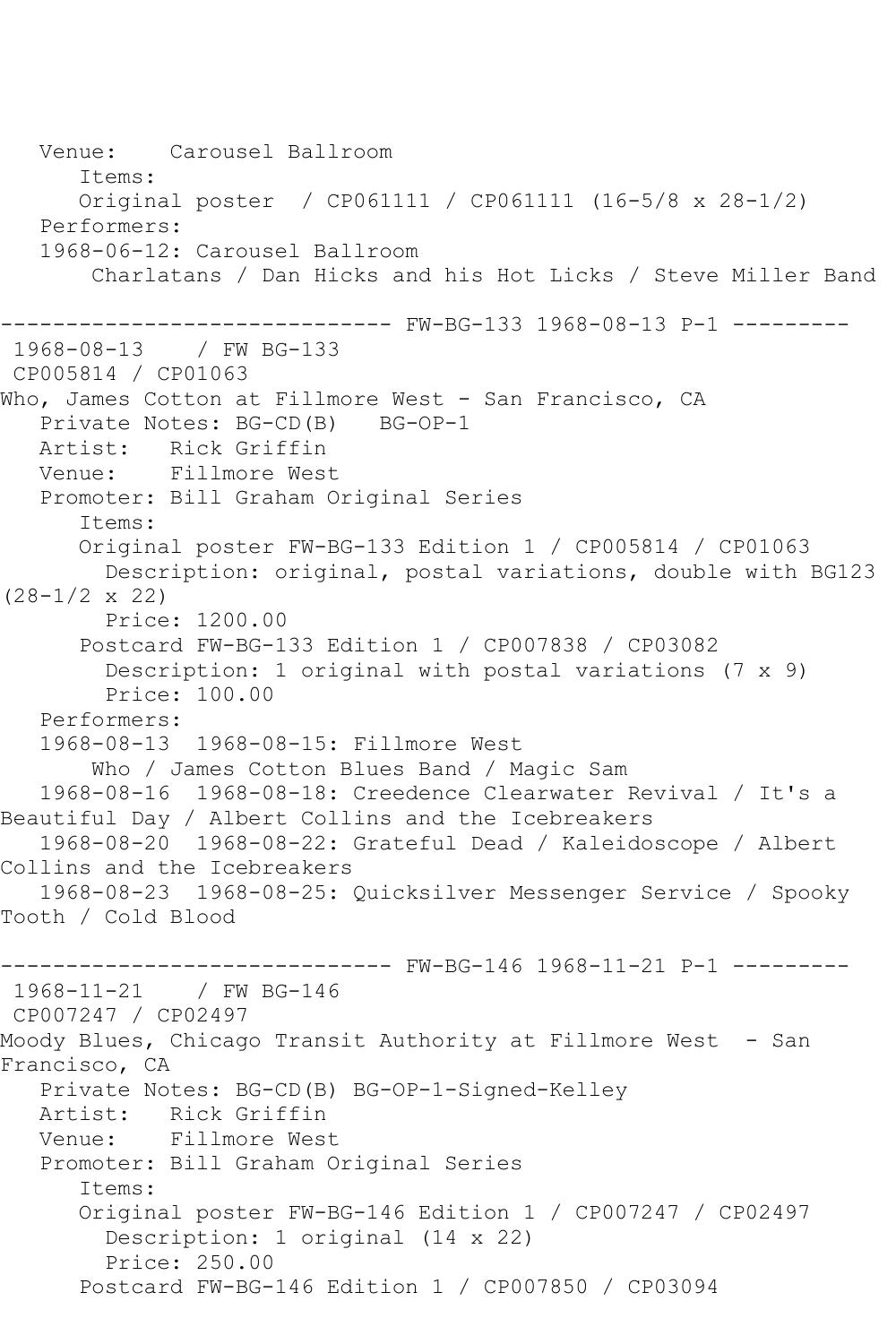Description: original, postal variations, double with BG147  $(4-5/8 \times 7)$  Price: 40.00 Performers: 1968-11-21 1968-11-24: Fillmore West Moody Blues / Chicago Transit Authority / Frumious Bandersnatch ------------------------------ FW-BG-147 1968-11-28 P-1 --------- 1968-11-28 / FW BG-147 CP007248 / CP02498 It's a Beautiful Day, Deep Purple at Fillmore West - San Francisco, CA Private Notes: BG-CD(B) BG-OP-1-Signed-Kelley Artist: Rick Griffin Venue: Fillmore West Promoter: Bill Graham Original Series Items: Original poster FW-BG-147 Edition 1 / CP007248 / CP02498 Description: 1 original (14 x 21-3/4) Price: 75.00 Postcard FW-BG-147 Edition 1 / CP007851 / CP03095 Description: original, postal variations, double with BG146  $(4-1/2 \times 7)$  Price: 20.00 Performers: 1968-11-28 1968-12-01: Fillmore West It's a Beautiful Day / Deep Purple / Cold Blood ------------------------------ -2.253 1969 P-1 ---------  $/ 2.253$ CP004100 / CD04509 KSAN Radio Promotion - Proof Notes: This item appears in the Art of Rock book, plate no. 2.253 Artist: Rick Griffin Promoter: Book: Art of Rock Items: Original poster -2.253 Edition 1 / CP004100 / CD04509 (20 x 29) AORPlate: 2.253 Performers: 1969: KSAN ------------ SDP-2.030 1969-02-21 P-1 ---------1969-02-21 / SDP 2.030 CP009747 / CS04842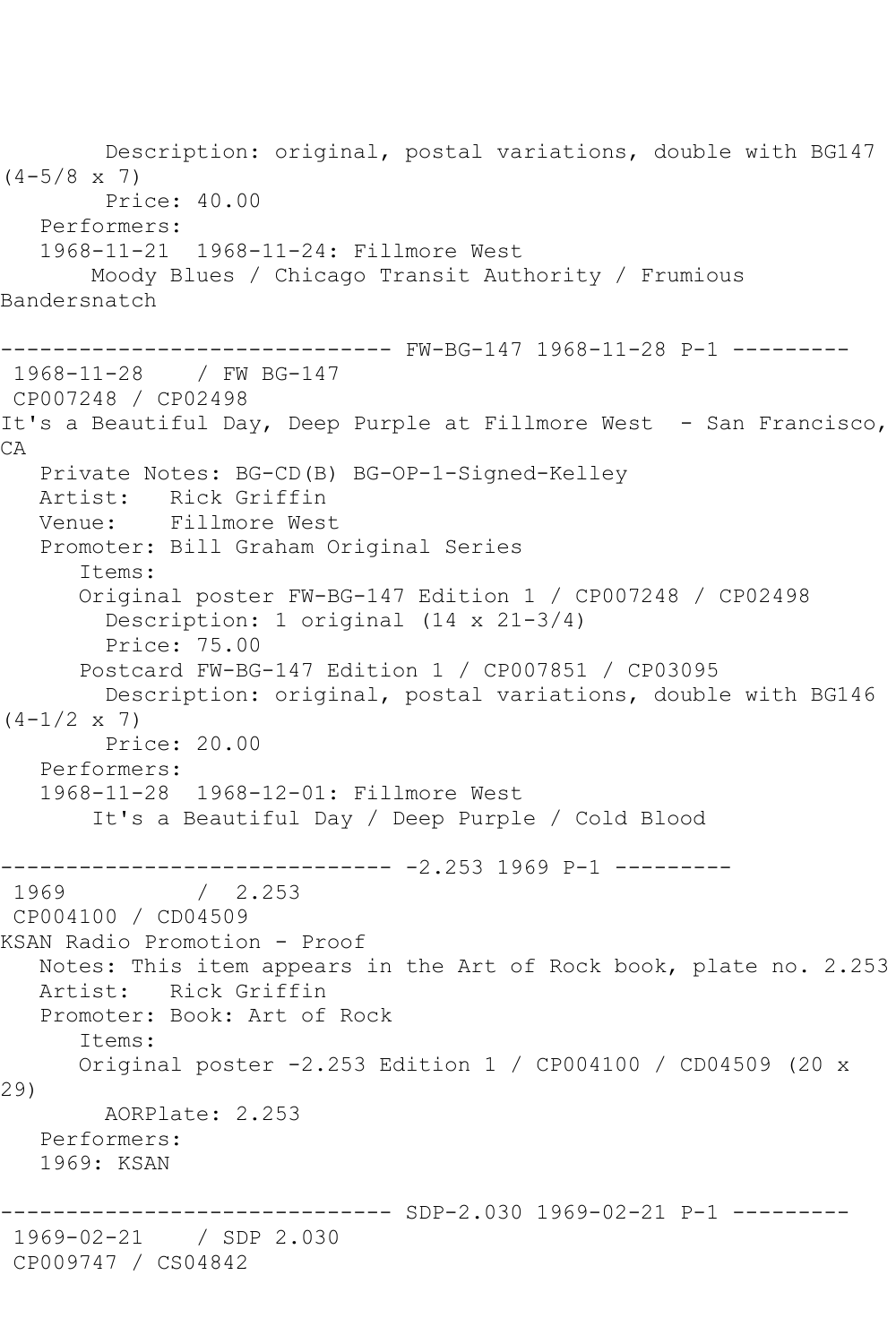Radioactive: Steve Miller Blues Band, Allmen Joy at Avalon Ballroom - San Francisco, CA Notes: This item appears in the Art of Rock book, plate no. 2.030 Artist: Stanley Mouse<br>Venue: Avalon Ballro Avalon Ballroom Promoter: Soundproof Productions Items: Original poster SDP-2.030 Edition 1 / CP009747 / CS04842 Description: 1 original (12-3/4 x 18-1/2) AORPlate: 2.030 Original poster SDP-2.030 Edition 1 / CP009748 / CS04843 Var. alt size AORPlate: 2.030 Performers: 1969-02-21: Avalon Ballroom Steve Miller Blues Band / Allmen Joy / Linn County / Jerry Abrahms --------- BEAV-3.112 1969-05-22 P-1 ---------1969-05-22 / BEAV 3.112 CP016365 / ME1508 Magical Mystery Tour at Beaver Hall Notes: This item appears in the Art of Rock book, plate no. 3.112 Event: Magical Mystry Tour Artist: Alton Kelley<br>Venue: Beaver Hall Beaver Hall Promoter: Book: Art of Rock Items: Original poster BEAV-3.112 Edition 1 / CP016365 / ME1508 (10-  $3/16 \times 8 \times$  AORPlate: 3.112 Price: 375.00 Handbill /  $(7-7/8 \times 10-1/4)$  AORPlate: 3.112 Price: 175.00 BEAV-3.112 / CP001278 / 1294 AORPlate: 3.112 BEAV-3.112 / CP001746 / 1770 AORPlate: 3.112 Performers: 1969-05-22: Beaver Hall Magical Mystery Tour ------------------------------ 1970 P --------- 1970 / CP046164 Project Place: Promotional Poster for Boston-based Runaway Home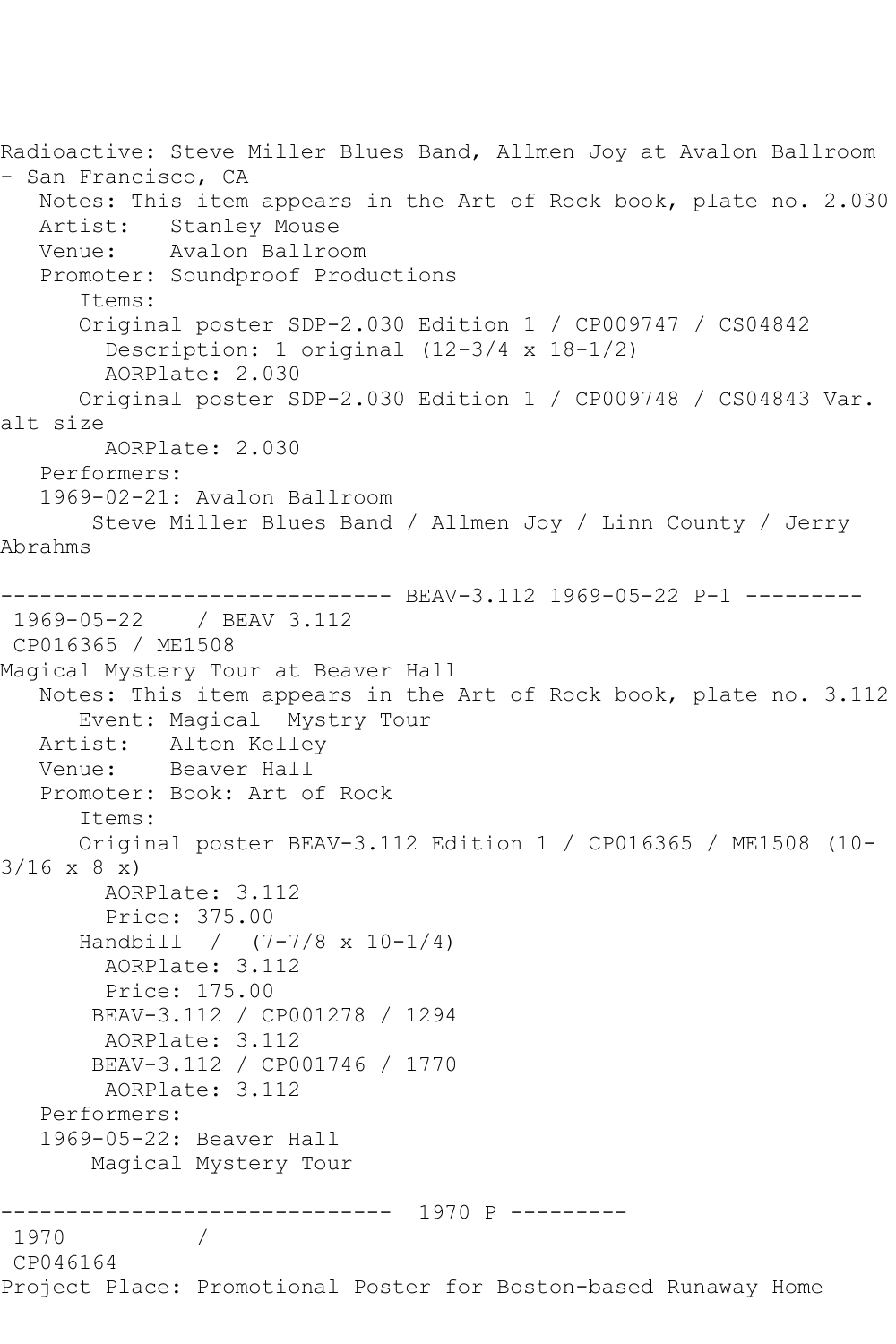Artist: Alton Kelley Venue: Boston, MA Items: Original poster / CP046164 Price: 275.00 / CP001218 / 1233 Performers: 1970: Boston, MA ------------------------------ BTP-4.229 1970-04-09 P-1 --------- 1970-04-09 / BTP 4.229 CP004108 / CD04517 Quicksilver Messenger Service, Roxy at Boston Tea Party [Boston, MA] Notes: This item appears in the Art of Rock book, plate no. 4.229 Artist: Alton Kelley Venue: Boston Tea Party Promoter: Book: Art of Rock Items: Original poster BTP-4.229 Edition 1 / CP004108 / CD04517 (20 x 13) AORPlate: 4.229 Performers: 1970-04-09 1970-04-01: Boston Tea Party Quicksilver Messenger Service / Roxy / Sugar Creek ------------------------------ FW-BG-247 1970-08-24 P-1 --------- 1970-08-24 / FW BG-247 CP005910 / CP01159 Iron Butterfly, Aum at Fillmore West - San Francisco, CA Private Notes: BG-CD(A) BG-OP-1 Artist: Alton Kelley Venue: Fillmore West Promoter: Bill Graham Original Series Items: Original poster FW-BG-247 Edition 1 / CP005910 / CP01159 Description: 1 original, double sized (22 x 28-1/2) Price: 250.00 Postcard FW-BG-247 Edition 1 / CP007936 / CP03180 Description: original, postal variations, double sized (7 x  $9 - 1/4$  Price: 60.00 Performers: 1970-08-24 1970-09-26: Fillmore West Iron Butterfly / Aum / Black Oak Arkansas 1970-08-27 1970-08-29: John Mayall / Elvin Bishop / Herbie Hancock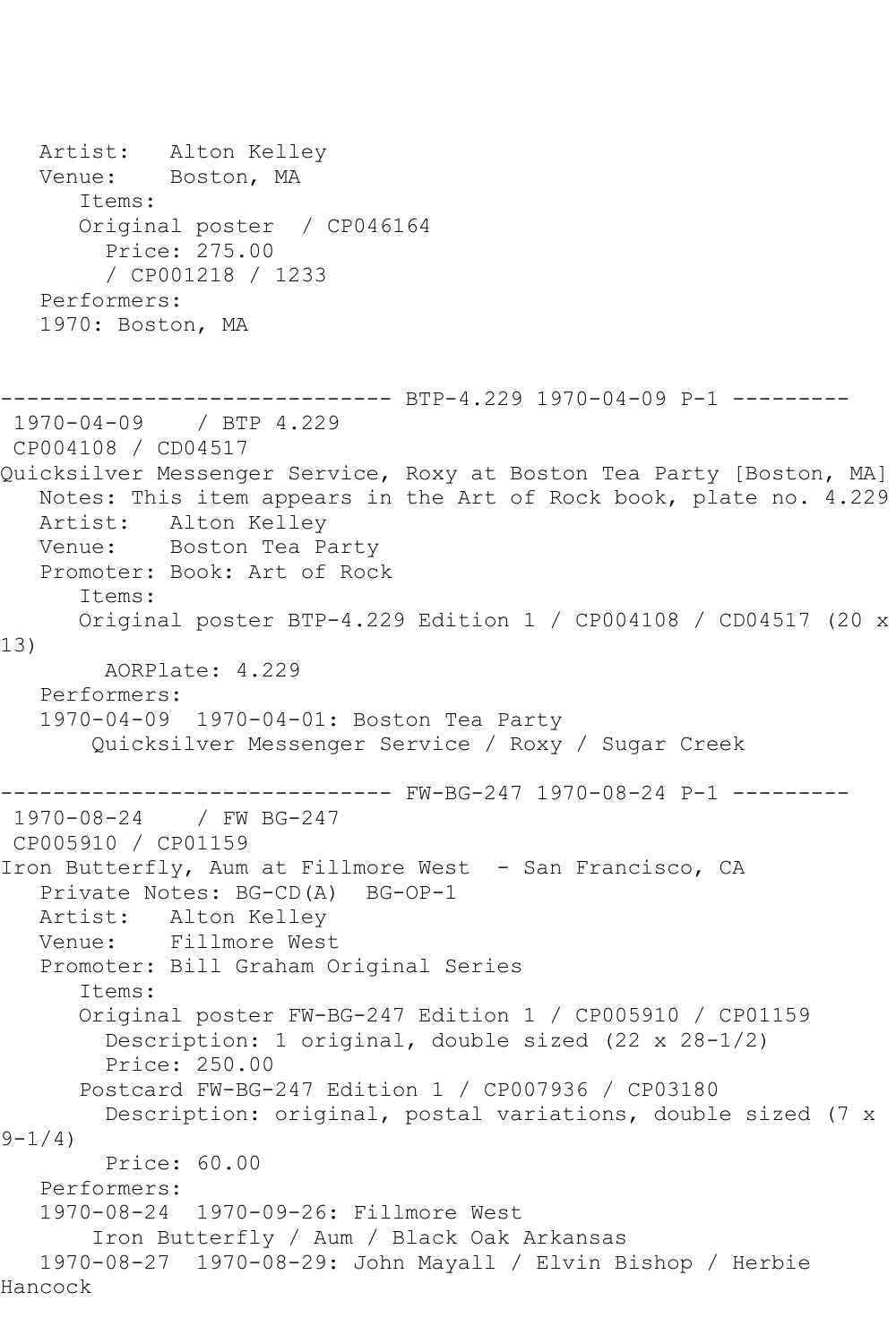1970-08-30 1970-09-01: Savoy Brown / Fairport Convention / Chicken Shack 1970-09-03 1970-09-06: Johnny Winter / Boz Scaggs / Freddie King / Pinera / Rhino ------------------------------ 1971 P-1 --------- 1971 / CP001252 / 1267 Grateful Dead Artist: Stanley Mouse Promoter: Warner Brothers Items: Original poster Edition 1 / CP001252 / 1267 (22 x 28) Performers: 1971: Grateful Dead ------------------------------ FRH-4.011 1971-06-03 P-1 --------- 1971-06-03 / FRH 4.011 CP007052 / CP02302 New Riders of the Purple Sage, Country Joe Mcdonald at Friends and Relations Hall - San Francisco, CA Notes: This item appears in the Art of Rock book, plate no. 4.011 Private Notes: \* A-/B+ 200@ Event: Party For Mother Earth Artist: Alton Kelley Venue: Friends and Relations Hall Promoter: Book: Art of Rock Items: Original poster FRH-4.011 Edition 1 / CP007052 / CP02302 (12- 1/2 x 22) AORPlate: 4.011 Price: 275.00 FRH-4.011 / CP000295 / 0299 AORPlate: 4.011 Performers: 1971-06-03: Friends and Relations Hall New Riders of the Purple Sage / Country Joe Mcdonald / Stoneground / Grootna / Ace of Cups ------------------------------ FRH 1971-06-28 P-1 --------- 1971-06-28 / FRH CP009755 / CS04850 Hot Tuna, Stoneground at Friends and Relations Hall - San Francisco, CA Event: Native American Church: Artist: Alton Kelley Venue: Friends and Relations Hall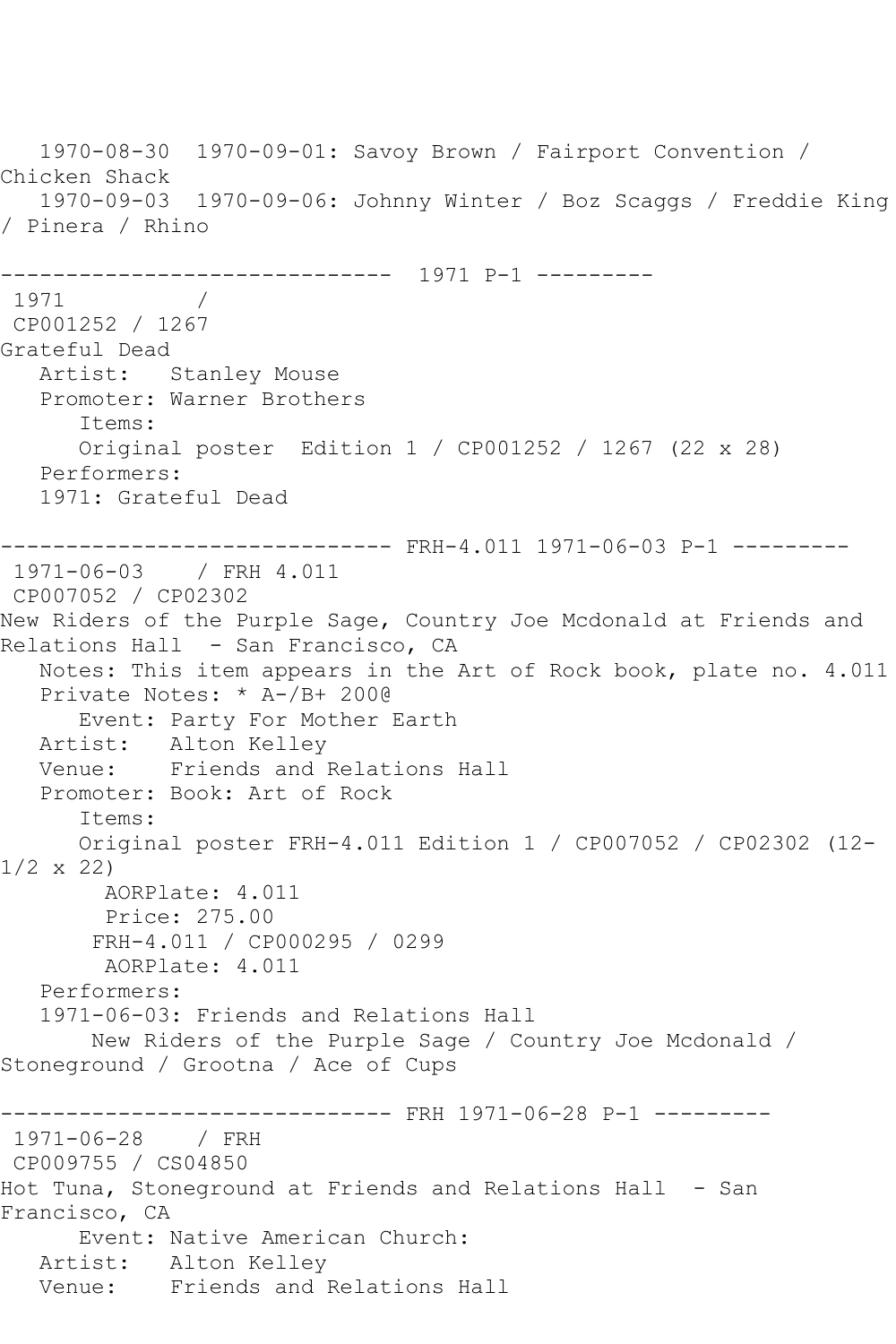Items: Original poster FRH Edition 1 / CP009755 / CS04850 (22 x 13- 1/4) Price: 225.00 FRH / CP001215 / 1230 Performers: 1971-06-28: Friends and Relations Hall Hot Tuna / Stoneground / Ace of Cups ------------------------------ 1971-10-19 P-1 --------- 1971-10-19 / CP001253 / 1268 Grateful Dead, New Riders of the Purple Sage at Northrup Auditorium - Minneapolis, MN Artist: Stanley Mouse Venue: Northrup Auditorium Items: Original poster Edition 1 / CP001253 / 1268 (16-11/16 x 29) Price: 350.00 Performers: 1971-10-19: Northrup Auditorium Grateful Dead / New Riders of the Purple Sage ------------------------------ 1972 P-1 --------- 1972 / CP001942 / 1965 Grateful Dead On Tour in Europe: 1972 Event: Grateful Dead On Tour in Europe: 1972 Artist: Stanley Mouse Items: Original poster Edition 1 / CP001942 / 1965 (36 x 24-1/2) Performers: 1972: Grateful Dead ------------------------------ -4.275 1972 P-1 ---------  $/ 4.275$ CP005920 / CP01169 Movin' On Jeans (Levi's) Notes: This item appears in the Art of Rock book, plate no. 4.275 Private Notes: Misc \* B+ 25.00@ Event: Levis: Movin' On Jeans Artist: Alton Kelley Promoter: Book: Art of Rock Items: Original poster -4.275 Edition 1 / CP005920 / CP01169 (30-1/2 x 21-1/2) AORPlate: 4.275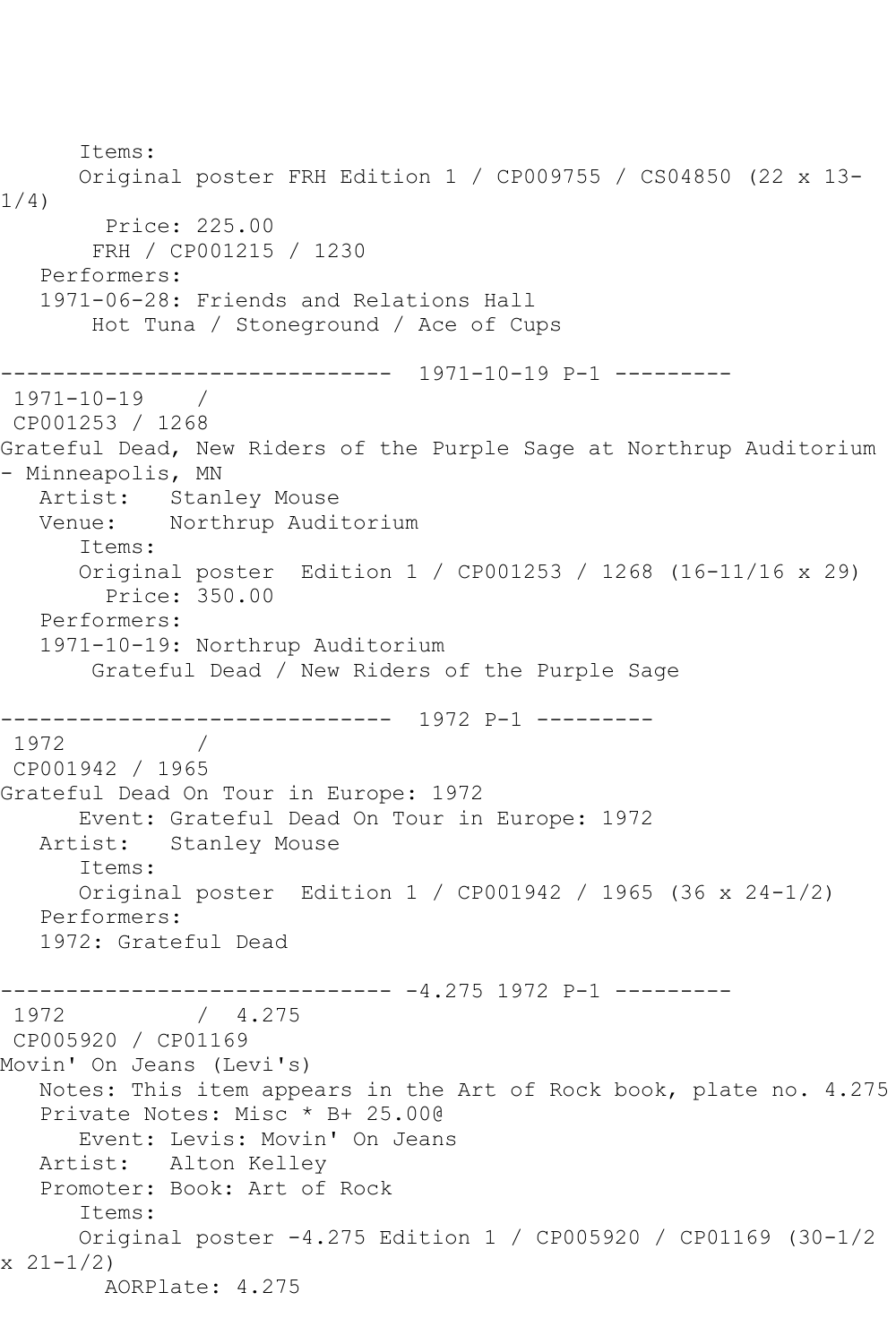```
 Price: 40.00
        -4.275 / CP000129 / 0131
        AORPlate: 4.275 
   Performers:
   1972:
------------------------------ BCT-4.074 1972-04-02 P-1 ---------
1972-04-02 / BCT 4.074
CP003251 / A4 74
Jerry Garcia, John Kahn at Berkeley Community Theater - Berkeley,
CA
   Notes: This item appears in the Art of Rock book, plate no. 4.074
       Benefit: Fiftieth Birthday Celebration Wavy Gravy Benefit
   Artist: Ruby Lee
   Venue: Berkeley Community Theater
   Promoter: Book: Art of Rock
       Items:
      Original poster BCT-4.074 Edition 1 / CP003251 / A4 74
        AORPlate: 4.074 
        Price: 50.00
        BCT-4.074 / NONE / 74
        AORPlate: 4.074 
   Performers:
   1972-04-02: Berkeley Community Theater
        Jerry Garcia / John Kahn / Kanter-Balin-Casady Band / Mickey 
Hart / Bob Weir / Ken / Kesey / Paul Krassner / Wavy Gravy
------------------------------ SFMA-2.361 1973-02-03 P-1 ---------
1973-02-03 / SFMA 2.361
CP019453 / XG34
Fred Marshall, Jerry Granelli at San Francisco Museum of Art - San
Francisco, CA
   Notes: This item appears in the Art of Rock book, plate no. 2.361
       Other: Light/Sound/Dimension
      Event: The Mind is like the Moon, Full and Solitary, It's 
Light Swallows up ...
   Artist: Stanley Mouse
   Venue: San Francisco Museum of Art
   Promoter: Book: Art of Rock
       Items:
      Original poster SFMA-2.361 Edition 1 / CP019453 / XG34
         AORPlate: 2.361 
       Handbill SFMA-2.361 Edition 1 / CP002154 / 2145 (7 x 8-1/2)
        AORPlate: 2.361 
   Performers:
   1973-02-03 1973-02-05: San Francisco Museum of Art
        Fred Marshall / Jerry Granelli / Bob Fine / Richard Fletcher
```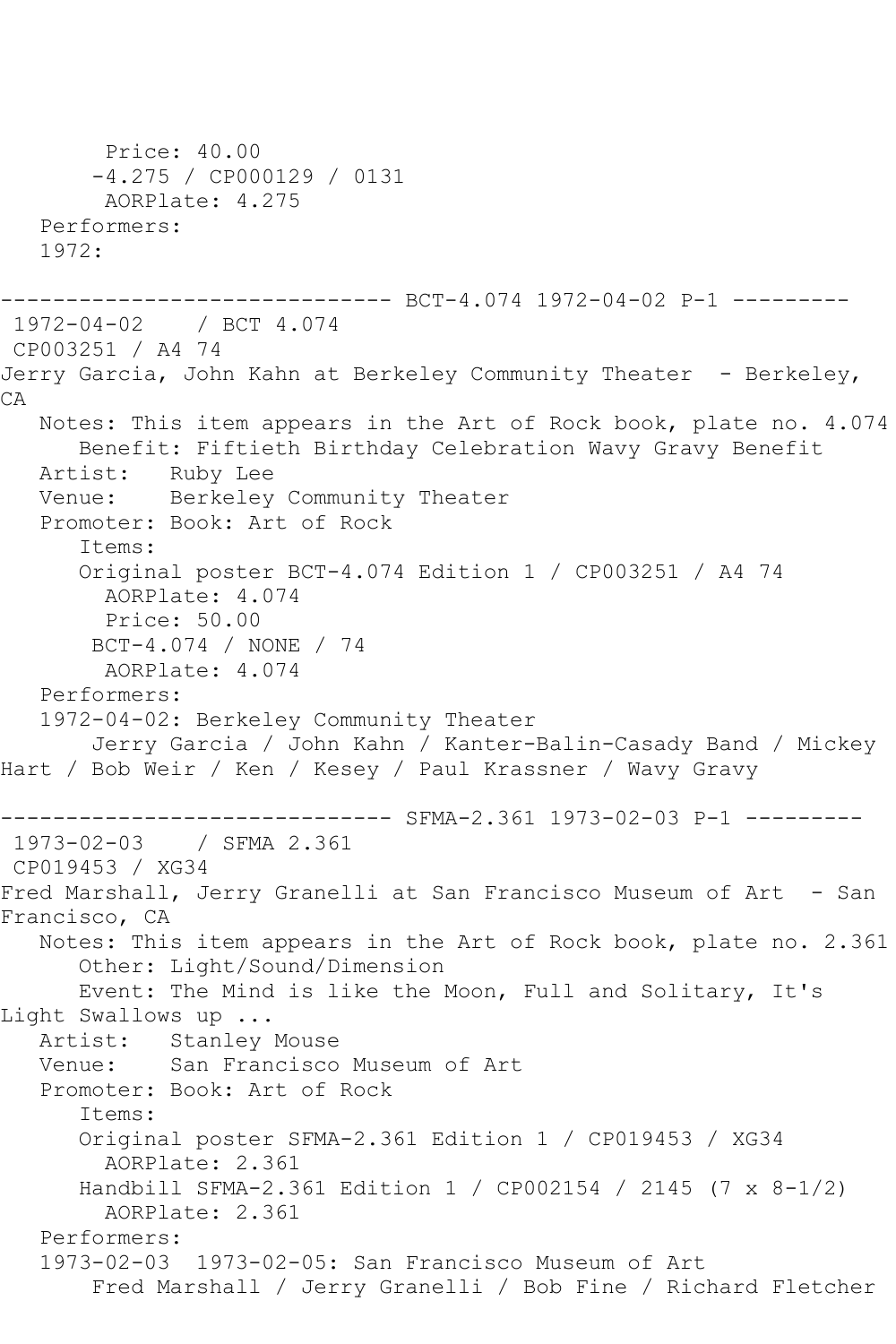------------------------------ CAH 1974-12-18 P-1 --------- 1974-12-18 / CAH CP000636 / 0640 Family Dog at California Hall - San Francisco, CA Event: Family Dog Revival Artist: Alton Kelley Venue: California Hall Promoter: Family Dog Presents Items: Original poster CAH Edition 1 / CP000636 / 0640 (12 x 18) Performers: 1974-12-18: California Hall ------------------------------ 1975-06-17 P-1 --------- 1975-06-17 / CP000298 / 0301 Bob Fried Memorial Boogie Event: Bob Fried Memorial Boogie Artist: Stanley Mouse Items: Original poster Edition 1 / CP000298 / 0301 (14 x 20) Price: 40.00 Handbill Edition 1 / CP001129 / 1141 (4-11/16 x 6-3/4) Postcard Edition 1 / CP001075 / 1090 Performers: 1975-06-17: Bob Fried / Kingfish / Jerry Garcia / Keith and Donna / Mirrors ------------------------------ COW-4.041 1975-07-15 P-1 --------- 1975-07-15 / COW 4.041 CP009950 / CS05045 Rolling Stones at Cow Palace - Santa Barbara, CA Notes: This item appears in the Art of Rock book, plate no. 4.041 Artist: Stanley Mouse Venue: Cow Palace, Sacramento Promoter: Book: Art of Rock Items: Original poster COW-4.041 Edition 1 / CP009950 / CS05045 (23 x 35) AORPlate: 4.041 Price: 200.00 COW-4.041 / CP000682 / 0690 AORPlate: 4.041 COW-4.041 / CP015393 / ME0540 AORPlate: 4.041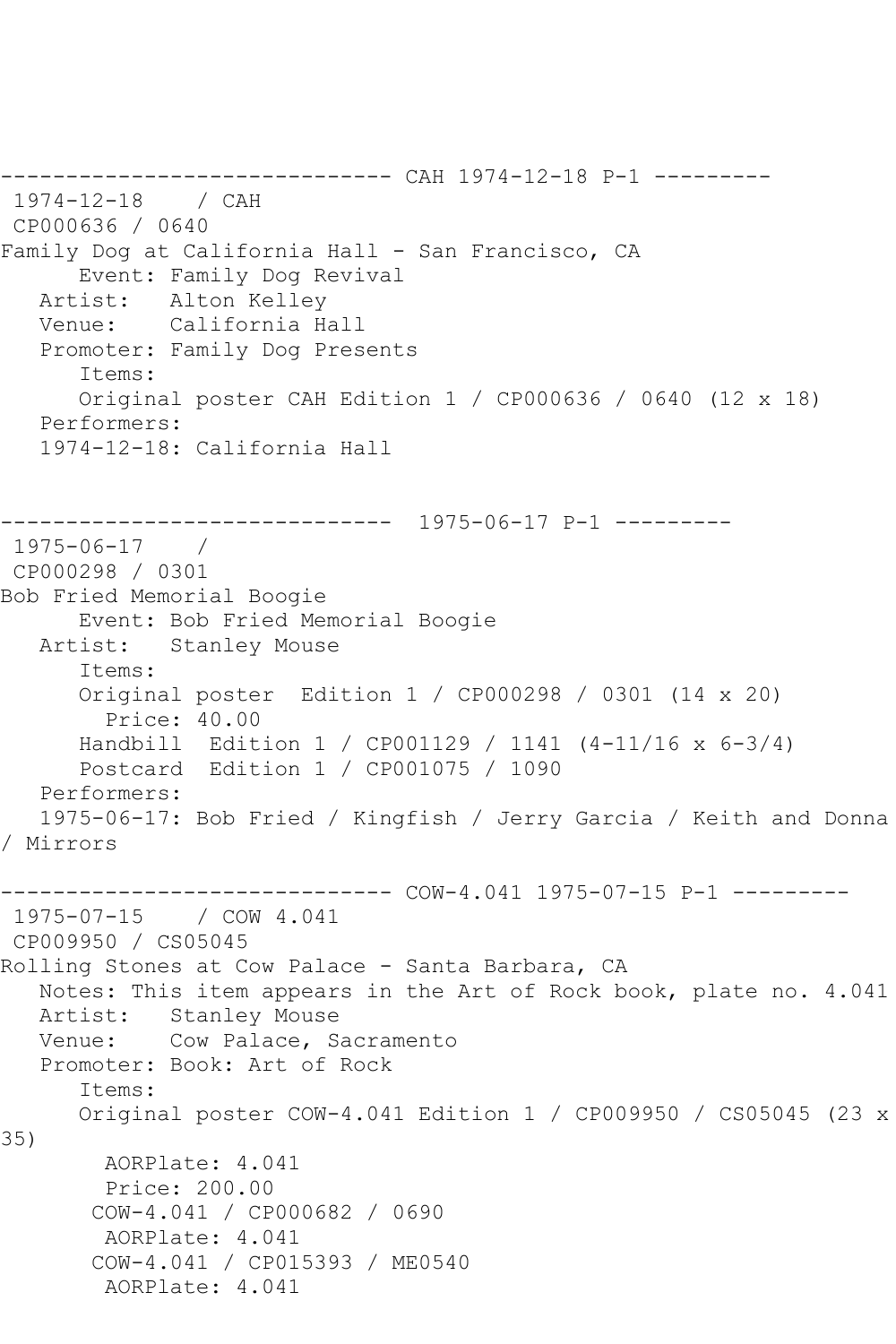Performers: 1975-07-15: Cow Palace, Sacramento Rolling Stones ------------------------------ -4.278 1976 P-1 --------- 1976 / 4.278 CP000985 / 1004 Book of Dreams - Steve Miller Notes: This item appears in the Art of Rock book, plate no. 4.278 Event: Book of Dreams Artist: Stanley Mouse Promoter: Book: Art of Rock Items: Original poster -4.278 Edition 1 / CP000985 / 1004 (12 x 16) AORPlate: 4.278 -4.278 / CP019919 / XJ052 AORPlate: 4.278 Performers: 1976: Steve Miller Blues Band ------------------------------ 1976 P-1 --------- 1976 / CP000983 / 1002 Cats Under The Stars Notes: Phin Publishing. Event: Cats Under The Stars Artist: Stanley Mouse Items: Original poster Edition 1 / CP000983 / 1002 (12 x 16) Performers: 1976: Jerry Garcia ------------------------------ 1976 P-1 --------- 1976 CP000990 / 1009 Don't Tread On Me Notes: Phin Publishing. Event: Don't Tread On Me Artist: Stanley Mouse Items: Original poster Edition 1 / CP000990 / 1009 (12 x 16) Performers: 1976: ------------------------------ 1976 P-1 --------- 1976 / CP009793 / CS04888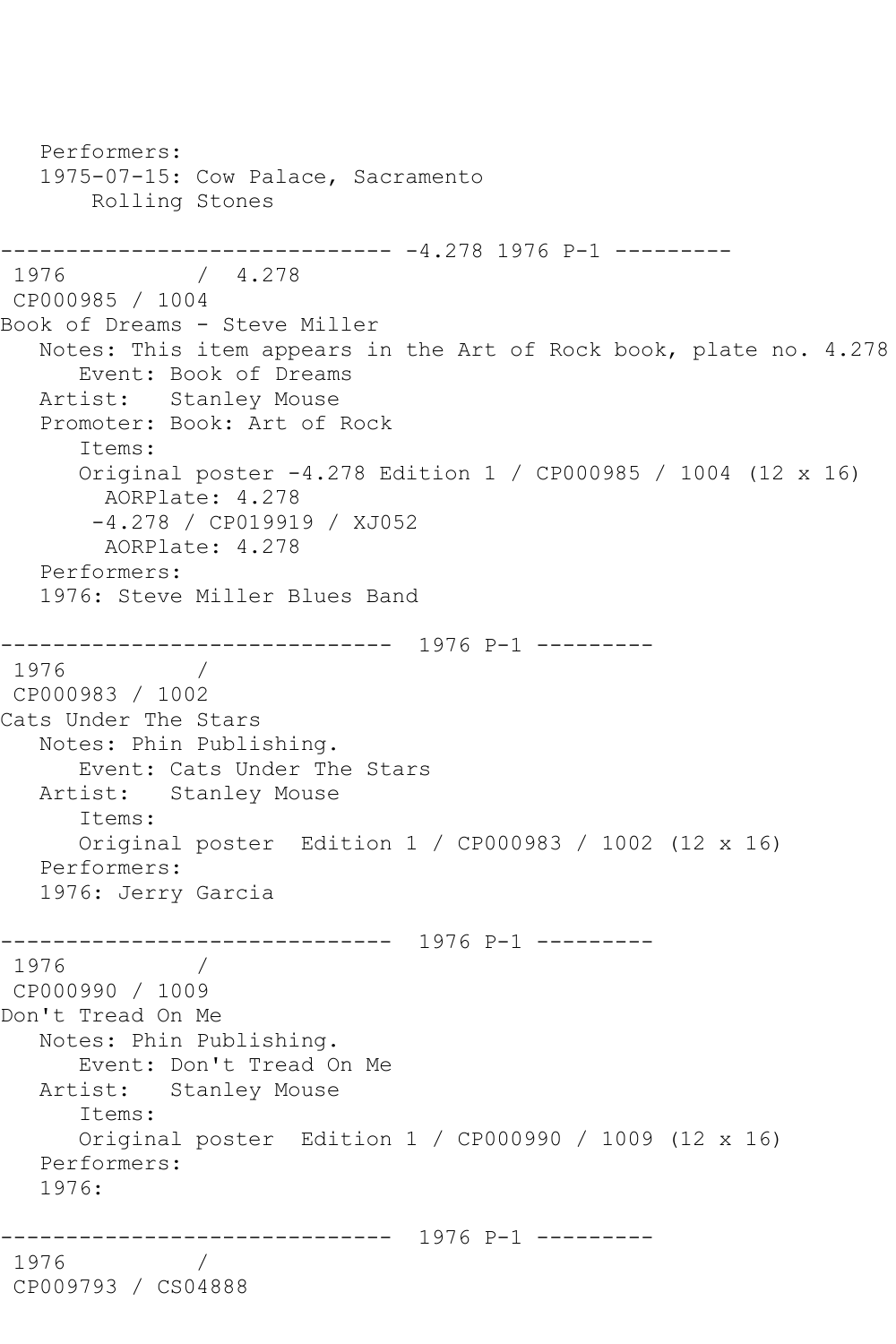```
Grateful Dead, On The Road Poster
   Notes: This item appears in the Art of Rock book, plate no. 
b110_S
   Artist: Stanley Mouse
       Items:
       Original poster Edition 1 / CP009793 / CS04888
        AORPlate: b110_S 
         / CP019347 / XF016
         AORPlate: b110_S 
   Performers:
   1976: Grateful Dead
------------------------------ -4.276 1976 P-1 ---------
1976 / 4.276
CP003238 / A4 276
Book: Mouse and Kelley
   Notes: This item appears in the Art of Rock book, plate no. 4.276
   Artist: Stanley Mouse
   Promoter: Book: Art of Rock
       Items:
       Original poster -4.276 Edition 1 / CP003238 / A4 276
         AORPlate: 4.276 
        -4.276 / NONE / 276
        AORPlate: 4.276 
   Performers:
   1976:
------------------------------ -4.277 1976 P-1 ---------
1976 / 4.277
CP000986 / 1005
Tiger Rose - Robert Hunter
   Notes: Phin Publishing.
This item appears in the Art of Rock book, plate no. 4.277
      Event: Tiger Rose
   Artist: Stanley Mouse
   Promoter: Book: Art of Rock
       Items:
       Original poster -4.277 Edition 1 / CP000986 / 1005 (12 x 16)
        AORPlate: 4.277 
   Performers:
   1976: Robert Hunter
                  ------------------------------ 1976 P-1 ---------
1976 / 
CP009928 / CS05023
Wings Over America
   Notes: Phin Publishing.
```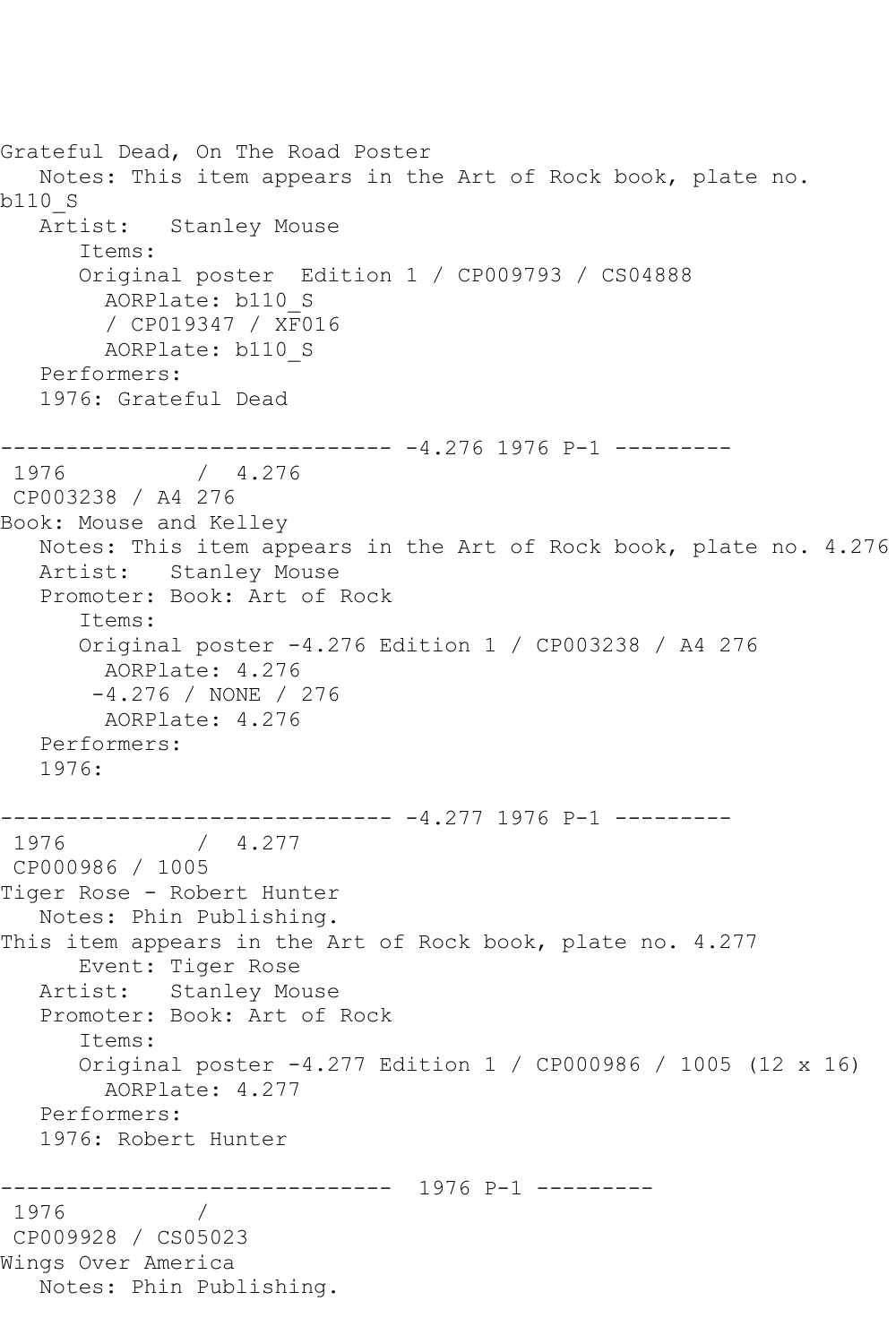```
 Artist: Stanley Mouse
       Items:
       Original poster Edition 1 / CP009928 / CS05023 (12 x 16)
         / CP046171
   Performers:
   1976: Wings / Paul Mccartney
------------------------------ 1976-01-31 P-1 ---------
1976-01-31 / 
CP005684 / CP00933
KSAN - What Was That /Suddenly Lost Summer
   Private Notes: * A- 60 CHECK
       Event: KSAN - What Was That or Suddenly Lost Summer
   Artist: Stanley Mouse
       Items:
       Original poster / CP061407
       Original poster Edition 1 / CP005684 / CP00933 (14 x 21)
         Price: 60.00
         / CP000308 / 0311
         / CP009893 / CS04988
   Performers:
   1976-01-31 1976-02-01: KSAN / What Was That Suddenly Last Summer
------------------------------ 1977 P ---------
1977 / 
CP046172
Wings in Concert
   Notes: Phin Publishing.
  Event: Wings in Concert<br>Artist: Stanley Mouse
           Stanley Mouse
       Items:
       Original poster / CP046172
      Original poster Edition 1 / CP000988 / 1007 (12 x 16)
   Performers:
   1977: Wings / Paul Mccartney
------------------------------ 1977 P ---------
1977 / 
CP046173
Rolling Stones World Tour 1977
   Artist: Alton Kelley
       Items:
       Original poster / CP046173
   Performers:
   1977:
------------------------------ 1978 P-1 ---------
```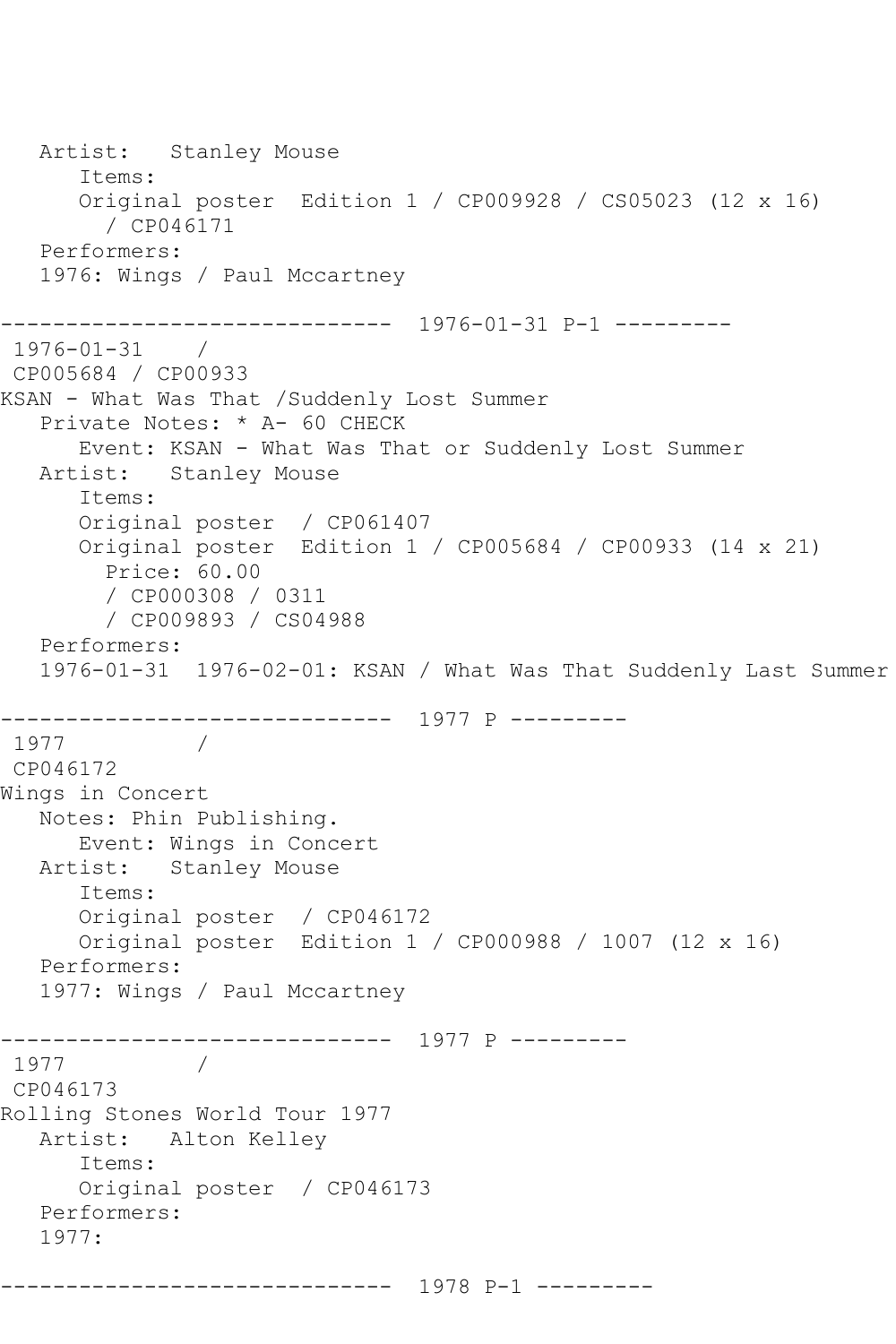```
1978
CP001246 / 1261
Grateful Dead
      Event: Egypt 1978 Tour
   Artist: Stanley Mouse
       Items:
       Original poster Edition 1 / CP001246 / 1261 (16 x 12)
         / CP000984 / 1003
   Performers:
   1978: Grateful Dead
------------------------------ 1978 P ---------
1978 / 
CP046168
Grateful Dead, Skeleton and Roses
   Artist: Stanley Mouse
       Items:
      Original poster / CP046168
   Performers:
   1978: Grateful Dead
      ------------------------------ 1978 P ---------
1978
CP046170
Grateful Dead, On the Road
   Artist: Stanley Mouse
       Items:
      Original poster / CP046170 (18-1/2 x 28)
   Performers:
   1978:
------------------------------ GPY-4.239 1978-09-14 P-1 ---------
1978-09-14 / GPY 4.239
CP005912 / CP01161
Grateful Dead, Hamza El Din at Great Pyramids - Cairo/Gisa, Eg
   Notes: This item appears in the Art of Rock book, plate no. 4.239
   Private Notes: Misc *@
   Artist: Alton Kelley
   Venue: Great Pyramids
   Promoter: Book: Art of Rock
       Items:
      Original poster GPY-4.239 Edition 1 / CP005912 / CP01161 (30 x 
20)
        AORPlate: 4.239 
         Price: 700.00
        GPY-4.239 / CP000044 / 0045
         AORPlate: 4.239
```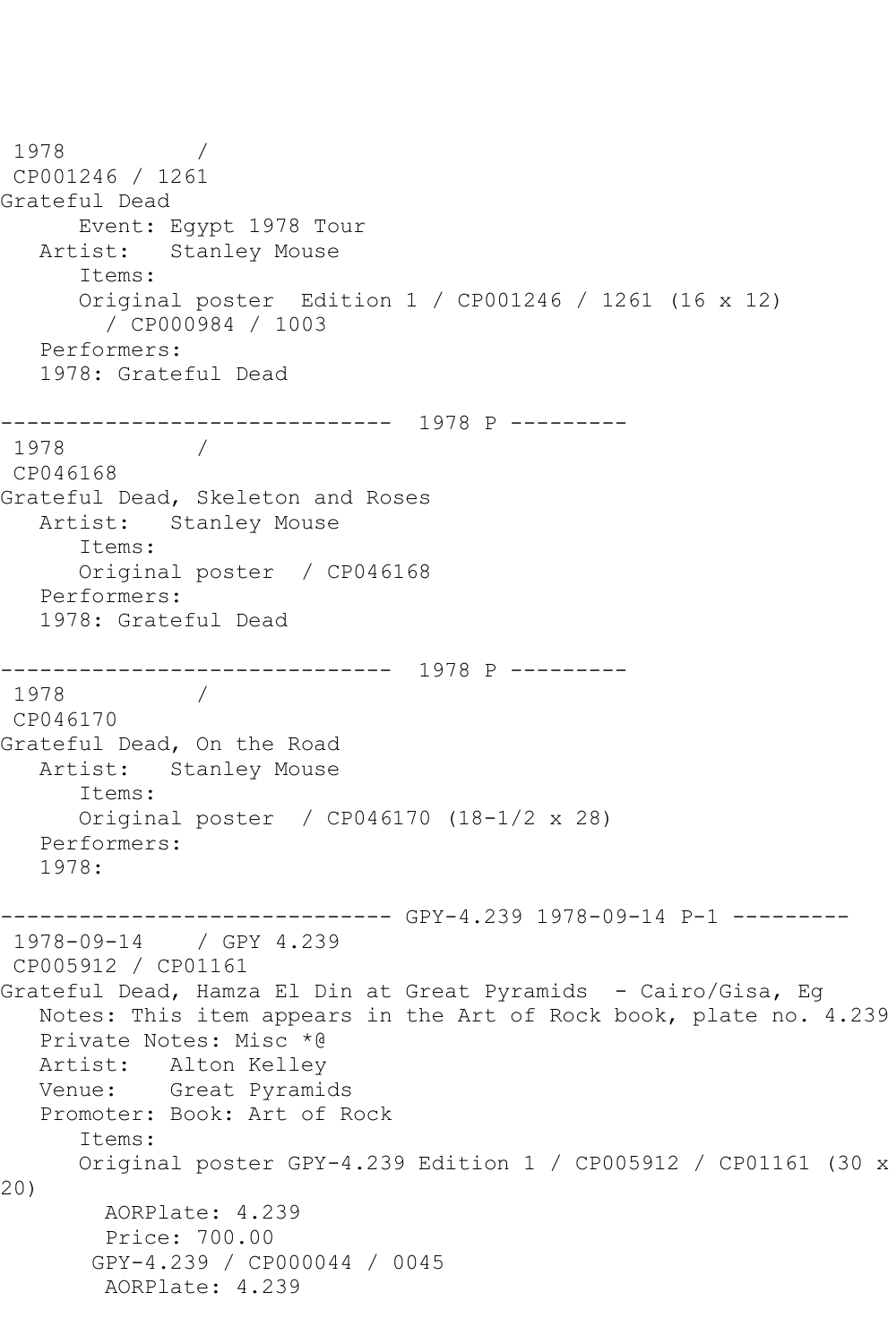```
 Performers:
   1978-09-14: Great Pyramids
        Grateful Dead / Hamza El Din
    ------------------------------ 1978-09-19 P ---------
1978-09-19 / 
Grateful Dead, European Tour (cancelled) at Giza Egypt - Giza, Eg
   Artist: Alton Kelley
   Venue: Giza Egypt
       Items:
      Original poster / 
   Performers:
   1978-09-19: Giza Egypt
        Grateful Dead / European Tour (cancelled)
              ------------------------------ 1978-09-19 P ---------
1978-09-19 / 
CP061208 / CP061208
Grateful Dead at Rainbow Theater
      Benefit: Cancelled
   Artist: Alton Kelley
   Venue: Rainbow Theater
       Items:
      Original poster / CP061208 / CP061208 (20 x 30)
   Performers:
   1978-09-19: Rainbow Theater
        Grateful Dead
   1978:
------------------------------ -4.280 1978-10-13 P-1 ---------
1978-10-13 / 4.280
CP000341 / 0345
Alton Kelley, Stanley Mouse at Peanut Gallery
   Notes: This item appears in the Art of Rock book, plate no. 4.280
       Event: Concrete Foundation of Fine Arts Show at Peanut Gallery
   Artist: Dave Sheridan
   Venue: Peanut Gallery
   Promoter: Peanut Gallery
       Items:
      Original poster (Pirate) -4.280 Edition 1 / CP000341 / 0345 
(29 x 23)
        AORPlate: 4.280 
        Price: 40.00
        -4.280 / CP019906 / XJ039
         AORPlate: 4.280 
   Performers:
```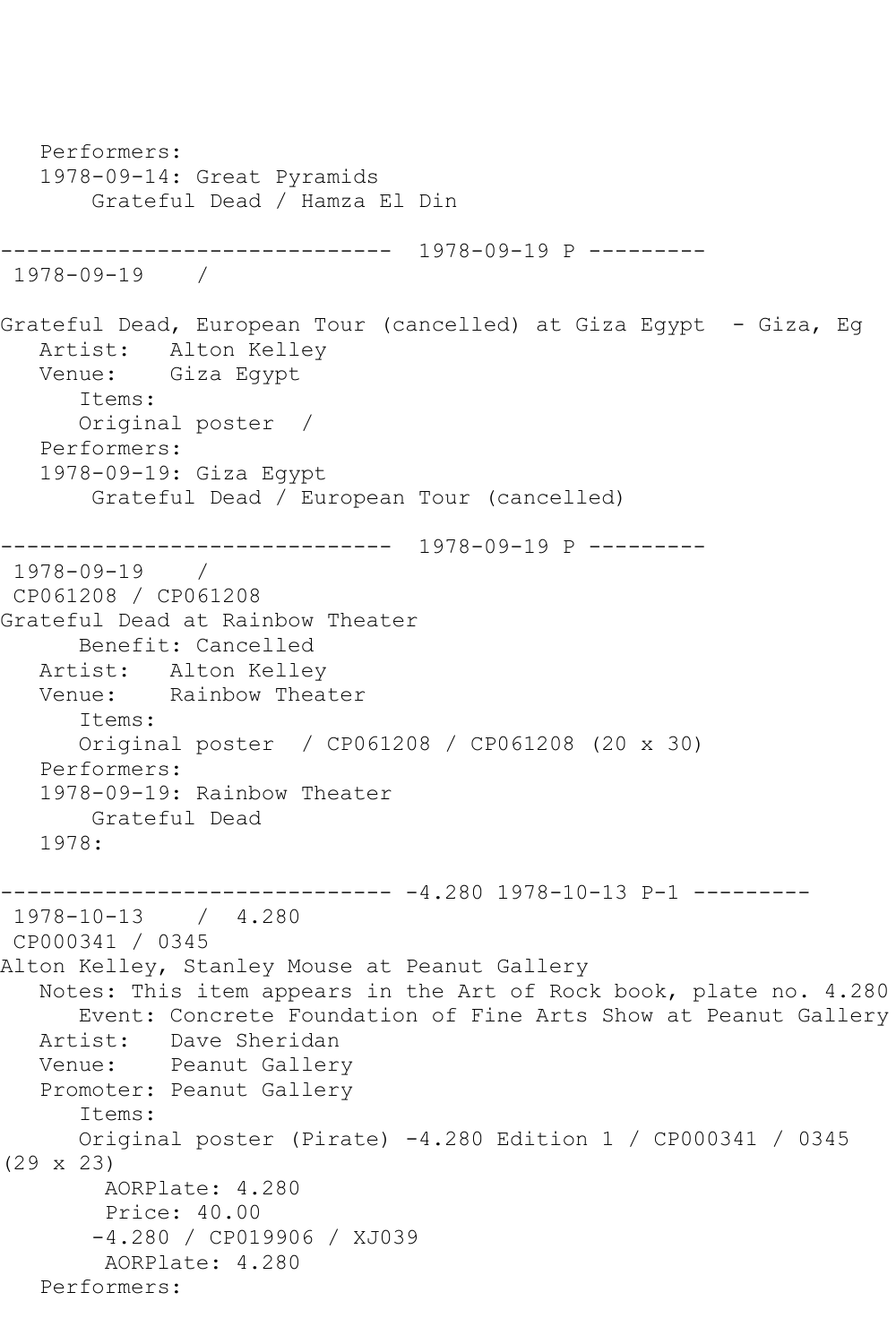1978-10-13: Peanut Gallery Alton Kelley / Stanley Mouse / Victor Moscoso / Dave Sheridan / Larry Noggle / Pat Ryan / Linda Miller / Enid Hansen / Jim Harris ------------------------------ 1979 P --------- 1979 / CP046166 Journey, World Tour 1979 Artist: Stanley Mouse Items: Original poster / CP046166 (23 x 31) Original poster Edition 1 / CP000581 / 0586 (23 x 31) / NONE / WORLD / NONE / TOUR Performers: 1979: Journey ------------------------------ 1979 P --------- 1979 / CP046169 Mouse and Kelly Book, front cover Artist: Alton Kelley Items: Original poster / CP046169 Performers: 1979: ------------------------------ STDH-4.245 1979-03-16 P-1 --------- 1979-03-16 / STDH 4.245 CP001353 / 1369 Journey, Pat Travers at Stadthalle Notes: This item appears in the Art of Rock book, plate no. 4.245 Artist: Stanley Mouse<br>Venue: Stadthalle Stadthalle Promoter: Book: Art of Rock Items: Original poster STDH-4.245 Edition 1 / CP001353 / 1369 (23- 11/16 x 33-1/2) AORPlate: 4.245 Price: 200.00 Performers: 1979-03-16: Stadthalle Journey / Pat Travers ------------------------------ OWC 197?-06-17 P-1 --------- 197?-06-17 / OWC CP001220 / 1235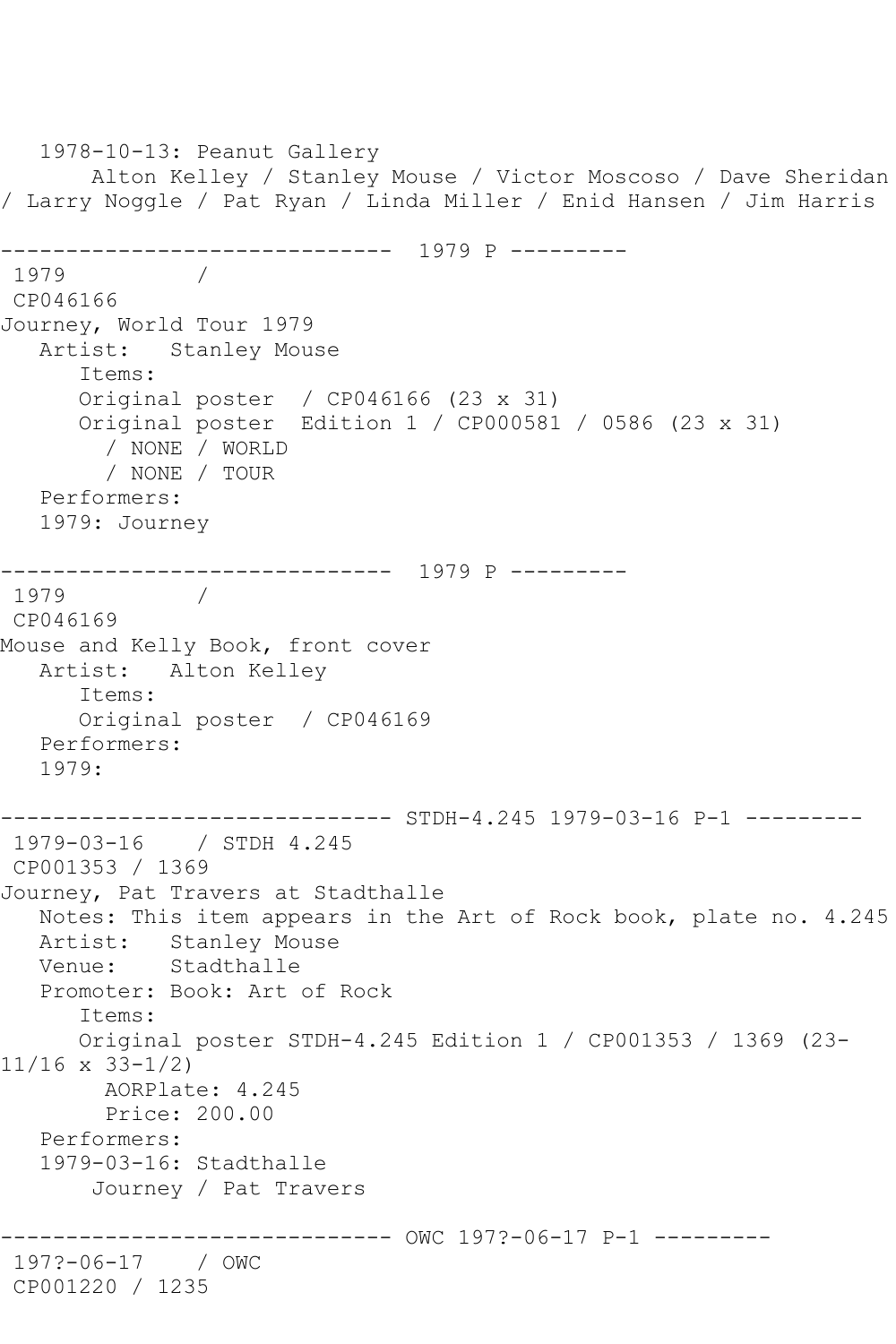Roger Corman at Orson Wells Cinema - Boston, MA Notes: Heavy stock Event: Horror and Violence at Orson Wells Cinema Artist: Alton Kelley<br>Venue: Orson Welles Orson Welles Cinema Items: Original poster OWC Edition 1 / CP001220 / 1235 (21 x 11-1/2) Performers: 197?-06-17 197?-06-30: Orson Welles Cinema Roger Corman ------------------------------ 1980 P-1 --------- 1980 / CP000233 / 0236 Journey Tour Pass 1980 Notes: Nightmare Productions Event: Journey Tour Pass 1980 Artist: Alton Kelley Items: Original poster Edition 1 / CP000233 / 0236 Performers: 1980: Journey / Jabba the Herb (herbie Herbert) ------------------------------ STDH-4.244 1980-09-09 P-1 --------- 1980-09-09 / STDH 4.244 CP001368 / 1385 Journey at Stadthalle Notes: This item appears in the Art of Rock book, plate no. 4.244 Event: Journey: World Tour: Departure To Europe 1980 Artist: Stanley Mouse Venue: Stadthalle Promoter: Book: Art of Rock Items: Original poster STDH-4.244 Edition 1 / CP001368 / 1385 (23 x 33) AORPlate: 4.244 Performers: 1980-09-09: Stadthalle Journey --------- MVA-4.092 1982-01-25 P-1 ---------1982-01-25 / MVA 4.092 CP000045 / 0046 Pablo Cruise, Huey Lewis and the News at Marin Veterans Auditorium - Oakland, CA Notes: This item appears in the Art of Rock book, plate no. 4.092 Benefit: Benefit Concert for the Flood Victims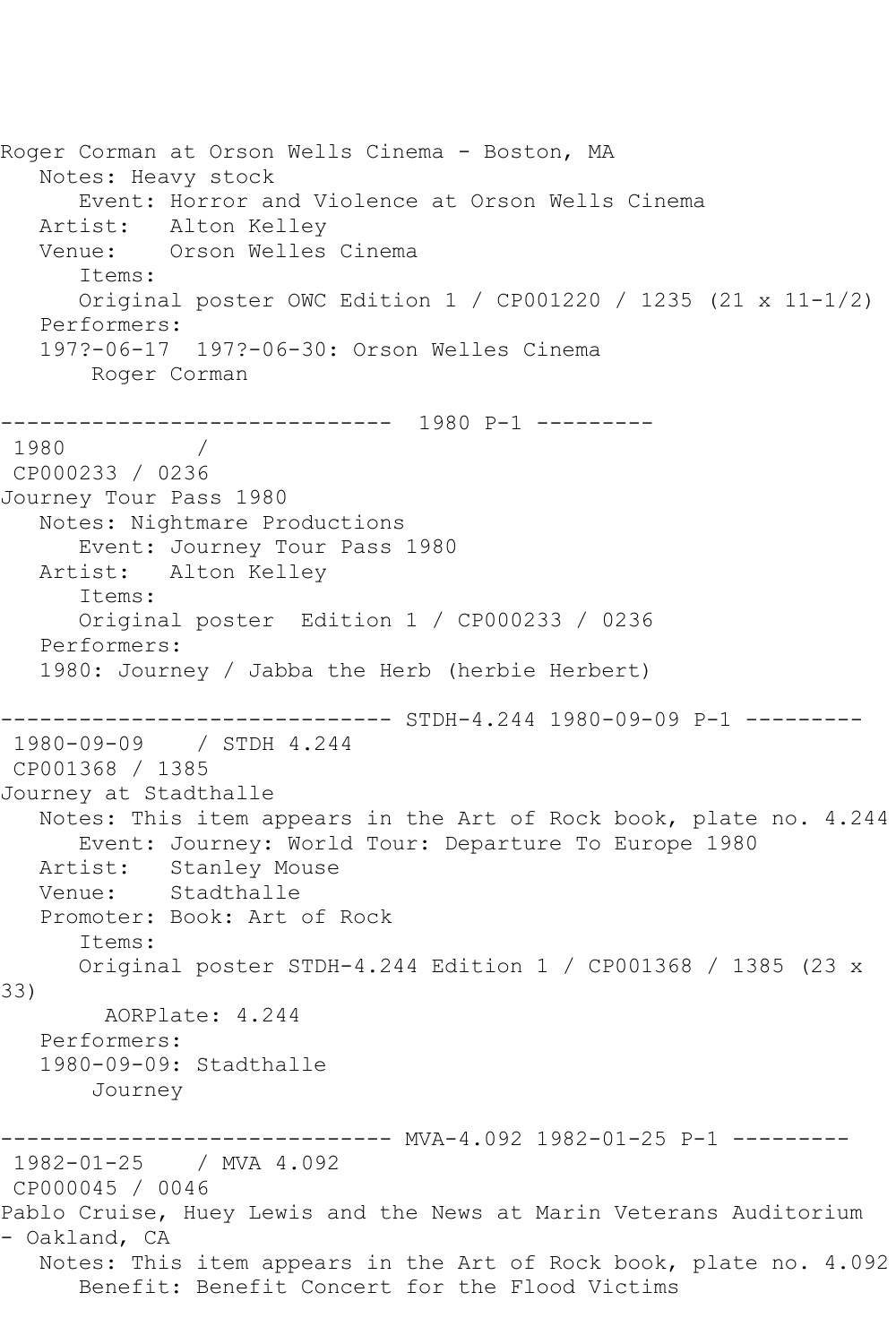Artist: Alton Kelley Venue: Marin Veterans Auditorium Promoter: KTIM Presents Items: Original poster MVA-4.092 Edition 1 / CP000045 / 0046 (15 x 22) AORPlate: 4.092 Performers: 1982-01-25: Marin Veterans Auditorium Pablo Cruise / Huey Lewis and the News / Brian Auger / Edge / Jesse Colin Young / 12/12 / Ktim Staffers / Mc Father Guido Sarducci / Search Party ------------------------------ TAM-4.091 1982-06-13 P-1 --------- 1982-06-13 / TAM 4.091 CP001227 / 1242 George Winston, Maria Muldaur at Mt. Tamalpais Amphitheater - Marin County, CA Notes: Printer: A.S.A.P. San Anselmo Printing Incorporated This item appears in the Art of Rock book, plate no. 4.091 Benefit: Tam Jam: Big Brothers of Marin Artist: Alton Kelley Venue: Mt. Tamalpais Amphitheater Promoter: KTIM Presents Items: Original poster TAM-4.091 Edition 1 / CP001227 / 1242 (11-3/16  $x \ 17 - 1/4$ ) AORPlate: 4.091 Performers: 1982-06-13: Mt. Tamalpais Amphitheater George Winston / Maria Muldaur / Cornelius Bumpus / Michael Hedges / Mark Naftalin ------------------------------ OWSF-Dinosaur-01 1982-08-13 P-1 ----- ---- 1982-08-13 / OWSF Dinosaur-01 CP007038 / CP02288 Dinosaurs, Flamin' Groovies at Old Waldorf - San Francisco, CA Private Notes: Dinosaur \* 75 Artist: Alton Kelley Venue: Old Waldorf Items: Original poster OWSF-Dinosaur-01 Edition 1 / CP007038 / CP02288 Price: 75.00 Performers: 1982-08-13: Old Waldorf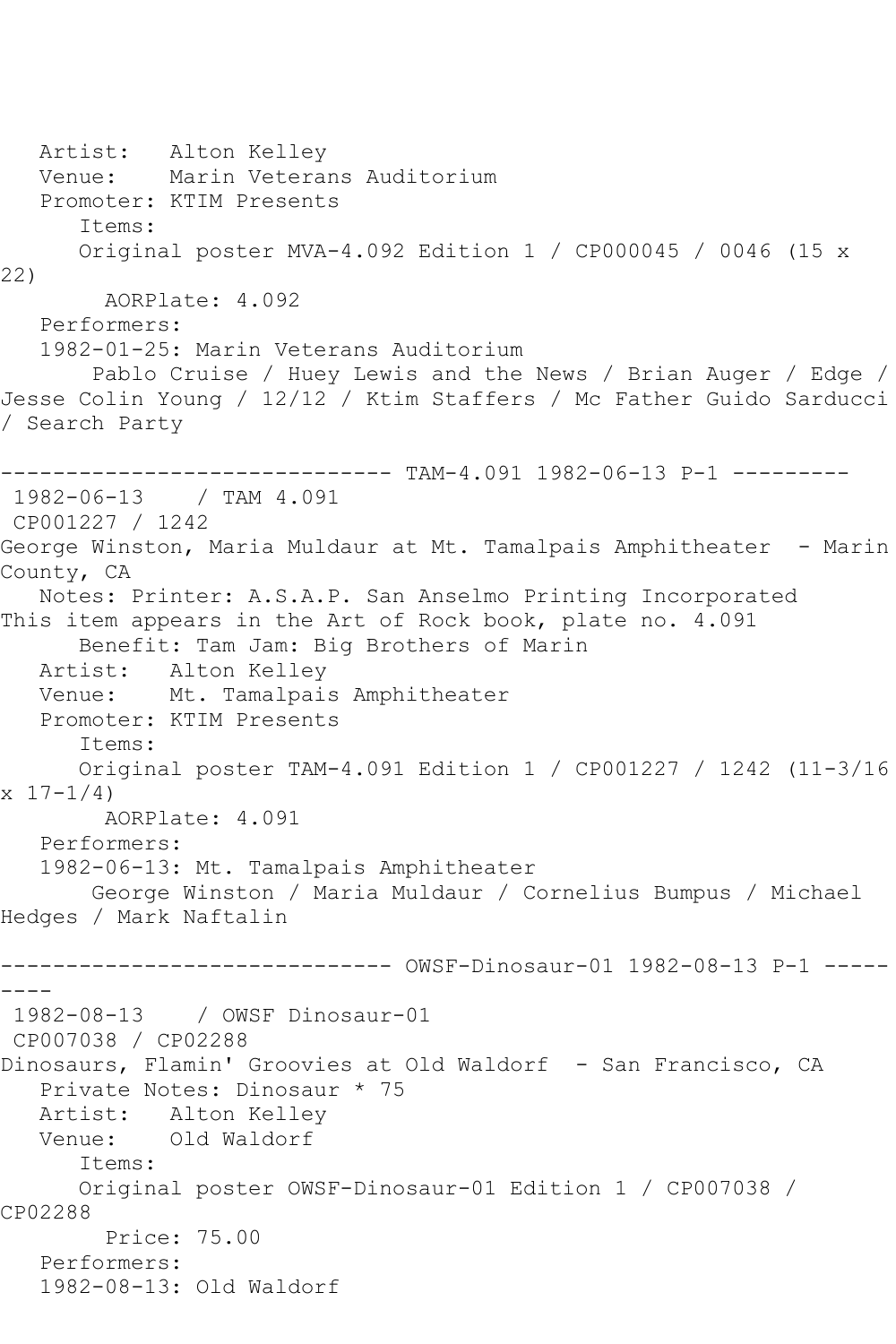Set: Dinosaurs Dinosaurs / Flamin' Groovies ------------------------------ ROXY-Dinosaur-02 1982-09-17 P-1 ----- ---- 1982-09-17 / ROXY Dinosaur-02 CP007037 / CP02287 Dinosaurs, Canned Heat Blues Band at Roxy Theater, L.A. Private Notes: Dinosaur \* A/A- 75 Artist: Alton Kelley Venue: Roxy Theater, L.A. Items: Original poster ROXY-Dinosaur-02 Edition 1 / CP007037 / CP02287 Price: 75.00 Performers: 1982-09-17 1982-09-18: Roxy Theater, L.A. Set: Dinosaurs Dinosaurs / Canned Heat Blues Band ------------------------------ OWSF-Dinosaur-03 1982-12-10 P-1 ----- ---- 1982-12-10 / OWSF Dinosaur-03 CP007036 / CP02286 Dinosaurs, Dan Hicks at Set: Dinosaurs Private Notes: Dinosaur \* A/A- 75 Artist: Alton Kelley Venue: Set: Dinosaurs Items: Original poster OWSF-Dinosaur-03 Edition 1 / CP007036 / CP02286 Price: 75.00 Performers: 1982-12-10: Set: Dinosaurs Old Waldorf - San Francisco Dinosaurs / Dan Hicks ------------------------------ -Dinosaur-08 1982-12-17 P-1 --------- 1982-12-17 / Dinosaur-08 CP007028 / CP02278 Dinosaurs, Wettunes at Corte Madera Center - Corte Madera, CA Private Notes: Dinosaur \* A/A- 75 Artist: Alton Kelley Venue: Corte Madera Center Promoter: Artista Items: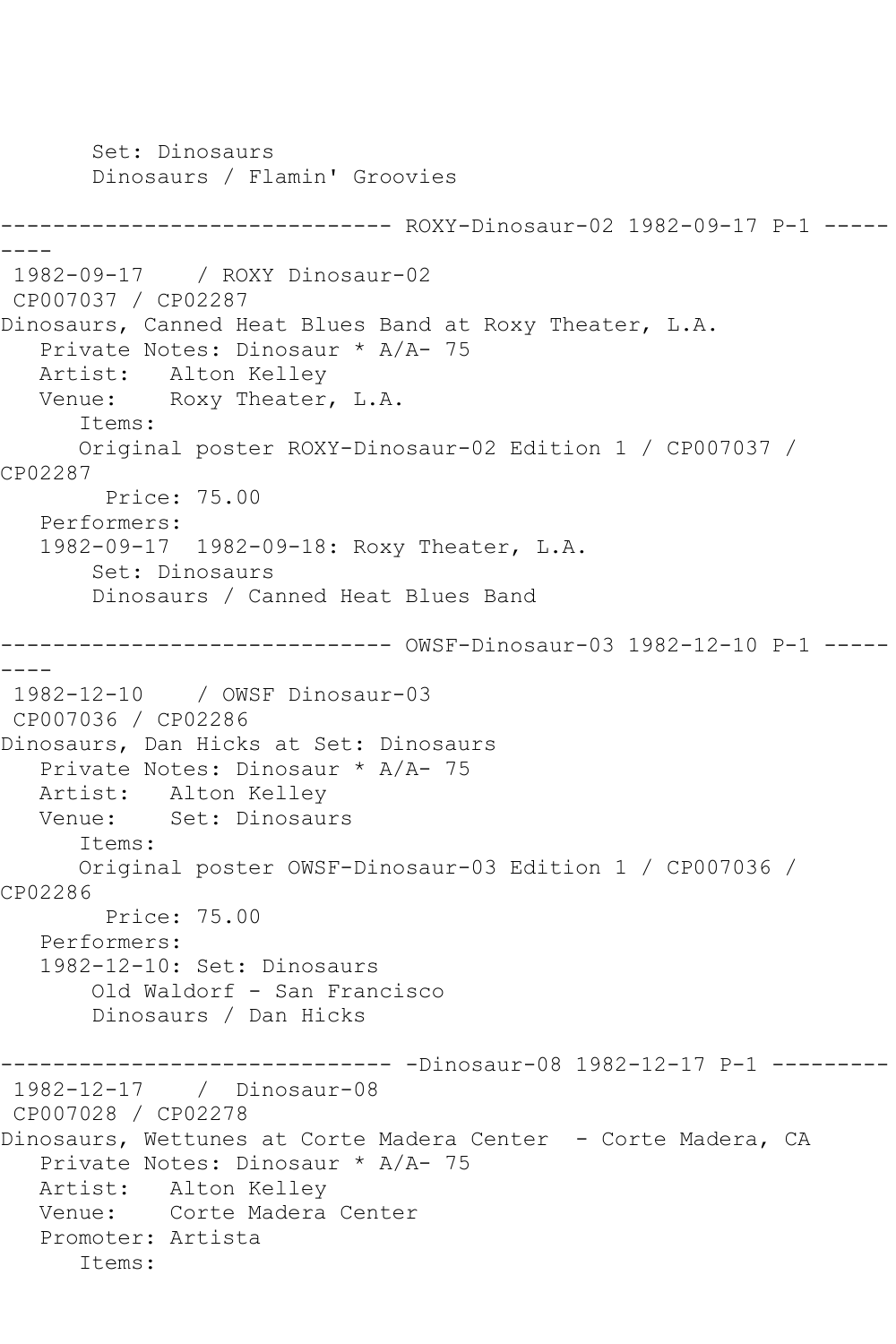```
 Original poster -Dinosaur-08 Edition 1 / CP007028 / CP02278 
(17 x 13)
        Price: 75.00
      Original poster -Dinosaur-08 Edition 1 / CP001224 / 1239 (13 x 
17)
   Performers:
   1982-12-17: Corte Madera Center
        Set: Dinosaurs
        Dinosaurs / Wettunes
------------------------------ -Dinosaur-04 1983-01-18 P-1 ---------
1983-01-18 / Dinosaur-04
CP007035 / CP02285
Dinosaurs at Keystone, Palo Alto - Palo Alto, CA
   Private Notes: Dinosaur * A/A- 75
   Artist: Alton Kelley
   Venue: Keystone, Palo Alto
       Items:
       Original poster -Dinosaur-04 Edition 1 / CP007035 / CP02285 
(14 x 20)
         Price: 75.00
        -Dinosaur-04 / CP019018 / XA19830122
        -Dinosaur-04 / CP001029 / 1047
   Performers:
   1983-01-22: Keystone, Palo Alto
        Set: Dinosaurs
        Dinosaurs
   1983-02-18: Keystone, Palo Alto
------------------------------ -Dinosaur-05 4.065 1983-02-22 P-1 ---
------
 1983-02-22 / Dinosaur-05 4.065
CP007034 / CP02284
Dinosaurs, Artistasaurus at Corte Madera Center - Corte Madera, CA
   Notes: This item appears in the Art of Rock book, plate no. 4.065
   Private Notes: Dinosaur * A/A- 75
   Artist: Alton Kelley
   Venue: Corte Madera Center
   Promoter: Book: Art of Rock
       Items:
      Original poster -Dinosaur-05 4.065 Edition 1 / CP007034 / 
CP02284 (20 x 13)
        AORPlate: 4.065 
         Price: 75.00
        -Dinosaur-05 4.065 / CP001279 / 1295
         AORPlate: 4.065
```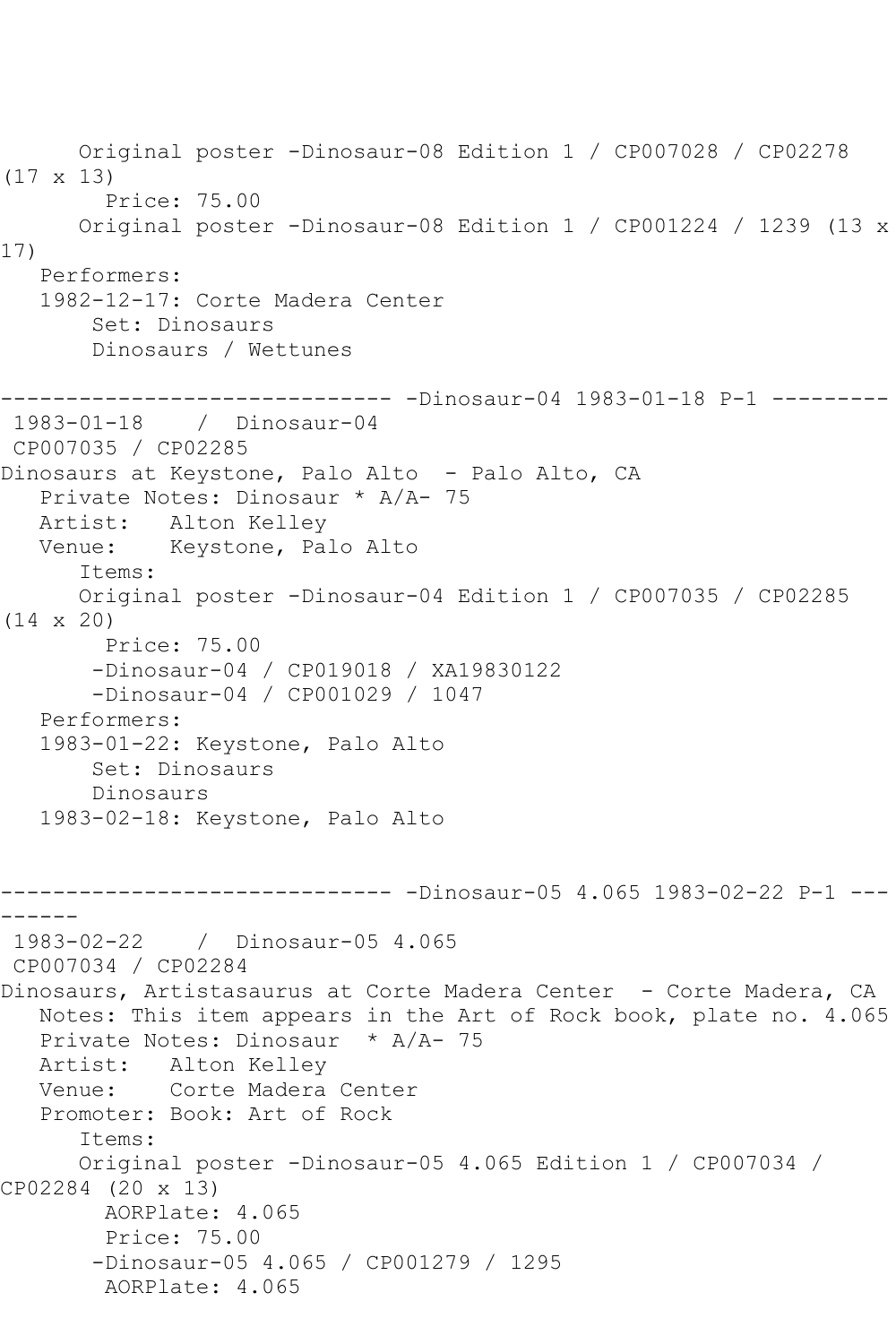-Dinosaur-05 4.065 / CP001897 / 1917 AORPlate: 4.065 Performers: 1983-02-22: Corte Madera Center Set: Dinosaurs Dinosaurs / Artistasaurus ------------------------------ -Dinosaur-06 1983-03-24 P-1 --------- 1983-03-24 / Dinosaur-06 CP007033 / CP02283 Dinosaurs at Golden Bear, Huntington Beach Dinosaurs - Huntington Bea Private Notes: \* A/A- 75 Artist: Alton Kelley Venue: Golden Bear, Huntington Beach Dinosaurs Items: Original poster -Dinosaur-06 Edition 1 / CP007033 / CP02283 (13-11/16 x 20) Price: 75.00 -Dinosaur-06 / CP000303 / 0306 Performers: 1983-03-24: Golden Bear, Huntington Beach Dinosaurs Set: Dinosaurs Dinosaurs 1983-03-25: Contry Club, Reseda Dinosaurs ---------- STN 1983-07-14 P-1 ---------1983-07-14 / STN CP007031 / CP02281 Dinosaurs at Starry Night, Portland [Portland, OR] Private Notes: Dinosaur \* A-/B+ 75 Artist: Alton Kelley<br>Venue: Starry Night Starry Night, Portland Items: Original poster STN Edition 1 / CP007031 / CP02281 Price: 75.00 Handbill STN Edition 1 / CP016163 / ME1307 Performers: 1983-07-14: 1983-07-16: Starry Night, Portland Starry Night, Portland 19zz-07-14: Starry Night, Portland 19zz-07-14: Starry Night, Portland Dinosaurs / Dinosaurs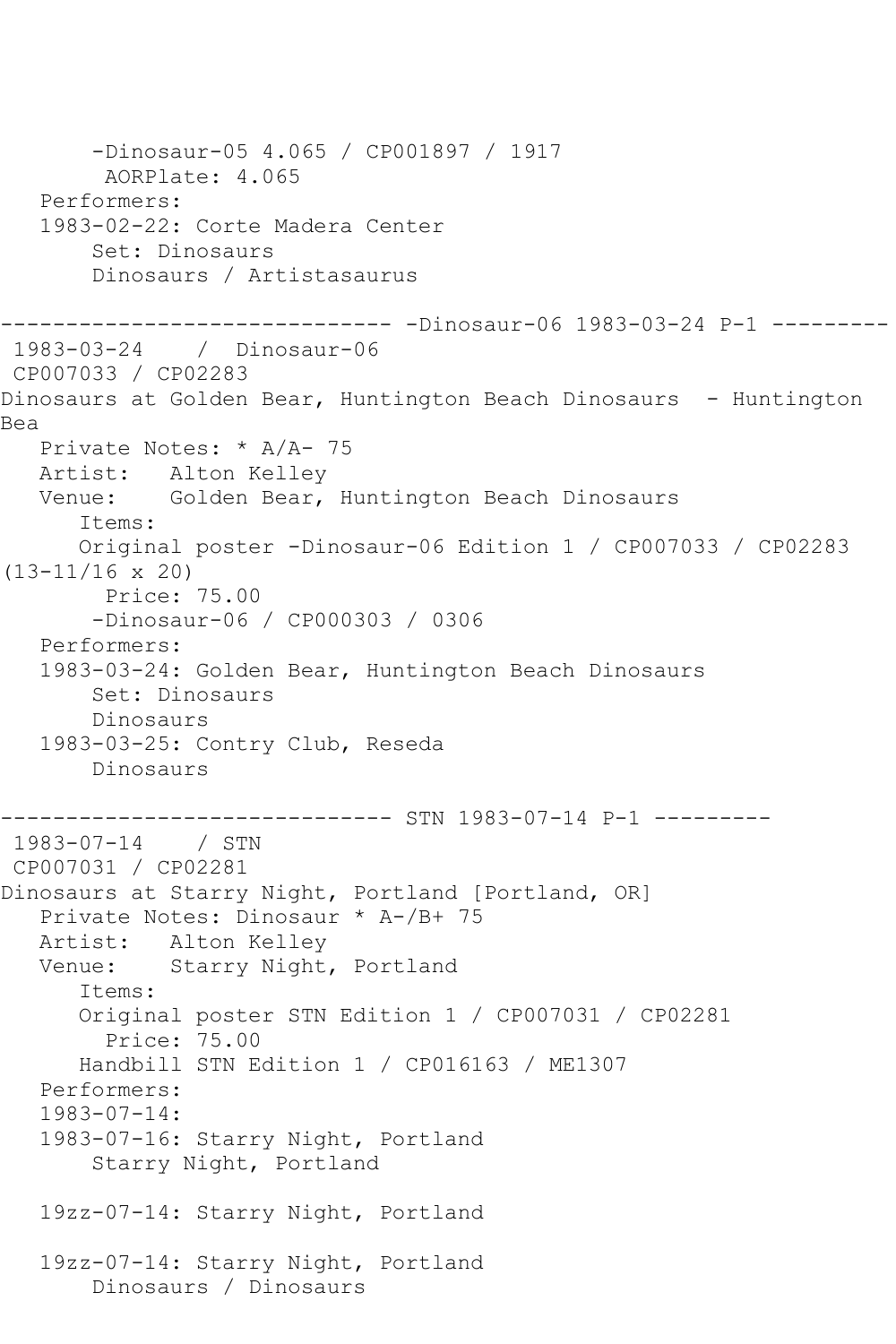```
 19zz-07-16: Paramount Northwest Theater
    19zz-07-16: Paramount Northwest Theater
        Dinosaurs / Dinosaurs
           ------------------------------ WOLF-Dinosaur-07 4.063 1983-09-24 P-1 
---------
1983-09-24 / WOLF Dinosaur-07 4.063
CP007029 / CP02279
Dinosaurs, Mark Naftalin at Wolfgang's - San Francisco, CA
    Notes: This item appears in the Art of Rock book, plate no. 4.063
    Private Notes: Dinosaur * A/A- 75
       Series: 1st Anniversary
   Artist: Alton Kelley
   Venue: Wolfgang's S.F., CA
   Promoter: Book: Art of Rock
       Items:
       Original poster WOLF-Dinosaur-07 4.063 Edition 1 / CP007029 / 
CP02279 (23 x 17-1/2)
        AORPlate: 4.063 
         Price: 75.00
        WOLF-Dinosaur-07 4.063 / CP000285 / 0289
        AORPlate: 4.063 
        WOLF-Dinosaur-07 4.063 / CP000919 / 0935
         AORPlate: 4.063 
        WOLF-Dinosaur-07 4.063 / CP018401 / RT19830924
         AORPlate: 4.063 
    Performers:
    1983-09-24: Wolfgang's S.F., CA
        Set: Dinosaurs
        Dinosaurs / Mark Naftalin
              ------------------------------ 1983-12-17 P-1 ---------
1983 - 12 - 17CP007039 / CP02289
Mickey and the Daylites, Batucaje at Pyramid Pins - Garberville, CA
    Private Notes: * A/A- 40@
   Artist: Alton Kelley
   Venue: Pyramid Pins
    Promoter: Riverhouse Productions
       Items:
       Original poster Edition 1 / CP007039 / CP02289 (14 x 20)
         Price: 40.00
         / CP000304 / 0307
    Performers:
    1983-12-17: Pyramid Pins
        Mickey and the Daylites / Batucaje
```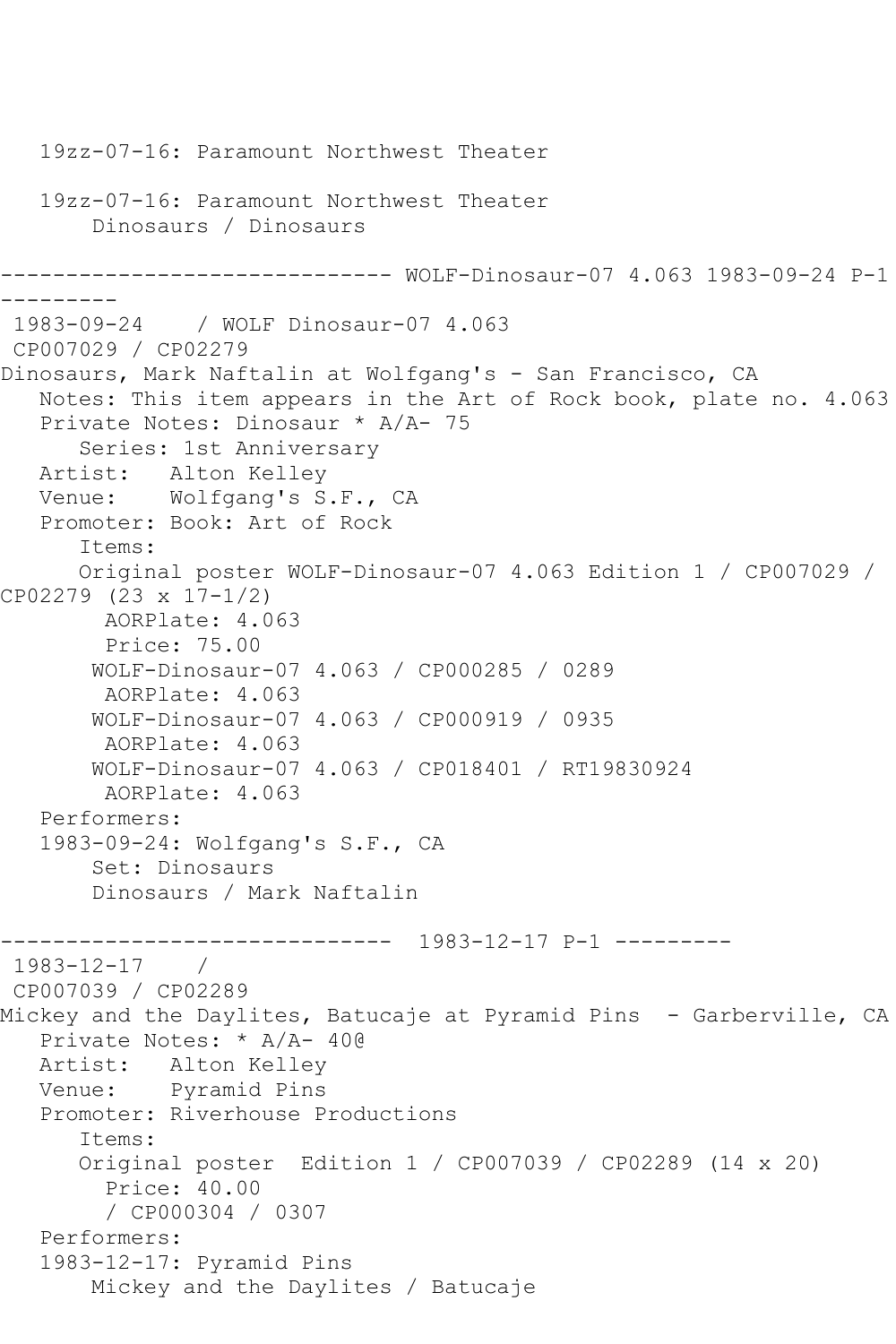------------------------------ KAB-Dinosaur-09 4.066 1984-04-09 P-1 --------- 1984-04-09 / KAB Dinosaur-09 4.066 CP007014 / CP02264 Dinosaurs at Kabuki Theater - San Francisco, CA Notes: This item appears in the Art of Rock book, plate no. 4.066 Private Notes: Dinosaur \* AOR-4.066 A/A- 200 Alton Kelley Venue: Kabuki Theater Promoter: Book: Art of Rock Items: Original poster KAB-Dinosaur-09 4.066 Edition 1 / CP007014 / CP02264 Description: 1 original (15-3/16 x 22) AORPlate: 4.066 Price: 200.00 KAB-Dinosaur-09 4.066 / CP000018 / 0019 AORPlate: 4.066 Performers: 1984-04-09: Kabuki Theater Set: Dinosaurs Dinosaurs ------------------------------ MAB-Dinosaur-10 4.064 1984-07-30 P-1 --------- 1984-07-30 / MAB Dinosaur-10 4.064 CP007030 / CP02280 Dinosaurs at Memorial Auditorium - Buffalo, NY Notes: This item appears in the Art of Rock book, plate no. 4.064 Private Notes: Dinosaur \* A/A- 75 Benefit: Marin Senior Day Services/Berkeley Creative Living Center<br>Artist: Alton Kelley Venue: Memorial Auditorium Promoter: Book: Art of Rock Items: Original poster MAB-Dinosaur-10 4.064 Edition 1 / CP007030 / CP02280 (16-3/16 x 23) AORPlate: 4.064 Price: 75.00 MAB-Dinosaur-10 4.064 / CP001025 / 1043 AORPlate: 4.064 Performers: 1984-07-30: Memorial Auditorium Set: Dinosaurs Dinosaurs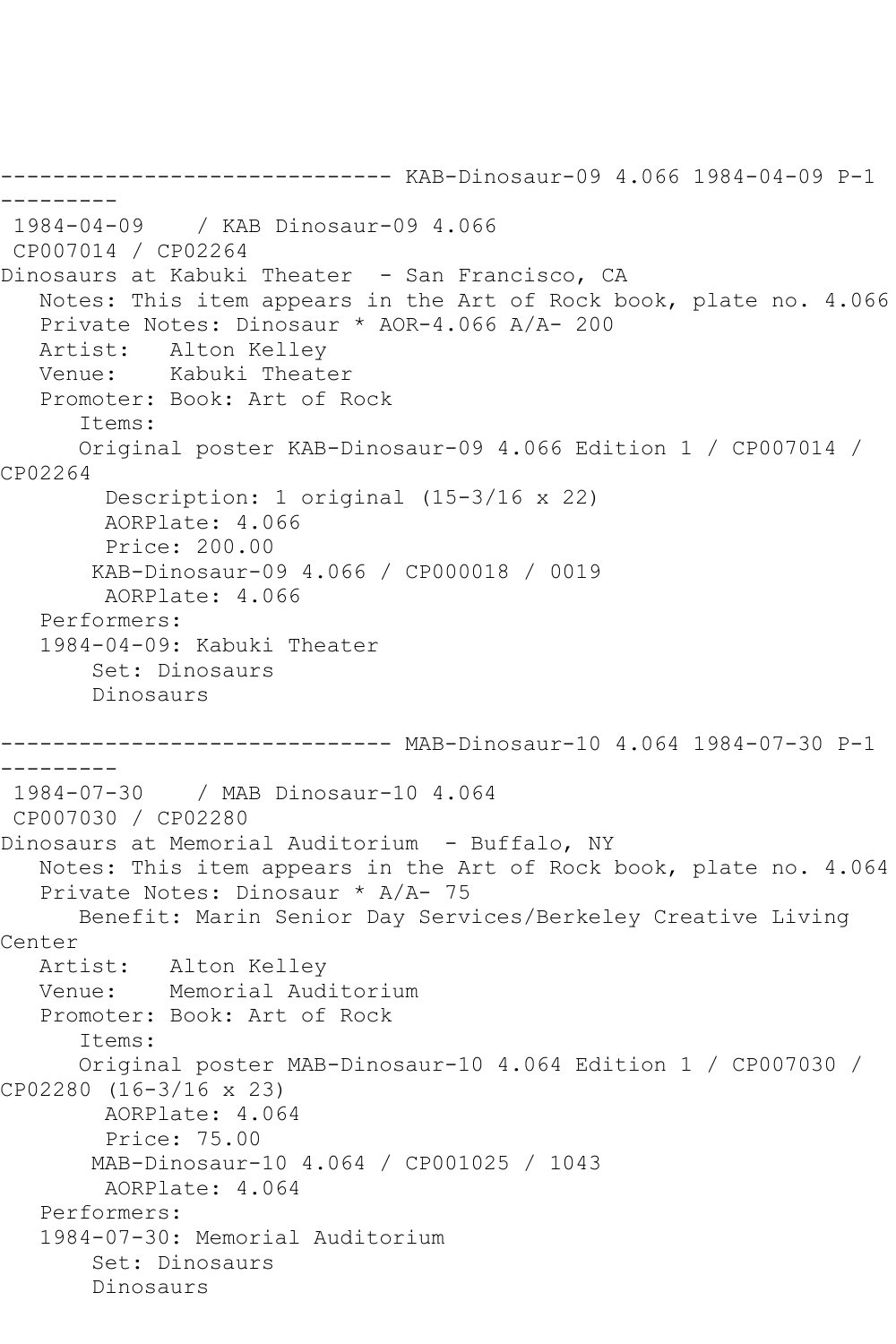------------------------------ WOLF 1986-05-02 P --------- 1986-05-02 / WOLF New Riders of the Purple Sage, Wavy Gravy at Wolfgang's S.F., CA San Francisco, CA Artist: Alton Kelley Venue: Wolfgang's S.F., CA Items: Original poster WOLF / (22 x 28) Performers: 1986-05-02: Wolfgang's S.F., CA New Riders of the Purple Sage / Wavy Gravy ------------------------------ 1986-05-15 P --------- 1986-05-15 / Wavy Gravy, SEVA Benefit Artist: Alton Kelley Items: Original poster / Performers: 1986-05-15: Wavy Gravy / Jerry Garcia / Mickey Hart / Bob Weir / Ken Kesey ------------------------------ 1986-08-20 P-1 --------- 1986-08-20 / CP005805 / CP01054 Art 1: 1st Artist's Rights Today Benefit: Jesse Colin Young, Zulu Spear at Benefit at Club 9 - San Francisco, CA Private Notes: \* A/A- signed 300, PP 50.00 Artist: Victor Moscoso Venue: Benefit at Club 9 Items: Original poster Edition 1 / CP005805 / CP01054 Description: Silscreen, signed by all five artists (15-1/4 x 20-3/8) Price: 300.00 Edition 1 / CP005752 / CP01001 Price: 50.00 Handbill / Performers: 1986-08-20: Benefit at Club 9 Jesse Colin Young / Zulu Spear / Sal Valentino / Annie Sampson / Scott Mathews / John Blakely / Jenny Muldaur / James Gurley / Richard Olsen / Billy Roberts / John Cippolina / Nick Gravenites / Greg Elmore / Doug Killmore / Will Durst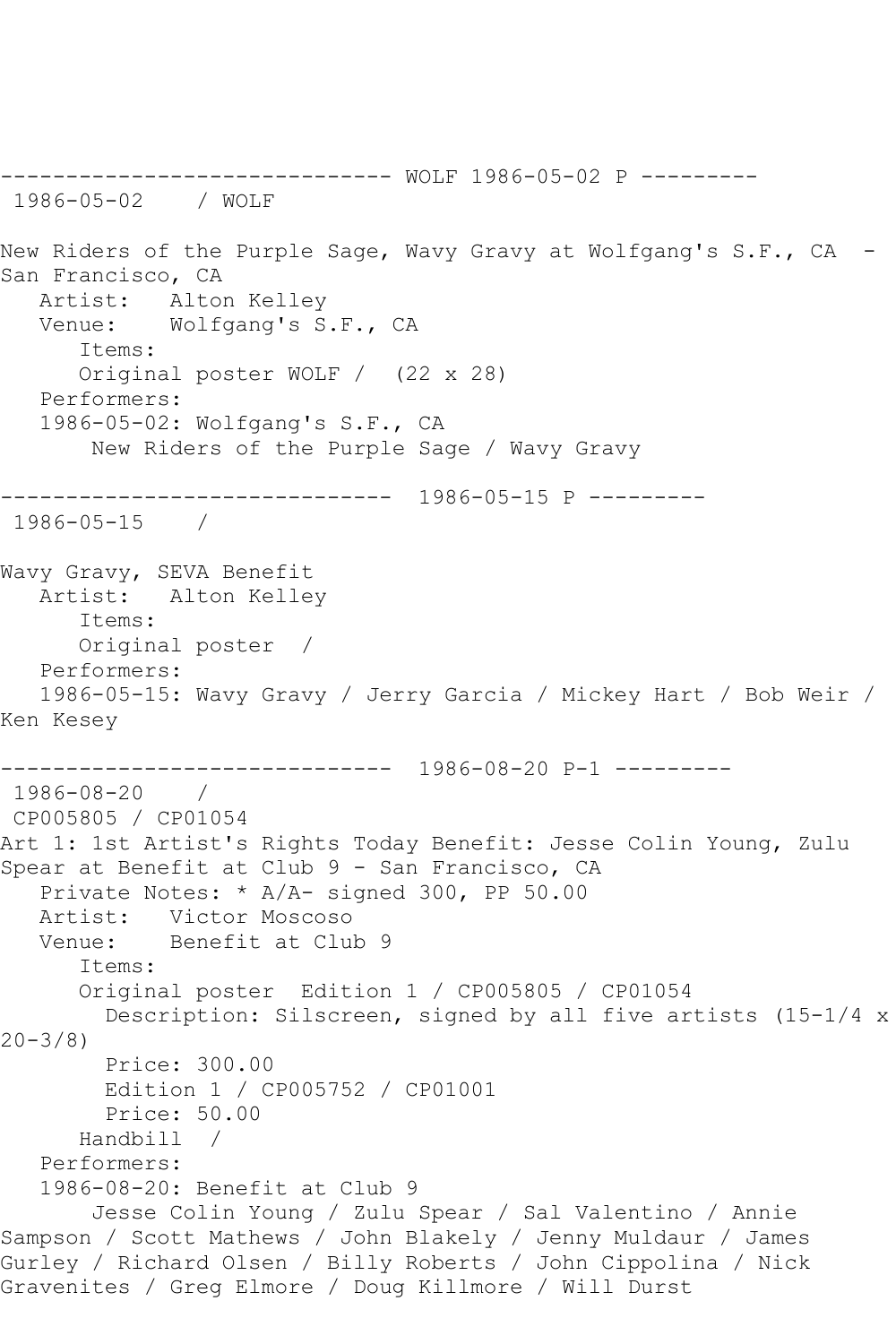------------------------------ STON 1986-12-07 P-1 --------- 1986-12-07 / STON CP006071 / CP01320 Art 2: 2nd Artist's Rights Today Benefit: Maria Muldaur, Zulu Spear at The Stone - San Francisco, CA Private Notes: \* A/A- signed 400 2-copies Artist: Victor Moscoso Venue: Stone Items: Original poster STON Edition 1 / CP006071 / CP01320 Description: Signed by all five artists. Background behind tiger is blue. (15-1/4 x 20-3/8) Price: 300.00 Original poster STON Edition 1 / CP019902 / XJ035 Var. A Description: Signed by all five artists. Background behind tiger is red. Price: 300.00 Postcard / Description: B/W (8-1/2 x 11) Price: 15.00 STON / CP019902 / XJ035 Performers: 1986-12-07: Stone Maria Muldaur / Zulu Spear / Sal Valentino / John Blakely / Annie Sampson / Shy Hands / Archie Williams / Mark Little / Jimmy Preston / Eje Mike Jacobs / Jenny Muldaur / Scott Mathews ------------------------------ FIL-4.044 1986-12-07 P-1 --------- 1986-12-07 / FIL 4.044 CP003248 / A4 44 Paul Kantner, Marty Balin at Fillmore Auditorium - SF - San Francisco, CA Notes: This item appears in the Art of Rock book, plate no. 4.044 Artist: Alton Kelley Venue: Fillmore Auditorium - SF Promoter: Book: Art of Rock Items: Original poster FIL-4.044 Edition 1 / CP003248 / A4 44 AORPlate: 4.044 FIL-4.044 / NONE / 44 AORPlate: 4.044 Performers: 1986-12-07: Fillmore Auditorium - SF Paul Kantner / Marty Balin / Jack Cassidy / Slick Aguilar / Tim Gorman / Larry Lowenthal / Keith Crossan / Uptones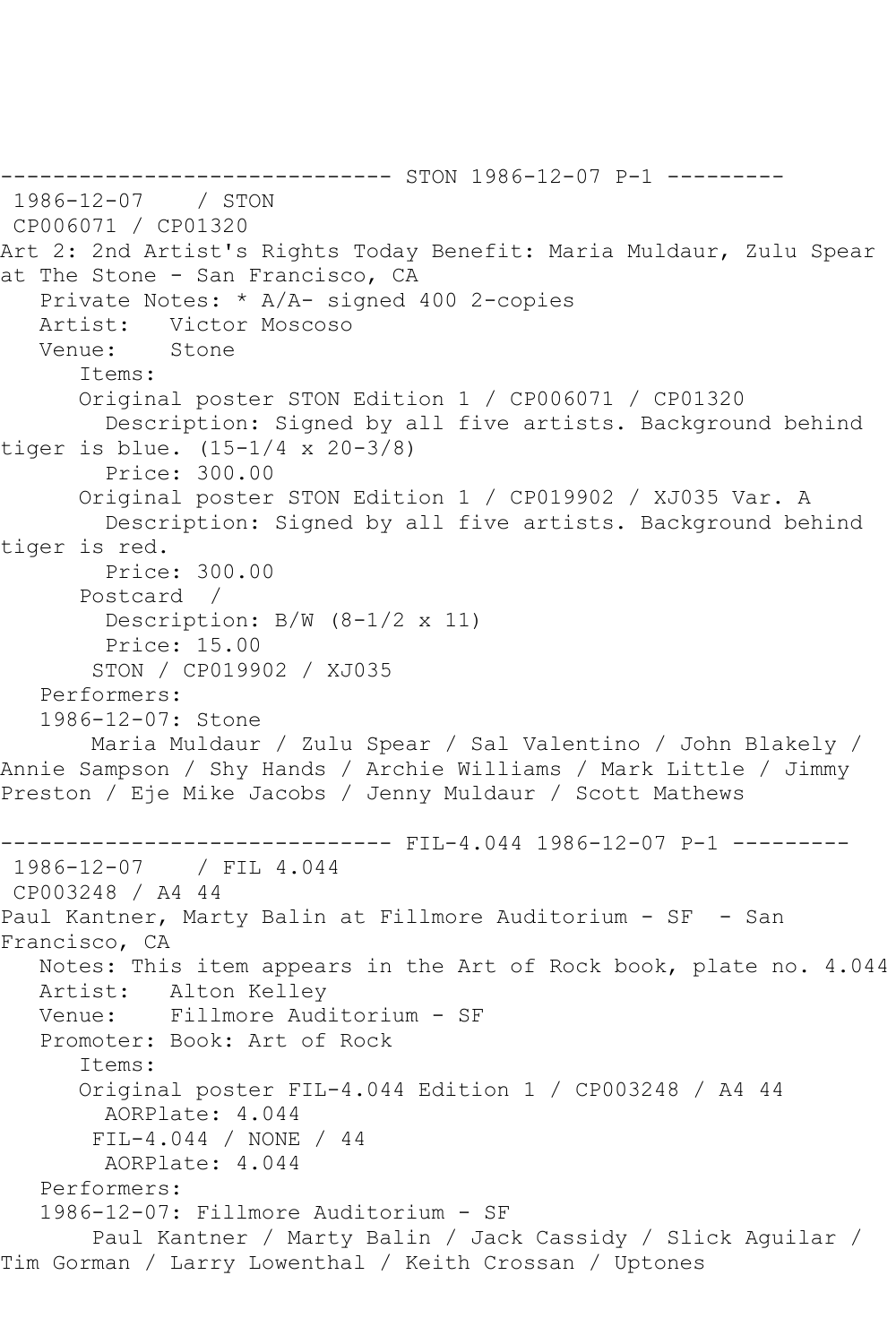```
------------------------------ 1987 P ---------
1987
CP052203 / CP052203
In the Dark
   Notes: Actually a piece of Arista promo notepaper or stationery. 
SIGNED by artist Alton Kelley [in black ball-point pen at LR]. 
Essentially a piece of Arista promotional swag from the Grateful 
Dead's July 1987 album, "In The Dark" [Arista 8452]. There are so 
many things made up to promote a major LP release, and this is 
another.. This one features artwork associated with the Skull Fu*k,
or Skull & Roses album released 10/71.. A Mouse! Studios design, 
central image lifted from a turn of the century Rubayat illustration 
by Edmund Sullivan.. design & lettering by Alton Kelley & Stanley 
Mouse. -- Jacaeber Kastor
   Artist: Alton Kelley
   Promoter: Arista
       Items:
      Original poster / CP052203 / CP052203 (5-5/8 x 8-3/4)
   Performers:
   1987: Grateful Dead
------------------------------ 1987 P ---------
1987 / 
CP061222 / CP061222
Third Annual Rock and Roll Hall of Fame Induction Ceremony
   Artist: Alton Kelley
   Promoter: Artrock / Phil Cushway
       Items:
      Original poster / CP061222 / CP061222 (23 x 31)
   Performers:
   1987: Beatles / Bob Dylan / Supremes / Beach Boys / Drifters
------------------------------ FIL 1987-03-18 P-1 ---------
1987-03-18 / FIL 
CP006072 / CP01321
Art 2: 3rd Artist's Rights Today Benefit: Jerry Garcia, John
Cippolina at Fillmore Auditorium - San Francisco, CA
   Private Notes: * A/A- signed 400 @
  Artist: Victor Moscoso<br>Venue: Fillmore Audit
           Fillmore Auditorium - SF
       Items:
       Original poster FIL Edition 1 / CP006072 / CP01321
         Description: Signed by all five artists (15-1/4 x 20-1/4)
         Price: 400.00
      Handbill Edition 1 / (8-1/2 \times 11) Price: 5.00
        FIL / CP019904 / XJ037
```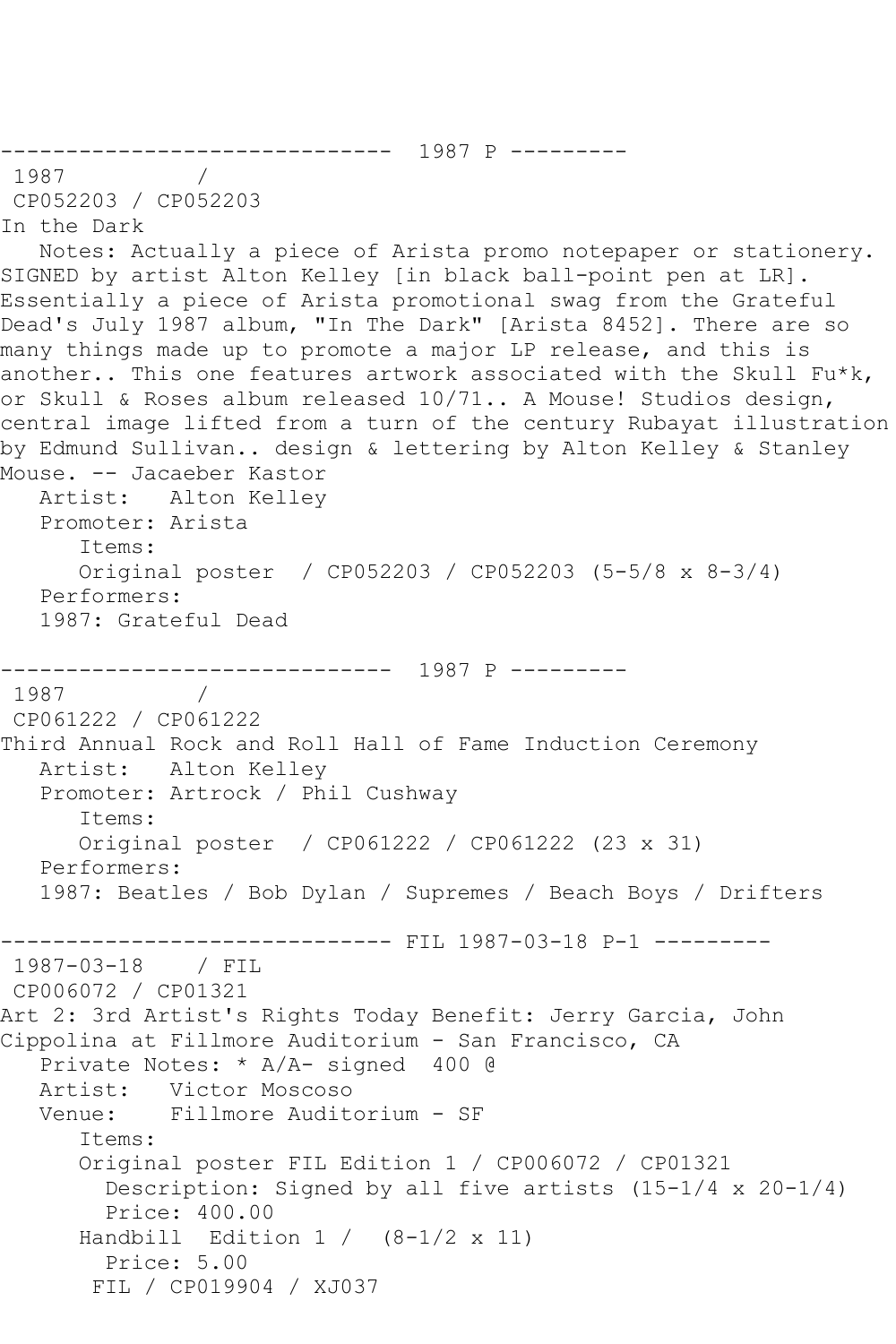FIL / CP019714 / XH19000318 Performers: 1987-03-18: Fillmore Auditorium - SF Jerry Garcia / John Cippolina / Country Joe Mcdonald / Merl Saunders / Maria Muldaur / John Kahn / Sal Valentino / Nick Gravenites ------------------------------ GGP 1987-09-12 P-1 --------- 1987-09-12 / GGP 20th Anniversary Summer of Love: Dinosaurs, Country Joe Mcdonald at Golden Gate Park - San Francisco, CA Series: 20th Anniversary Artist: Rick Griffin Venue: Golden Gate Park Items: Original poster GGP Edition 1 / (16-1/2 x 22-1/4) Performers: 1987-09-12: Golden Gate Park Dinosaurs / Country Joe Mcdonald / Big Brother and the Holding Company / Jello Biafra / Michael Mcclure / Wavy Gravy ------------------------------ -PCL-010 1988 P-1 --------- 1988 / PCL-010 CP018206 / PCL010\_S Pink Floyd at Tokyo, Japan - Tokyo, Ja Artist: Alton Kelley Venue: Tokyo, Japan Promoter: Art Rock PCL Series Items: Original poster -PCL-010 Edition 1 / CP018206 / PCL010\_S Price: 250.00 Performers: 1988: Tokyo, Japan Tokyo, Japan Set: PCL Pink Floyd ------------------------------ PSH 1988-01-19 P-1 --------- 1988-01-19 / PSH CP006067 / CP01316 Art Pimps: Rick Griffin, Victor Moscoso at Psychedelic Shop - San Francisco, CA Private Notes: Misc \* @ Artist: Rick Griffin Venue: Psychedelic Shop Items: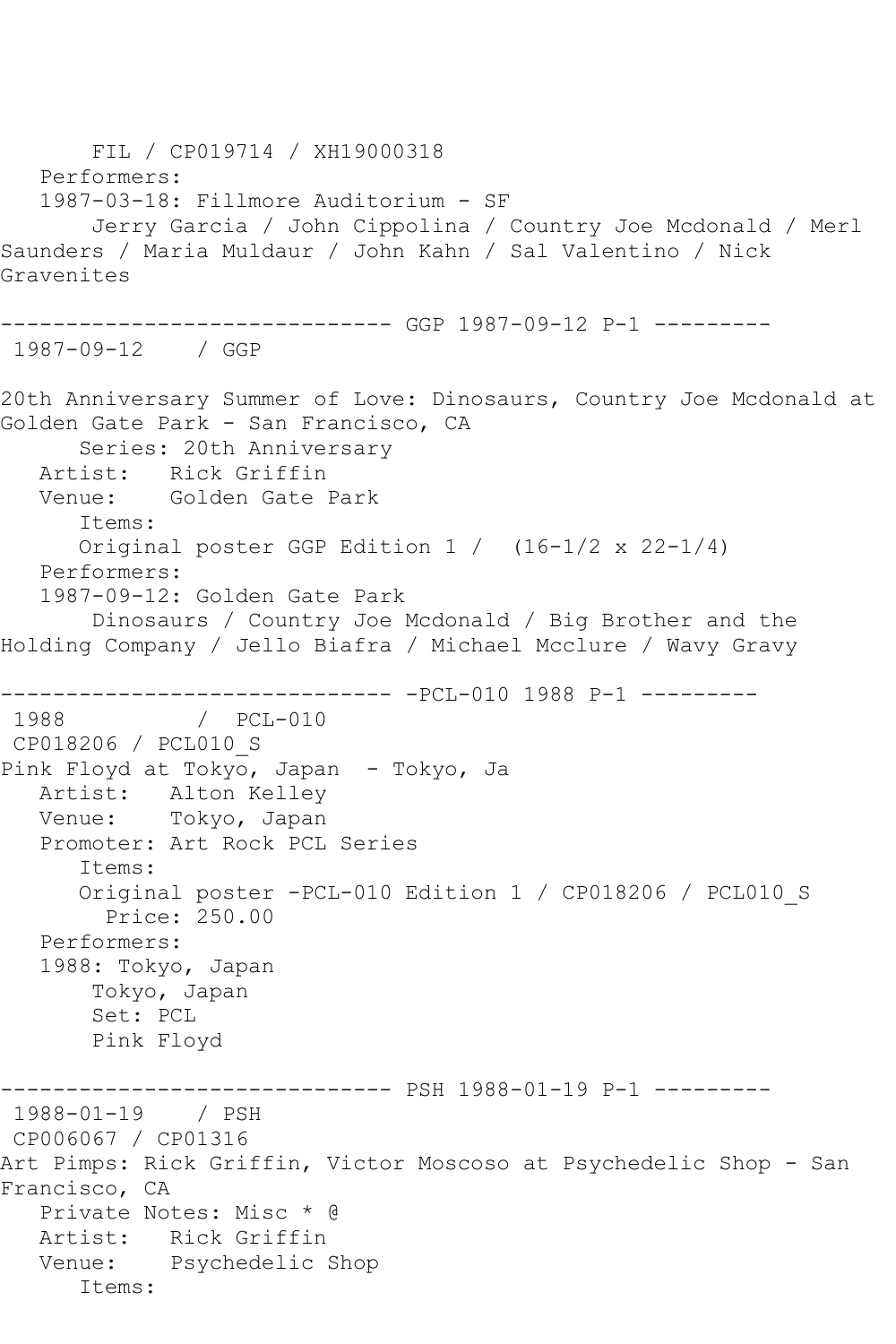Original poster PSH Edition 1 / CP006067 / CP01316 Description: 1 original silkscreen (25-1/2 x 19-1/2) Price: 175.00 Performers: 1988-01-19: Psychedelic Shop Rick Griffin / Victor Moscoso / Alton Kelley / Stanley Mouse ------------------------------ FW-BGF-046 Dinosaur-11 1988-09-10 P - -------- 1988-09-10 / FW BGF-046 Dinosaur-11 CP006716 / CP01966 Dinosaurs, Commander Cody and his Lost Planet Airmen at Fillmore West - San Francisco, CA Private Notes: BGF Event: Relix Magazine 15th Anniversary Artist: Alton Kelley Venue: Fillmore West Promoter: Bill Graham New Fillmores BGF Items: Original poster FW-BGF-046 Dinosaur-11 / CP006716 / CP01966 (13 x 19) Price: 52.00 Performers: 1988-09-10: Fillmore West Dinosaurs / Commander Cody and his Lost Planet Airmen / New Riders of the Purple Sage / Wavy Gravy ------------------------------ FIL-BGP? 1989-06-26 P-1 --------- 1989-06-26 / FIL BGP? CP005797 / CP01046 John Cipplina Commemorative Concert at The Fillmore, San Francisco Private Notes: \* B+/B 50 CHECK Event: John Cipollina Commemorative Concert at The Fillmore, San Francisco Artist: Alton Kelley Venue: Fillmore Auditorium - SF Promoter: Bill Graham BGP-CC Items: Original poster FIL-BGP? Edition 1 / CP005797 / CP01046 Description: 1 original, 1 reprint (12 x 17) Price: 80.00 Performers: 1989-06-26: Fillmore Auditorium - SF Peter Albin / Greg Anton / Richard Beck / Antonio Cipollina / Mario Cipollina / Chris Cole / Terry Dolan / Spencer Dryden / Gary Duncan / Greg Elmore / John Fahey / David Frieberg / Bill Gibson / Nick Gravenites / Mickey Hart / Chris Hayes / Robert Hunter / Tony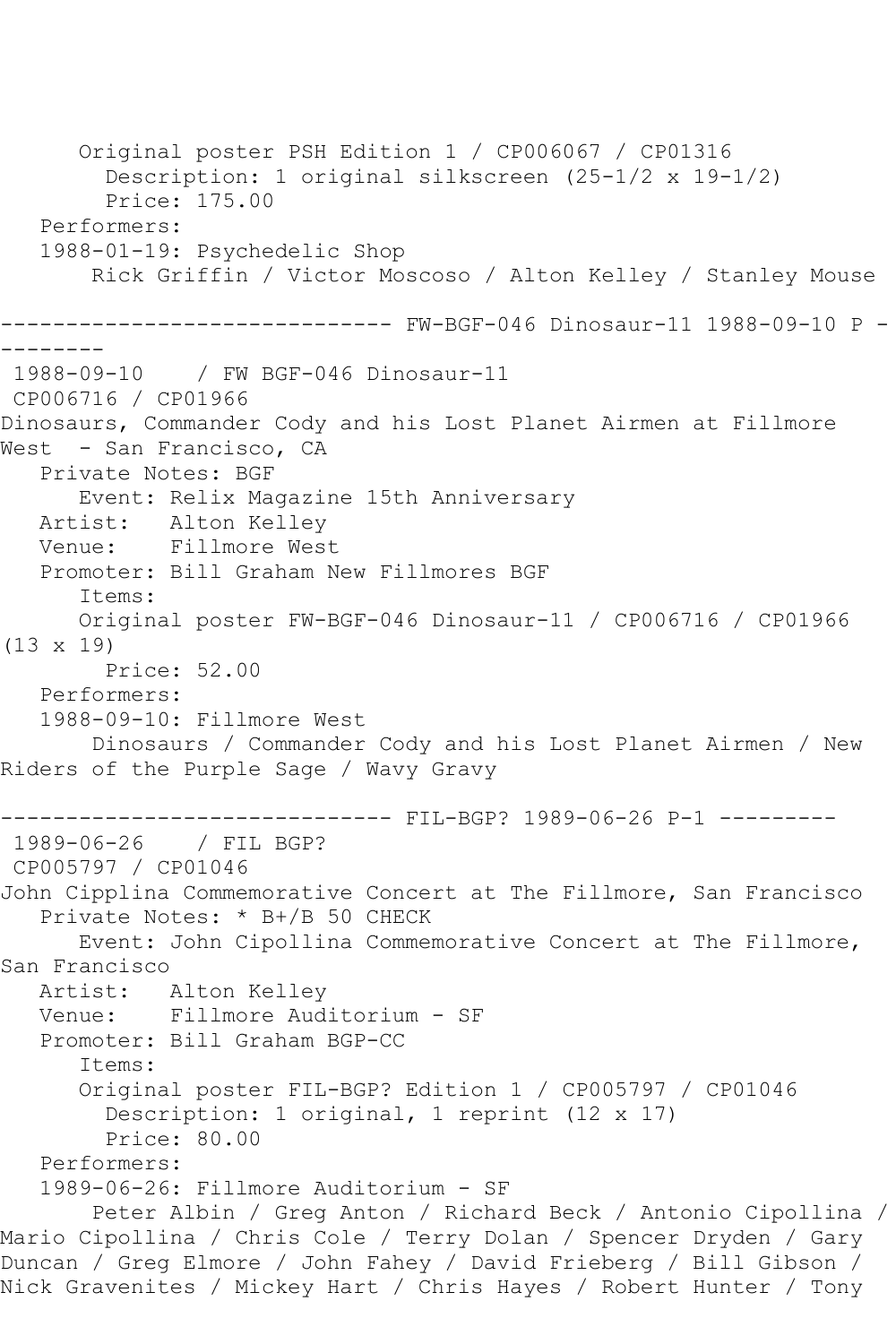```
Johnson / Doug Kilmer / Steve Kimock / Paul Liberatore / Kathi 
Mcdonald / Barry Melton / Merl Saunders / Pete Sears / Al Staehely / 
Rocky Sullivan / Mark Unobsky / Zack
------------------------------ 1989-06-26 P ---------
1989-06-26 / 
CP060967 / CP060967
John Cipollino Tribute
   Artist: Alton Kelley
   Venue: Fillmore Auditorium
      Items:
      Original poster / CP060967 / CP060967 (23 x 31-18)
   Performers:
   1989-06-26: Fillmore Auditorium
       Peter Albin / Greg Anton / John Farey / Steve Kimock / 
Antonio Cippolina / Mario Cippolina
------------------------------ PSOL-PSOL-17 1990-12-01 P ---------
1990-12-01 / PSOL PSOL-17
CP047562
Alton Kelly at Psychedelic Solution Gallery
   Private Notes: *
   Artist: Alton Kelley
   Venue: Psychedelic Solution Gallery
      Items:
      Original poster PSOL-PSOL-17 / CP047562 (23-1/2 x 29-1/2)
         Price: 60.00
      Postcard PSOL-PSOL-17 / CP044797 (5 x 7)
         Price: 18.00
      Postcard PSOL-PSOL-17 / CP044796 (4 x 6)
        Price: 18.00
   Performers:
   1990-12-01 1991-03-01: Psychedelic Solution Gallery
------------------------------ 1993-05-08 P ---------
1993-05-08 / 
CP009033 / CP06054
Gathering of the Tribes at Ubiquity
   Private Notes: Arminski
   Artist: Mark Arminski
      Items:
      Original poster / CP009033 / CP06054
         Price: 75.00
        / CP043213
   Performers:
   1993-05-08 1993-05-15:
```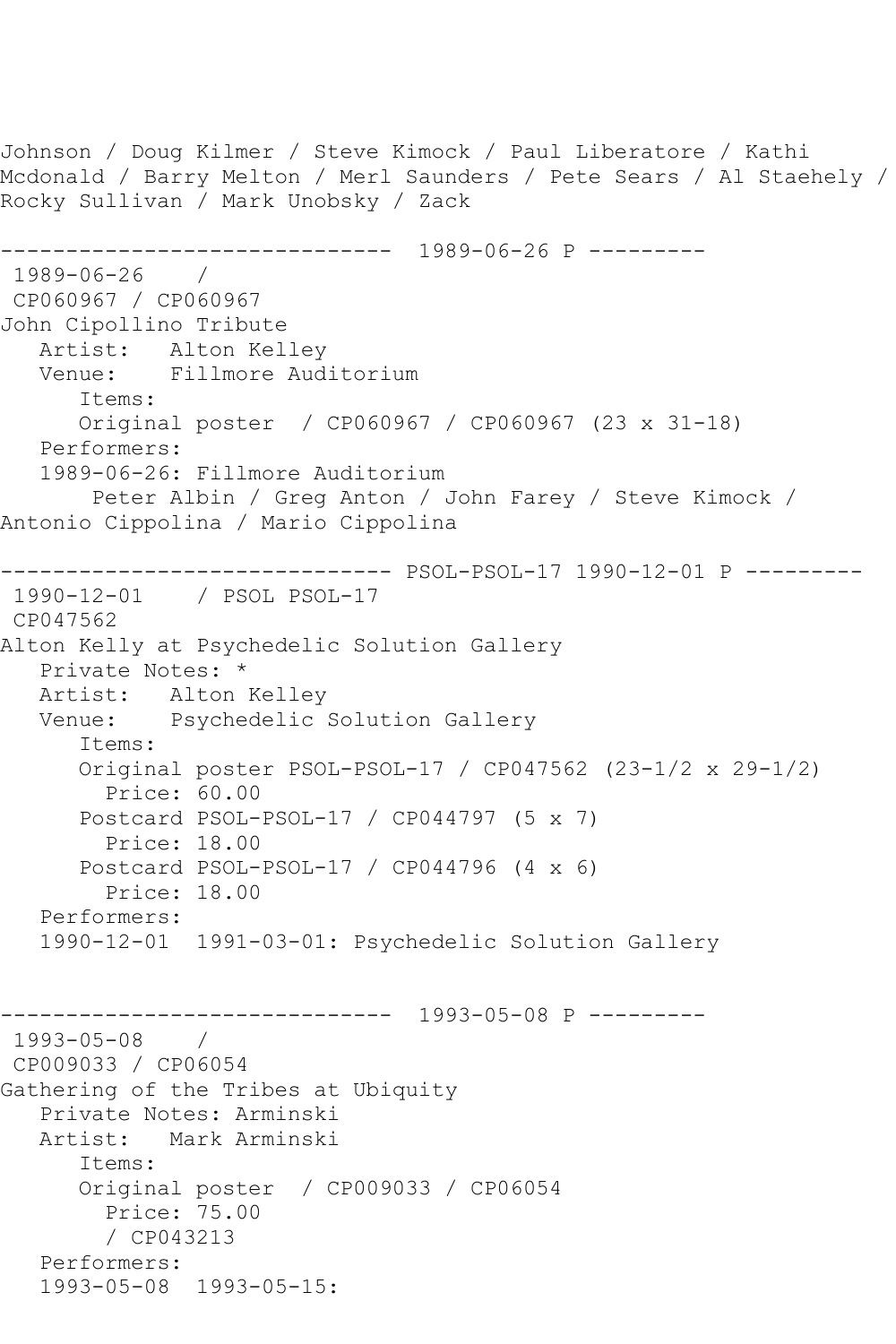------------------------------ 1994-08-27 P-1 --------- 1994-08-27 / CP005913 / CP01162 Red Dog, Rockin' the Dog at Rancho Nevada Private Notes: \* B+/B 250@ Artist: Alton Kelley Items: Original poster Edition 1 / CP005913 / CP01162 Price: 300.00 Performers: 1994-08-27: ------------------------------ GGP 1994-10-22 P-1 --------- 1994-10-22 / GGP CP006075 / CP01324 Rock Art Expo at Golden Gate Park - San Francisco, CA Private Notes: Misc\* B+/B 100@ Artist: Stanley Mouse Venue: Golden Gate Park Items: Original poster GGP Edition 1 / CP006075 / CP01324 (26 x 34) Price: 120.00 Performers: 1994-10-22 1994-10-23: Golden Gate Park ------------------------------ GGP 1994-10-23 P-1 --------- 1994-10-23 / GGP CP005793 / CP01042 Rock Art Exposition Private Notes: Misc\* A-, 200 2-copies@ Artist: Alton Kelley<br>Venue: Golden Gate Golden Gate Park Items: Original poster GGP Edition 1 / CP005793 / CP01042 Price: 200.00 Performers: 1994-10-23 1994-10-24: Golden Gate Park ------------------------------ PERH-PCL-040 1994-12-11 P --------- 1994-12-11 / PERH PCL-040 CP009117 / CP06285 Helmet, Quicksand at Performance Hall Private Notes: \* Signed Artist: Alton Kelley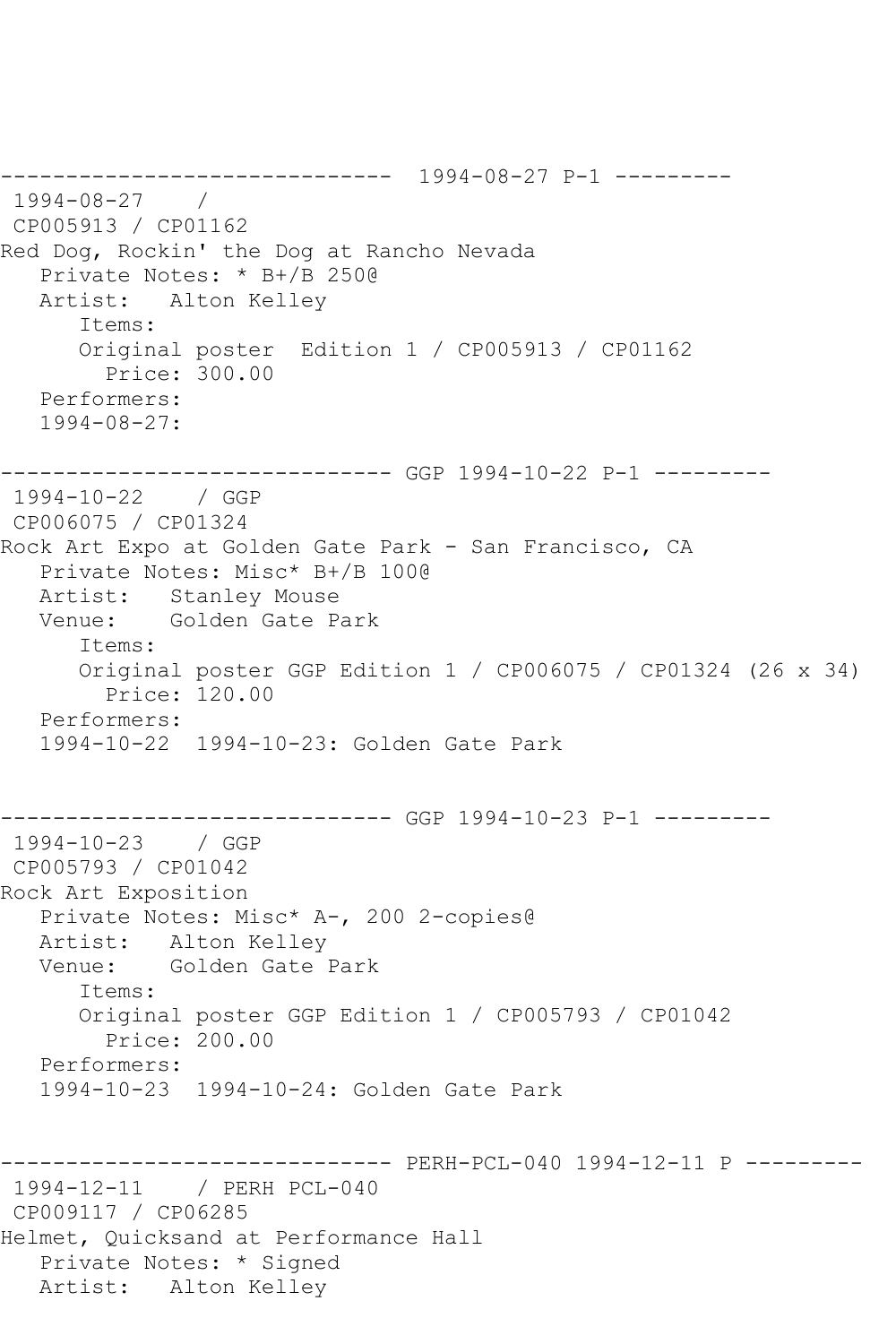Venue: Performance Hall Promoter: Art Rock PCL Series Items: Original poster PERH-PCL-040 / CP009117 / CP06285 Price: 15.00 Performers: 1994-12-11: Performance Hall Set: PCL Helmet / Quicksand / Casper Brotzmann Massaker ------------------------------ 328P 1994-12-11 P-1 --------- 1994-12-11 / 328P CP004134 / CD04543 Helmet, Quicksand at 328 Performance Hall - Nashville, TN Artist: Alton Kelley Venue: 328 Performance Hall Items: Original poster 328P Edition 1 / CP004134 / CD04543 (22-1/2 x 25) Original poster 328P Edition 1 / NONE / CS06285 Performers: 1994-12-11: 328 Performance Hall Helmet / Quicksand / Casper Brotzmann Massaker ------------------------------ PCL-PCL-066 1995 P --------- / PCL PCL-066 CP009284 / CP06452 Jerry Garcia Tribute 1941- 1995 Private Notes: PCL-066 Artist: Alton Kelley Venue: Set: PCL Promoter: Art Rock PCL Series Items: Original poster PCL-PCL-066 / CP009284 / CP06452 Performers: 1995: Set: PCL Jerry Garcia ------------------------------ -PCL-058 1995-01-19 P --------- 1995-01-19 / PCL-058 CP009293 / CP06461 Grateful Dead at Las Vegas, Nevada - Las Vegas, NV Private Notes: \* Signed Artist: Alton Kelley Venue: Las Vegas, Nevada Promoter: Art Rock PCL Series Items: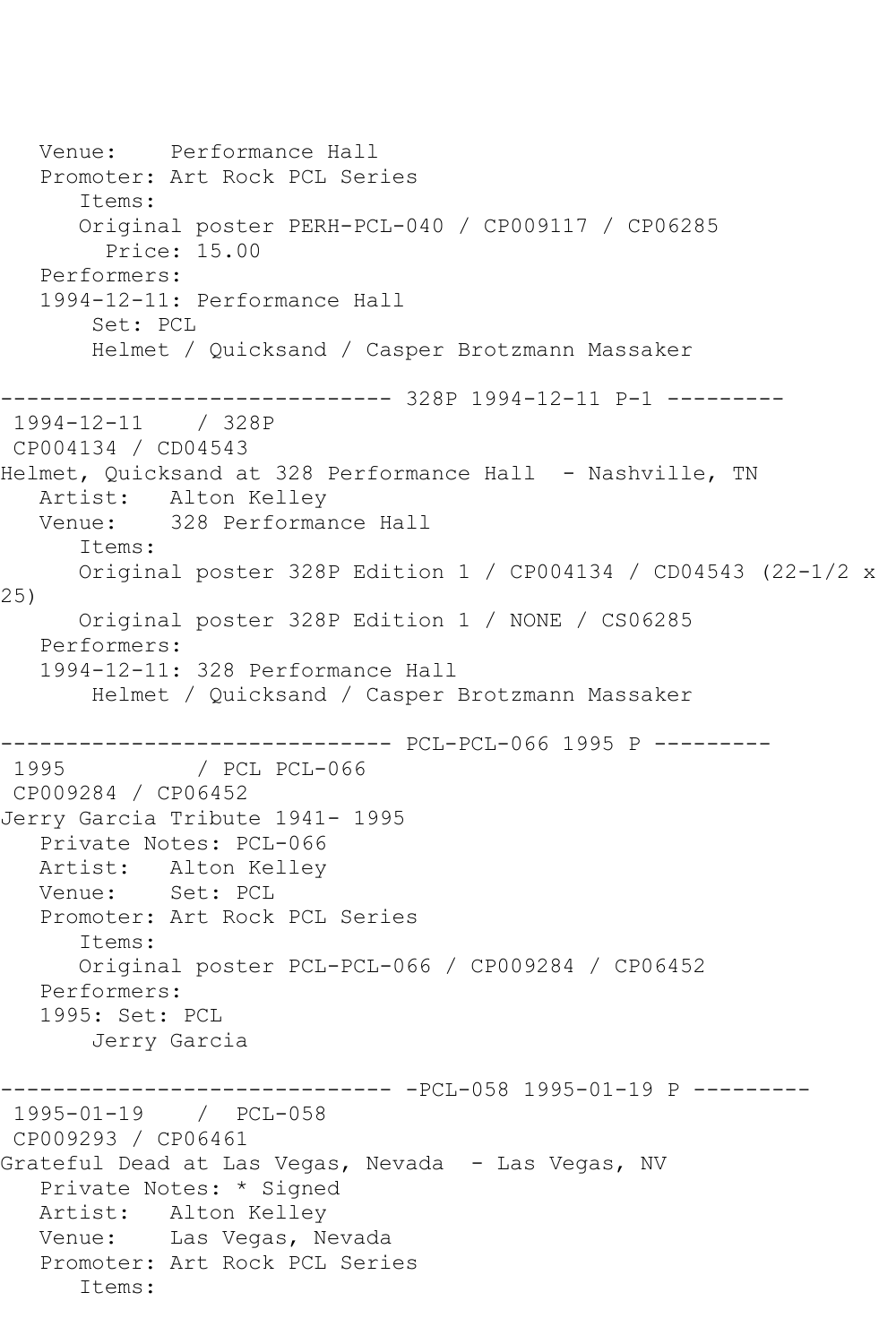Original poster -PCL-058 / CP009293 / CP06461 Price: 125.00 Performers: 1995-01-19 1995-01-21: Las Vegas, Nevada Set: PCL Grateful Dead 1995-01-24 1995-01-26: Seattle Grateful Dead 1995-01-28 1995-01-29: Portland, OR Grateful Dead 1995-02-02 1995-02-04: Shoreline Amphitheater, Mountain View Grateful Dead ------------------------------ IRP-PCL-052 1995-05-12 P --------- 1995-05-12 / IRP PCL-052 CP009283 / CP06451 Throwing Muses, Ass Ponys at Irving Plaza - Philadelphia, PA Private Notes: \* Signed Artist: Alton Kelley Venue: Irving Plaza Promoter: Art Rock PCL Series Items: Original poster IRP-PCL-052 / CP009283 / CP06451 Price: 15.00 Performers: 1995-05-12: Irving Plaza Set: PCL Throwing Muses / Ass Ponys ------------------------------ ARG-PCL-060 1995-06-18 P --------- 1995-06-18 / ARG PCL-060 CP009292 / CP06460 Cyber Spider: Arrtrock Gallery Exhibition Private Notes: \* Artist: Alton Kelley Venue: Artrock Gallery Promoter: Art Rock PCL Series Items: Original poster ARG-PCL-060 / CP009292 / CP06460 Price: 35.00 Performers: 1995-06-18: Artrock Gallery Set: PCL Stanley Mouse

-------------- ARG-PCL-069 1995-10-26 P --------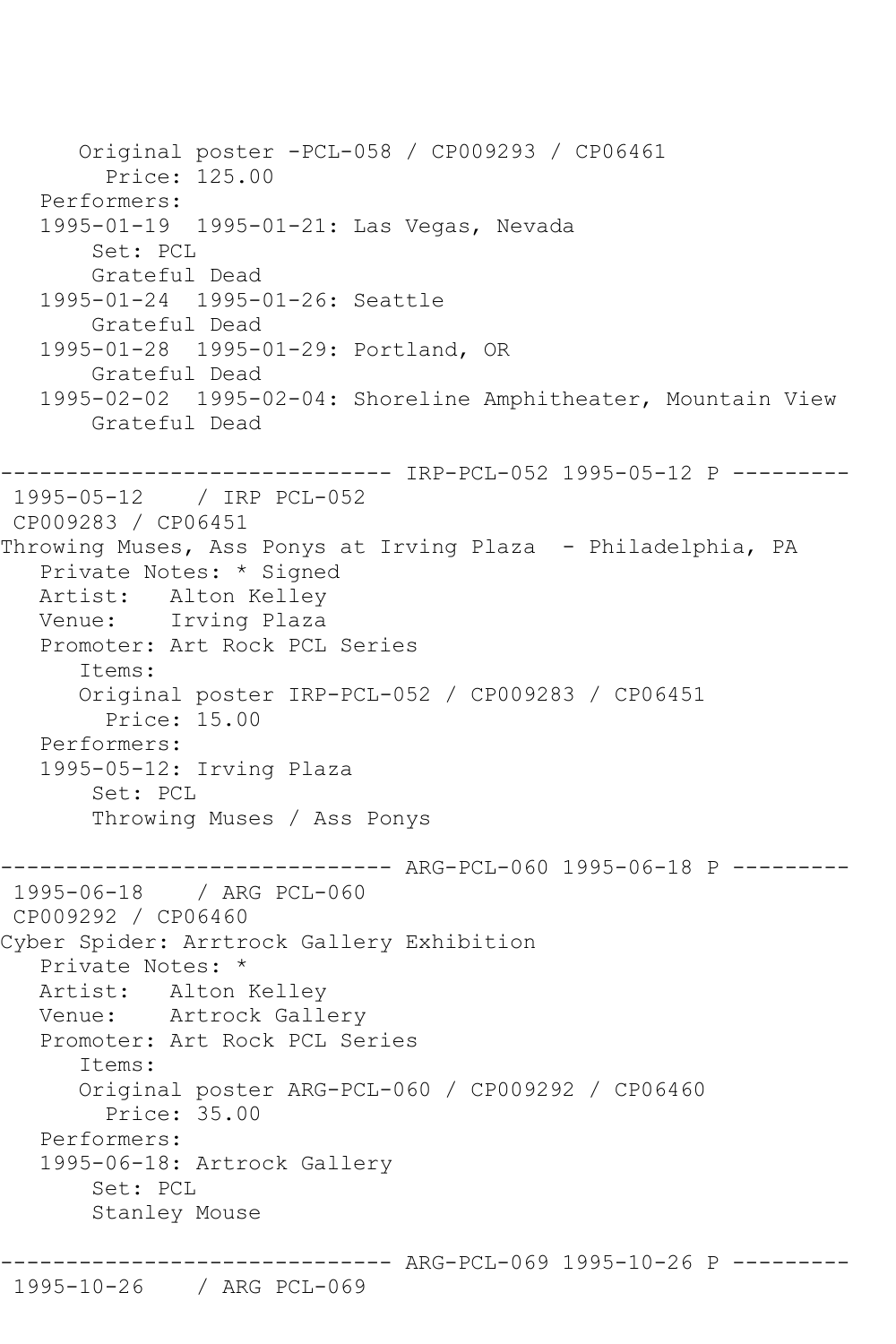CP009101 / CP06269 Another Horrible Art Show: Alton Kelly Art Show at Art Rock Gallery Private Notes: \* Signed Event: You Are Invited to Another Horrible Art Show! Artist: Alton Kelley Venue: Artrock Gallery Promoter: Art Rock PCL Series Items: Original poster ARG-PCL-069 / CP009101 / CP06269 Price: 100.00 Performers: 1995-10-26 1995-12: Artrock Gallery Set: PCL ------------------------------ PCL-PCL-118 1996 P-1 --------- 1996 / PCL PCL-118 CP018262 / PCL118\_S Grateful Dead Artist: Alton Kelley Venue: Set: PCL Promoter: Art Rock PCL Series Items: Original poster PCL-PCL-118 Edition 1 / CP018262 / PCL118\_S Price: 15.00 Performers: 1996: Set: PCL Grateful Dead ------------------------------ 1996-01-12 P --------- 1996-01-12 / Benefit for Momokaki Ikuikai Kobe Earthquake Relief Fung in Japan Artist: Alton Kelley Venue: Japan Items: Original poster / (25-1/4 x 18-1/2) Performers: 1996-01-12 1996-01-21: Japan ------------------------------ MAR-MAR-006 1996-02-03 P --------- 1996-02-03 / MAR MAR-006 CP004448 / CD05619 Fungo Mungo, Mirv at Family Dog at Maritime Hall - San Francisco, CA Notes: The last Family Dog poster at the Maritime Hall.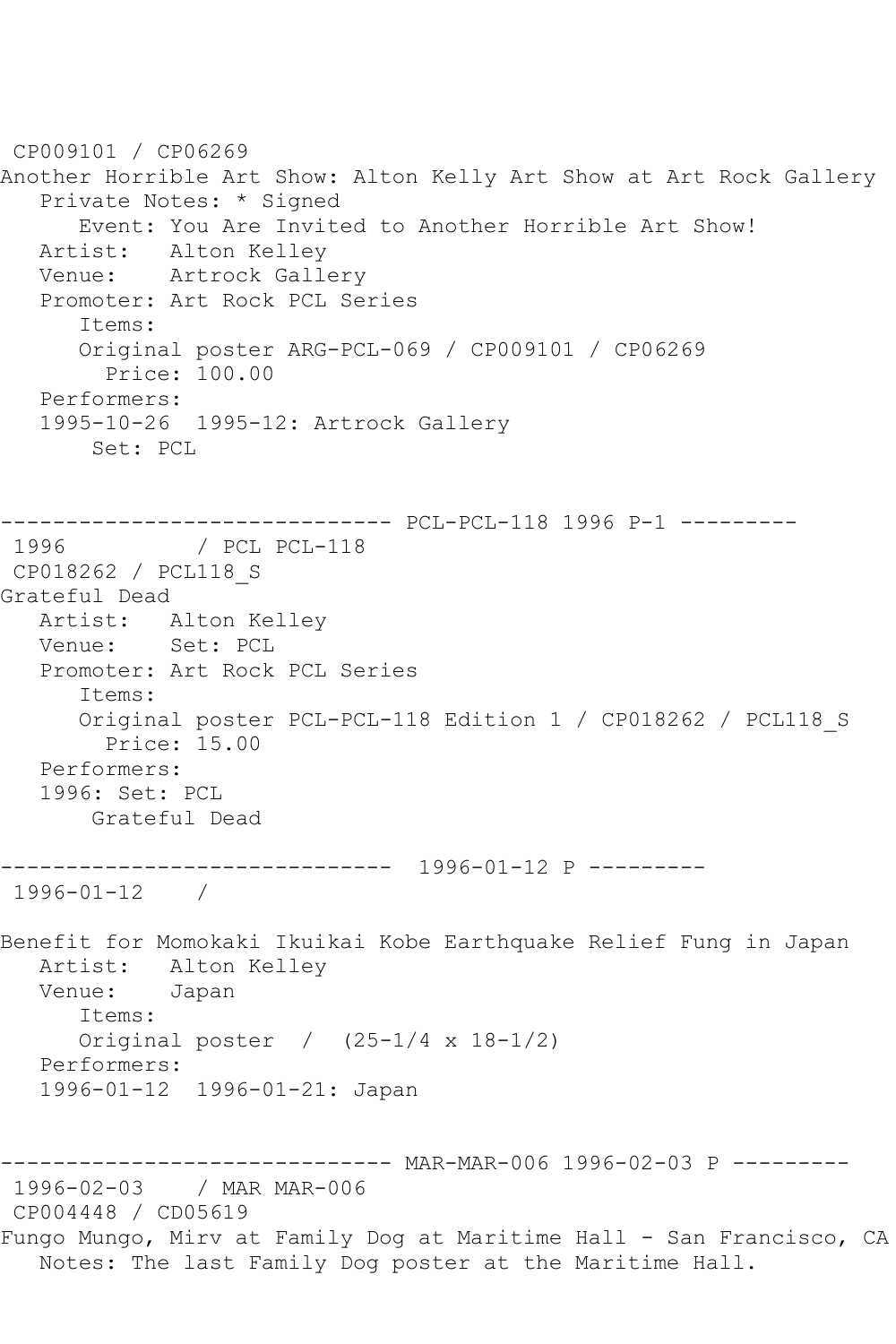Fungo Mungo... colored this poster for Kelley. -- Jim Phillips Private Notes: FD Maritime Hall Artist: Alton Kelley Venue: Set: Family Dog at Maritime Hall Promoter: Family Dog Presents Items: Original poster MAR-MAR-006 / CP004448 / CD05619 (14 x 18-3/4) Postcard MAR-MAR-006 Edition 1 / CP007426 / CP02670 (3-15/16 x 5-2/8) Performers: 1996-02-03: Set: Family Dog at Maritime Hall Fungo Mungo / Mirv / Los Angelitos / 5th Dimension ------------------------------ MUHC-PCL-110 1996-06-04 P --------- 1996-06-04 / MUHC PCL-110 CP009131 / CP06299 Tori Amos at Music Hall, Cleveland - Cleveland, OH Private Notes: \* Signed Artist: Alton Kelley Venue: Music Hall, Cleveland Promoter: Belkin Items: Original poster MUHC-PCL-110 / CP009131 / CP06299 Price: 100.00 Performers: 1996-06-04: Music Hall, Cleveland Set: PCL Tori Amos ------------------------------ 1996-06-22 P --------- 1996-06-22 / CP004465 / CD05636 Visual Feast: Alton Kelley, Victor Moscoso at Fort Mason Center, SF Notes: Ed, Grant and Mark of SF Rock Posters asked me to be art director for their artist shows, these guys were very supportive of my art. -- Jim Phillips Event: Visual Feast, Artists at Large Artist: Rick Griffin Venue: Fort Mason Center, SF Items: Original poster / CP004465 / CD05636 Original poster / CP009020 / CP06041 Original poster Edition 1 / CP014566 / MARM374 Performers: 1996-06-22: Fort Mason Center, SF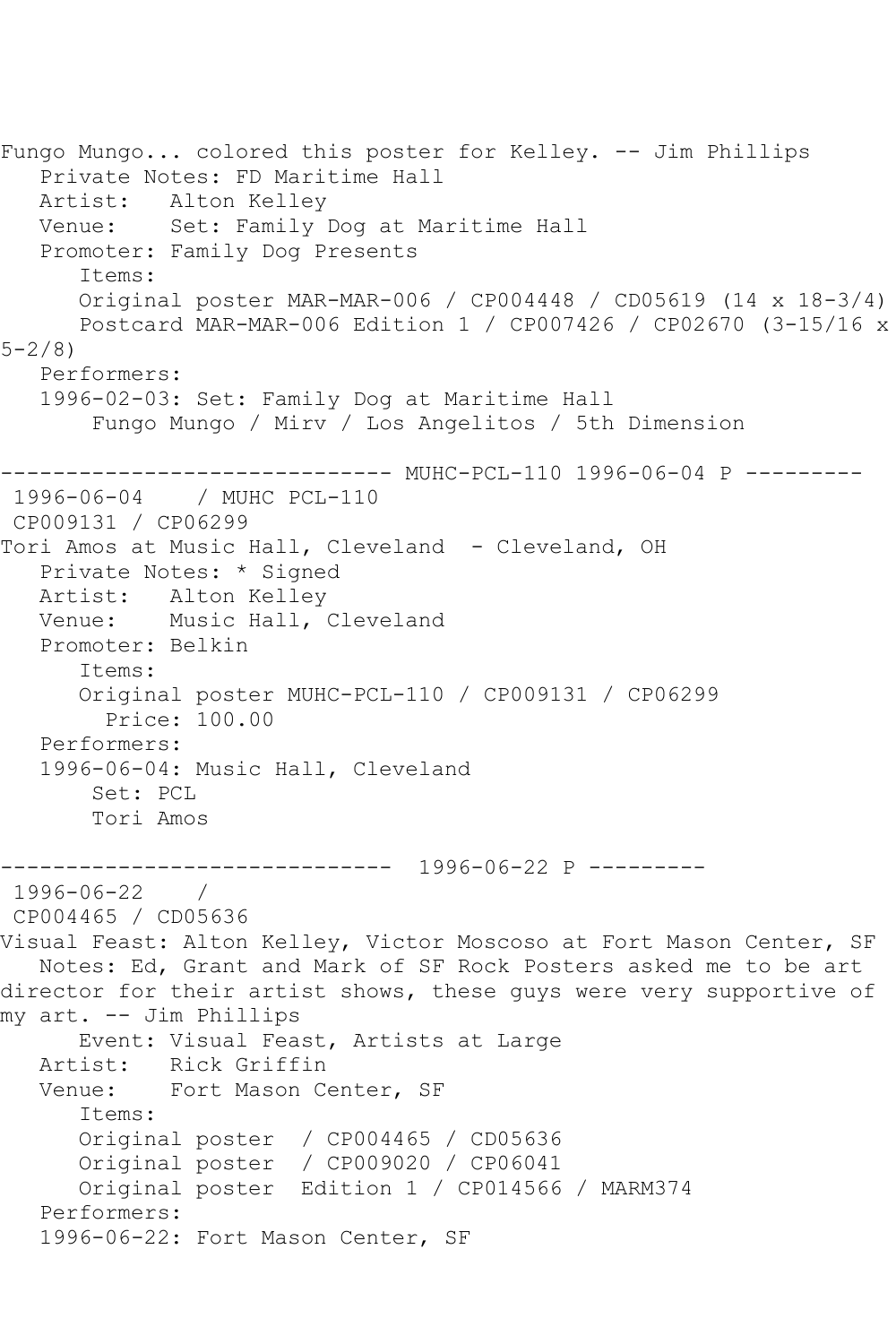```
------------------------------ NAU-PCL-125 1996-07-24 P ---------
1996-07-24 / NAU PCL-125
CP009259 / CP06427
Allman Brothers at Nautica Stage - Cleveland, OH
   Private Notes: * Signed
   Artist: Alton Kelley
   Venue: Nautica Stage
   Promoter: Art Rock PCL Series
       Items:
      Original poster NAU-PCL-125 / CP009259 / CP06427
         Price: 150.00
   Performers:
   1996-07-24: Nautica Stage
       Set: PCL
       Allman Brothers
------------------------------ 1998-00-00 P-1 ---------
1998-00-00 / 
CP005796 / CP01045
Absolute Vodka Cleveland
   Private Notes: * B- 300@
   Artist: Alton Kelley
      Items:
       Original poster Edition 1 / CP005796 / CP01045
         Price: 300.00
        Edition 1 / 
         Description: Max Racks postcard (4-2/8 x 6)
   Performers:
   1998-00-00:
       ------------------------------ FIL-BGP WHAT 1999-11-30 P-1 ---------
1999-11-30 / FIL BGP WHAT
CP005421 / CP00670
David Nelson Band, Henry Kaiser at Fillmore - San Francisco, CA
   Private Notes: BGF
   Artist: Alton Kelley
   Venue: Fillmore Auditorium - SF
   Promoter: Bill Graham New Fillmores BGF
       Items:
      Original poster FIL-BGP WHAT Edition 1 / CP005421 / CP00670 
(13 x 19)
        Price: 30.00
   Performers:
   1999-11-30: Fillmore Auditorium - SF
       David Nelson / Henry Kaiser / Hil Lesh / Roy Rogers / Shana 
Morrison / Ramblin' Jack Elliott / Wavy Gravy
```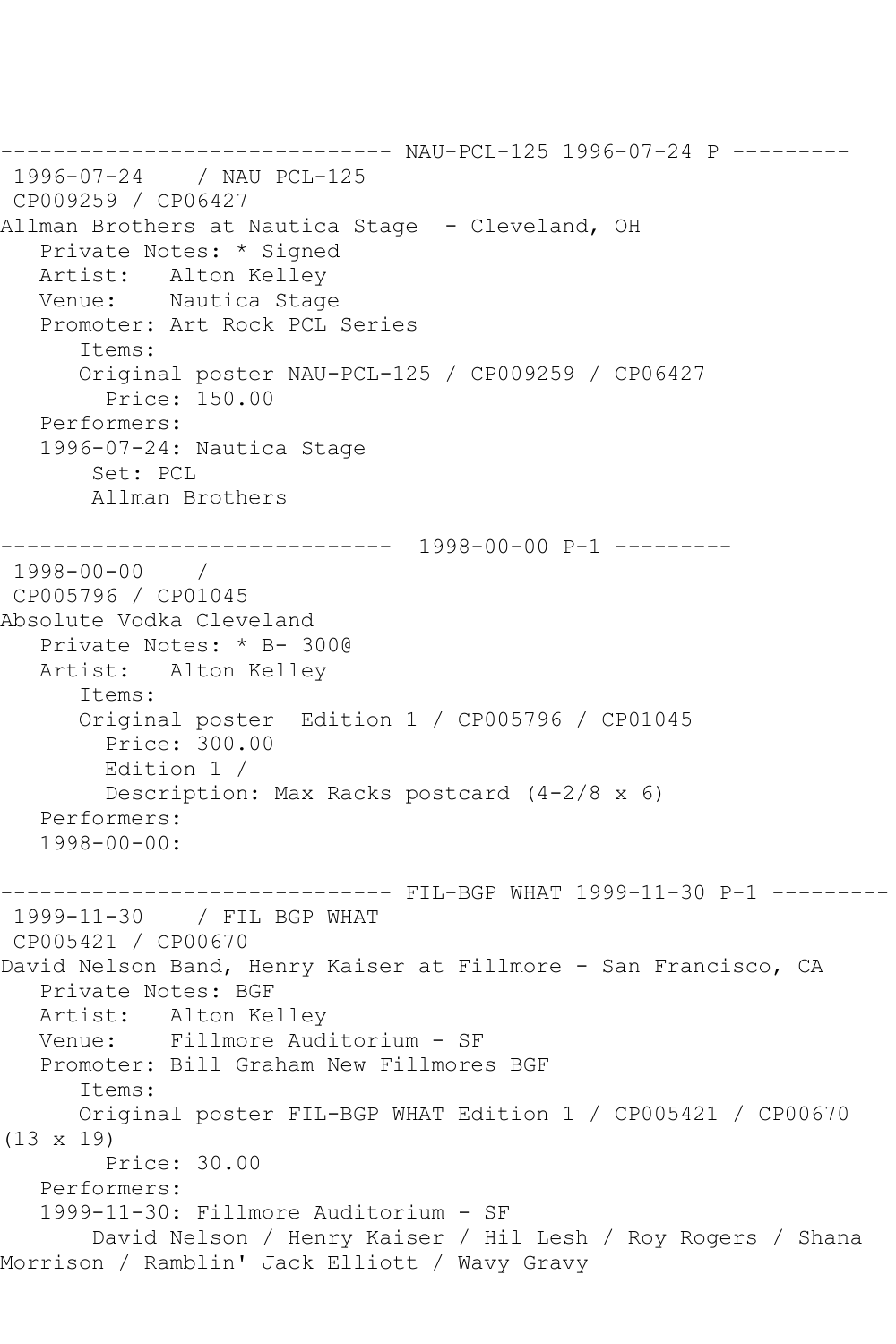------------------------------ 19zz-00-00 M-1 --------- 19zz-00-00 / CP000991 / 1010 Mouse & Kelley: K/M European Packet Cover Event: Mouse & Kelley: K/M European Packet Cover<br>Artist: Stanley Mouse Stanley Mouse Items: Edition 1 / CP000991 / 1010 Performers: 19zz-00-00: Stanley Mouse / Alton Kelley ------------------------------ AVAL-FD? 19zz-06-05 P-1 --------- 19zz-06-05 / AVAL FD? CP001210 / 1226 Kaleidoscope: Pacific Gas and Electric - San Francisco, CA, La Smog - San Francisco, CA at Avalon Ballroom - San Francis Benefit: Traditional Indian Benefit Artist: Alton Kelley Venue: Avalon Ballroom Promoter: Chet Helms DBA Family Dog Items: Original poster AVAL-FD? Edition 1 / CP001210 / 1226 (13 x 20) Performers: 19zz-06-05: Avalon Ballroom Pacific Gas and Electric / La Smog / Hunger ------------------------------ OWC 19zz-07-01 P-1 --------- 19zz-07-01 / OWC CP001219 / 1234 W.C. Fields at Orson Wells Cinema - Boston, MA Event: WC Fields Film Festival Artist: Alton Kelley Venue: Orson Welles Cinema Items: Original poster OWC Edition 1 / CP001219 / 1234 (11 x 18-1/2) Performers: 19zz-07-01 19zz-07-07: Orson Welles Cinema W.C. Fields ------------------------------ 2000-00-00 P-1 --------- 2000-00-00 / CP014269 / MARM073 Stanley Mouse, Alton Kelley Event: Psychedelic Poster Artists Artist: Stanley Mouse Items: Original poster Edition 1 / CP014269 / MARM073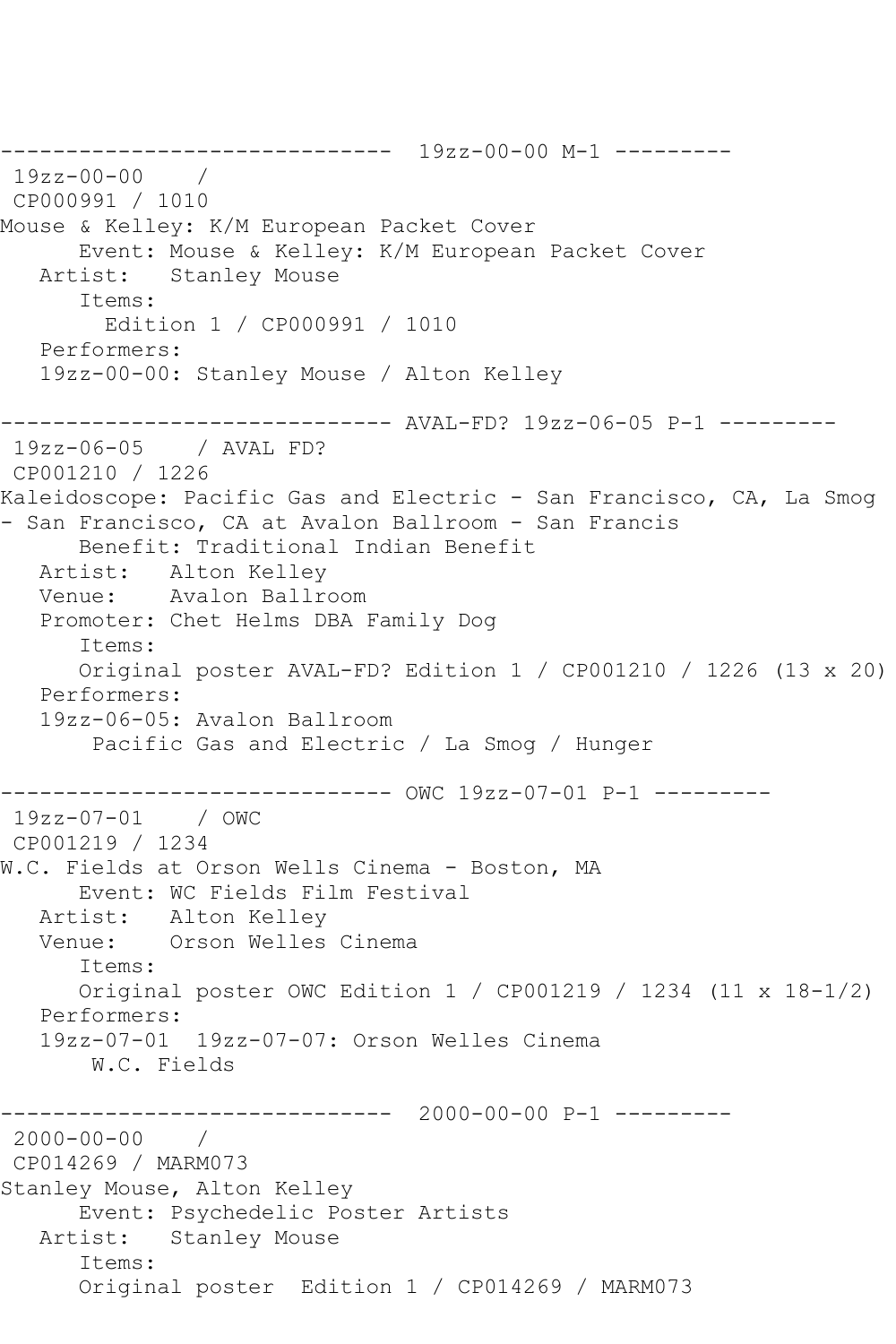/ CP019921 / XJ054 Performers: 2000-00-00: Stanley Mouse / Alton Kelley ------------------------------ 2001-05-26 P-1 --------- 2001-05-26 / CP005795 / CP01044 High Society Exhibition at San Diego Museum of Art - San Diego, CA Private Notes: \* A/A- 300 CHECK Artist: Alton Kelley Venue: San Diego Museum of Art Items: Original poster Edition 1 / CP005795 / CP01044 Price: 300.00 Performers: 2001-05-26 2001-08-12: San Diego Museum of Art ------------------------------ 2004-12-18 P --------- 2004-12-18 / CP007030 Alton Kelley's Dinosaurs Posters \$1000 Notes: Alton Kelley's Dinosaur Series \$1,000 Here is a small set that is vigorously collected and prized, the series of posters done by Alton Kelley for the group "Dinosaurs." This is a run of 11 of the series. I believe there is one more, which I will leave you to run down. {!P CP007031 "Kelley's Dinosaurs at the Starry Night, Portland"} These are in a variety of styles, most quite colorful, and interesting to page through as set or to see on the wall. Contact Michael Erlewine at info@ClassicPosters.com with questions of for more details on purchasing this set. Texas Posters {!P CP007030 "Kelley's Dinosaurs at Memorial Auditorium"} One of the hottest items currently in the world of posters are those from Texas, from the late 1960's through the 1970's, and in particular the series at the Armadillo World Headquarters in Austin, Texas. Artist: Alton Kelley Items: Original poster / CP007030 Price: 1000.00 Performers: 2004-12-18: Dinosaurs

------------------------------ 2004-12-18 P ---------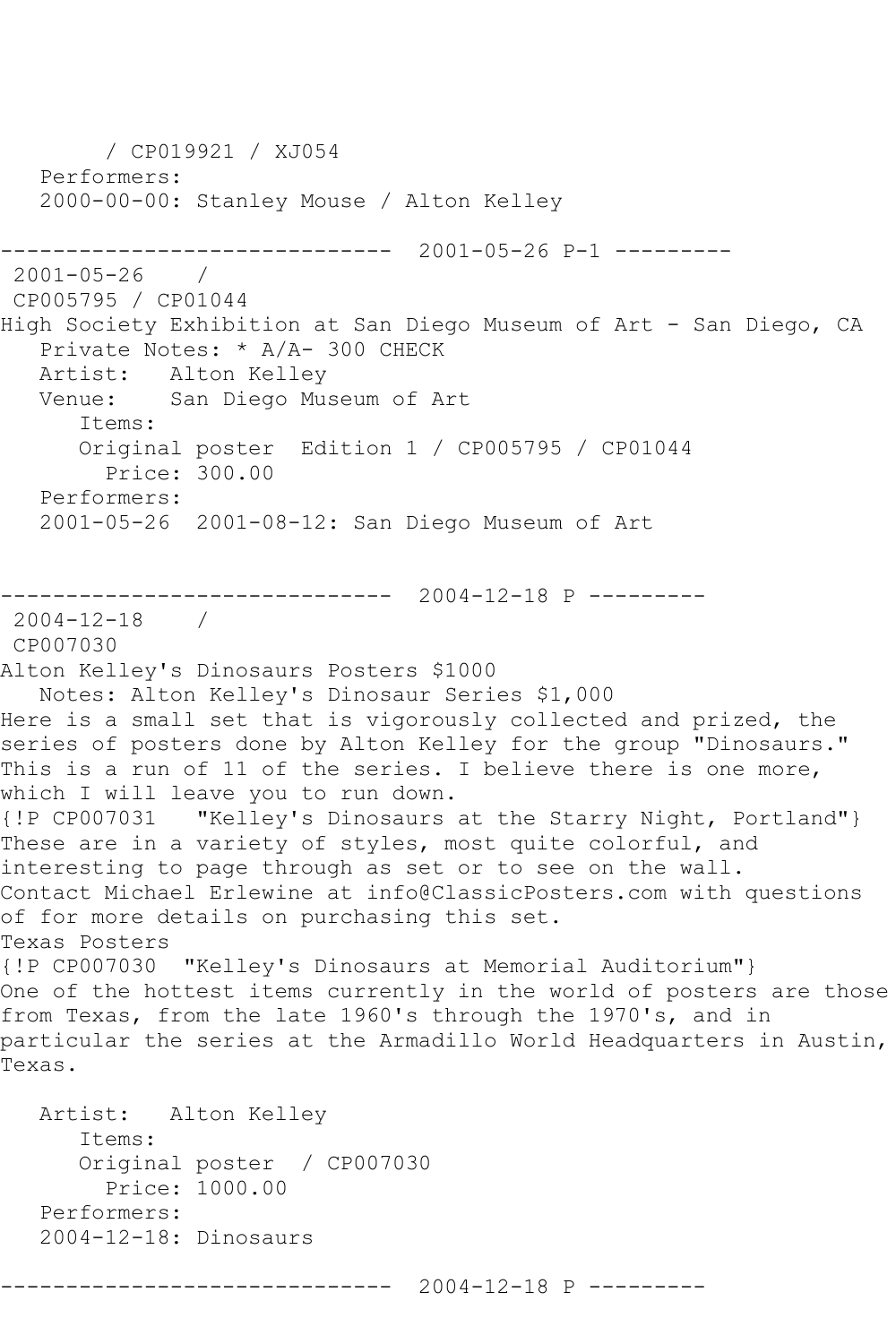```
2004-12-18 / 
CP005805
Artist Rights Today Set of Four Signed $1300
   Notes: Artist's Rights Today $1300
This is a set of four posters, for the first three Artist's rights
benefits, in San Francisco for the rights of artists. These posters 
are very undervalued. Where else can you get the signatures of Rick 
Griffin…. Wes Wilson, Alton Kelley, AND Victor Moscoso? Where can 
you get Griffin's signature at all? This set includes all three 
main posters, plus the alternate color version for the 2nd event,
and all four posters are signed by all four artists. Better yet,
these are gorgeous posters, perfectly printed on the best stock, and
large.
{!P CP006072 "Artist Right's Benefit 1987"}
Contact Michael Erlewine at info@ClassicPosters.com with questions 
of for more details on purchasing this set.
   Artist: Alton Kelley
      Items:
      Original poster / CP005805
        Price: 1300.00
   Performers:
   2004-12-18:
------------------------------ NONE P-1 ---------
            \frac{1}{2}CP022084 / XQ015
Absolut Vodka Cleveland
   Artist: Alton Kelley
      Items:
      Original poster Edition 1 / CP022084 / XQ015
   Performers:
   NONE:
------------------------------ NONE P-1 ---------
NONE / 
CP005820 / CP01069
Grateful Dead, The Official Book of the Deadhead
   Private Notes: * A- 150@
   Artist: Alton Kelley
      Items:
      Original poster Edition 1 / CP005820 / CP01069
         Price: 150.00
         / CP009792 / CS04887
   Performers:
   NONE: Grateful Dead
```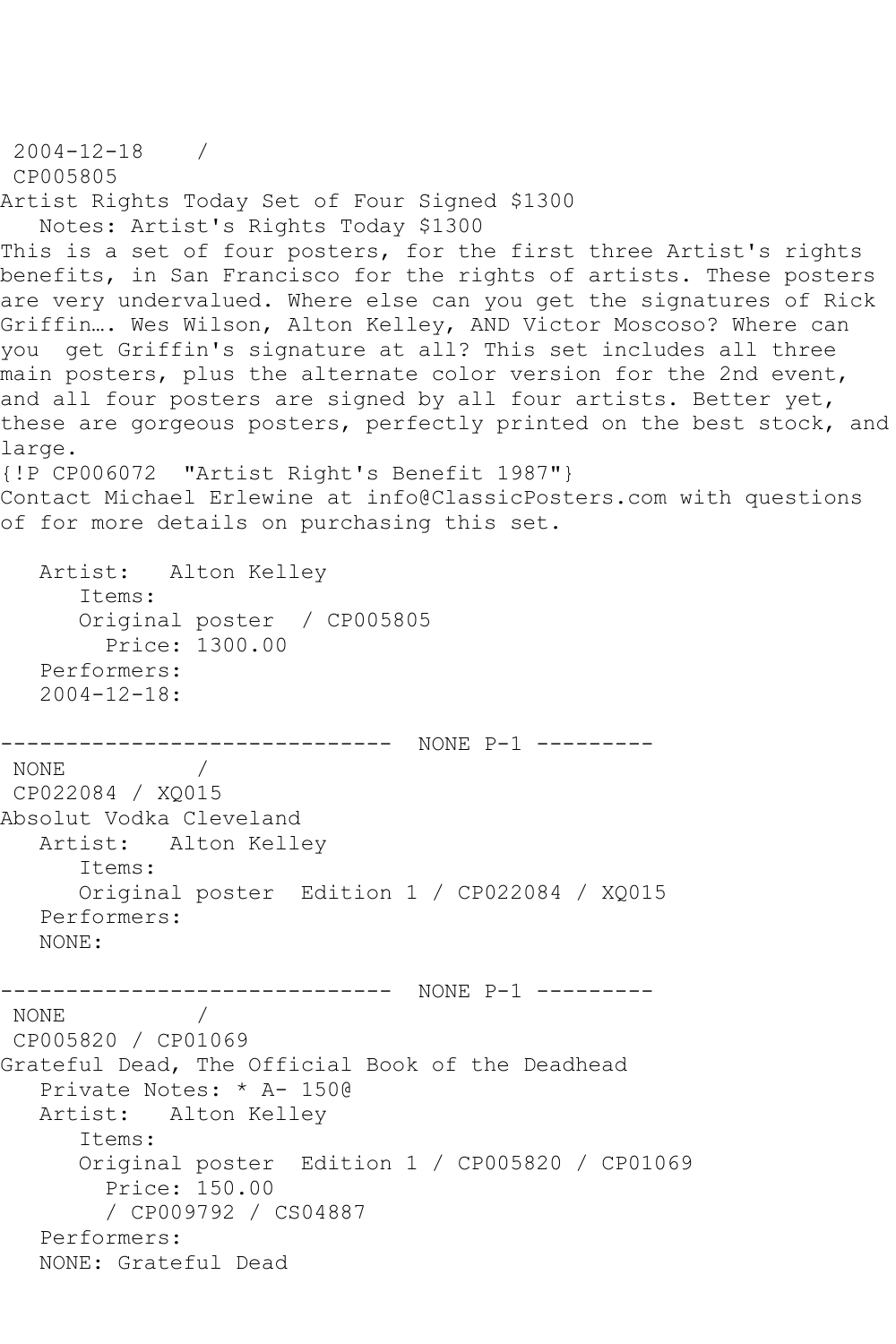```
------------------------------ NONE P-1 ---------
NONE / 
CP009938 / CS05033
In the land of the Dark the ship of the Sun is Drawn by the Grateful 
Deat
   Artist: Alton Kelley
      Items:
      Original poster Edition 1 / CP009938 / CS05033
   Performers:
   NONE:
------------------------------ NONE P-1 ---------
NONE / 
CP005625 / CP00874
Relix Records, Mickey Hart, Rolling Thunder
   Private Notes: Misc * CHECK
   Artist: Stanley Mouse
      Items:
      Original poster Edition 1 / CP005625 / CP00874
   Performers:
   NONE: Relix Records / Mickey Hart / Rolling Thunder
------------------------------ NONE P-1 ---------
NONE / 
CP022185 / XQ232
Rolling Stones (original art)
   Artist: Alton Kelley
      Items:
      Original poster Edition 1 / CP022185 / XQ232
   Performers:
   NONE: Rolling Stones
------------------------------ NONE P-1 ---------
NONE / 
CP004507 / CD05746
Skeleton and Roses
   Artist: Alton Kelley
      Items:
      Original poster Edition 1 / CP004507 / CD05746
   Performers:
   NONE:
------------------------------ zzzz-05-zz P ---------
zzzz-05-zz / 
CP061365 / CP061365
Free Food and Music
   Artist: Alton Kelley
```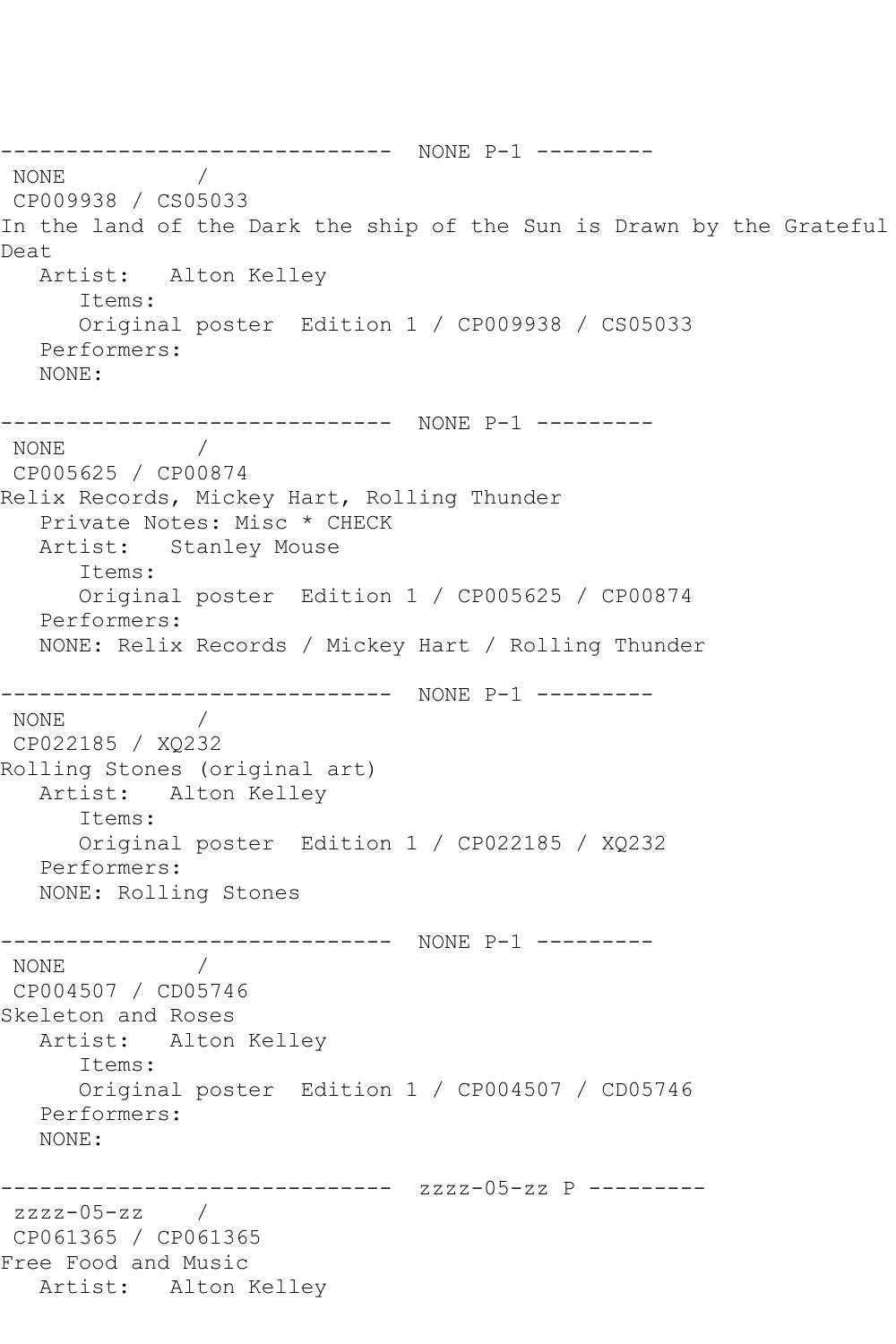Venue: Fenway across M.F.A Items: Original poster / CP061365 / CP061365 (10 x 16) Performers: zzzz-05-zz: Fenway across M.F.A ------------------------------ zzzz-06-28 P ---------  $7777 - 06 - 28$ CP061372 Hot Tuna, Stoneground at Family Dog Friends and Relations Hall Benefit: Benefit for Native American Church Artist: Alton Kelley Venue: Family Dog Friends and Relations Hall Items: Original poster / CP061372 / CP061372 (13 x 22) Performers: zzzz-06-28: Family Dog Friends and Relations Hall Hot Tuna / Stoneground / Ace of Cups ------------------------------ zzzz-09-20 P -------- zzzz-09-20 / CP061364 / CP061364 Dinosaurs, Slik at Wolfgang's S.F., CA [San Francisco, CA] Benefit: Lights by Optical Ecstasy and Glen Mackay Artist: Alton Kelley<br>Venue: Wolfgang's S Wolfgang's S.F., CA Items: Original poster / CP061364 / CP061364 (14 x 14) Performers: zzzz-09-20: Wolfgang's S.F., CA Dinosaurs / Slik / Glenn MacKays Headlights ------------------------------ zzzz-zz-zz P-1 -------- zzzz-zz-zz / CP005914 / CP01163 Blues Against Blindness: John Lee Hooker, Hot Tuna at Berkeley Community Theater - Berkeley, CA Private Notes: \* A-/B+ 300@ Artist: Alton Kelley Venue: Berkeley Community Theater Items: Original poster Edition 1 / CP005914 / CP01163 Price: 300.00 Performers: zzzz-zz-zz: Berkeley Community Theater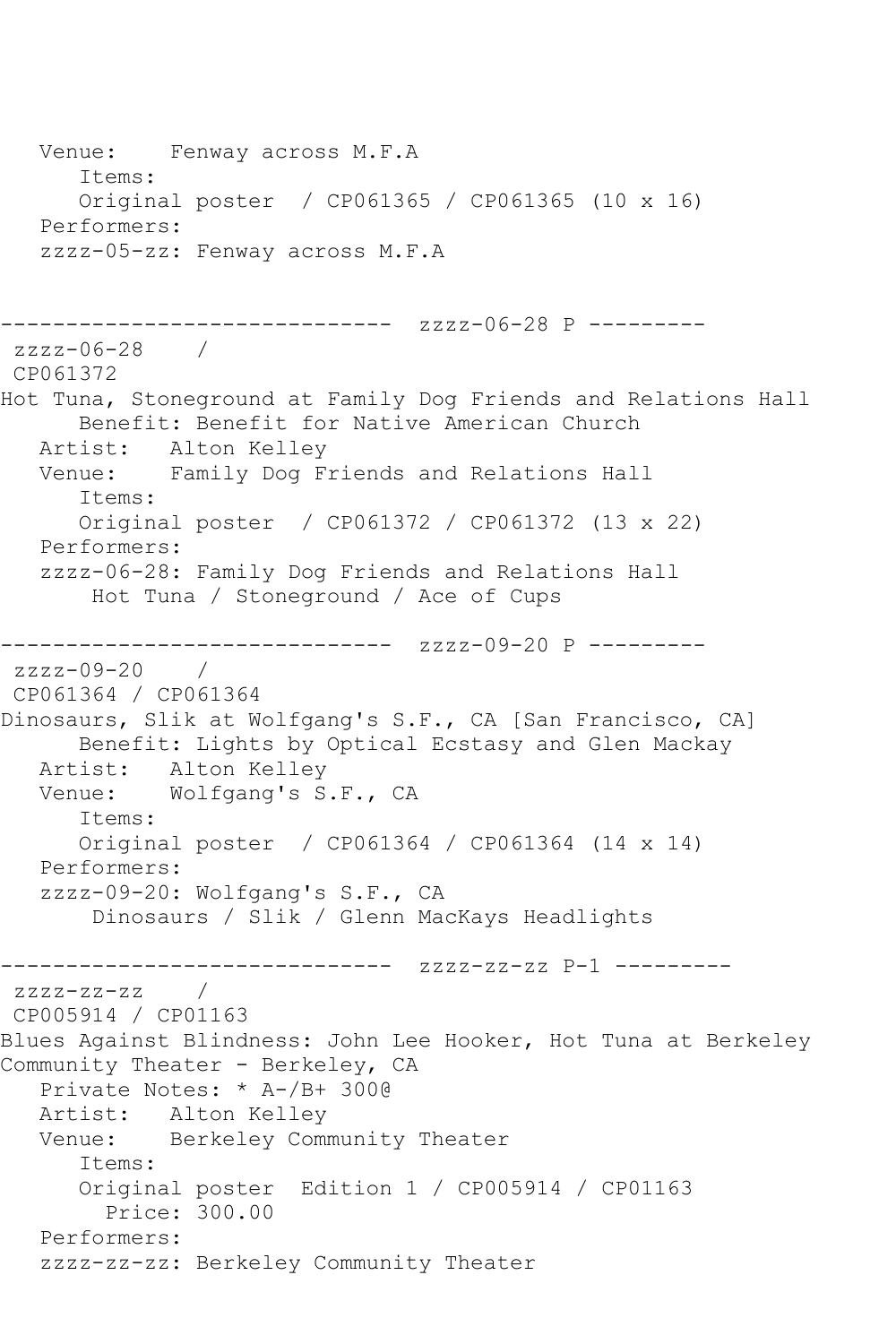John Lee Hooker / Hot Tuna / Bob Weir / DR. John the Night Tripper / Lisa Kindred / Roy Rogers / Joe Louis Walker / Wavy Gravy ------------------------------ zzzz-zz-zz P-1 -------- zzzz-zz-zz / CP014269 / MARM073 United States of America Artist: Stanley Mouse Items: Original poster Edition 1 / CP014269 / MARM073 Performers: zzzz-zz-zz: ------------------------------ PCL-PCL-053 zzzz-zz-zz P -------- zzzz-zz-zz / PCL PCL-053 Juliana Hatfield Artist: Alton Kelley Venue: Set: PCL Promoter: Art Rock PCL Series Items: Original poster PCL-PCL-053 / Performers: zzzz-zz-zz: Set: PCL Juliana Hatfield ------------------------------ zzzz-zz-zz P --------  $zzzz-zz-zz$  / CP046145 Portland Woman Artist: Alton Kelley Items: Original poster / CP046145 Performers: zzzz-zz-zz: ------------------------------ zzzz-zz-zz P -------- zzzz-zz-zz / CP046146 Easy Wind Artist: Alton Kelley Items: Original poster / CP046146 Performers: zzzz-zz-zz:

------------------------------ zzzz-zz-zz P ---------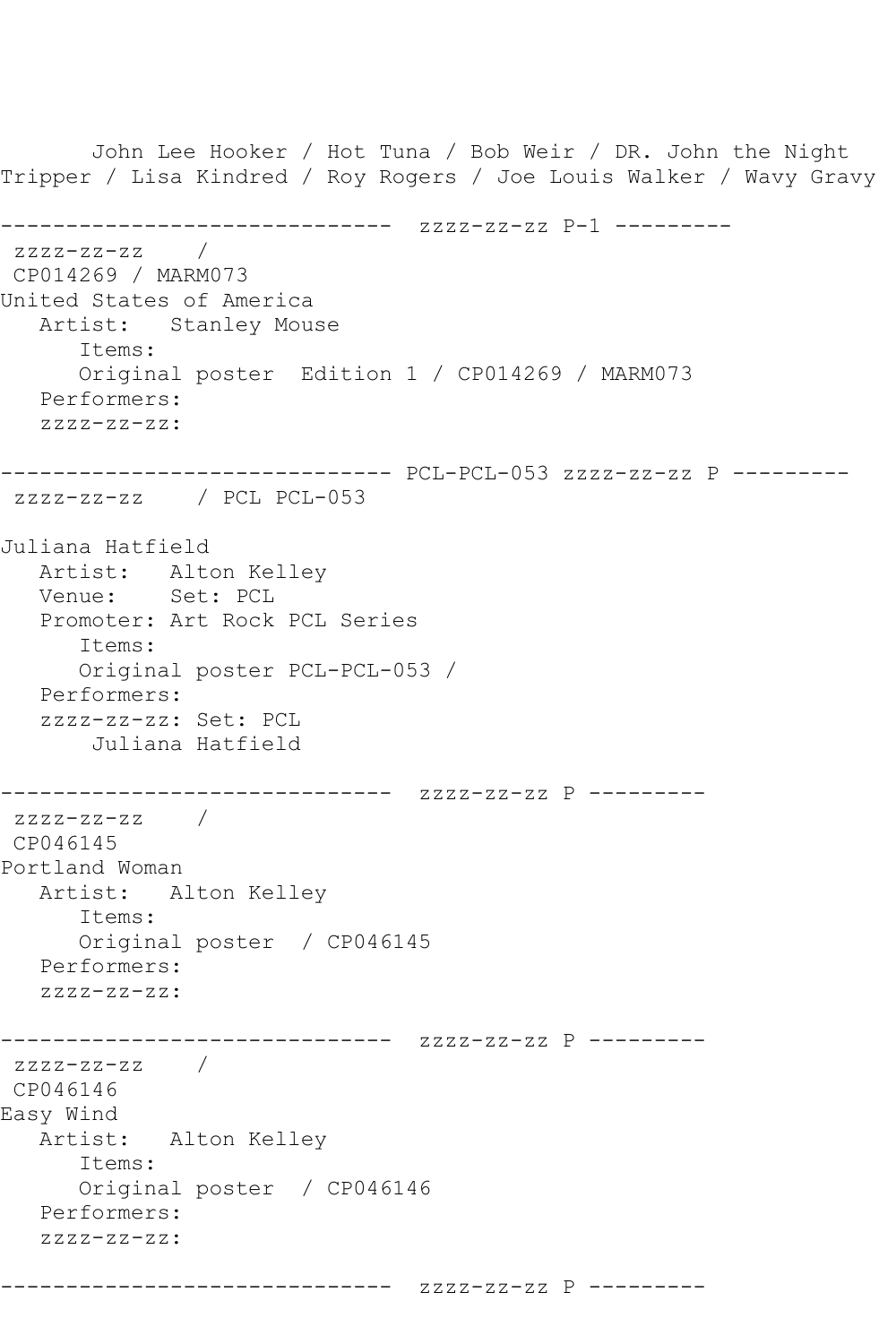zzzz-zz-zz / CP046150 Grateful Dead Artist: Alton Kelley Items: Original poster / CP046150 Performers: zzzz-zz-zz: Grateful Dead ------------------------------ zzzz-zz-zz P -------- zzzz-zz-zz / CP046152 Ripple Artist: Alton Kelley Items: Original poster / CP046152 Performers: zzzz-zz-zz: Jeep Holland ------------------------------ zzzz-zz-zz P -------- zzzz-zz-zz / CP046153 Logo for Journey Artist: Stanley Mouse Items: Original poster / CP046153 Performers: zzzz-zz-zz: ------------------------------ zzzz-zz-zz P -------- zzzz-zz-zz / CP046158 Grateful Dead Album No. 1689 "Elephant" Artist: Stanley Mouse Items: Original poster / CP046158 Performers: zzzz-zz-zz: Grateful Dead ------------------------------ zzzz-zz-zz P -------- zzzz-zz-zz / CP046161 Vote Steve Nelson, Cambridge City Council Artist: Stanley Mouse Items: Original poster / CP046161 Performers: